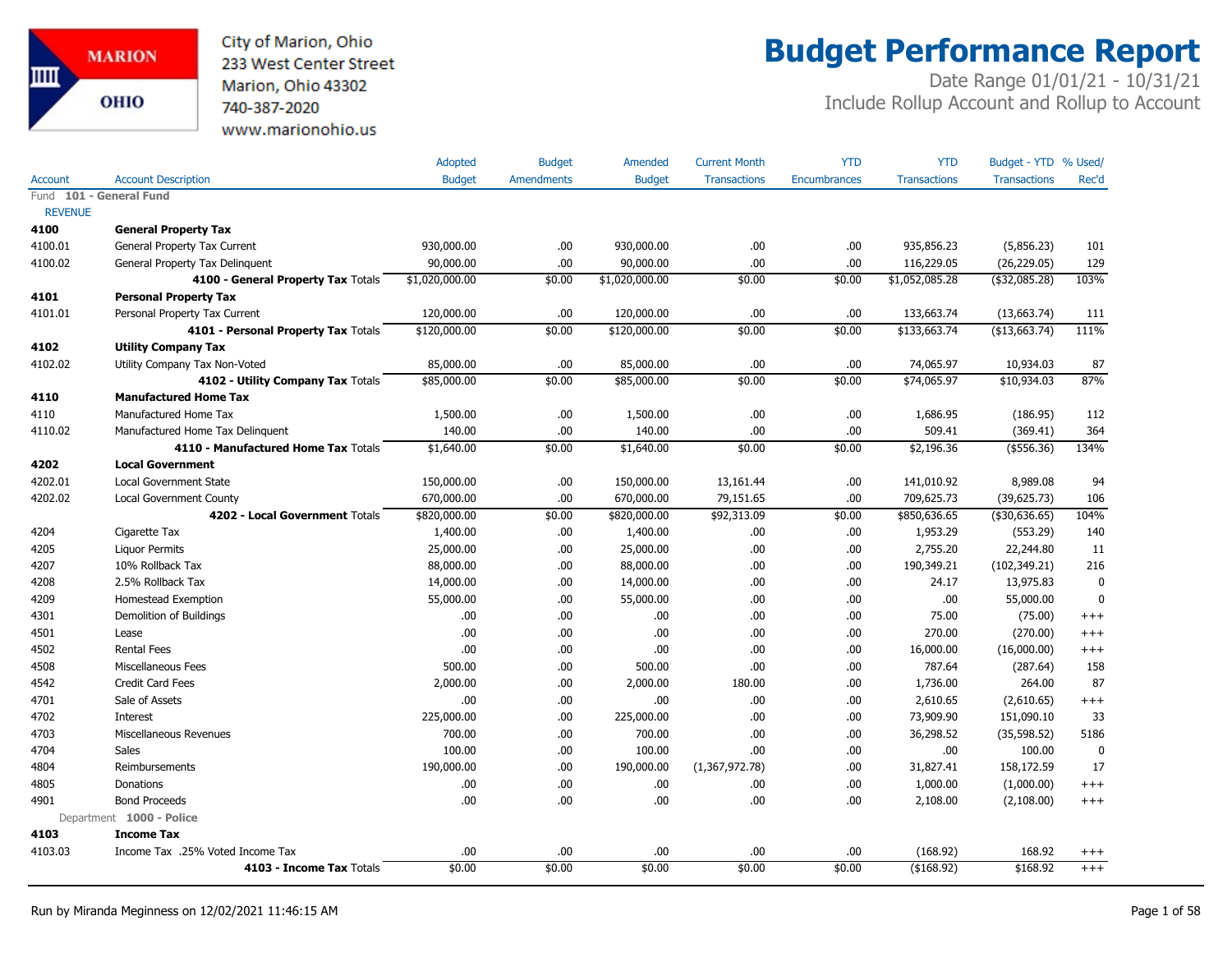

## **Budget Performance Report**

|                |                                        | Adopted        | <b>Budget</b>     | Amended        | <b>Current Month</b> | <b>YTD</b>          | <b>YTD</b>          | Budget - YTD % Used/ |           |
|----------------|----------------------------------------|----------------|-------------------|----------------|----------------------|---------------------|---------------------|----------------------|-----------|
| Account        | <b>Account Description</b>             | <b>Budget</b>  | <b>Amendments</b> | <b>Budget</b>  | <b>Transactions</b>  | <b>Encumbrances</b> | <b>Transactions</b> | <b>Transactions</b>  | Rec'd     |
|                | Fund 101 - General Fund                |                |                   |                |                      |                     |                     |                      |           |
| <b>REVENUE</b> |                                        |                |                   |                |                      |                     |                     |                      |           |
|                | Department 1000 - Police               |                |                   |                |                      |                     |                     |                      |           |
| 4600           | PD Fees Warrants                       | 4,500.00       | .00.              | 4,500.00       | 279.00               | .00                 | 6,875.14            | (2,375.14)           | 153       |
| 4601           | <b>Police Reports</b>                  | 5,700.00       | .00.              | 5,700.00       | 15.00                | .00                 | 761.70              | 4,938.30             | 13        |
| 4618           | Alarm Permits                          | 5,700.00       | .00.              | 5,700.00       | 100.00               | .00                 | 5,080.00            | 620.00               | 89        |
| 4635           | <b>Finger Printing</b>                 | 11,000.00      | .00               | 11,000.00      | 423.00               | .00                 | 6,333.00            | 4,667.00             | 58        |
|                | Department 1000 - Police Totals        | \$26,900.00    | \$0.00            | \$26,900.00    | \$817.00             | \$0.00              | \$18,880.92         | \$8,019.08           | 70%       |
|                | Department 1001 - Dispatch             |                |                   |                |                      |                     |                     |                      |           |
| 4103           | <b>Income Tax</b>                      |                |                   |                |                      |                     |                     |                      |           |
| 4103.03        | Income Tax .25% Voted Income Tax       | .00            | .00.              | .00.           | .00.                 | .00                 | (41.82)             | 41.82                | $^{+++}$  |
|                | 4103 - Income Tax Totals               | \$0.00         | \$0.00            | \$0.00         | \$0.00               | \$0.00              | $($ \$41.82)        | \$41.82              | $^{+++}$  |
|                | Department 1001 - Dispatch Totals      | \$0.00         | \$0.00            | \$0.00         | \$0.00               | \$0.00              | ( \$41.82)          | \$41.82              | $+++$     |
|                | Department 1002 - Fire                 |                |                   |                |                      |                     |                     |                      |           |
| 4103           | <b>Income Tax</b>                      |                |                   |                |                      |                     |                     |                      |           |
| 4103.03        | Income Tax .25% Voted Income Tax       | .00            | .00               | .00            | .00                  | .00                 | (168.59)            | 168.59               | $^{+++}$  |
|                | 4103 - Income Tax Totals               | \$0.00         | \$0.00            | \$0.00         | \$0.00               | \$0.00              | (\$168.59)          | \$168.59             | $+++$     |
| 4541           | <b>EMS Billing</b>                     | 1,080,000.00   | .00.              | 1,080,000.00   | 128,356.79           | .00                 | 981,300.93          | 98,699.07            | 91        |
|                | Department 1002 - Fire Totals          | \$1,080,000.00 | \$0.00            | \$1,080,000.00 | \$128,356.79         | \$0.00              | \$981,132.34        | \$98,867.66          | 91%       |
|                | Department 1006 - Senior Center        |                |                   |                |                      |                     |                     |                      |           |
| 4502           | <b>Rental Fees</b>                     | 1,200.00       | .00.              | 1,200.00       | .00                  | .00                 | .00                 | 1,200.00             | $\pmb{0}$ |
|                | Department 1006 - Senior Center Totals | \$1,200.00     | \$0.00            | \$1,200.00     | \$0.00               | \$0.00              | \$0.00              | \$1,200.00           | 0%        |
|                | Department 1008 - Airport              |                |                   |                |                      |                     |                     |                      |           |
| 4501           | Lease                                  |                |                   |                |                      |                     |                     |                      |           |
| 4501           | Lease                                  | 10,000.00      | .00.              | 10,000.00      | 133.16               | .00                 | 11,683.04           | (1,683.04)           | 117       |
| 4501.03        | Lease Farm Income                      | 140,000.00     | .00               | 140,000.00     | .00.                 | .00                 | 73,692.00           | 66,308.00            | 53        |
|                | 4501 - Lease Totals                    | \$150,000.00   | \$0.00            | \$150,000.00   | \$133.16             | \$0.00              | \$85,375.04         | \$64,624.96          | 57%       |
| 4506           | <b>Tie Downs</b>                       | 50.00          | .00.              | 50.00          | .00                  | .00                 | 120.00              | (70.00)              | 240       |
| 4507           | <b>Gasoline Royalties</b>              | 1,000.00       | .00               | 1,000.00       | .00.                 | .00                 | 909.21              | 90.79                | 91        |
|                | Department 1008 - Airport Totals       | \$151,050.00   | \$0.00            | \$151,050.00   | \$133.16             | \$0.00              | \$86,404.25         | \$64,645.75          | 57%       |
|                | Department 1010 - Auditor              |                |                   |                |                      |                     |                     |                      |           |
| 4624           | <b>Franchise Fees</b>                  | 281,000.00     | .00.              | 281,000.00     | .00                  | .00                 | 256,555.11          | 24,444.89            | 91        |
| 4803           | Cobra Premiums                         | .00            | .00               | .00            | 1,441.12             | .00                 | 14,987.56           | (14, 987.56)         | $^{+++}$  |
|                | Department 1010 - Auditor Totals       | \$281,000.00   | \$0.00            | \$281,000.00   | \$1,441.12           | \$0.00              | \$271,542.67        | \$9,457.33           | 97%       |
|                | Department 1011 - Income Tax           |                |                   |                |                      |                     |                     |                      |           |
| 4103           | <b>Income Tax</b>                      |                |                   |                |                      |                     |                     |                      |           |
| 4103.01        | Income Tax Voted                       | .00            | .00.              | .00            | .00.                 | .00                 | (1,264.42)          | 1,264.42             | $^{+++}$  |
| 4103.02        | Income Tax Non-Voted                   | 7,450,000.00   | .00               | 7,450,000.00   | 700,492.29           | .00                 | 7,155,290.78        | 294,709.22           | 96        |
|                | 4103 - Income Tax Totals               | \$7,450,000.00 | \$0.00            | \$7,450,000.00 | \$700,492.29         | \$0.00              | \$7,154,026.36      | \$295,973.64         | 96%       |
| 4111           | <b>Municipal Net Profit</b>            |                |                   |                |                      |                     |                     |                      |           |
| 4111.01        | Municipal Net Profit 1% Non Voted      | 20,000.00      | .00.              | 20,000.00      | .00                  | .00                 | 107,271.70          | (87, 271.70)         | 536       |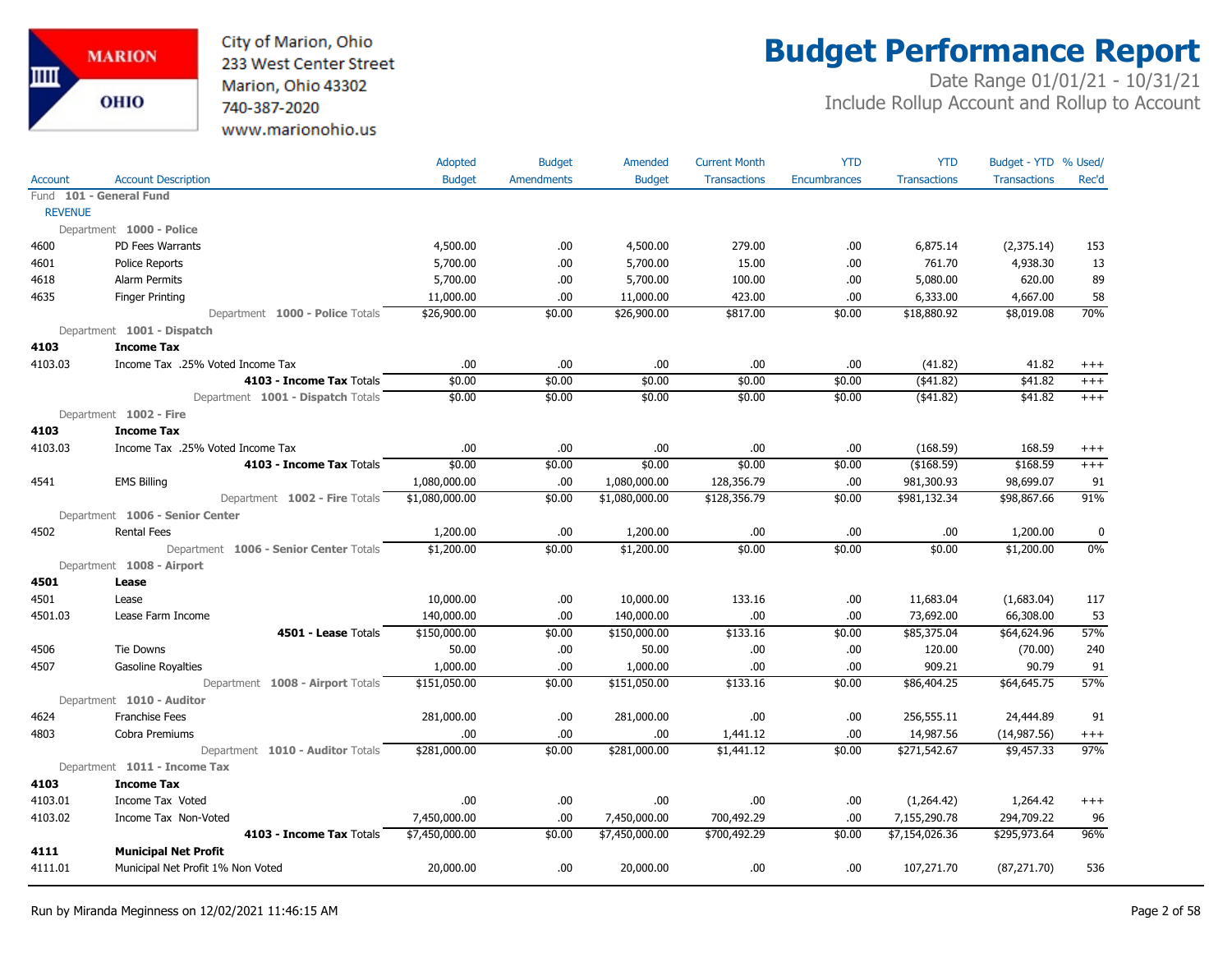City of Marion, Ohio 233 West Center Street Marion, Ohio 43302 740-387-2020 www.marionohio.us

# **Budget Performance Report**

|                |                                                                           | Adopted        | <b>Budget</b>     | Amended        | <b>Current Month</b> | <b>YTD</b>          | <b>YTD</b>          | Budget - YTD % Used/ |             |
|----------------|---------------------------------------------------------------------------|----------------|-------------------|----------------|----------------------|---------------------|---------------------|----------------------|-------------|
| Account        | <b>Account Description</b>                                                | <b>Budget</b>  | <b>Amendments</b> | <b>Budget</b>  | <b>Transactions</b>  | <b>Encumbrances</b> | <b>Transactions</b> | <b>Transactions</b>  | Rec'd       |
|                | Fund 101 - General Fund                                                   |                |                   |                |                      |                     |                     |                      |             |
| <b>REVENUE</b> |                                                                           |                |                   |                |                      |                     |                     |                      |             |
|                | Department 1011 - Income Tax                                              |                |                   |                |                      |                     |                     |                      |             |
|                | 4111 - Municipal Net Profit Totals                                        | \$20,000.00    | \$0.00            | \$20,000.00    | \$0.00               | \$0.00              | \$107,271.70        | $(*87,271.70)$       | 536%        |
|                | Department 1011 - Income Tax Totals                                       | \$7,470,000.00 | \$0.00            | \$7,470,000.00 | \$700,492.29         | \$0.00              | \$7,261,298.06      | \$208,701.94         | 97%         |
|                | Department 1014 - Human Resources                                         |                |                   |                |                      |                     |                     |                      |             |
| 4804           | Reimbursements                                                            | .00            | .00.              | .00            | .00                  | .00                 | 682.64              | (682.64)             | $^{+++}$    |
|                | Department 1014 - Human Resources Totals                                  | \$0.00         | \$0.00            | \$0.00         | \$0.00               | \$0.00              | \$682.64            | $($ \$682.64)        | $+++$       |
|                | Department 1015 - Safety Department                                       |                |                   |                |                      |                     |                     |                      |             |
| 4302           | Weed & Blight Control                                                     | 4,000.00       | .00.              | 4,000.00       | 1,076.00             | .00                 | 2,666.00            | 1,334.00             | 67          |
| 4615           | <b>Taxi Licenses</b>                                                      |                |                   |                |                      |                     |                     |                      |             |
| 4615.01        | Taxi Licenses Taxi Driver License                                         | 107.00         | .00.              | 107.00         | .00                  | .00                 | 33.00               | 74.00                | 31          |
| 4615.02        | Taxi Licenses Taxi Company License                                        | 300.00         | .00.              | 300.00         | .00                  | .00                 | 230.00              | 70.00                | 77          |
|                | 4615 - Taxi Licenses Totals                                               | \$407.00       | \$0.00            | \$407.00       | \$0.00               | \$0.00              | \$263.00            | \$144.00             | 65%         |
| 4619           | <b>Towing License</b>                                                     |                |                   |                |                      |                     |                     |                      |             |
| 4619           | <b>Towing License</b>                                                     | 360.00         | .00.              | 360.00         | .00                  | .00                 | 160.00              | 200.00               | 44          |
| 4619.01        | Towing License Towing Driver License                                      | 321.00         | .00.              | 321.00         | .00                  | .00                 | 115.00              | 206.00               | 36          |
|                | 4619 - Towing License Totals                                              | \$681.00       | \$0.00            | \$681.00       | \$0.00               | \$0.00              | \$275.00            | \$406.00             | 40%         |
| 4630           | <b>Limousine Licenses</b>                                                 |                |                   |                |                      |                     |                     |                      |             |
| 4630.02        | Limousine Licenses Drivers Licenses                                       | 50.00          | .00.              | 50.00          | .00                  | .00                 | .00                 | 50.00                | $\mathbf 0$ |
|                | 4630 - Limousine Licenses Totals                                          | \$50.00        | \$0.00            | \$50.00        | \$0.00               | \$0.00              | \$0.00              | \$50.00              | $0\%$       |
|                | Department 1015 - Safety Department Totals                                | \$5,138.00     | \$0.00            | \$5,138.00     | \$1,076.00           | \$0.00              | \$3,204.00          | \$1,934.00           | 62%         |
|                | Department 1018 - Council                                                 |                |                   |                |                      |                     |                     |                      |             |
| 4620           | Zoning Code Amendment Fees                                                | 1,000.00       | .00.              | 1,000.00       | .00                  | .00                 | 700.00              | 300.00               | 70          |
| 4622           | <b>Alley Vacation Fees</b>                                                | 600.00         | .00.              | 600.00         | .00                  | .00                 | .00                 | 600.00               | $\mathbf 0$ |
|                | Department 1018 - Council Totals                                          | \$1,600.00     | \$0.00            | \$1,600.00     | \$0.00               | \$0.00              | \$700.00            | \$900.00             | 44%         |
|                | Department 1019 - Municipal Court                                         |                |                   |                |                      |                     |                     |                      |             |
| 4401           | <b>State Immobilzation Fees</b>                                           | 300.00         | .00.              | 300.00         | .00                  | .00                 | 140.00              | 160.00               | 47          |
| 4604           | Civil Court Costs                                                         | 200,000.00     | .00.              | 200,000.00     | 17,475.96            | .00                 | 163,494.31          | 36,505.69            | 82          |
| 4605           | <b>Criminal Court Costs</b>                                               | 415,000.00     | .00               | 415,000.00     | 29,745.42            | .00                 | 320,015.69          | 94,984.31            | 77          |
| 4606           | <b>Criminal Fines</b>                                                     | 99,000.00      | .00.              | 99,000.00      | 3,313.06             | .00                 | 63,289.81           | 35,710.19            | 64          |
| 4607           | <b>State Patrol Fines</b>                                                 | 64,000.00      | .00               | 64,000.00      | 4,677.41             | .00.                | 49,862.95           | 14,137.05            | 78          |
|                | Department 1019 - Municipal Court Totals<br>Department 1022 - Engineering | \$778,300.00   | \$0.00            | \$778,300.00   | \$55,211.85          | \$0.00              | \$596,802.76        | \$181,497.24         | 77%         |
| 4504           | Sewer Connection Fee                                                      | 6,000.00       | .00.              | 6,000.00       | 5,208.00             | .00                 | 24,854.25           | (18, 854.25)         | 414         |
| 4508           | <b>Miscellaneous Fees</b>                                                 | 1,500.00       | .00.              | 1,500.00       | 100.00               | .00                 | 7,628.54            | (6, 128.54)          | 509         |
| 4542           | <b>Credit Card Fees</b>                                                   | 300.00         | .00.              | 300.00         | 57.00                | .00                 | 669.00              | (369.00)             | 223         |
| 4602           | <b>Inspection Fees</b>                                                    |                |                   |                |                      |                     |                     |                      |             |
| 4602.01        | <b>Inspection Fees Engineer</b>                                           | 35,000.00      | .00               | 35,000.00      | 4,150.00             | .00                 | 31,252.50           | 3,747.50             | 89          |
|                | 4602 - Inspection Fees Totals                                             | \$35,000.00    | \$0.00            | \$35,000.00    | \$4,150.00           | \$0.00              | \$31,252.50         | \$3,747.50           | 89%         |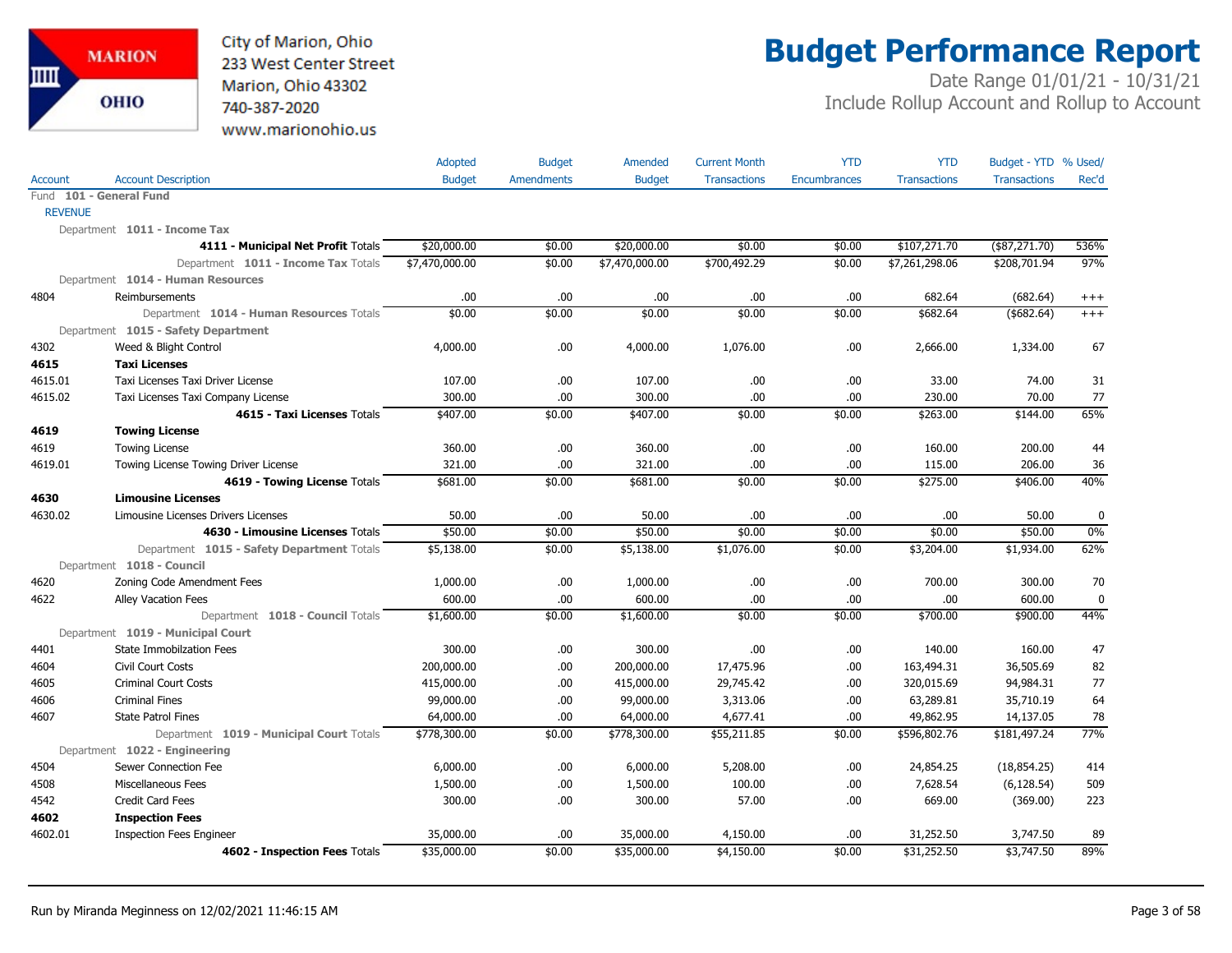

## **Budget Performance Report**

|                |                                      | Adopted         | <b>Budget</b>     | Amended         | <b>Current Month</b> | <b>YTD</b>          | <b>YTD</b>          | Budget - YTD % Used/ |             |
|----------------|--------------------------------------|-----------------|-------------------|-----------------|----------------------|---------------------|---------------------|----------------------|-------------|
| <b>Account</b> | <b>Account Description</b>           | <b>Budget</b>   | <b>Amendments</b> | <b>Budget</b>   | <b>Transactions</b>  | <b>Encumbrances</b> | <b>Transactions</b> | <b>Transactions</b>  | Rec'd       |
|                | Fund 101 - General Fund              |                 |                   |                 |                      |                     |                     |                      |             |
| <b>REVENUE</b> |                                      |                 |                   |                 |                      |                     |                     |                      |             |
|                | Department 1022 - Engineering        |                 |                   |                 |                      |                     |                     |                      |             |
| 4610           | <b>Zoning Permits</b>                |                 |                   |                 |                      |                     |                     |                      |             |
| 4610           | <b>Zoning Permits</b>                | 8,500.00        | .00.              | 8,500.00        | 605.50               | .00                 | 6,887.50            | 1,612.50             | 81          |
| 4610.01        | Zoning Permits Sign Permits          | 1,419.00        | .00.              | 1,419.00        | 241.00               | .00                 | 1,489.00            | (70.00)              | 105         |
|                | 4610 - Zoning Permits Totals         | \$9,919.00      | \$0.00            | \$9,919.00      | \$846.50             | \$0.00              | \$8,376.50          | \$1,542.50           | 84%         |
| 4611           | <b>Sewer Permits</b>                 | 10,000.00       | .00.              | 10,000.00       | 1,890.00             | .00                 | 15,030.00           | (5,030.00)           | 150         |
| 4612           | Gas & Water Permits                  | 4,765.00        | .00.              | 4,765.00        | 975.00               | .00                 | 4,810.00            | (45.00)              | 101         |
| 4613           | Curb/Driveway Permits                | 3,540.00        | .00.              | 3,540.00        | 260.00               | .00                 | 3,475.00            | 65.00                | 98          |
| 4614           | Sidewalk Permits                     | 2,347.00        | .00               | 2,347.00        | 325.00               | .00                 | 2,080.00            | 267.00               | 89          |
| 4638           | <b>Contractor Registration Fees</b>  | 1,600.00        | .00               | 1,600.00        | 250.00               | .00                 | 2,600.00            | (1,000.00)           | 162         |
|                | Department 1022 - Engineering Totals | \$74,971.00     | \$0.00            | \$74,971.00     | \$14,061.50          | \$0.00              | \$100,775.79        | ( \$25,804.79)       | 134%        |
|                | <b>REVENUE TOTALS</b>                | \$12,518,499.00 | \$0.00            | \$12,518,499.00 | $($ \$373,889.98)    | \$0.00              | \$11,795,734.60     | \$722,764.40         | 94%         |
| <b>EXPENSE</b> |                                      |                 |                   |                 |                      |                     |                     |                      |             |
|                | Department 1000 - Police             |                 |                   |                 |                      |                     |                     |                      |             |
| 5418           | Refunds & Reimbursements             | .00             | 120.00            | 120.00          | .00.                 | .00                 | 40.00               | 80.00                | 33          |
|                | Department 1000 - Police Totals      | \$0.00          | \$120.00          | \$120.00        | \$0.00               | \$0.00              | \$40.00             | \$80.00              | 33%         |
|                | Department 1005 - Utilities          |                 |                   |                 |                      |                     |                     |                      |             |
| 5403           | Service Contracts                    | 297,250.00      | .00.              | 297,250.00      | 21,080.67            | 21,646.24           | 248,353.76          | 27,250.00            | 91          |
|                | Department 1005 - Utilities Totals   | \$297,250.00    | \$0.00            | \$297,250.00    | \$21,080.67          | \$21,646.24         | \$248,353.76        | \$27,250.00          | 91%         |
|                | Department 1006 - Senior Center      |                 |                   |                 |                      |                     |                     |                      |             |
| 5101           | <b>Salaries</b>                      |                 |                   |                 |                      |                     |                     |                      |             |
| 5101.01        | Salaries Regular Salaries            | 170,775.00      | .00.              | 170,775.00      | 15,260.36            | .00                 | 127,501.82          | 43,273.18            | 75          |
|                | 5101 - Salaries Totals               | \$170,775.00    | \$0.00            | \$170,775.00    | \$15,260.36          | \$0.00              | \$127,501.82        | \$43,273.18          | 75%         |
| 5102           | <b>Benefits</b>                      |                 |                   |                 |                      |                     |                     |                      |             |
| 5102.01        | <b>Benefits Medicare</b>             | 2,480.00        | 1,200.00          | 3,680.00        | 359.49               | .00                 | 3,015.77            | 664.23               | 82          |
| 5102.03        | Benefits OPERS Matching              | 23,910.00       | .00.              | 23,910.00       | 2,852.73             | .00                 | 25,843.23           | (1,933.23)           | 108         |
| 5102.04        | Benefits OPERS Pickup                | .00.            | .00.              | .00.            | .00.                 | .00                 | 51.35               | (51.35)              | $^{+++}$    |
| 5102.07        | Benefits Unemployment Benefits       | .00             | 10,500.00         | 10,500.00       | .00                  | .00                 | 51.85               | 10,448.15            | $\mathbf 0$ |
| 5102.08        | <b>Benefits Medical Insurance</b>    | 30,065.00       | .00.              | 30,065.00       | 2,058.06             | .00                 | 20,229.04           | 9,835.96             | 67          |
| 5102.09        | Benefits Workers Compensation        | 6,520.00        | .00.              | 6,520.00        | 554.95               | .00                 | 6,218.73            | 301.27               | 95          |
| 5102.12        | Benefits Health Savings Account      | 3,030.00        | .00.              | 3,030.00        | .00.                 | .00                 | 1,755.00            | 1,275.00             | 58          |
| 5102.13        | Benefits Life Insurance              | 92.00           | .00.              | 92.00           | 6.64                 | .00                 | 77.75               | 14.25                | 85          |
| 5102.14        | Benefits Dental Insurance            | 2,625.00        | .00.              | 2,625.00        | 175.52               | .00                 | 1,904.65            | 720.35               | 73          |
| 5102.15        | Benefits Insurance Opt Out           | 1,200.00        | .00.              | 1,200.00        | .00.                 | .00                 | 900.00              | 300.00               | 75          |
|                | 5102 - Benefits Totals               | \$69,922.00     | \$11,700.00       | \$81,622.00     | \$6,007.39           | \$0.00              | \$60,047.37         | \$21,574.63          | 74%         |
| 5302           | <b>Utilities</b>                     | 27,000.00       | .00               | 27,000.00       | 2,510.83             | 4,898.65            | 21,662.46           | 438.89               | 98          |
| 5402           | <b>Professional Services</b>         | 6,000.00        | .00.              | 6,000.00        | 160.00               | 633.00              | 2,296.36            | 3,070.64             | 49          |
| 5403           | Service Contracts                    | 4,500.00        | .00               | 4,500.00        | .00.                 | 1,044.00            | 3,456.00            | .00                  | 100         |
| 5404           | Central Garage Maintenance           | 4,500.00        | .00               | 4,500.00        | 1,618.82             | 1,506.18            | 2,209.10            | 784.72               | 83          |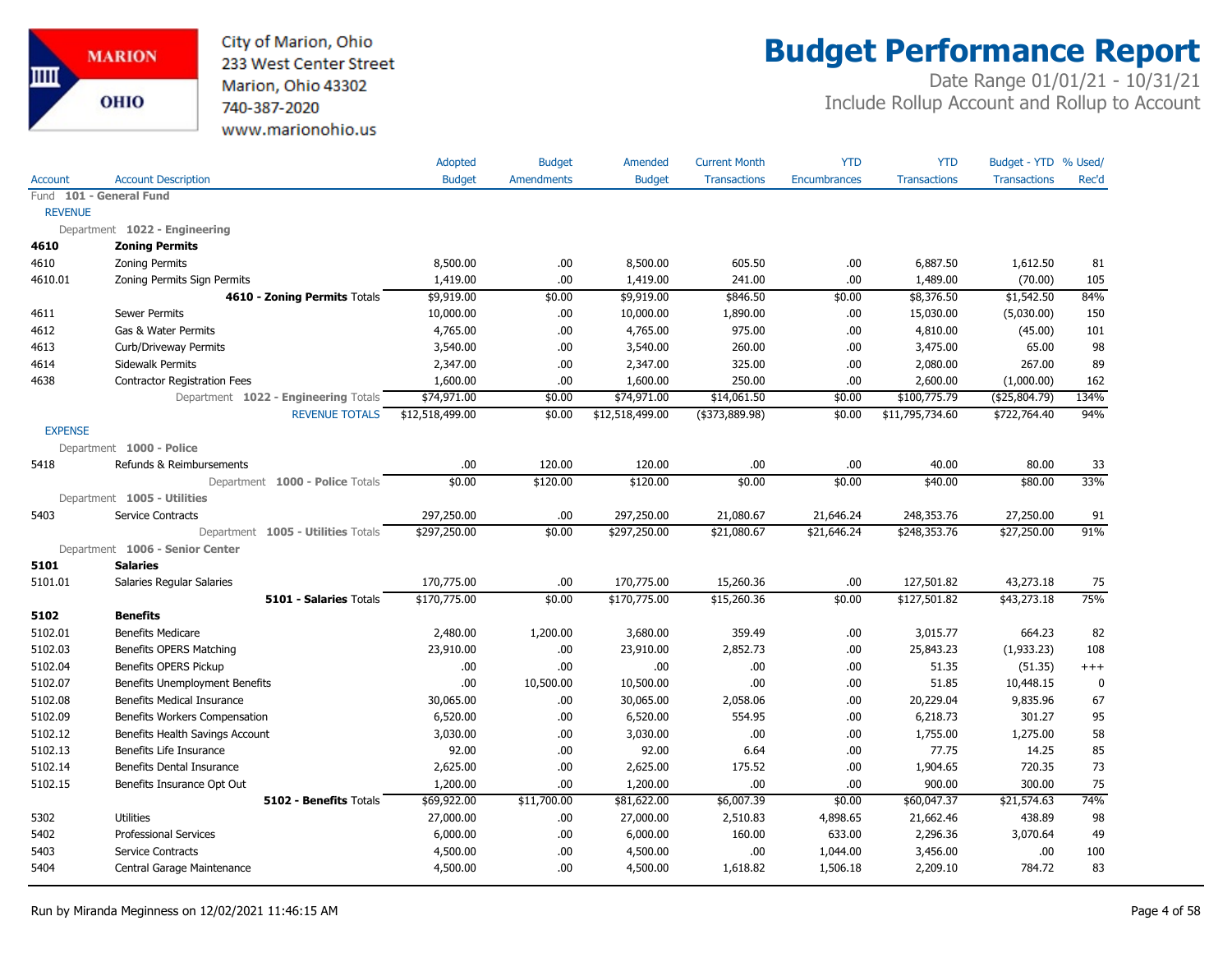

# **Budget Performance Report**

|                |                                                             | Adopted       | <b>Budget</b>     | Amended       | <b>Current Month</b> | <b>YTD</b>          | <b>YTD</b>          | Budget - YTD % Used/ |             |
|----------------|-------------------------------------------------------------|---------------|-------------------|---------------|----------------------|---------------------|---------------------|----------------------|-------------|
| Account        | <b>Account Description</b>                                  | <b>Budget</b> | <b>Amendments</b> | <b>Budget</b> | <b>Transactions</b>  | <b>Encumbrances</b> | <b>Transactions</b> | <b>Transactions</b>  | Rec'd       |
|                | Fund 101 - General Fund                                     |               |                   |               |                      |                     |                     |                      |             |
| <b>EXPENSE</b> |                                                             |               |                   |               |                      |                     |                     |                      |             |
|                | Department 1006 - Senior Center                             |               |                   |               |                      |                     |                     |                      |             |
| 5405           | <b>Equipment Rental Lease</b>                               | 2,050.00      | .00               | 2,050.00      | .00                  | .00.                | .00                 | 2,050.00             | 0           |
| 5406           | Insurance Premium Deductible                                | 6,500.00      | .00               | 6,500.00      | .00                  | .00.                | 6,271.60            | 228.40               | 96          |
| 5408           | Land & Building Maintenance                                 | 2,500.00      | .00               | 2,500.00      | .00                  | 293.56              | 600.00              | 1,606.44             | 36          |
| 5502           | <b>Supplies</b>                                             | 650.00        | .00               | 650.00        | .00                  | 250.00              | 34.99               | 365.01               | 44          |
| 5503           | Motor Fuel and Lubricants                                   | 2,500.00      | .00               | 2,500.00      | .00                  | .00.                | 2,243.76            | 256.24               | 90          |
|                | Department 1006 - Senior Center Totals                      | \$296,897.00  | \$11,700.00       | \$308,597.00  | \$25,557.40          | \$8,625.39          | \$226,323.46        | \$73,648.15          | 76%         |
|                | Department 1007 - Planning & Economic Development           |               |                   |               |                      |                     |                     |                      |             |
| 5402           | <b>Professional Services</b>                                | 67,650.00     | .00               | 67,650.00     | .00.                 | .00.                | 60,450.00           | 7,200.00             | 89          |
| 5412           | Regional Planning                                           | 76,875.00     | .00               | 76,875.00     | .00                  | .00.                | 64,266.00           | 12,609.00            | 84          |
| 5413           | Revenue Sharing                                             | 131,200.00    | .00               | 131,200.00    | .00                  | .00                 | 31,000.00           | 100,200.00           | 24          |
|                | Department 1007 - Planning & Economic Development<br>Totals | \$275,725.00  | \$0.00            | \$275,725.00  | \$0.00               | \$0.00              | \$155,716.00        | \$120,009.00         | 56%         |
|                | Department 1008 - Airport                                   |               |                   |               |                      |                     |                     |                      |             |
| 5101           | <b>Salaries</b>                                             |               |                   |               |                      |                     |                     |                      |             |
| 5101.01        | Salaries Regular Salaries                                   | 89,700.00     | .00               | 89,700.00     | 8,365.84             | .00.                | 75,104.57           | 14,595.43            | 84          |
|                | 5101 - Salaries Totals                                      | \$89,700.00   | \$0.00            | \$89,700.00   | \$8,365.84           | \$0.00              | \$75,104.57         | \$14,595.43          | 84%         |
| 5102           | <b>Benefits</b>                                             |               |                   |               |                      |                     |                     |                      |             |
| 5102.01        | <b>Benefits Medicare</b>                                    | 1,305.00      | .00.              | 1,305.00      | 119.15               | .00                 | 1,070.72            | 234.28               | 82          |
| 5102.03        | Benefits OPERS Matching                                     | 12,560.00     | .00.              | 12,560.00     | 1,171.22             | .00                 | 10,514.64           | 2,045.36             | 84          |
| 5102.08        | Benefits Medical Insurance                                  | 4,260.00      | .00.              | 4,260.00      | 384.17               | .00                 | 3,664.16            | 595.84               | 86          |
| 5102.09        | Benefits Workers Compensation                               | 3,425.00      | .00               | 3,425.00      | 304.41               | .00.                | 2,732.84            | 692.16               | 80          |
| 5102.12        | Benefits Health Savings Account                             | 644.00        | 300.00            | 944.00        | .00                  | .00.                | 702.00              | 242.00               | 74          |
| 5102.13        | Benefits Life Insurance                                     | 50.00         | .00.              | 50.00         | 4.03                 | .00.                | 40.30               | 9.70                 | 81          |
| 5102.14        | Benefits Dental Insurance                                   | 230.00        | .00               | 230.00        | 16.04                | .00.                | 160.40              | 69.60                | 70          |
|                | 5102 - Benefits Totals                                      | \$22,474.00   | \$300.00          | \$22,774.00   | \$1,999.02           | \$0.00              | \$18,885.06         | \$3,888.94           | 83%         |
| 5301           | Membership Dues                                             | 300.00        | .00.              | 300.00        | .00                  | .00.                | 300.00              | .00                  | 100         |
| 5302           | <b>Utilities</b>                                            | 35,000.00     | .00.              | 35,000.00     | 1,912.69             | 4,624.32            | 26,891.68           | 3,484.00             | 90          |
| 5303           | <b>Equipment Maintenance</b>                                | 4,500.00      | .00.              | 4,500.00      | .00.                 | 297.10              | 4,202.90            | .00.                 | 100         |
| 5305           | Advertising                                                 | 650.00        | .00               | 650.00        | .00                  | .00.                | .00                 | 650.00               | $\mathbf 0$ |
| 5306           | Legal Advertising                                           | 300.00        | .00.              | 300.00        | .00                  | .00.                | .00                 | 300.00               | $\mathbf 0$ |
| 5307           | Property Tax                                                | 38,000.00     | .00.              | 38,000.00     | .00                  | .00.                | 36,504.98           | 1,495.02             | 96          |
| 5402           | <b>Professional Services</b>                                | 4,000.00      | .00               | 4,000.00      | 618.75               | 773.05              | 3,036.07            | 190.88               | 95          |
| 5403           | Service Contracts                                           | 6,500.00      | (2,300.00)        | 4,200.00      | 350.00               | 700.00              | 3,500.00            | .00.                 | 100         |
| 5404           | Central Garage Maintenance                                  | 7,500.00      | .00.              | 7,500.00      | .00                  | 30.96               | 6,969.04            | 500.00               | 93          |
| 5406           | Insurance Premium Deductible                                | 12,000.00     | .00.              | 12,000.00     | 6,691.00             | .00.                | 11,027.45           | 972.55               | 92          |
| 5408           | Land & Building Maintenance                                 | 6,000.00      | .00.              | 6,000.00      | .00                  | 1,160.00            | 1,640.00            | 3,200.00             | 47          |
| 5501           | Subscriptions and Publications                              | 200.00        | .00               | 200.00        | .00                  | .00                 | .00                 | 200.00               | $\mathbf 0$ |
| 5502           | <b>Supplies</b>                                             | 7,500.00      | .00               | 7,500.00      | 28.05                | 3,748.93            | 1,856.54            | 1,894.53             | 75          |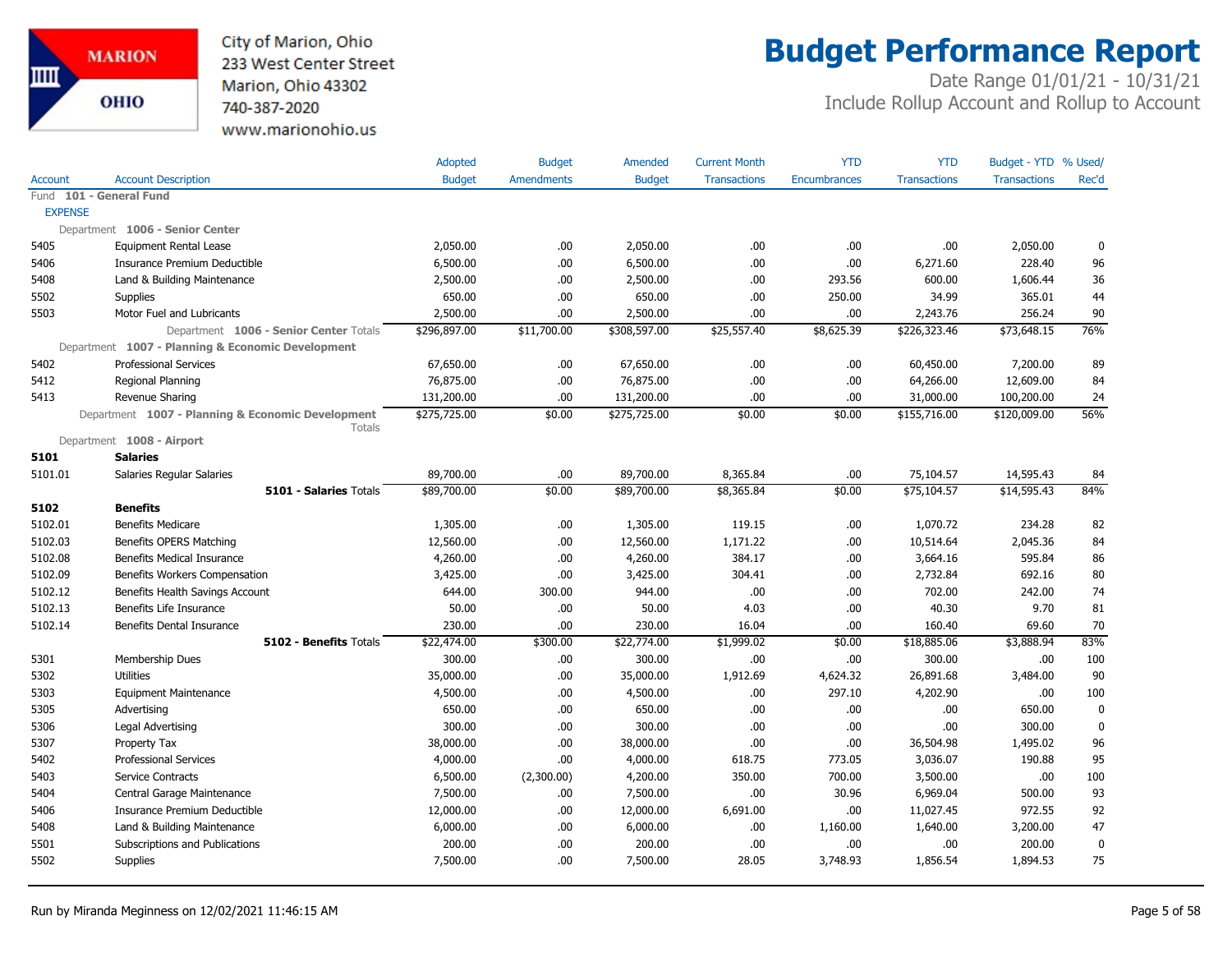City of Marion, Ohio 233 West Center Street Marion, Ohio 43302 740-387-2020 www.marionohio.us

# **Budget Performance Report**

|                |                                   | Adopted       | <b>Budget</b>     | Amended       | <b>Current Month</b> | <b>YTD</b>          | <b>YTD</b>          | Budget - YTD % Used/ |             |
|----------------|-----------------------------------|---------------|-------------------|---------------|----------------------|---------------------|---------------------|----------------------|-------------|
| <b>Account</b> | <b>Account Description</b>        | <b>Budget</b> | <b>Amendments</b> | <b>Budget</b> | <b>Transactions</b>  | <b>Encumbrances</b> | <b>Transactions</b> | <b>Transactions</b>  | Rec'd       |
|                | Fund 101 - General Fund           |               |                   |               |                      |                     |                     |                      |             |
| <b>EXPENSE</b> |                                   |               |                   |               |                      |                     |                     |                      |             |
|                | Department 1008 - Airport         |               |                   |               |                      |                     |                     |                      |             |
| 5503           | Motor Fuel and Lubricants         | 4,800.00      | 2,300.00          | 7,100.00      | 1,119.69             | 1,627.46            | 5,472.54            | .00                  | 100         |
|                | Department 1008 - Airport Totals  | \$239,424.00  | \$300.00          | \$239,724.00  | \$21,085.04          | \$12,961.82         | \$195,390.83        | \$31,371.35          | 87%         |
|                | Department 1009 - Mayor           |               |                   |               |                      |                     |                     |                      |             |
| 5101           | <b>Salaries</b>                   |               |                   |               |                      |                     |                     |                      |             |
| 5101.01        | Salaries Regular Salaries         | 121,640.00    | .00               | 121,640.00    | 11,766.46            | .00                 | 101,997.20          | 19,642.80            | 84          |
|                | <b>5101 - Salaries Totals</b>     | \$121,640.00  | \$0.00            | \$121,640.00  | \$11,766.46          | \$0.00              | \$101,997.20        | \$19,642.80          | 84%         |
| 5102           | <b>Benefits</b>                   |               |                   |               |                      |                     |                     |                      |             |
| 5102.01        | <b>Benefits Medicare</b>          | 1,770.00      | .00.              | 1,770.00      | 164.32               | .00                 | 1,465.72            | 304.28               | 83          |
| 5102.03        | Benefits OPERS Matching           | 17,030.00     | .00               | 17,030.00     | 1,647.30             | .00                 | 14,279.61           | 2,750.39             | 84          |
| 5102.04        | Benefits OPERS Pickup             | 4,252.00      | .00               | 4,252.00      | 354.34               | .00                 | 3,543.40            | 708.60               | 83          |
| 5102.08        | Benefits Medical Insurance        | 15,474.00     | 1,000.00          | 16,474.00     | 3,030.15             | .00                 | 14,312.40           | 2,161.60             | 87          |
| 5102.09        | Benefits Workers Compensation     | 4,642.00      | .00.              | 4,642.00      | 428.17               | .00                 | 3,711.57            | 930.43               | 80          |
| 5102.12        | Benefits Health Savings Account   | 2,340.00      | .00.              | 2,340.00      | .00                  | .00                 | 2,047.50            | 292.50               | 88          |
| 5102.13        | Benefits Life Insurance           | 65.00         | .00.              | 65.00         | 5.20                 | .00                 | 52.00               | 13.00                | 80          |
| 5102.14        | Benefits Dental Insurance         | 825.00        | .00.              | 825.00        | 162.79               | .00                 | 673.45              | 151.55               | 82          |
|                | 5102 - Benefits Totals            | \$46,398.00   | \$1,000.00        | \$47,398.00   | \$5,792.27           | \$0.00              | \$40,085.65         | \$7,312.35           | 85%         |
| 5202           | Schooling                         | 200.00        | .00.              | 200.00        | .00.                 | .00                 | .00.                | 200.00               | $\mathbf 0$ |
| 5301           | Membership Dues                   | 80.00         | .00.              | 80.00         | .00.                 | .00                 | 10.00               | 70.00                | 12          |
| 5402           | <b>Professional Services</b>      | 100.00        | .00.              | 100.00        | .00.                 | 10.00               | .00.                | 90.00                | 10          |
| 5405           | Equipment Rental Lease            | 240.00        | .00.              | 240.00        | .00                  | .00                 | .00                 | 240.00               | $\mathbf 0$ |
| 5502           | Supplies                          | 1,000.00      | .00.              | 1,000.00      | 30.46                | 259.74              | 703.26              | 37.00                | 96          |
|                | Department 1009 - Mayor Totals    | \$169,658.00  | \$1,000.00        | \$170,658.00  | \$17,589.19          | \$269.74            | \$142,796.11        | \$27,592.15          | 84%         |
|                | Department 1010 - Auditor         |               |                   |               |                      |                     |                     |                      |             |
| 5101           | <b>Salaries</b>                   |               |                   |               |                      |                     |                     |                      |             |
| 5101           | Salaries                          | .00.          | .00.              | .00           | 197.62               | .00                 | 197.62              | (197.62)             | $^{+++}$    |
| 5101.01        | Salaries Regular Salaries         | 315,300.00    | .00               | 315,300.00    | 20,767.94            | .00                 | 267,606.90          | 47,693.10            | 85          |
|                | 5101 - Salaries Totals            | \$315,300.00  | \$0.00            | \$315,300.00  | \$20,965.56          | \$0.00              | \$267,804.52        | \$47,495.48          | 85%         |
| 5102           | <b>Benefits</b>                   |               |                   |               |                      |                     |                     |                      |             |
| 5102.01        | <b>Benefits Medicare</b>          | 4,600.00      | .00               | 4,600.00      | 291.26               | .00                 | 3,691.85            | 908.15               | 80          |
| 5102.03        | Benefits OPERS Matching           | 44,150.00     | .00.              | 44,150.00     | 2,907.52             | .00                 | 31,343.69           | 12,806.31            | 71          |
| 5102.04        | <b>Benefits OPERS Pickup</b>      | 3,894.00      | .00.              | 3,894.00      | 162.25               | .00                 | 3,082.75            | 811.25               | 79          |
| 5102.08        | <b>Benefits Medical Insurance</b> | 84,750.00     | .00.              | 84,750.00     | 4,232.12             | .00                 | 56,476.48           | 28,273.52            | 67          |
| 5102.09        | Benefits Workers Compensation     | 12,050.00     | .00.              | 12,050.00     | 755.70               | .00                 | 8,254.86            | 3,795.14             | 69          |
| 5102.11        | Benefits Cobra Premiums           | .00           | 22,000.00         | 22,000.00     | 1,441.12             | 8,028.56            | 13,546.44           | 425.00               | 98          |
| 5102.12        | Benefits Health Savings Account   | 10,530.00     | .00.              | 10,530.00     | .00.                 | .00                 | 7,312.50            | 3,217.50             | 69          |
| 5102.13        | Benefits Life Insurance           | 175.00        | .00.              | 175.00        | 11.70                | .00                 | 135.20              | 39.80                | 77          |
| 5102.14        | Benefits Dental Insurance         | 4,850.00      | .00.              | 4,850.00      | 221.16               | .00                 | 2,879.94            | 1,970.06             | 59          |
|                | 5102 - Benefits Totals            | \$164,999.00  | \$22,000.00       | \$186,999.00  | \$10,022.83          | \$8,028.56          | \$126,723.71        | \$52,246.73          | 72%         |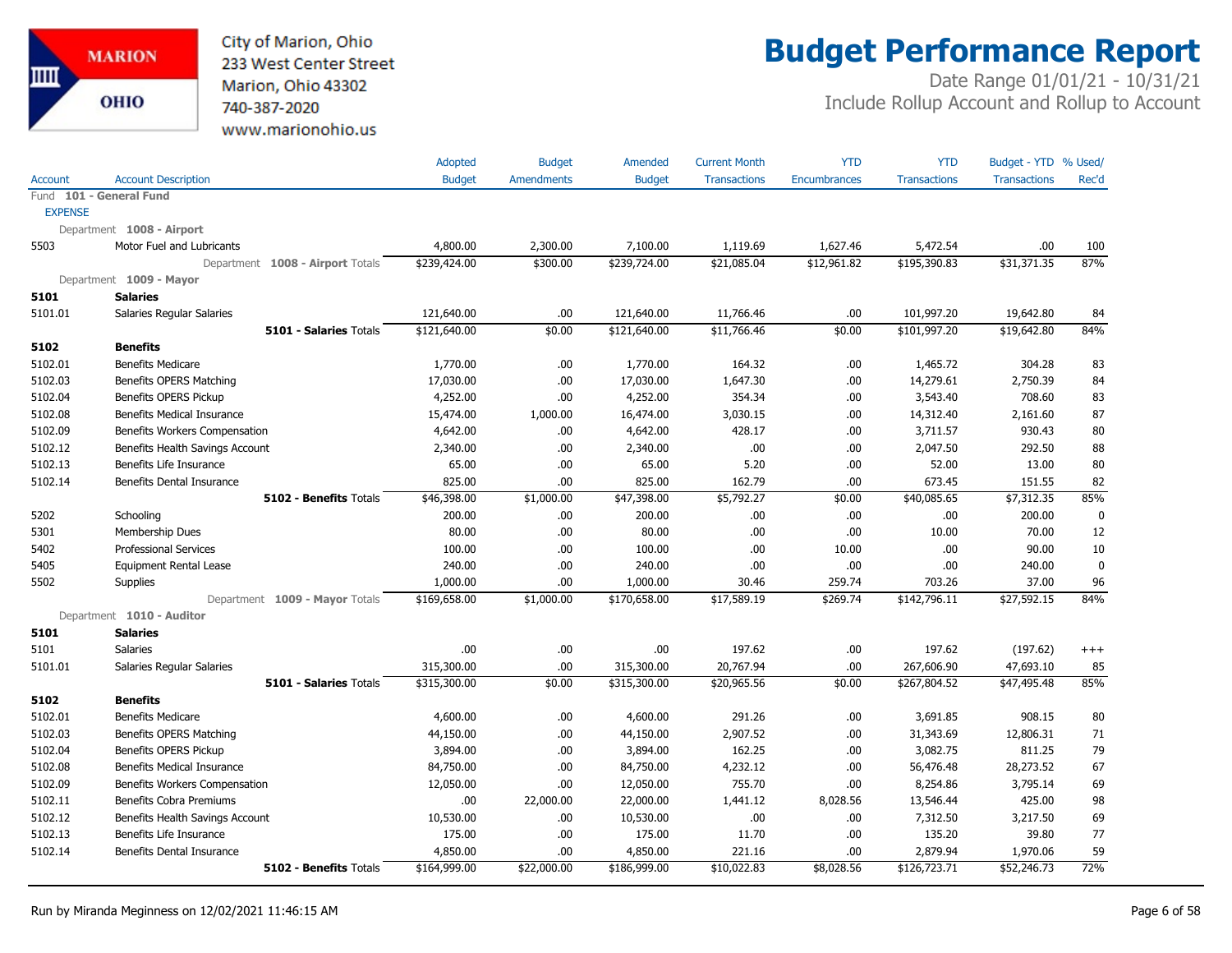City of Marion, Ohio 233 West Center Street Marion, Ohio 43302 740-387-2020 www.marionohio.us

## **Budget Performance Report**

|                |                                     | Adopted       | <b>Budget</b>     | Amended       | <b>Current Month</b> | <b>YTD</b>          | <b>YTD</b>          | Budget - YTD % Used/ |             |
|----------------|-------------------------------------|---------------|-------------------|---------------|----------------------|---------------------|---------------------|----------------------|-------------|
| Account        | <b>Account Description</b>          | <b>Budget</b> | <b>Amendments</b> | <b>Budget</b> | <b>Transactions</b>  | <b>Encumbrances</b> | <b>Transactions</b> | <b>Transactions</b>  | Rec'd       |
| Fund           | 101 - General Fund                  |               |                   |               |                      |                     |                     |                      |             |
| <b>EXPENSE</b> |                                     |               |                   |               |                      |                     |                     |                      |             |
|                | Department 1010 - Auditor           |               |                   |               |                      |                     |                     |                      |             |
| 5201           | Travel & Transportation             | 2,500.00      | (1,000.00)        | 1,500.00      | .00                  | 498.74              | 971.26              | 30.00                | 98          |
| 5202           | Schooling                           | 10,000.00     | (5,400.00)        | 4,600.00      | 350.00               | 2,060.00            | 1,310.00            | 1,230.00             | 73          |
| 5301           | <b>Membership Dues</b>              | 1,200.00      | .00.              | 1,200.00      | .00.                 | 1,031.00            | 99.00               | 70.00                | 94          |
| 5402           | <b>Professional Services</b>        | 5,000.00      | 1,000.00          | 6,000.00      | 2,000.00             | 2,447.00            | 3,448.05            | 104.95               | 98          |
| 5403           | Service Contracts                   | 53,000.00     | 5,400.00          | 58,400.00     | 148.00               | 1,900.00            | 55,950.64           | 549.36               | 99          |
| 5502           | <b>Supplies</b>                     | 4,500.00      | 2,000.00          | 6,500.00      | .00.                 | 871.80              | 5,008.04            | 620.16               | 90          |
|                | Department 1010 - Auditor Totals    | \$556,499.00  | \$24,000.00       | \$580,499.00  | \$33,486.39          | \$16,837.10         | \$461,315.22        | \$102,346.68         | 82%         |
|                | Department 1011 - Income Tax        |               |                   |               |                      |                     |                     |                      |             |
| 5101           | <b>Salaries</b>                     |               |                   |               |                      |                     |                     |                      |             |
| 5101.01        | Salaries Regular Salaries           | 172,570.00    | .00               | 172,570.00    | 17,655.32            | .00                 | 125,856.80          | 46,713.20            | 73          |
|                | <b>5101 - Salaries Totals</b>       | \$172,570.00  | \$0.00            | \$172,570.00  | \$17,655.32          | \$0.00              | \$125,856.80        | \$46,713.20          | 73%         |
| 5102           | <b>Benefits</b>                     |               |                   |               |                      |                     |                     |                      |             |
| 5102.01        | <b>Benefits Medicare</b>            | 2,505.00      | .00.              | 2,505.00      | 244.88               | .00                 | 1,724.84            | 780.16               | 69          |
| 5102.03        | Benefits OPERS Matching             | 24,160.00     | .00.              | 24,160.00     | 2,471.75             | .00                 | 17,619.93           | 6,540.07             | 73          |
| 5102.08        | <b>Benefits Medical Insurance</b>   | 48,360.00     | .00.              | 48,360.00     | 3,354.13             | .00                 | 30,743.04           | 17,616.96            | 64          |
| 5102.09        | Benefits Workers Compensation       | 6,590.00      | .00.              | 6,590.00      | 642.47               | .00                 | 4,579.81            | 2,010.19             | 69          |
| 5102.12        | Benefits Health Savings Account     | 7,020.00      | .00.              | 7,020.00      | .00.                 | .00                 | 4,777.50            | 2,242.50             | 68          |
| 5102.13        | Benefits Life Insurance             | 110.00        | .00.              | 110.00        | 9.10                 | .00                 | 80.60               | 29.40                | 73          |
| 5102.14        | Benefits Dental Insurance           | 3,300.00      | .00.              | 3,300.00      | 180.46               | .00                 | 1,682.12            | 1,617.88             | 51          |
| 5102.15        | Benefits Insurance Opt Out          | 1,200.00      | .00               | 1,200.00      | .00                  | .00                 | .00                 | 1,200.00             | 0           |
|                | <b>5102 - Benefits Totals</b>       | \$93,245.00   | \$0.00            | \$93,245.00   | \$6,902.79           | \$0.00              | \$61,207.84         | \$32,037.16          | 66%         |
| 5201           | Travel & Transportation             | 100.00        | .00.              | 100.00        | .00.                 | .00                 | .00                 | 100.00               | $\mathbf 0$ |
| 5202           | Schooling                           | 2,200.00      | .00.              | 2,200.00      | .00                  | .00                 | .00                 | 2,200.00             | $\pmb{0}$   |
| 5301           | Membership Dues                     | 400.00        | .00.              | 400.00        | .00                  | .00                 | 150.00              | 250.00               | 38          |
| 5308           | <b>Credit Card Fees</b>             | 6,500.00      | 2,500.00          | 9,000.00      | 214.32               | 3,201.90            | 4,223.26            | 1,574.84             | 83          |
| 5402           | <b>Professional Services</b>        | 5,000.00      | 2,000.00          | 7,000.00      | .00.                 | 1,026.00            | 5,365.27            | 608.73               | 91          |
| 5403           | Service Contracts                   | 16,000.00     | (2,000.00)        | 14,000.00     | 233.00               | 5,571.89            | 6,974.39            | 1,453.72             | $90\,$      |
| 5502           | Supplies                            | 4,000.00      | .00.              | 4,000.00      | .00                  | 2,491.08            | 1,475.72            | 33.20                | 99          |
| 5504           | Postage                             | 6,500.00      | .00.              | 6,500.00      | .00.                 | 5,300.00            | .00                 | 1,200.00             | 82          |
|                | Department 1011 - Income Tax Totals | \$306,515.00  | \$2,500.00        | \$309,015.00  | \$25,005.43          | \$17,590.87         | \$205,253.28        | \$86,170.85          | 72%         |
|                | Department 1012 - Treasurer         |               |                   |               |                      |                     |                     |                      |             |
| 5101           | <b>Salaries</b>                     |               |                   |               |                      |                     |                     |                      |             |
| 5101.01        | Salaries Regular Salaries           | 7,884.00      | .00.              | 7,884.00      | 657.00               | .00                 | 6,570.00            | 1,314.00             | 83          |
|                | 5101 - Salaries Totals              | \$7,884.00    | \$0.00            | \$7,884.00    | \$657.00             | \$0.00              | \$6,570.00          | \$1,314.00           | 83%         |
| 5102           | <b>Benefits</b>                     |               |                   |               |                      |                     |                     |                      |             |
| 5102.01        | <b>Benefits Medicare</b>            | 115.00        | .00.              | 115.00        | 10.10                | .00                 | 100.98              | 14.02                | 88          |
| 5102.03        | Benefits OPERS Matching             | 1,104.00      | .00               | 1,104.00      | 91.98                | .00                 | 919.80              | 184.20               | 83          |
| 5102.04        | Benefits OPERS Pickup               | 474.00        | .00.              | 474.00        | 39.42                | .00                 | 394.20              | 79.80                | 83          |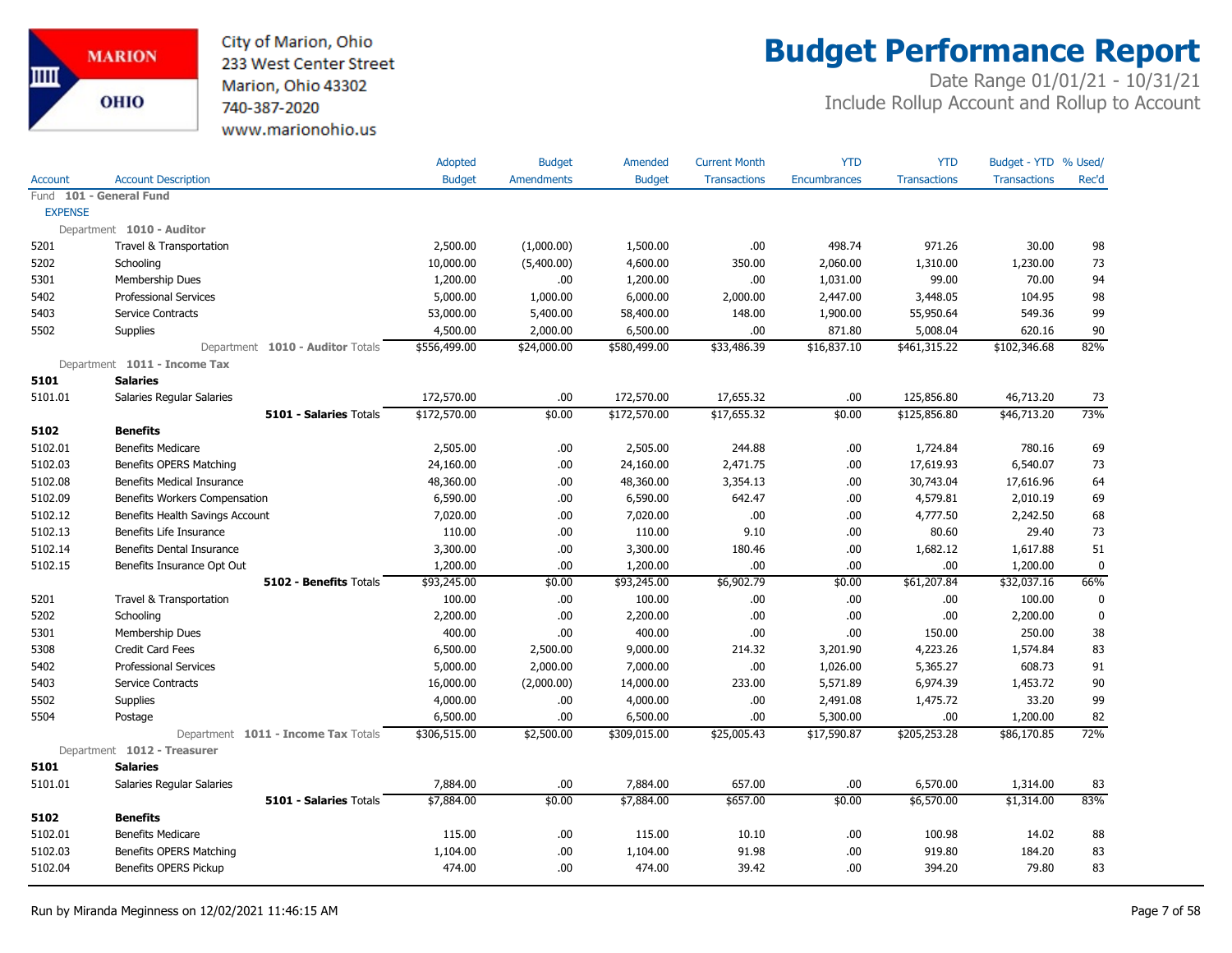

## **Budget Performance Report**

|                |                                       | Adopted       | <b>Budget</b>     | Amended       | <b>Current Month</b> | <b>YTD</b>          | <b>YTD</b>          | Budget - YTD % Used/ |           |
|----------------|---------------------------------------|---------------|-------------------|---------------|----------------------|---------------------|---------------------|----------------------|-----------|
| Account        | <b>Account Description</b>            | <b>Budget</b> | <b>Amendments</b> | <b>Budget</b> | <b>Transactions</b>  | <b>Encumbrances</b> | <b>Transactions</b> | <b>Transactions</b>  | Rec'd     |
|                | Fund 101 - General Fund               |               |                   |               |                      |                     |                     |                      |           |
| <b>EXPENSE</b> |                                       |               |                   |               |                      |                     |                     |                      |           |
|                | Department 1012 - Treasurer           |               |                   |               |                      |                     |                     |                      |           |
| 5102           | <b>Benefits</b>                       |               |                   |               |                      |                     |                     |                      |           |
| 5102.09        | Benefits Workers Compensation         | 301.00        | .00.              | 301.00        | 23.90                | .00.                | 239.00              | 62.00                | 79        |
| 5102.13        | Benefits Life Insurance               | 34.00         | .00.              | 34.00         | .00                  | .00.                | .00                 | 34.00                | 0         |
|                | <b>5102 - Benefits Totals</b>         | \$2,028.00    | \$0.00            | \$2,028.00    | \$165.40             | \$0.00              | \$1,653.98          | \$374.02             | 82%       |
| 5203           | Training                              | 400.00        | .00.              | 400.00        | .00                  | .00                 | 100.00              | 300.00               | 25        |
| 5301           | Membership Dues                       | 250.00        | .00.              | 250.00        | .00                  | 50.00               | .00                 | 200.00               | 20        |
|                | Department 1012 - Treasurer Totals    | \$10,562.00   | \$0.00            | \$10,562.00   | \$822.40             | \$50.00             | \$8,323.98          | \$2,188.02           | 79%       |
|                | Department 1013 - Law Director        |               |                   |               |                      |                     |                     |                      |           |
| 5101           | <b>Salaries</b>                       |               |                   |               |                      |                     |                     |                      |           |
| 5101.01        | Salaries Regular Salaries             | 307,475.00    | 48,000.00         | 355,475.00    | 54,954.00            | .00                 | 284,239.78          | 71,235.22            | 80        |
|                | 5101 - Salaries Totals                | \$307,475.00  | \$48,000.00       | \$355,475.00  | \$54,954.00          | \$0.00              | \$284,239.78        | \$71,235.22          | 80%       |
| 5102           | <b>Benefits</b>                       |               |                   |               |                      |                     |                     |                      |           |
| 5102.01        | <b>Benefits Medicare</b>              | 4,460.00      | .00.              | 4,460.00      | 789.97               | .00.                | 4,030.01            | 429.99               | 90        |
| 5102.03        | Benefits OPERS Matching               | 43,046.00     | .00.              | 43,046.00     | 4,401.86             | .00.                | 36,501.81           | 6,544.19             | 85        |
| 5102.04        | Benefits OPERS Pickup                 | 5,452.00      | .00.              | 5,452.00      | 454.34               | .00                 | 4,543.40            | 908.60               | 83        |
| 5102.08        | <b>Benefits Medical Insurance</b>     | 56,473.00     | .00.              | 56,473.00     | 4,480.40             | .00.                | 47,126.69           | 9,346.31             | 83        |
| 5102.09        | Benefits Workers Compensation         | 11,735.00     | .00               | 11,735.00     | 1,144.09             | .00                 | 9,487.24            | 2,247.76             | 81        |
| 5102.12        | Benefits Health Savings Account       | 7,488.00      | .00.              | 7,488.00      | .00                  | .00.                | 5,616.00            | 1,872.00             | 75        |
| 5102.13        | Benefits Life Insurance               | 140.00        | .00.              | 140.00        | 11.44                | .00                 | 114.40              | 25.60                | 82        |
| 5102.14        | <b>Benefits Dental Insurance</b>      | 4,050.00      | .00.              | 4,050.00      | 244.36               | .00                 | 2,809.90            | 1,240.10             | 69        |
| 5102.15        | Benefits Insurance Opt Out            | 1,230.00      | .00               | 1,230.00      | .00                  | .00                 | .00                 | 1,230.00             | $\pmb{0}$ |
|                | 5102 - Benefits Totals                | \$134,074.00  | \$0.00            | \$134,074.00  | \$11,526.46          | \$0.00              | \$110,229.45        | \$23,844.55          | 82%       |
| 5201           | Travel & Transportation               | 1,000.00      | .00.              | 1,000.00      | .00.                 | .00                 | .00                 | 1,000.00             | 0         |
| 5202           | Schooling                             | 3,000.00      | .00.              | 3,000.00      | .00                  | .00                 | 320.00              | 2,680.00             | 11        |
| 5402           | <b>Professional Services</b>          | 4,000.00      | .00.              | 4,000.00      | .00.                 | 400.00              | .00                 | 3,600.00             | 10        |
| 5501           | Subscriptions and Publications        | 1,000.00      | .00.              | 1,000.00      | .00                  | .00                 | .00                 | 1,000.00             | 0         |
| 5502           | Supplies                              | 3,200.00      | .00.              | 3,200.00      | 42.93                | 2,183.72            | 1,016.28            | .00.                 | 100       |
|                | Department 1013 - Law Director Totals | \$453,749.00  | \$48,000.00       | \$501,749.00  | \$66,523.39          | \$2,583.72          | \$395,805.51        | \$103,359.77         | 79%       |
|                | Department 1015 - Safety Department   |               |                   |               |                      |                     |                     |                      |           |
| 5101           | <b>Salaries</b>                       |               |                   |               |                      |                     |                     |                      |           |
| 5101.01        | Salaries Regular Salaries             | 206,330.00    | .00.              | 206,330.00    | 21,416.88            | .00                 | 169,809.89          | 36,520.11            | 82        |
|                | 5101 - Salaries Totals                | \$206,330.00  | \$0.00            | \$206,330.00  | \$21,416.88          | \$0.00              | \$169,809.89        | \$36,520.11          | 82%       |
| 5102           | <b>Benefits</b>                       |               |                   |               |                      |                     |                     |                      |           |
| 5102.01        | <b>Benefits Medicare</b>              | 2,992.00      | .00.              | 2,992.00      | 297.87               | .00.                | 2,340.90            | 651.10               | 78        |
| 5102.03        | Benefits OPERS Matching               | 28,886.00     | .00.              | 28,886.00     | 2,998.36             | .00                 | 23,773.43           | 5,112.57             | 82        |
| 5102.04        | <b>Benefits OPERS Pickup</b>          | 4,646.00      | .00               | 4,646.00      | 389.28               | .00                 | 3,886.86            | 759.14               | 84        |
| 5102.08        | Benefits Medical Insurance            | 13,153.00     | 11,000.00         | 24,153.00     | 1,803.94             | 452.57              | 19,807.39           | 3,893.04             | 84        |
| 5102.09        | Benefits Workers Compensation         | 7,874.00      | .00.              | 7,874.00      | 543.25               | .00                 | 3,821.88            | 4,052.12             | 49        |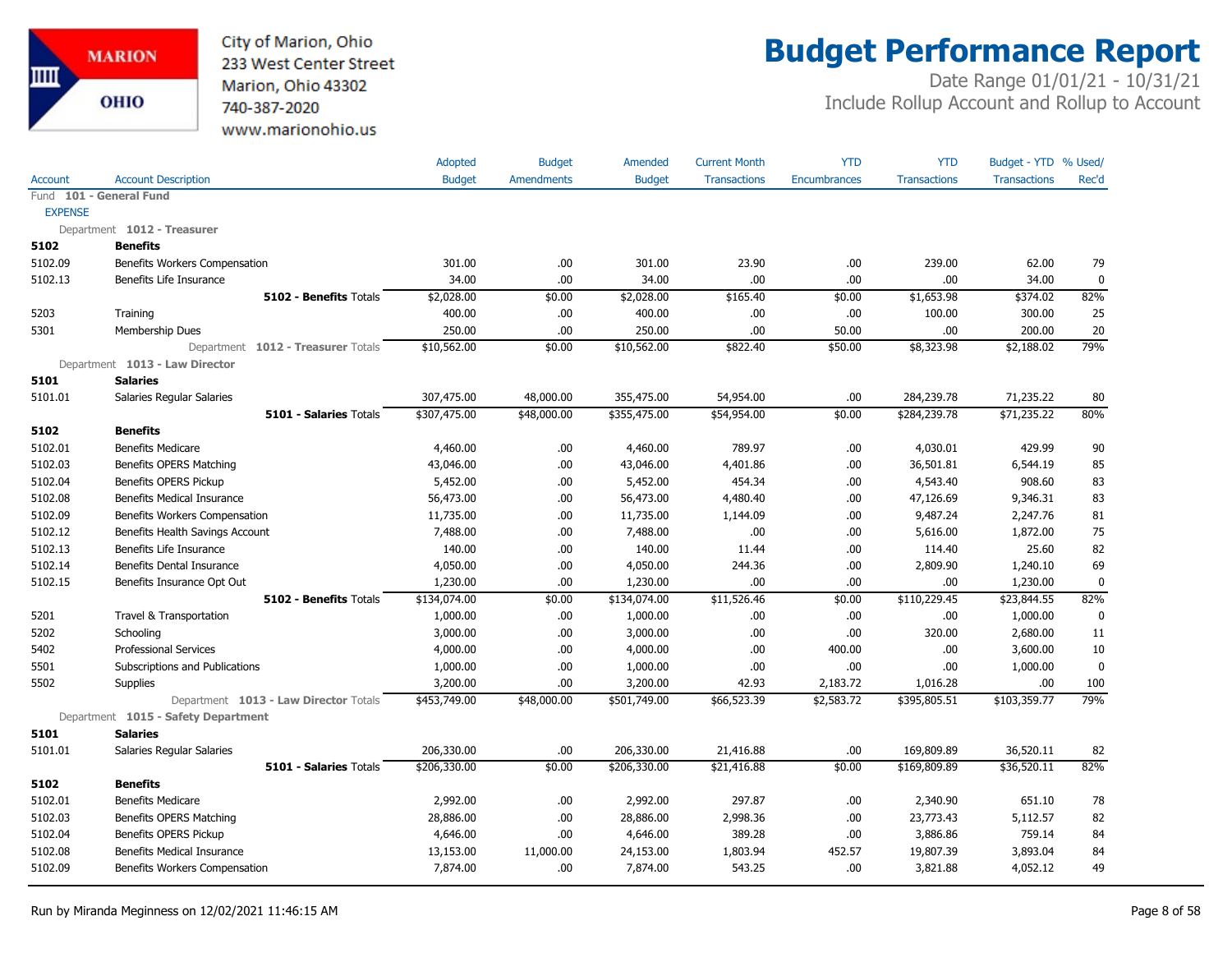

## **Budget Performance Report**

|                |                                             | Adopted       | <b>Budget</b>     | Amended       | <b>Current Month</b> | <b>YTD</b>          | <b>YTD</b>          | Budget - YTD % Used/ |                  |
|----------------|---------------------------------------------|---------------|-------------------|---------------|----------------------|---------------------|---------------------|----------------------|------------------|
| <b>Account</b> | <b>Account Description</b>                  | <b>Budget</b> | <b>Amendments</b> | <b>Budget</b> | <b>Transactions</b>  | <b>Encumbrances</b> | <b>Transactions</b> | <b>Transactions</b>  | Rec'd            |
|                | Fund 101 - General Fund                     |               |                   |               |                      |                     |                     |                      |                  |
| <b>EXPENSE</b> |                                             |               |                   |               |                      |                     |                     |                      |                  |
|                | Department 1015 - Safety Department         |               |                   |               |                      |                     |                     |                      |                  |
| 5102           | <b>Benefits</b>                             |               |                   |               |                      |                     |                     |                      |                  |
| 5102.12        | Benefits Health Savings Account             | 4,329.00      | .00.              | 4,329.00      | .00                  | .00                 | 1,696.50            | 2,632.50             | 39               |
| 5102.13        | Benefits Life Insurance                     | 85.00         | .00.              | 85.00         | 7.02                 | .00.                | 70.20               | 14.80                | 83               |
| 5102.14        | Benefits Dental Insurance                   | 2,587.00      | .00               | 2,587.00      | 131.00               | .00.                | 1,310.00            | 1,277.00             | 51               |
|                | <b>5102 - Benefits Totals</b>               | \$64,552.00   | \$11,000.00       | \$75,552.00   | \$6,170.72           | \$452.57            | \$56,707.16         | \$18,392.27          | 76%              |
| 5201           | Travel & Transportation                     | 513.00        | .00.              | 513.00        | .00                  | .00.                | .00                 | 513.00               | 0                |
| 5301           | Membership Dues                             | 150.00        | .00.              | 150.00        | .00                  | .00.                | 10.00               | 140.00               | $\overline{7}$   |
| 5302           | <b>Utilities</b>                            | 1,400.00      | .00.              | 1,400.00      | 40.00                | 80.00               | 458.00              | 862.00               | 38               |
| 5303           | <b>Equipment Maintenance</b>                | 250.00        | .00.              | 250.00        | .00.                 | .00                 | .00                 | 250.00               | $\mathbf 0$      |
| 5309           | <b>Burials</b>                              | 3,000.00      | .00               | 3,000.00      | .00                  | .00                 | 2,000.00            | 1,000.00             | 67               |
| 5310           | Weed & Blight Control                       | 66,625.00     | .00.              | 66,625.00     | 80.00                | 11,895.73           | 10,643.03           | 44,086.24            | 34               |
| 5401           | <b>Tree Care</b>                            | 3,000.00      | .00               | 3,000.00      | .00                  | .00.                | .00                 | 3,000.00             | $\mathbf 0$      |
| 5402           | <b>Professional Services</b>                | 50,000.00     | .00               | 50,000.00     | 2,668.75             | 16,937.00           | 22,766.65           | 10,296.35            | 79               |
| 5403           | Service Contracts                           | 37,000.00     | 20,000.00         | 57,000.00     | 13,263.33            | 2,336.67            | 33,978.88           | 20,684.45            | 64               |
| 5404           | Central Garage Maintenance                  | 5,000.00      | 00.               | 5,000.00      | .00.                 | 1,947.50            | 552.50              | 2,500.00             | 50               |
| 5405           | <b>Equipment Rental Lease</b>               | 3,000.00      | .00               | 3,000.00      | .00                  | .00.                | .00                 | 3,000.00             | $\boldsymbol{0}$ |
| 5418           | Refunds & Reimbursements                    | 1,000.00      | .00               | 1,000.00      | .00                  | .00.                | 224.03              | 775.97               | 22               |
| 5459           | Demolition of Buildings                     | .00           | 30,000.00         | 30,000.00     | .00                  | .00.                | .00                 | 30,000.00            | $\mathbf 0$      |
| 5502           | <b>Supplies</b>                             | 11,000.00     | .00.              | 11,000.00     | 115.38               | 2,993.93            | 2,281.03            | 5,725.04             | 48               |
| 5503           | Motor Fuel and Lubricants                   | 3,000.00      | .00               | 3,000.00      | 421.59               | .00.                | 1,870.37            | 1,129.63             | 62               |
|                | Department 1015 - Safety Department Totals  | \$455,820.00  | \$61,000.00       | \$516,820.00  | \$44,176.65          | \$36,643.40         | \$301,301.54        | \$178,875.06         | 65%              |
|                | Department 1016 - Service Department        |               |                   |               |                      |                     |                     |                      |                  |
| 5101           | <b>Salaries</b>                             |               |                   |               |                      |                     |                     |                      |                  |
| 5101.01        | Salaries Regular Salaries                   | 78,400.00     | .00.              | 78,400.00     | 6,535.80             | .00.                | 65,358.00           | 13,042.00            | 83               |
|                | 5101 - Salaries Totals                      | \$78,400.00   | \$0.00            | \$78,400.00   | \$6,535.80           | \$0.00              | \$65,358.00         | \$13,042.00          | 83%              |
| 5102           | <b>Benefits</b>                             |               |                   |               |                      |                     |                     |                      |                  |
| 5102.01        | <b>Benefits Medicare</b>                    | 1,137.00      | .00               | 1,137.00      | 95.04                | .00.                | 950.34              | 186.66               | 84               |
| 5102.03        | Benefits OPERS Matching                     | 10,975.00     | .00.              | 10,975.00     | 915.02               | .00.                | 9,150.20            | 1,824.80             | 83               |
| 5102.04        | <b>Benefits OPERS Pickup</b>                | 4,704.00      | .00               | 4,704.00      | 392.14               | .00.                | 3,921.40            | 782.60               | 83               |
| 5102.08        | <b>Benefits Medical Insurance</b>           | 16,250.00     | .00.              | 16,250.00     | 1,353.90             | .00.                | 13,539.00           | 2,711.00             | 83               |
| 5102.09        | Benefits Workers Compensation               | 2,995.00      | .00.              | 2,995.00      | 237.82               | .00.                | 2,378.20            | 616.80               | 79               |
| 5102.12        | Benefits Health Savings Account             | 2,340.00      | 00.               | 2,340.00      | .00                  | .00.                | 1,755.00            | 585.00               | 75               |
| 5102.13        | Benefits Life Insurance                     | 32.00         | .00.              | 32.00         | 2.60                 | .00.                | 26.00               | 6.00                 | 81               |
| 5102.14        | <b>Benefits Dental Insurance</b>            | 1,150.00      | .00               | 1,150.00      | 81.40                | .00.                | 814.00              | 336.00               | 71               |
|                | 5102 - Benefits Totals                      | \$39,583.00   | \$0.00            | \$39,583.00   | \$3,077.92           | \$0.00              | \$32,534.14         | \$7,048.86           | 82%              |
|                | Department 1016 - Service Department Totals | \$117,983.00  | \$0.00            | \$117,983.00  | \$9,613.72           | \$0.00              | \$97,892.14         | \$20,090.86          | 83%              |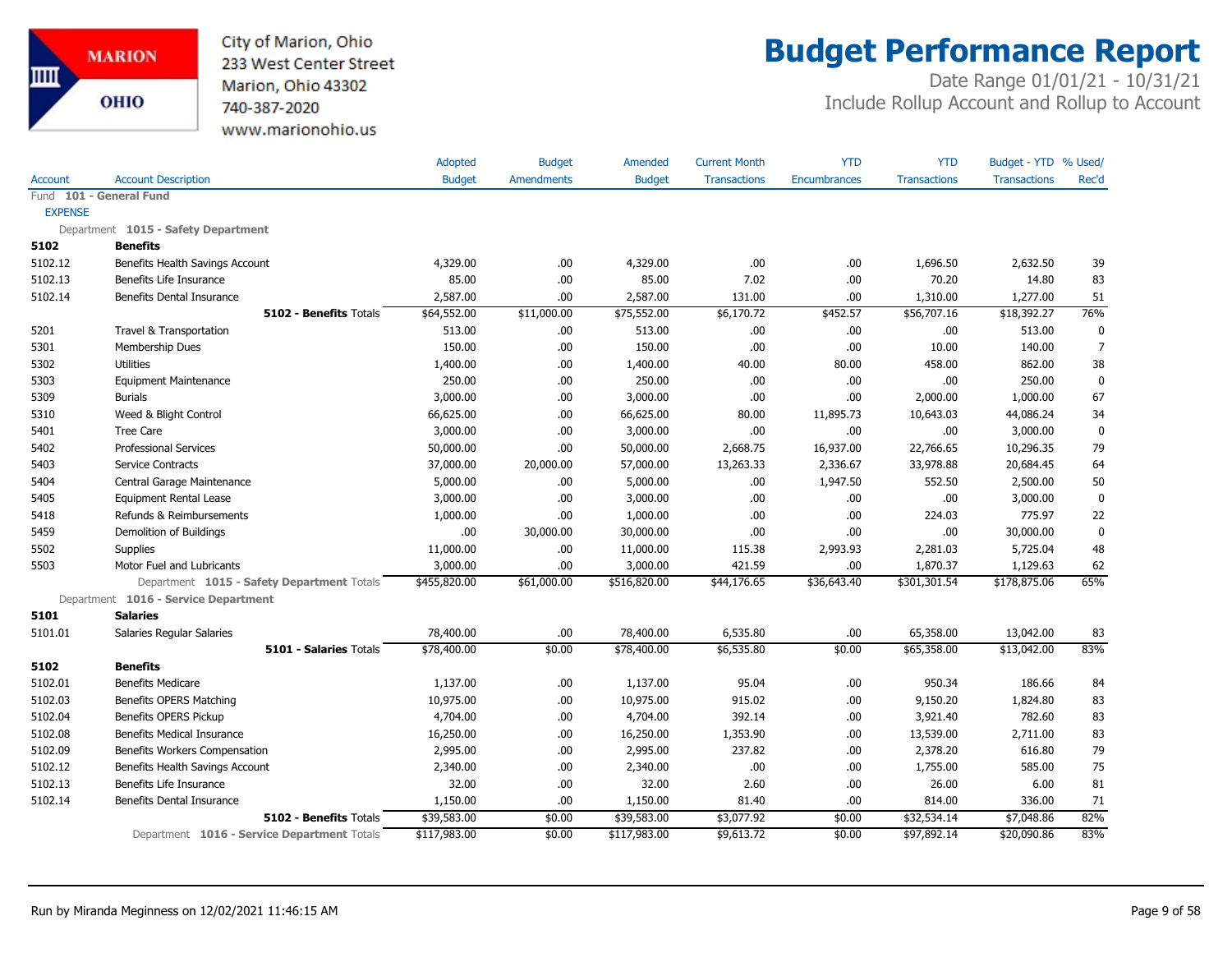

## **Budget Performance Report**

|                |                                                   | Adopted       | <b>Budget</b> | Amended       | <b>Current Month</b> | <b>YTD</b>   | <b>YTD</b>          | Budget - YTD % Used/ |             |
|----------------|---------------------------------------------------|---------------|---------------|---------------|----------------------|--------------|---------------------|----------------------|-------------|
| <b>Account</b> | <b>Account Description</b>                        | <b>Budget</b> | Amendments    | <b>Budget</b> | <b>Transactions</b>  | Encumbrances | <b>Transactions</b> | <b>Transactions</b>  | Rec'd       |
|                | Fund 101 - General Fund                           |               |               |               |                      |              |                     |                      |             |
| <b>EXPENSE</b> |                                                   |               |               |               |                      |              |                     |                      |             |
|                | Department 1017 - Civil Service Commission        |               |               |               |                      |              |                     |                      |             |
| 5101           | <b>Salaries</b>                                   |               |               |               |                      |              |                     |                      |             |
| 5101.01        | Salaries Regular Salaries                         | 4,200.00      | .00           | 4,200.00      | 341.68               | .00          | 3,416.80            | 783.20               | 81          |
|                | <b>5101 - Salaries Totals</b>                     | \$4,200.00    | \$0.00        | \$4,200.00    | \$341.68             | \$0.00       | \$3,416.80          | \$783.20             | 81%         |
| 5102           | <b>Benefits</b>                                   |               |               |               |                      |              |                     |                      |             |
| 5102.01        | <b>Benefits Medicare</b>                          | 65.00         | .00           | 65.00         | 5.26                 | .00          | 52.52               | 12.48                | 81          |
| 5102.03        | Benefits OPERS Matching                           | 590.00        | .00           | 590.00        | 47.82                | .00          | 478.20              | 111.80               | 81          |
| 5102.04        | <b>Benefits OPERS Pickup</b>                      | 260.00        | .00           | 260.00        | 20.50                | .00          | 205.00              | 55.00                | 79          |
| 5102.09        | Benefits Workers Compensation                     | 161.00        | .00           | 161.00        | 12.43                | .00          | 124.30              | 36.70                | 77          |
|                | 5102 - Benefits Totals                            | \$1,076.00    | \$0.00        | \$1,076.00    | \$86.01              | \$0.00       | \$860.02            | \$215.98             | 80%         |
| 5402           | <b>Professional Services</b>                      | 12,000.00     | .00           | 12,000.00     | .00.                 | 125.00       | 4,827.50            | 7,047.50             | 41          |
| 5502           | <b>Supplies</b>                                   | 500.00        | .00.          | 500.00        | .00                  | .00.         | .00.                | 500.00               | $\mathbf 0$ |
|                | Department 1017 - Civil Service Commission Totals | \$17,776.00   | \$0.00        | \$17,776.00   | \$427.69             | \$125.00     | \$9,104.32          | \$8,546.68           | 52%         |
|                | Department 1018 - Council                         |               |               |               |                      |              |                     |                      |             |
| 5101           | <b>Salaries</b>                                   |               |               |               |                      |              |                     |                      |             |
| 5101.01        | Salaries Regular Salaries                         | 123,980.00    | .00           | 123,980.00    | 12,109.13            | .00          | 104,253.48          | 19,726.52            | 84          |
|                | <b>5101 - Salaries Totals</b>                     | \$123,980.00  | \$0.00        | \$123,980.00  | \$12,109.13          | \$0.00       | \$104,253.48        | \$19,726.52          | 84%         |
| 5102           | <b>Benefits</b>                                   |               |               |               |                      |              |                     |                      |             |
| 5102.01        | <b>Benefits Medicare</b>                          | 1,800.00      | .00           | 1,800.00      | 177.79               | .00.         | 1,545.97            | 254.03               | 86          |
| 5102.03        | Benefits OPERS Matching                           | 17,360.00     | .00           | 17,360.00     | 1,695.25             | .00          | 14,595.17           | 2,764.83             | 84          |
| 5102.04        | Benefits OPERS Pickup                             | 4,440.00      | .00.          | 4,440.00      | 370.86               | .00          | 3,708.60            | 731.40               | 84          |
| 5102.08        | Benefits Medical Insurance                        | 7,740.00      | .00.          | 7,740.00      | 644.70               | .00          | 6,447.00            | 1,293.00             | 83          |
| 5102.09        | Benefits Workers Compensation                     | 4,750.00      | .00.          | 4,750.00      | 440.66               | .00          | 3,793.90            | 956.10               | 80          |
| 5102.12        | Benefits Health Savings Account                   | 1,170.00      | .00           | 1,170.00      | .00.                 | .00          | 877.50              | 292.50               | 75          |
| 5102.13        | Benefits Life Insurance                           | 32.00         | .00.          | 32.00         | 2.60                 | .00          | 26.00               | 6.00                 | 81          |
| 5102.14        | Benefits Dental Insurance                         | 415.00        | .00           | 415.00        | 29.18                | .00          | 291.80              | 123.20               | 70          |
|                | 5102 - Benefits Totals                            | \$37,707.00   | \$0.00        | \$37,707.00   | \$3,361.04           | \$0.00       | \$31,285.94         | \$6,421.06           | 83%         |
| 5301           | Membership Dues                                   | 4,200.00      | .00.          | 4,200.00      | .00.                 | .00          | 450.00              | 3,750.00             | 11          |
| 5303           | <b>Equipment Maintenance</b>                      | 638.00        | .00           | 638.00        | .00                  | .00          | .00                 | 638.00               | $\mathbf 0$ |
| 5306           | Legal Advertising                                 | 5,000.00      | .00           | 5,000.00      | .00.                 | 224.75       | 1,156.25            | 3,619.00             | 28          |
| 5402           | <b>Professional Services</b>                      | 1,500.00      | .00           | 1,500.00      | .00.                 | 736.09       | .00                 | 763.91               | 49          |
| 5502           | Supplies                                          | 2,000.00      | .00           | 2,000.00      | .00                  | 314.16       | 1,038.84            | 647.00               | 68          |
|                | Department 1018 - Council Totals                  | \$175,025.00  | \$0.00        | \$175,025.00  | \$15,470.17          | \$1,275.00   | \$138,184.51        | \$35,565.49          | 80%         |
|                | Department 1019 - Municipal Court                 |               |               |               |                      |              |                     |                      |             |
| 5101           | <b>Salaries</b>                                   |               |               |               |                      |              |                     |                      |             |
| 5101.01        | Salaries Regular Salaries                         | 831,560.00    | 5,639.32      | 837,199.32    | 101,480.80           | .00          | 730,615.03          | 106,584.29           | 87          |
|                | 5101 - Salaries Totals                            | \$831,560.00  | \$5,639.32    | \$837,199.32  | \$101,480.80         | \$0.00       | \$730,615.03        | \$106,584.29         | 87%         |
| 5102           | <b>Benefits</b>                                   |               |               |               |                      |              |                     |                      |             |
| 5102.01        | <b>Benefits Medicare</b>                          | 12,060.00     | .00           | 12,060.00     | 1,385.38             | .00.         | 9,864.36            | 2,195.64             | 82          |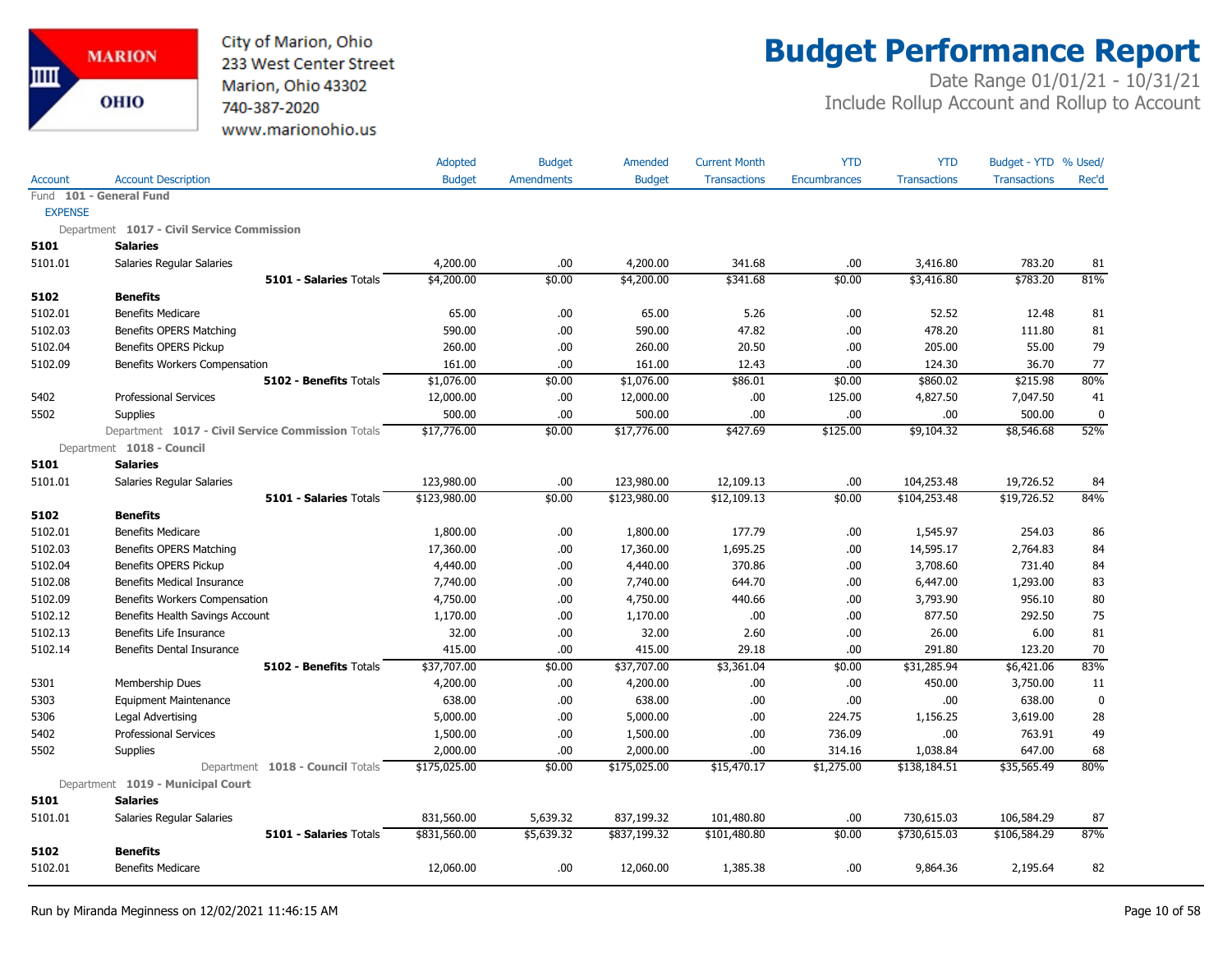

## **Budget Performance Report**

|                |                                          | Adopted        | <b>Budget</b>     | Amended        | <b>Current Month</b> | <b>YTD</b>   | <b>YTD</b>          | Budget - YTD % Used/ |             |
|----------------|------------------------------------------|----------------|-------------------|----------------|----------------------|--------------|---------------------|----------------------|-------------|
| <b>Account</b> | <b>Account Description</b>               | <b>Budget</b>  | <b>Amendments</b> | <b>Budget</b>  | <b>Transactions</b>  | Encumbrances | <b>Transactions</b> | <b>Transactions</b>  | Rec'd       |
|                | Fund 101 - General Fund                  |                |                   |                |                      |              |                     |                      |             |
| <b>EXPENSE</b> |                                          |                |                   |                |                      |              |                     |                      |             |
|                | Department 1019 - Municipal Court        |                |                   |                |                      |              |                     |                      |             |
| 5102           | <b>Benefits</b>                          |                |                   |                |                      |              |                     |                      |             |
| 5102.03        | Benefits OPERS Matching                  | 116,420.00     | .00               | 116,420.00     | 14,207.33            | .00.         | 102,046.45          | 14,373.55            | 88          |
| 5102.04        | Benefits OPERS Pickup                    | 2,360.00       | .00               | 2,360.00       | 192.18               | .00          | 1,921.80            | 438.20               | 81          |
| 5102.08        | Benefits Medical Insurance               | 182,562.00     | .00.              | 182,562.00     | 17,986.09            | .00          | 164,330.40          | 18,231.60            | 90          |
| 5102.09        | Benefits Workers Compensation            | 31,735.00      | .00               | 31,735.00      | 3,692.62             | .00          | 26,555.70           | 5,179.30             | 84          |
| 5102.12        | Benefits Health Savings Account          | 31,395.00      | .00               | 31,395.00      | .00                  | .00          | 20,865.00           | 10,530.00            | 66          |
| 5102.13        | Benefits Life Insurance                  | 562.00         | .00               | 562.00         | 49.40                | .00          | 465.40              | 96.60                | 83          |
| 5102.14        | <b>Benefits Dental Insurance</b>         | 11,365.00      | .00               | 11,365.00      | 1,047.44             | .00          | 10,042.84           | 1,322.16             | 88          |
| 5102.15        | Benefits Insurance Opt Out               | 4,800.00       | .00               | 4,800.00       | .00                  | .00          | 900.00              | 3,900.00             | 19          |
|                | 5102 - Benefits Totals                   | \$393,259.00   | \$0.00            | \$393,259.00   | \$38,560.44          | \$0.00       | \$336,991.95        | \$56,267.05          | 86%         |
| 5103           | Sick Leave Sellback                      | 8,500.00       | .00.              | 8,500.00       | .00.                 | .00          | .00.                | 8,500.00             | $\mathbf 0$ |
| 5201           | Travel & Transportation                  | 2,500.00       | .00               | 2,500.00       | 96.88                | 153.12       | 512.40              | 1,834.48             | 27          |
| 5301           | <b>Membership Dues</b>                   | 3,000.00       | .00               | 3,000.00       | .00                  | 515.00       | 1,207.50            | 1,277.50             | 57          |
| 5302           | <b>Utilities</b>                         | 1,100.00       | .00.              | 1,100.00       | 32.86                | 309.46       | 501.77              | 288.77               | 74          |
| 5303           | <b>Equipment Maintenance</b>             | 1,100.00       | .00               | 1,100.00       | .00.                 | .00          | .00.                | 1,100.00             | $\mathbf 0$ |
| 5402           | <b>Professional Services</b>             | 28,050.00      | .00               | 28,050.00      | 943.70               | 2,706.30     | 6,045.76            | 19,297.94            | 31          |
| 5403           | Service Contracts                        | 12,100.00      | .00               | 12,100.00      | .00.                 | .00          | 9,177.96            | 2,922.04             | 76          |
| 5406           | Insurance Premium Deductible             | 1,500.00       | .00               | 1,500.00       | .00.                 | .00          | 1,449.33            | 50.67                | 97          |
| 5426           | <b>Transfers Out</b>                     | 141,000.00     | .00.              | 141,000.00     | .00.                 | .00          | 70,500.00           | 70,500.00            | 50          |
| 5462           | <b>Court Security</b>                    | 385.00         | .00               | 385.00         | .00                  | .00          | .00.                | 385.00               | $\mathbf 0$ |
| 5502           | Supplies                                 | 30,000.00      | .00               | 30,000.00      | 1,198.45             | 5,309.96     | 19,711.41           | 4,978.63             | 83          |
| 5503           | Motor Fuel and Lubricants                | 6,000.00       | .00.              | 6,000.00       | 245.15               | 1,254.85     | 2,351.49            | 2,393.66             | 60          |
|                | Department 1019 - Municipal Court Totals | \$1,460,054.00 | \$5,639.32        | \$1,465,693.32 | \$142,558.28         | \$10,248.69  | \$1,179,064.60      | \$276,380.03         | 81%         |
|                | Department 1021 - City Hall              |                |                   |                |                      |              |                     |                      |             |
| 5101           | <b>Salaries</b>                          |                |                   |                |                      |              |                     |                      |             |
| 5101.01        | Salaries Regular Salaries                | 148,750.00     | .00.              | 148,750.00     | 15,853.14            | .00          | 126,383.22          | 22,366.78            | 85          |
| 5101.03        | Salaries Overtime                        | .00            | 1,000.00          | 1,000.00       | .00                  | .00          | 251.16              | 748.84               | 25          |
|                | 5101 - Salaries Totals                   | \$148,750.00   | \$1,000.00        | \$149,750.00   | \$15,853.14          | \$0.00       | \$126,634.38        | \$23,115.62          | 85%         |
| 5102           | <b>Benefits</b>                          |                |                   |                |                      |              |                     |                      |             |
| 5102.01        | <b>Benefits Medicare</b>                 | 2,160.00       | .00.              | 2,160.00       | 225.54               | .00          | 1,801.82            | 358.18               | 83          |
| 5102.03        | Benefits OPERS Matching                  | 20,850.00      | .00               | 20,850.00      | 2,219.42             | .00          | 17,728.68           | 3,121.32             | 85          |
| 5102.08        | <b>Benefits Medical Insurance</b>        | 15,475.00      | .00               | 15,475.00      | 1,315.03             | .00          | 12,996.52           | 2,478.48             | 84          |
| 5102.09        | Benefits Workers Compensation            | 5,680.00       | .00               | 5,680.00       | 576.86               | .00          | 4,624.31            | 1,055.69             | 81          |
| 5102.12        | Benefits Health Savings Account          | 2,340.00       | .00               | 2,340.00       | .00.                 | .00          | 1,755.00            | 585.00               | 75          |
| 5102.13        | Benefits Life Insurance                  | 94.00          | .00               | 94.00          | 7.80                 | .00          | 78.00               | 16.00                | 83          |
| 5102.14        | Benefits Dental Insurance                | 825.00         | .00               | 825.00         | 58.36                | .00          | 583.60              | 241.40               | 71          |
| 5102.15        | Benefits Insurance Opt Out               | 1,200.00       | .00.              | 1,200.00       | .00                  | .00          | .00.                | 1,200.00             | $\mathbf 0$ |
|                | 5102 - Benefits Totals                   | \$48,624.00    | \$0.00            | \$48,624.00    | \$4,403.01           | \$0.00       | \$39,567.93         | \$9,056.07           | 81%         |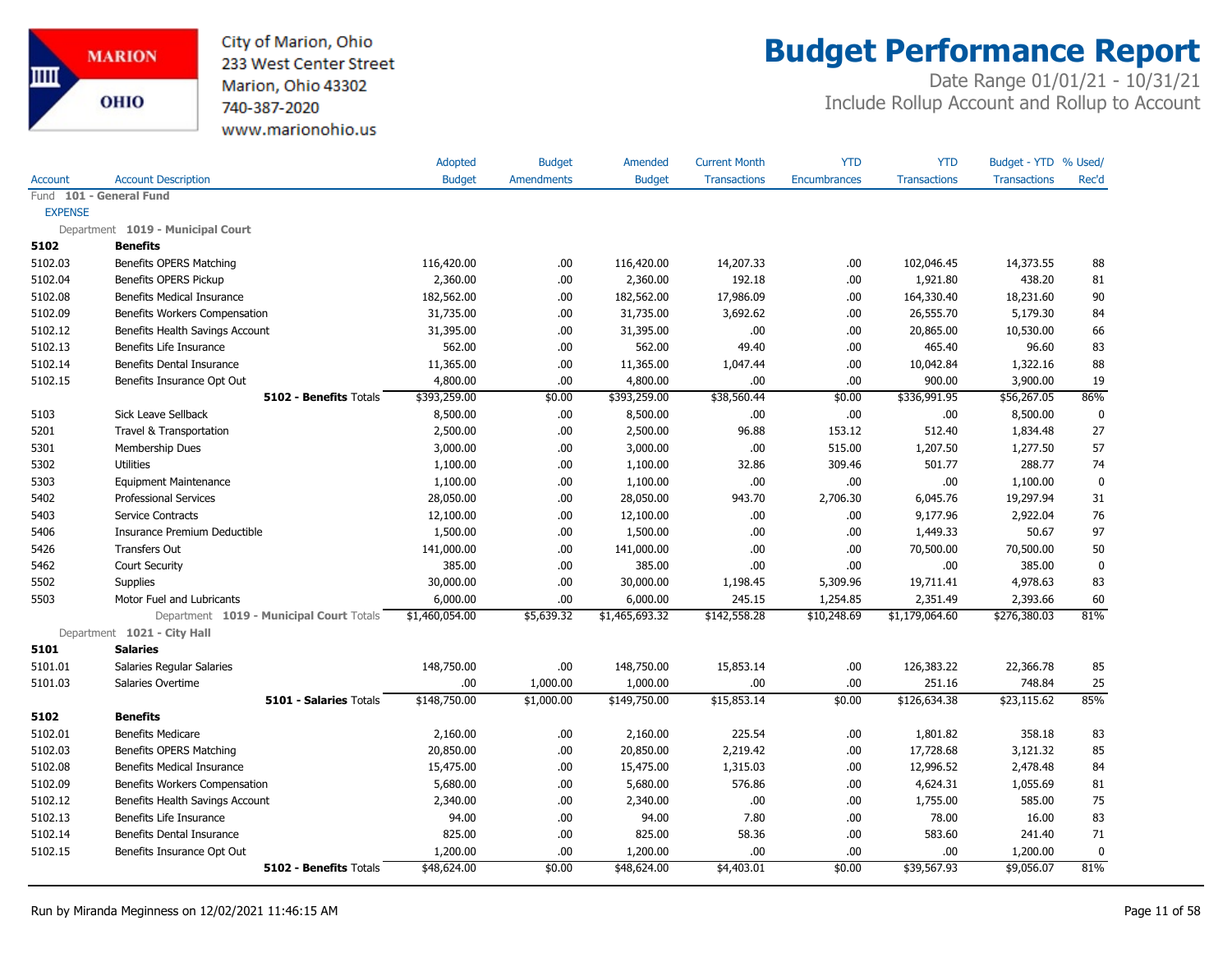City of Marion, Ohio 233 West Center Street Marion, Ohio 43302 740-387-2020 www.marionohio.us

## **Budget Performance Report**

|                |                                    | Adopted       | <b>Budget</b>     | Amended        | <b>Current Month</b> | <b>YTD</b>          | <b>YTD</b>          | Budget - YTD % Used/ |             |
|----------------|------------------------------------|---------------|-------------------|----------------|----------------------|---------------------|---------------------|----------------------|-------------|
| <b>Account</b> | <b>Account Description</b>         | <b>Budget</b> | <b>Amendments</b> | <b>Budget</b>  | <b>Transactions</b>  | <b>Encumbrances</b> | <b>Transactions</b> | <b>Transactions</b>  | Rec'd       |
|                | Fund 101 - General Fund            |               |                   |                |                      |                     |                     |                      |             |
| <b>EXPENSE</b> |                                    |               |                   |                |                      |                     |                     |                      |             |
|                | Department 1021 - City Hall        |               |                   |                |                      |                     |                     |                      |             |
| 5104           | Quartermaster/Clothing             | 461.00        | .00               | 461.00         | .00.                 | .00.                | 450.00              | 11.00                | 98          |
| 5302           | <b>Utilities</b>                   | 145,000.00    | .00               | 145,000.00     | 14,447.12            | 44.33               | 125,179.66          | 19,776.01            | 86          |
| 5303           | <b>Equipment Maintenance</b>       | 500.00        | .00.              | 500.00         | .00.                 | 372.43              | 127.57              | .00                  | 100         |
| 5402           | <b>Professional Services</b>       | 150,000.00    | 80,000.00         | 230,000.00     | 6,175.00             | 74,307.50           | 96,590.37           | 59,102.13            | 74          |
| 5403           | Service Contracts                  | 138,375.00    | 75,000.00         | 213,375.00     | 7,464.05             | 4,495.51            | 141,882.47          | 66,997.02            | 69          |
| 5404           | Central Garage Maintenance         | 700.00        | 1,500.00          | 2,200.00       | 637.50               | 731.25              | 1,168.75            | 300.00               | 86          |
| 5405           | <b>Equipment Rental Lease</b>      | 28,500.00     | .00.              | 28,500.00      | .00.                 | 3,931.03            | 13,168.97           | 11,400.00            | 60          |
| 5406           | Insurance Premium Deductible       | 70,000.00     | .00.              | 70,000.00      | .00.                 | .00.                | 62,690.90           | 7,309.10             | 90          |
| 5408           | Land & Building Maintenance        | 16,000.00     | 100,000.00        | 116,000.00     | 2,050.05             | 25,167.75           | 32,451.05           | 58,381.20            | 50          |
| 5414           | Janitorial Services                | 20,000.00     | 10,000.00         | 30,000.00      | 6,000.00             | .00                 | 30,000.00           | .00                  | 100         |
| 5443           | Capital Improvement                | .00           | 160,000.00        | 160,000.00     | 7,466.15             | 28,702.85           | 28,297.15           | 103,000.00           | 36          |
| 5502           | <b>Supplies</b>                    | 80,000.00     | .00               | 80,000.00      | 3,603.67             | 13,963.68           | 46,099.22           | 19,937.10            | 75          |
| 5503           | Motor Fuel and Lubricants          | .00           | 500.00            | 500.00         | .00.                 | 200.00              | .00.                | 300.00               | 40          |
| 5504           | Postage                            | 58,425.00     | .00.              | 58,425.00      | 1,511.59             | 1,871.09            | 45,292.42           | 11,261.49            | 81          |
|                | Department 1021 - City Hall Totals | \$905,335.00  | \$428,000.00      | \$1,333,335.00 | \$69,611.28          | \$153,787.42        | \$789,600.84        | \$389,946.74         | 71%         |
|                | Department 1022 - Engineering      |               |                   |                |                      |                     |                     |                      |             |
| 5101           | <b>Salaries</b>                    |               |                   |                |                      |                     |                     |                      |             |
| 5101.01        | Salaries Regular Salaries          | 297,010.00    | .00.              | 297,010.00     | 30,265.27            | .00                 | 221,745.57          | 75,264.43            | 75          |
| 5101.03        | Salaries Overtime                  | 4,500.00      | .00.              | 4,500.00       | .00.                 | .00.                | .00                 | 4,500.00             | $\mathbf 0$ |
|                | 5101 - Salaries Totals             | \$301,510.00  | \$0.00            | \$301,510.00   | \$30,265.27          | \$0.00              | \$221,745.57        | \$79,764.43          | 74%         |
| 5102           | <b>Benefits</b>                    |               |                   |                |                      |                     |                     |                      |             |
| 5102.01        | <b>Benefits Medicare</b>           | 4,375.00      | .00.              | 4,375.00       | 418.69               | .00.                | 2,994.27            | 1,380.73             | 68          |
| 5102.03        | Benefits OPERS Matching            | 42,213.00     | .00               | 42,213.00      | 4,237.11             | .00.                | 31,044.18           | 11,168.82            | 74          |
| 5102.08        | <b>Benefits Medical Insurance</b>  | 51,415.00     | .00               | 51,415.00      | 4,379.76             | 1,874.00            | 45,637.76           | 3,903.24             | 92          |
| 5102.09        | Benefits Workers Compensation      | 11,510.00     | .00.              | 11,510.00      | 1,101.27             | .00.                | 8,088.01            | 3,421.99             | 70          |
| 5102.12        | Benefits Health Savings Account    | 7,816.00      | .00.              | 7,816.00       | .00.                 | .00                 | 4,582.42            | 3,233.58             | 59          |
| 5102.13        | Benefits Life Insurance            | 140.00        | .00.              | 140.00         | 11.27                | .00.                | 112.70              | 27.30                | 80          |
| 5102.14        | Benefits Dental Insurance          | 3,860.00      | .00.              | 3,860.00       | 273.38               | .00                 | 2,733.80            | 1,126.20             | 71          |
|                | 5102 - Benefits Totals             | \$121,329.00  | \$0.00            | \$121,329.00   | \$10,421.48          | \$1,874.00          | \$95,193.14         | \$24,261.86          | 80%         |
| 5104           | Quartermaster/Clothing             | 850.00        | .00               | 850.00         | .00.                 | .00.                | 530.03              | 319.97               | 62          |
| 5202           | Schooling                          | 820.00        | .00               | 820.00         | .00.                 | .00                 | .00                 | 820.00               | $\mathbf 0$ |
| 5203           | Training                           | 200.00        | .00.              | 200.00         | .00.                 | .00.                | .00                 | 200.00               | $\mathbf 0$ |
| 5301           | Membership Dues                    | 250.00        | .00               | 250.00         | .00.                 | .00                 | .00                 | 250.00               | $\mathbf 0$ |
| 5302           | <b>Utilities</b>                   | 3,075.00      | .00               | 3,075.00       | 251.33               | 599.61              | 2,400.39            | 75.00                | 98          |
| 5303           | <b>Equipment Maintenance</b>       | 1,025.00      | .00               | 1,025.00       | .00.                 | .00.                | .00                 | 1,025.00             | $\mathbf 0$ |
| 5308           | Credit Card Fees                   | 2,500.00      | 1,000.00          | 3,500.00       | 131.41               | 1,151.98            | 1,340.43            | 1,007.59             | 71          |
| 5402           | <b>Professional Services</b>       | 3,500.00      | (2,000.00)        | 1,500.00       | .00.                 | 152.00              | 248.00              | 1,100.00             | 27          |
| 5403           | Service Contracts                  | 700.00        | .00.              | 700.00         | .00.                 | .00.                | .00                 | 700.00               | $\mathbf 0$ |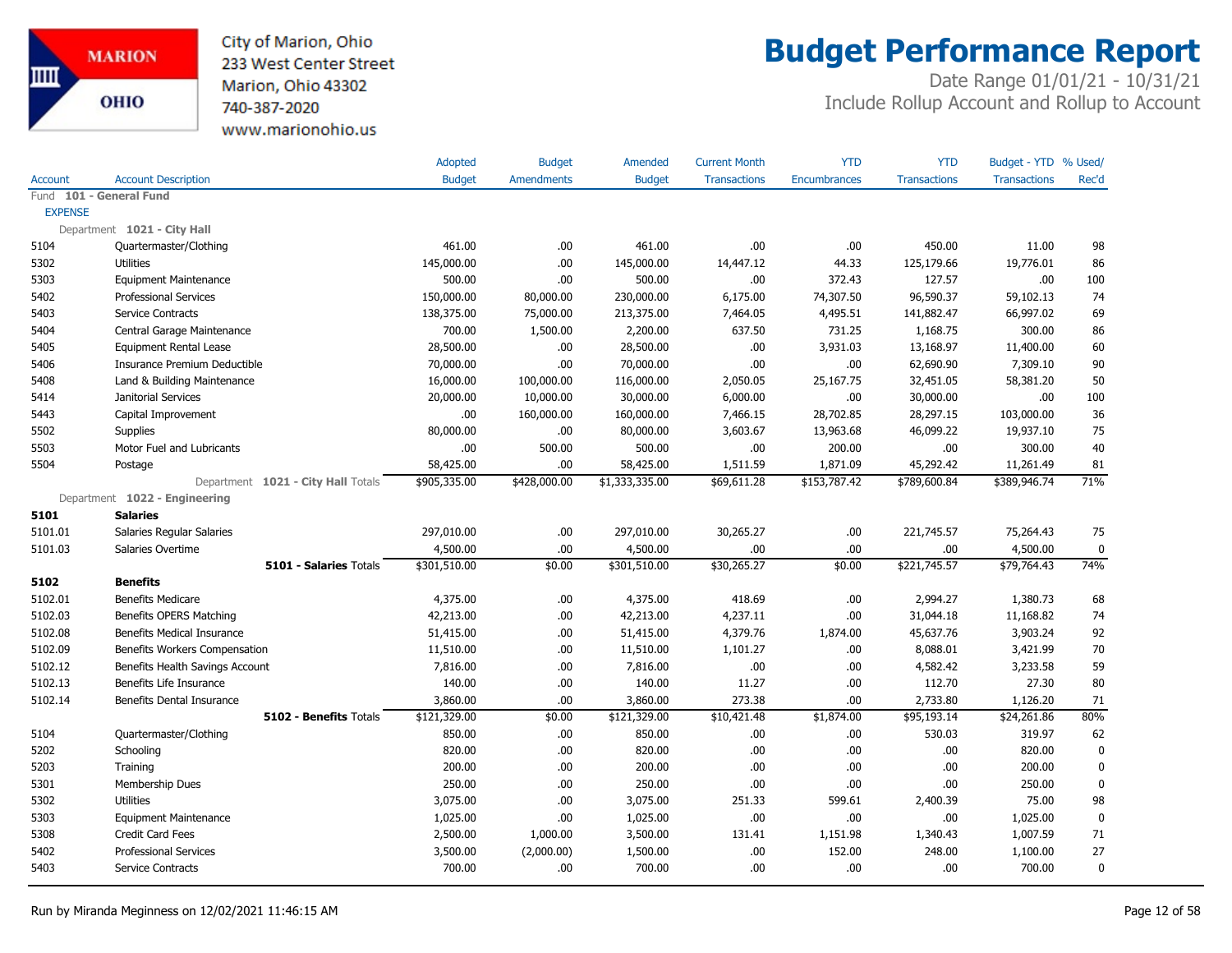City of Marion, Ohio 233 West Center Street Marion, Ohio 43302 740-387-2020 www.marionohio.us

# **Budget Performance Report**

|                |                                                     | Adopted         | <b>Budget</b>     | Amended         | <b>Current Month</b> | <b>YTD</b>          | <b>YTD</b>          | Budget - YTD % Used/ |             |
|----------------|-----------------------------------------------------|-----------------|-------------------|-----------------|----------------------|---------------------|---------------------|----------------------|-------------|
| <b>Account</b> | <b>Account Description</b>                          | <b>Budget</b>   | <b>Amendments</b> | <b>Budget</b>   | <b>Transactions</b>  | <b>Encumbrances</b> | <b>Transactions</b> | <b>Transactions</b>  | Rec'd       |
|                | Fund 101 - General Fund                             |                 |                   |                 |                      |                     |                     |                      |             |
| <b>EXPENSE</b> |                                                     |                 |                   |                 |                      |                     |                     |                      |             |
|                | Department 1022 - Engineering                       |                 |                   |                 |                      |                     |                     |                      |             |
| 5404           | Central Garage Maintenance                          | 2,750.00        | 2,000.00          | 4,750.00        | 1,149.92             | 1,424.02            | 3,325.98            | .00                  | 100         |
| 5406           | Insurance Premium Deductible                        | 1,500.00        | .00.              | 1,500.00        | .00                  | .00                 | 1,449.33            | 50.67                | 97          |
| 5418           | Refunds & Reimbursements                            | 500.00          | .00               | 500.00          | .00.                 | .00                 | .00                 | 500.00               | $\mathbf 0$ |
| 5501           | Subscriptions and Publications                      | 100.00          | .00               | 100.00          | .00.                 | .00                 | .00                 | 100.00               | $\mathbf 0$ |
| 5502           | Supplies                                            | 4,000.00        | .00               | 4,000.00        | .00                  | 851.92              | 855.99              | 2,292.09             | 43          |
| 5503           | Motor Fuel and Lubricants                           | 2,500.00        | .00               | 2,500.00        | 230.19               | 446.46              | 2,053.54            | .00                  | 100         |
|                | Department 1022 - Engineering Totals                | \$447,109.00    | \$1,000.00        | \$448,109.00    | \$42,449.60          | \$6,499.99          | \$329,142.40        | \$112,466.61         | 75%         |
|                | Department 1023 - Statutory Accounts                |                 |                   |                 |                      |                     |                     |                      |             |
| 5416           | Annual Examination Fee                              | 44,535.00       | .00.              | 44,535.00       | 5,697.58             | 14,629.87           | 29,905.13           | .00                  | 100         |
| 5417           | <b>Auditor/Treasurer Fees</b>                       |                 |                   |                 |                      |                     |                     |                      |             |
| 5417           | Auditor/Treasurer Fees                              | 1,000.00        | .00               | 1,000.00        | .00.                 | .00                 | .00.                | 1,000.00             | $\mathbf 0$ |
| 5417.01        | Auditor/Treasurer Fees Election Expense             | 20,000.00       | .00               | 20,000.00       | .00.                 | .00                 | .00                 | 20,000.00            | 0           |
| 5417.02        | Auditor/Treasurer Fees State Auditor/Treasurer Fees | 20,000.00       | .00               | 20,000.00       | .00.                 | .00                 | .00                 | 20,000.00            | $\mathbf 0$ |
|                | 5417 - Auditor/Treasurer Fees Totals                | \$41,000.00     | \$0.00            | \$41,000.00     | \$0.00               | \$0.00              | \$0.00              | \$41,000.00          | 0%          |
| 5419           | Income Tax Refunds                                  | 210,000.00      | .00               | 210,000.00      | (193.60)             | .00                 | 88,293.37           | 121,706.63           | 42          |
| 5454           | Advances Out                                        | .00             | 8,000.00          | 8,000.00        | .00.                 | .00                 | 8,000.00            | .00                  | 100         |
| 5481           | Penalties and Interest                              | .00             | 160,000.00        | 160,000.00      | 154,399.95           | 5,600.05            | 154,399.95          | .00.                 | 100         |
|                | Department 1023 - Statutory Accounts Totals         | \$295,535.00    | \$168,000.00      | \$463,535.00    | \$159,903.93         | \$20,229.92         | \$280,598.45        | \$162,706.63         | 65%         |
|                | Department 1024 - Transfer Accounts                 |                 |                   |                 |                      |                     |                     |                      |             |
| 5426           | <b>Transfers Out</b>                                |                 |                   |                 |                      |                     |                     |                      |             |
| 5426.03        | <b>Transfers Out Transit</b>                        | 145,000.00      | .00.              | 145,000.00      | .00.                 | .00                 | 145,000.00          | .00                  | 100         |
| 5426.04        | <b>Transfers Out Parks</b>                          | 654,503.00      | .00.              | 654,503.00      | .00.                 | .00                 | 654,000.00          | 503.00               | 100         |
| 5426.05        | <b>Transfers Out Health</b>                         | 362,000.00      | .00.              | 362,000.00      | .00.                 | .00                 | 338,919.10          | 23,080.90            | 94          |
| 5426.15        | Transfers Out Transfer Out Police                   | 3,200,000.00    | .00               | 3,200,000.00    | .00                  | .00                 | 3,000,000.00        | 200,000.00           | 94          |
| 5426.16        | Transfers Out Transfer Out Dispatch                 | 400,000.00      | .00.              | 400,000.00      | .00.                 | .00                 | 370,000.00          | 30,000.00            | 92          |
| 5426.17        | Transfers Out Transfer Out Fire                     | 1,500,000.00    | .00.              | 1,500,000.00    | .00.                 | .00                 | 1,500,000.00        | .00                  | 100         |
|                | 5426 - Transfers Out Totals                         | \$6,261,503.00  | \$0.00            | \$6,261,503.00  | \$0.00               | \$0.00              | \$6,007,919.10      | \$253,583.90         | 96%         |
|                | Department 1024 - Transfer Accounts Totals          | \$6,261,503.00  | \$0.00            | \$6,261,503.00  | \$0.00               | \$0.00              | \$6,007,919.10      | \$253,583.90         | 96%         |
|                | <b>EXPENSE TOTALS</b>                               | \$12,742,419.00 | \$751,259.32      | \$13,493,678.32 | \$695,361.23         | \$309,374.30        | \$11,172,126.05     | \$2,012,177.97       | 85%         |
|                | Fund 101 - General Fund Totals                      |                 |                   |                 |                      |                     |                     |                      |             |
|                | <b>REVENUE TOTALS</b>                               | 12,518,499.00   | .00               | 12,518,499.00   | (373,889.98)         | .00                 | 11,795,734.60       | 722,764.40           | 94%         |
|                | <b>EXPENSE TOTALS</b>                               | 12,742,419.00   | 751,259.32        | 13,493,678.32   | 695,361.23           | 309,374.30          | 11,172,126.05       | 2,012,177.97         | 85%         |
|                | Fund 101 - General Fund Totals                      | (\$223,920.00)  | ( \$751, 259.32)  | (\$975,179.32)  | (\$1,069,251.21)     | (\$309,374.30)      | \$623,608.55        | ( \$1,289,413.57)    |             |
| <b>REVENUE</b> | Fund 201 - Senior Center                            |                 |                   |                 |                      |                     |                     |                      |             |
|                | Department 2000 - Senior Center Transportation      |                 |                   |                 |                      |                     |                     |                      |             |
| 4419           | Marion County Council on Aging                      | 95,000.00       | .00               | 95,000.00       | 4,468.80             | .00                 | 32,329.63           | 62,670.37            | 34          |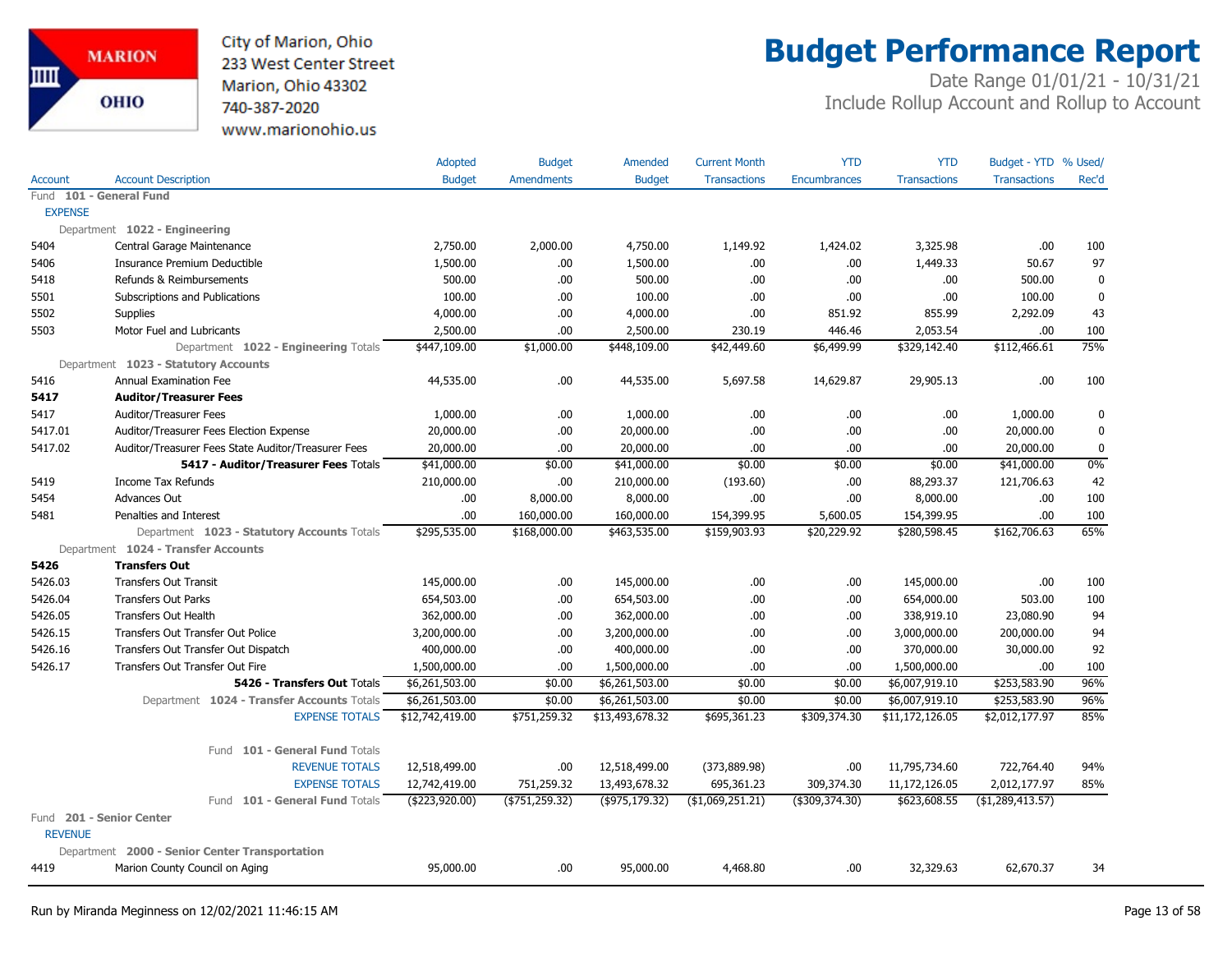

## **Budget Performance Report**

|                |                                                       | Adopted       | <b>Budget</b> | Amended       | <b>Current Month</b> | <b>YTD</b>          | <b>YTD</b>          | Budget - YTD % Used/ |           |
|----------------|-------------------------------------------------------|---------------|---------------|---------------|----------------------|---------------------|---------------------|----------------------|-----------|
| Account        | <b>Account Description</b>                            | <b>Budget</b> | Amendments    | <b>Budget</b> | <b>Transactions</b>  | <b>Encumbrances</b> | <b>Transactions</b> | <b>Transactions</b>  | Rec'd     |
|                | Fund 201 - Senior Center                              |               |               |               |                      |                     |                     |                      |           |
| <b>REVENUE</b> |                                                       |               |               |               |                      |                     |                     |                      |           |
|                | Department 2000 - Senior Center Transportation        |               |               |               |                      |                     |                     |                      |           |
| 4703           | Miscellaneous Revenues                                | .00           | .00.          | .00           | .00                  | .00                 | 1,723.90            | (1,723.90)           | $+++$     |
| 4805           | Donations                                             | 1,500.00      | .00           | 1,500.00      | 201.00               | .00.                | 1,239.05            | 260.95               | 83        |
|                | Department 2000 - Senior Center Transportation Totals | \$96,500.00   | \$0.00        | \$96,500.00   | \$4,669.80           | \$0.00              | \$35,292.58         | \$61,207.42          | 37%       |
|                | Department 2001 - Senior Center III-B                 |               |               |               |                      |                     |                     |                      |           |
| 4403           | <b>Local Government Contribution</b>                  | 9,286.00      | .00           | 9,286.00      | .00                  | .00                 | .00                 | 9,286.00             | 0         |
| 4420           | <b>Federal Grants</b>                                 | 51,962.00     | 3,000.00      | 54,962.00     | 4,822.56             | .00                 | 45,003.79           | 9,958.21             | 82        |
| 4805           | Donations                                             | 5,600.00      | .00           | 5,600.00      | 328.90               | .00                 | 3,152.95            | 2,447.05             | 56        |
|                | Department 2001 - Senior Center III-B Totals          | \$66,848.00   | \$3,000.00    | \$69,848.00   | \$5,151.46           | \$0.00              | \$48,156.74         | \$21,691.26          | 69%       |
|                | Department 2002 - Senior Center III-E                 |               |               |               |                      |                     |                     |                      |           |
| 4403           | <b>Local Government Contribution</b>                  | 1,025.00      | .00.          | 1,025.00      | .00                  | .00                 | .00                 | 1,025.00             | 0         |
| 4420           | <b>Federal Grants</b>                                 | 4,078.00      | 3,000.00      | 7,078.00      | 617.00               | .00                 | 5,318.65            | 1,759.35             | 75        |
|                | Department 2002 - Senior Center III-E Totals          | \$5,103.00    | \$3,000.00    | \$8,103.00    | \$617.00             | \$0.00              | \$5,318.65          | \$2,784.35           | 66%       |
|                | Department 2004 - Senior Center Homemaker             |               |               |               |                      |                     |                     |                      |           |
| 4419           | Marion County Council on Aging                        | 12,000.00     | .00.          | 12,000.00     | 735.78               | .00                 | 6,042.67            | 5,957.33             | 50        |
| 4805           | Donations                                             | 1,400.00      | .00.          | 1,400.00      | 176.00               | .00                 | 1,624.65            | (224.65)             | 116       |
|                | Department 2004 - Senior Center Homemaker Totals      | \$13,400.00   | \$0.00        | \$13,400.00   | \$911.78             | \$0.00              | \$7,667.32          | \$5,732.68           | 57%       |
|                | Department 2005 - Senior Center Association           |               |               |               |                      |                     |                     |                      |           |
| 4702           | Interest                                              | 300.00        | .00.          | 300.00        | .00                  | .00                 | 216.31              | 83.69                | 72        |
| 4805           | Donations                                             | 21,000.00     | .00.          | 21,000.00     | 210.00               | .00                 | 5,647.50            | 15,352.50            | 27        |
|                | Department 2005 - Senior Center Association Totals    | \$21,300.00   | \$0.00        | \$21,300.00   | \$210.00             | \$0.00              | \$5,863.81          | \$15,436.19          | 28%       |
|                | <b>REVENUE TOTALS</b>                                 | \$203,151.00  | \$6,000.00    | \$209,151.00  | \$11,560.04          | \$0.00              | \$102,299.10        | \$106,851.90         | 49%       |
| <b>EXPENSE</b> |                                                       |               |               |               |                      |                     |                     |                      |           |
|                | Department 2000 - Senior Center Transportation        |               |               |               |                      |                     |                     |                      |           |
| 5101           | <b>Salaries</b>                                       |               |               |               |                      |                     |                     |                      |           |
| 5101.01        | Salaries Regular Salaries                             | 89,200.00     | .00.          | 89,200.00     | 5,299.66             | .00                 | 46,731.86           | 42,468.14            | 52        |
|                | <b>5101 - Salaries Totals</b>                         | \$89,200.00   | \$0.00        | \$89,200.00   | \$5,299.66           | \$0.00              | \$46,731.86         | \$42,468.14          | 52%       |
| 5102           | <b>Benefits</b>                                       |               |               |               |                      |                     |                     |                      |           |
| 5102.01        | <b>Benefits Medicare</b>                              | 1,295.00      | .00.          | 1,295.00      | 36.75                | .00                 | 333.69              | 961.31               | 26        |
| 5102.03        | Benefits OPERS Matching                               | 12,500.00     | .00.          | 12,500.00     | 587.56               | .00                 | 5,007.17            | 7,492.83             | 40        |
| 5102.09        | Benefits Workers Compensation                         | 3,405.00      | .00.          | 3,405.00      | 192.87               | .00                 | 1,576.50            | 1,828.50             | 46        |
|                | <b>5102 - Benefits Totals</b>                         | \$17,200.00   | \$0.00        | \$17,200.00   | \$817.18             | \$0.00              | \$6,917.36          | \$10,282.64          | 40%       |
| 5304           | Capital Equipment                                     | .00           | 20,324.00     | 20,324.00     | .00                  | .00                 | 19,616.00           | 708.00               | 97        |
| 5402           | <b>Professional Services</b>                          | 2,500.00      | 8,786.09      | 11,286.09     | .00                  | .00                 | 1,155.00            | 10,131.09            | 10        |
| 5404           | Central Garage Maintenance                            | 4,000.00      | .00           | 4,000.00      | 807.18               | .00                 | 3,602.52            | 397.48               | 90        |
| 5502           | Supplies                                              | 300.00        | .00.          | 300.00        | .00                  | .00                 | .00                 | 300.00               | 0         |
| 5503           | Motor Fuel and Lubricants                             | 7,000.00      | .00.          | 7,000.00      | 3,828.27             | .00                 | 3,828.27            | 3,171.73             | 55        |
| 5504           | Postage                                               | 150.00        | .00.          | 150.00        | .00                  | .00                 | .00                 | 150.00               | $\pmb{0}$ |
|                | Department 2000 - Senior Center Transportation Totals | \$120,350.00  | \$29,110.09   | \$149,460.09  | \$10,752.29          | \$0.00              | \$81,851.01         | \$67,609.08          | 55%       |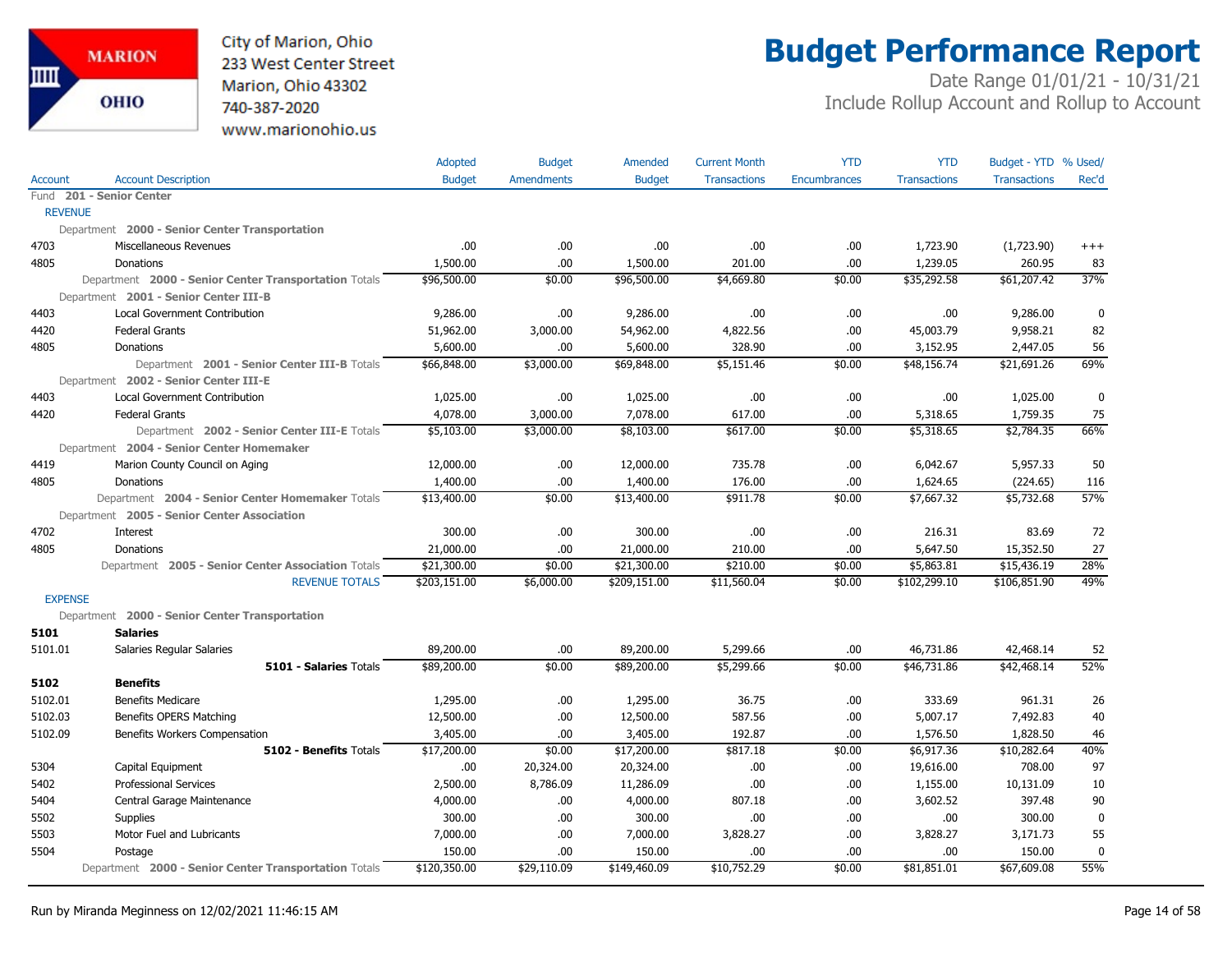

## **Budget Performance Report**

|                |                                              | Adopted       | <b>Budget</b> | Amended       | <b>Current Month</b> | <b>YTD</b>          | <b>YTD</b>          | Budget - YTD % Used/ |             |
|----------------|----------------------------------------------|---------------|---------------|---------------|----------------------|---------------------|---------------------|----------------------|-------------|
| <b>Account</b> | <b>Account Description</b>                   | <b>Budget</b> | Amendments    | <b>Budget</b> | <b>Transactions</b>  | <b>Encumbrances</b> | <b>Transactions</b> | <b>Transactions</b>  | Rec'd       |
| Fund           | 201 - Senior Center                          |               |               |               |                      |                     |                     |                      |             |
| <b>EXPENSE</b> |                                              |               |               |               |                      |                     |                     |                      |             |
|                | Department 2001 - Senior Center III-B        |               |               |               |                      |                     |                     |                      |             |
| 5101           | <b>Salaries</b>                              |               |               |               |                      |                     |                     |                      |             |
| 5101.01        | Salaries Regular Salaries                    | 50,300.00     | 3,000.00      | 53,300.00     | 6,988.74             | .00                 | 43,640.40           | 9,659.60             | 82          |
|                | 5101 - Salaries Totals                       | \$50,300.00   | \$3,000.00    | \$53,300.00   | \$6,988.74           | \$0.00              | \$43,640.40         | \$9,659.60           | 82%         |
| 5102           | <b>Benefits</b>                              |               |               |               |                      |                     |                     |                      |             |
| 5102.01        | <b>Benefits Medicare</b>                     | 730.00        | .00.          | 730.00        | 23.76                | .00                 | 23.76               | 706.24               | 3           |
| 5102.03        | Benefits OPERS Matching                      | 7,037.00      | .00           | 7,037.00      | 578.50               | .00                 | 578.50              | 6,458.50             | 8           |
| 5102.08        | <b>Benefits Medical Insurance</b>            | 930.00        | .00           | 930.00        | .00.                 | .00                 | .00                 | 930.00               | $\mathbf 0$ |
| 5102.09        | Benefits Workers Compensation                | 1,920.00      | .00           | 1,920.00      | 254.28               | .00                 | 254.28              | 1,665.72             | 13          |
| 5102.12        | Benefits Health Savings Account              | 88.00         | .00           | 88.00         | .00.                 | .00                 | .00                 | 88.00                | $\mathbf 0$ |
| 5102.13        | Benefits Life Insurance                      | 4.00          | .00.          | 4.00          | .74                  | .00                 | .74                 | 3.26                 | 18          |
| 5102.14        | <b>Benefits Dental Insurance</b>             | 50.00         | .00.          | 50.00         | 8.36                 | .00                 | 8.36                | 41.64                | 17          |
| 5102.15        | Benefits Insurance Opt Out                   | .00           | 540.00        | 540.00        | .00.                 | .00                 | .00.                | 540.00               | $\mathbf 0$ |
|                | 5102 - Benefits Totals                       | \$10,759.00   | \$540.00      | \$11,299.00   | \$865.64             | \$0.00              | \$865.64            | \$10,433.36          | 8%          |
| 5402           | Professional Services                        | 2,500.00      | .00.          | 2,500.00      | .00.                 | 1,065.00            | 399.00              | 1,036.00             | 59          |
| 5404           | Central Garage Maintenance                   | 4,000.00      | .00.          | 4,000.00      | .00.                 | 924.06              | 1,575.94            | 1,500.00             | 62          |
| 5502           | Supplies                                     | 500.00        | .00.          | 500.00        | .00.                 | .00                 | .00                 | 500.00               | $\mathbf 0$ |
| 5503           | Motor Fuel and Lubricants                    | 3,500.00      | .00           | 3,500.00      | .00                  | 1,550.00            | 1,935.53            | 14.47                | 100         |
|                | Department 2001 - Senior Center III-B Totals | \$71,559.00   | \$3,540.00    | \$75,099.00   | \$7,854.38           | \$3,539.06          | \$48,416.51         | \$23,143.43          | 69%         |
|                | Department 2002 - Senior Center III-E        |               |               |               |                      |                     |                     |                      |             |
| 5101           | <b>Salaries</b>                              |               |               |               |                      |                     |                     |                      |             |
| 5101.01        | Salaries Regular Salaries                    | 3,390.00      | 3,000.00      | 6,390.00      | 1,156.62             | .00                 | 5,069.61            | 1,320.39             | 79          |
|                | 5101 - Salaries Totals                       | \$3,390.00    | \$3,000.00    | \$6,390.00    | \$1,156.62           | \$0.00              | \$5,069.61          | \$1,320.39           | 79%         |
| 5102           | <b>Benefits</b>                              |               |               |               |                      |                     |                     |                      |             |
| 5102.03        | Benefits OPERS Matching                      | 475.00        | .00.          | 475.00        | .00.                 | .00                 | .00                 | 475.00               | 0           |
| 5102.08        | <b>Benefits Medical Insurance</b>            | 730.00        | .00.          | 730.00        | .00.                 | .00                 | .00                 | 730.00               | $\mathbf 0$ |
| 5102.09        | Benefits Workers Compensation                | 130.00        | .00.          | 130.00        | 42.46                | .00                 | 42.46               | 87.54                | 33          |
| 5102.12        | Benefits Health Savings Account              | 83.00         | .00.          | 83.00         | .00.                 | .00                 | .00.                | 83.00                | $\mathbf 0$ |
| 5102.13        | Benefits Life Insurance                      | 3.00          | .00           | 3.00          | .72                  | .00                 | .72                 | 2.28                 | 24          |
| 5102.14        | <b>Benefits Dental Insurance</b>             | 39.00         | .00.          | 39.00         | 8.10                 | .00                 | 8.10                | 30.90                | 21          |
| 5102.15        | Benefits Insurance Opt Out                   | .00           | 145.00        | 145.00        | .00                  | .00                 | .00.                | 145.00               | $\mathbf 0$ |
|                | <b>5102 - Benefits Totals</b>                | \$1,460.00    | \$145.00      | \$1,605.00    | \$51.28              | \$0.00              | \$51.28             | \$1,553.72           | 3%          |
|                | Department 2002 - Senior Center III-E Totals | \$4,850.00    | \$3,145.00    | \$7,995.00    | \$1,207.90           | \$0.00              | \$5,120.89          | \$2,874.11           | 64%         |
|                | Department 2004 - Senior Center Homemaker    |               |               |               |                      |                     |                     |                      |             |
| 5101           | <b>Salaries</b>                              |               |               |               |                      |                     |                     |                      |             |
| 5101.01        | Salaries Regular Salaries                    | 12,017.00     | .00.          | 12,017.00     | 947.92               | .00                 | 5,981.46            | 6,035.54             | 50          |
|                | 5101 - Salaries Totals                       | \$12,017.00   | \$0.00        | \$12,017.00   | \$947.92             | \$0.00              | \$5,981.46          | \$6,035.54           | 50%         |
| 5102           | <b>Benefits</b>                              |               |               |               |                      |                     |                     |                      |             |
| 5102.01        | <b>Benefits Medicare</b>                     | 175.00        | .00.          | 175.00        | .00.                 | .00                 | .00.                | 175.00               | 0           |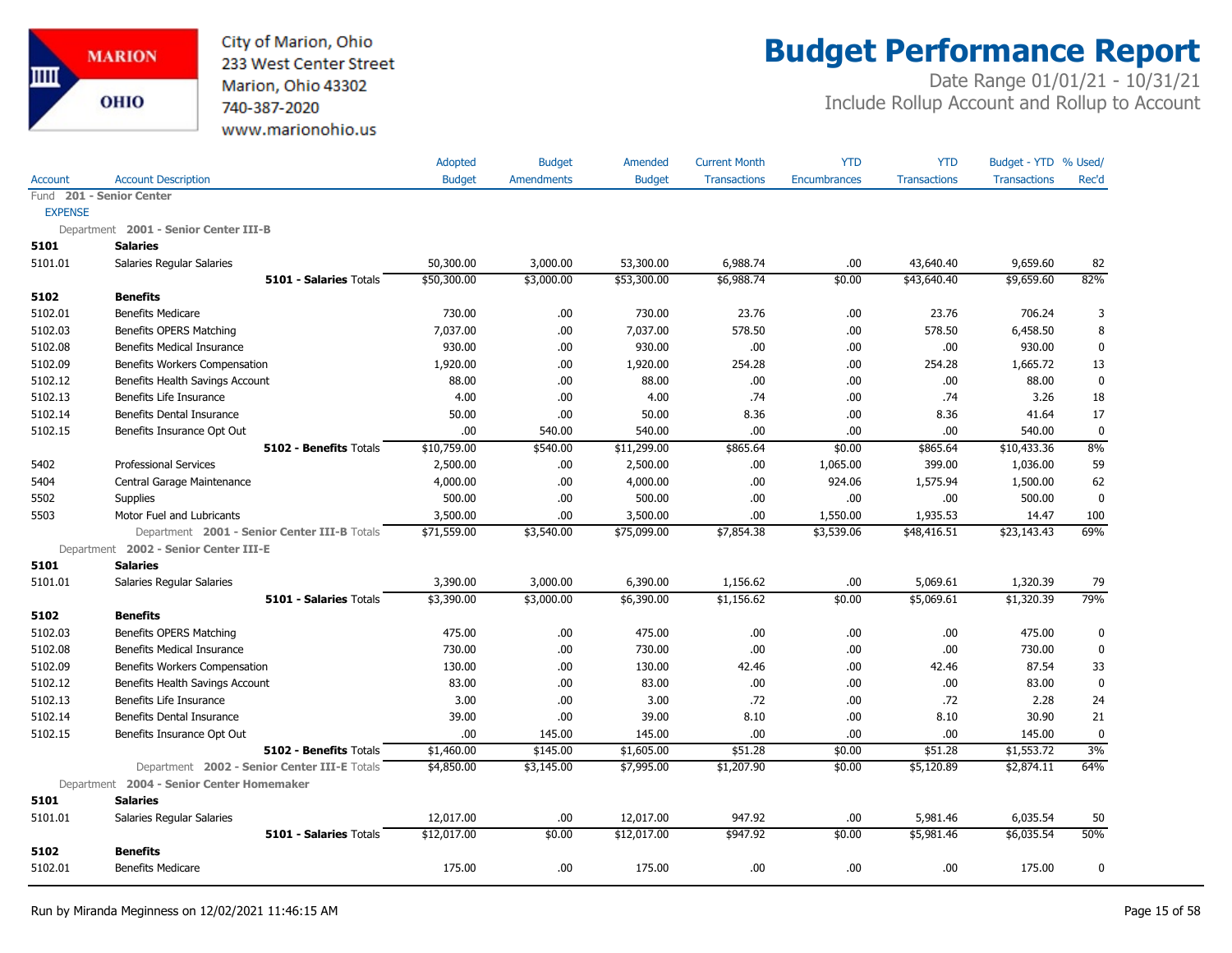

## **Budget Performance Report**

|                |                                                    | Adopted          | <b>Budget</b>     | Amended        | <b>Current Month</b> | <b>YTD</b>          | <b>YTD</b>          | Budget - YTD % Used/ |                |
|----------------|----------------------------------------------------|------------------|-------------------|----------------|----------------------|---------------------|---------------------|----------------------|----------------|
| <b>Account</b> | <b>Account Description</b>                         | <b>Budget</b>    | <b>Amendments</b> | <b>Budget</b>  | <b>Transactions</b>  | <b>Encumbrances</b> | <b>Transactions</b> | <b>Transactions</b>  | Rec'd          |
|                | Fund 201 - Senior Center                           |                  |                   |                |                      |                     |                     |                      |                |
| <b>EXPENSE</b> |                                                    |                  |                   |                |                      |                     |                     |                      |                |
|                | Department 2004 - Senior Center Homemaker          |                  |                   |                |                      |                     |                     |                      |                |
| 5102           | <b>Benefits</b>                                    |                  |                   |                |                      |                     |                     |                      |                |
| 5102.03        | <b>Benefits OPERS Matching</b>                     | 1,683.00         | .00.              | 1,683.00       | 132.71               | .00                 | 560.83              | 1,122.17             | 33             |
| 5102.09        | Benefits Workers Compensation                      | 459.00           | .00.              | 459.00         | 34.50                | .00.                | 145.76              | 313.24               | 32             |
| 5102.13        | Benefits Life Insurance                            | .00              | 50.00             | 50.00          | .00                  | .00                 | 1.79                | 48.21                | $\overline{4}$ |
|                | 5102 - Benefits Totals                             | \$2,317.00       | \$50.00           | \$2,367.00     | \$167.21             | \$0.00              | \$708.38            | \$1,658.62           | 30%            |
| 5201           | Travel & Transportation                            | 3,000.00         | .00               | 3,000.00       | .00                  | 889.76              | 1,291.83            | 818.41               | 73             |
|                | Department 2004 - Senior Center Homemaker Totals   | \$17,334.00      | \$50.00           | \$17,384.00    | \$1,115.13           | \$889.76            | \$7,981.67          | \$8,512.57           | 51%            |
|                | Department 2005 - Senior Center Association        |                  |                   |                |                      |                     |                     |                      |                |
| 5402           | <b>Professional Services</b>                       | 20,000.00        | .00.              | 20,000.00      | 1,899.74             | 1,914.51            | 10,459.92           | 7,625.57             | 62             |
| 5502           | <b>Supplies</b>                                    | 500.00           | .00.              | 500.00         | .00.                 | .00                 | .00                 | 500.00               | $\mathbf 0$    |
| 5504           | Postage                                            | 500.00           | .00.              | 500.00         | .00.                 | .00.                | 500.00              | .00                  | 100            |
|                | Department 2005 - Senior Center Association Totals | \$21,000.00      | \$0.00            | \$21,000.00    | \$1,899.74           | \$1,914.51          | \$10,959.92         | \$8,125.57           | 61%            |
|                | <b>EXPENSE TOTALS</b>                              | \$235,093.00     | \$35,845.09       | \$270,938.09   | \$22,829.44          | \$6,343.33          | \$154,330.00        | \$110,264.76         | 59%            |
|                | Fund 201 - Senior Center Totals                    |                  |                   |                |                      |                     |                     |                      |                |
|                | <b>REVENUE TOTALS</b>                              | 203,151.00       | 6,000.00          | 209,151.00     | 11,560.04            | .00                 | 102,299.10          | 106,851.90           | 49%            |
|                | <b>EXPENSE TOTALS</b>                              | 235,093.00       | 35,845.09         | 270,938.09     | 22,829.44            | 6,343.33            | 154,330.00          | 110,264.76           | 59%            |
|                | Fund 201 - Senior Center Totals                    | $($ \$31,942.00) | ( \$29, 845.09)   | ( \$61,787.09) | (\$11,269.40)        | ( \$6,343.33)       | $($ \$52,030.90)    | ( \$3,412.86)        |                |
|                | Fund 202 - SCMR (Street Const Maint Repair)        |                  |                   |                |                      |                     |                     |                      |                |
| <b>REVENUE</b> |                                                    |                  |                   |                |                      |                     |                     |                      |                |
|                | Department 2006 - SCMR (Street Const Maint Repair) |                  |                   |                |                      |                     |                     |                      |                |
| 4102           | <b>Utility Company Tax</b>                         |                  |                   |                |                      |                     |                     |                      |                |
| 4102.01        | Utility Company Tax Voted .75%                     | 4,000.00         | .00.              | 4,000.00       | .00.                 | .00                 | 4,116.83            | (116.83)             | 103            |
| 4102.02        | Utility Company Tax Non-Voted                      | 8,500.00         | .00.              | 8,500.00       | .00                  | .00                 | 8,229.55            | 270.45               | 97             |
|                | 4102 - Utility Company Tax Totals                  | \$12,500.00      | \$0.00            | \$12,500.00    | \$0.00               | \$0.00              | \$12,346.38         | \$153.62             | 99%            |
| 4103           | <b>Income Tax</b>                                  |                  |                   |                |                      |                     |                     |                      |                |
| 4103.01        | Income Tax Voted                                   | 415,000.00       | .00.              | 415,000.00     | 38,931.12            | .00                 | 397,754.19          | 17,245.81            | 96             |
| 4103.02        | Income Tax Non-Voted                               | 829,000.00       | .00.              | 829,000.00     | 77,832.51            | .00                 | 795,220.07          | 33,779.93            | 96             |
| 4103.03        | Income Tax .25% Voted Income Tax                   | 202,000.00       | .00.              | 202,000.00     | 19,455.08            | .00                 | 198,647.05          | 3,352.95             | 98             |
|                | 4103 - Income Tax Totals                           | \$1,446,000.00   | \$0.00            | \$1,446,000.00 | \$136,218.71         | \$0.00              | \$1,391,621.31      | \$54,378.69          | 96%            |
| 4104           | Permissive Auto Tax                                | 143,500.00       | .00               | 143,500.00     | .00                  | .00                 | 142,248.00          | 1,252.00             | 99             |
| 4111           | <b>Municipal Net Profit</b>                        |                  |                   |                |                      |                     |                     |                      |                |
| 4111.01        | Municipal Net Profit 1% Non Voted                  | 1,000.00         | .00.              | 1,000.00       | .00                  | .00                 | 11,919.08           | (10,919.08)          | 1192           |
| 4111.02        | Municipal Net Profit .75% Voted                    | 500.00           | .00.              | 500.00         | .00.                 | .00                 | 5,962.51            | (5,462.51)           | 1193           |
| 4111.03        | Municipal Net Profit .25% Voted                    | 200.00           | .00.              | 200.00         | .00                  | .00                 | 2,979.77            | (2,779.77)           | 1490           |
|                | 4111 - Municipal Net Profit Totals                 | \$1,700.00       | \$0.00            | \$1,700.00     | \$0.00               | \$0.00              | \$20,861.36         | ( \$19, 161.36)      | 1227%          |
| 4213           | License Tax                                        | 200,000.00       | .00               | 200,000.00     | .00.                 | .00                 | 136,784.97          | 63,215.03            | 68             |
| 4214           | Gasoline Excise Tax                                | 1,200,000.00     | .00.              | 1,200,000.00   | 122,080.61           | .00                 | 1,216,284.31        | (16, 284.31)         | 101            |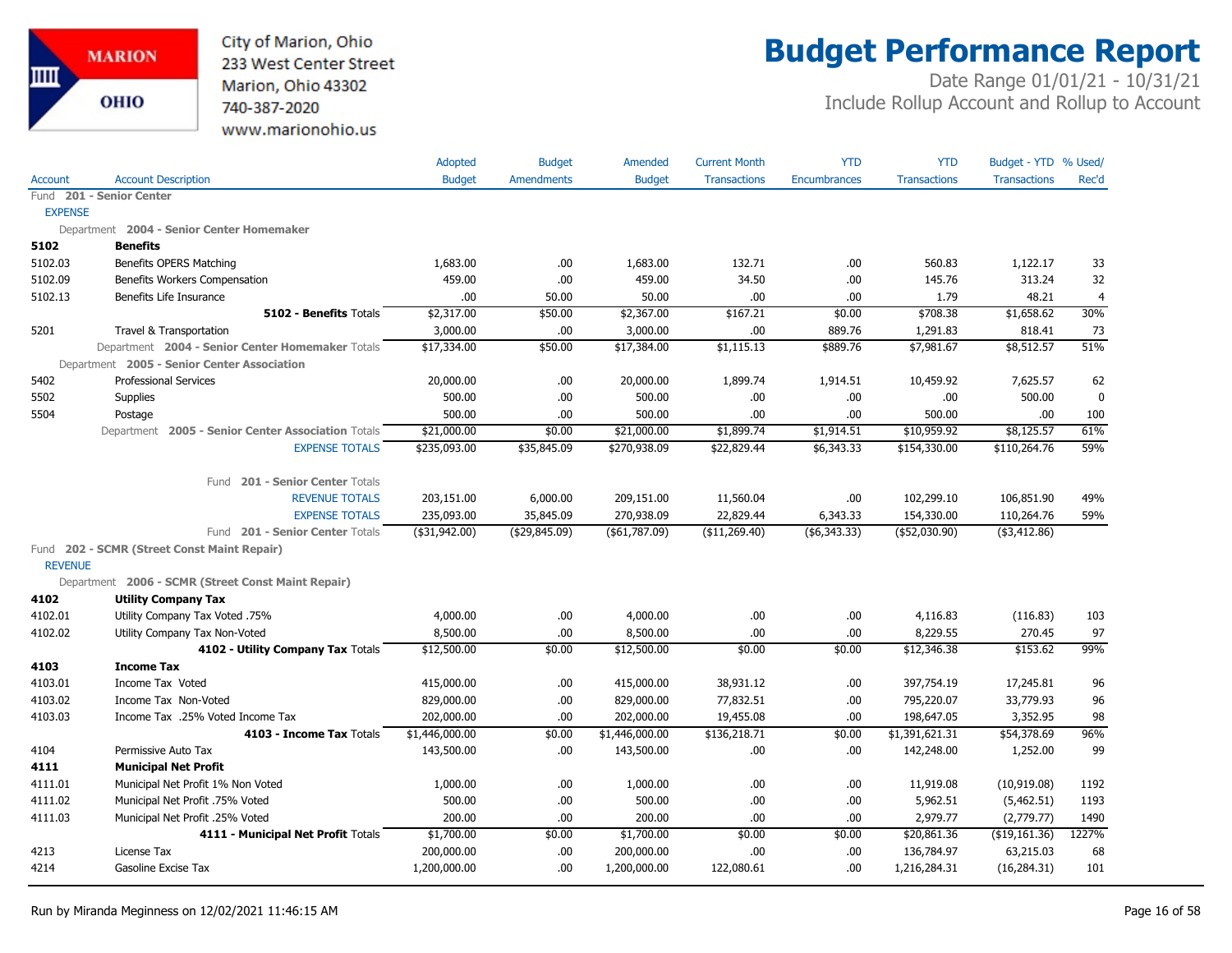

## **Budget Performance Report**

|                |                                                    | Adopted        | <b>Budget</b>     | Amended        | <b>Current Month</b> | <b>YTD</b>          | <b>YTD</b>          | Budget - YTD % Used/ |             |
|----------------|----------------------------------------------------|----------------|-------------------|----------------|----------------------|---------------------|---------------------|----------------------|-------------|
| <b>Account</b> | <b>Account Description</b>                         | <b>Budget</b>  | <b>Amendments</b> | <b>Budget</b>  | <b>Transactions</b>  | <b>Encumbrances</b> | <b>Transactions</b> | <b>Transactions</b>  | Rec'd       |
|                | Fund 202 - SCMR (Street Const Maint Repair)        |                |                   |                |                      |                     |                     |                      |             |
| <b>REVENUE</b> |                                                    |                |                   |                |                      |                     |                     |                      |             |
|                | Department 2006 - SCMR (Street Const Maint Repair) |                |                   |                |                      |                     |                     |                      |             |
| 4509           | <b>Banner Fee</b>                                  | 2,800.00       | .00               | 2,800.00       | .00                  | .00                 | 3,850.00            | (1,050.00)           | 138         |
| 4625           | <b>Excavation Bonds</b>                            | 15,000.00      | .00               | 15,000.00      | 1,800.00             | .00                 | 13,000.00           | 2,000.00             | 87          |
| 4626           | Pavement bonds                                     | 7,000.00       | .00.              | 7,000.00       | 3,000.00             | .00                 | 16,000.00           | (9,000.00)           | 229         |
| 4701           | Sale of Assets                                     | .00.           | .00               | .00            | .00.                 | .00                 | 13,575.71           | (13, 575.71)         | $^{+++}$    |
| 4702           | Interest                                           | 200.00         | .00               | 200.00         | .00                  | .00                 | 196.90              | 3.10                 | 98          |
| 4703           | Miscellaneous Revenues                             | 1,000.00       | .00               | 1,000.00       | .00                  | .00                 | 10,154.09           | (9, 154.09)          | 1015        |
| 4704           | <b>Sales</b>                                       | 949.00         | .00.              | 949.00         | 80.00                | .00                 | 896.10              | 52.90                | 94          |
| 4803           | Cobra Premiums                                     | .00.           | .00               | .00            | .00.                 | .00                 | 1,516.96            | (1,516.96)           | $^{+++}$    |
| 4804           | Reimbursements                                     | 40,000.00      | .00               | 40,000.00      | 1,759.30             | .00                 | 126,809.30          | (86, 809.30)         | 317         |
|                | Department 2006 - SCMR (Street Const Maint Repair) | \$3,070,649.00 | \$0.00            | \$3,070,649.00 | \$264,938.62         | \$0.00              | \$3,106,145.39      | $($ \$35,496.39)     | 101%        |
|                | <b>Totals</b><br><b>REVENUE TOTALS</b>             | \$3,070,649.00 | \$0.00            | \$3,070,649.00 | \$264,938.62         | \$0.00              | \$3,106,145.39      | $($ \$35,496.39)     | 101%        |
| <b>EXPENSE</b> |                                                    |                |                   |                |                      |                     |                     |                      |             |
|                | Department 2006 - SCMR (Street Const Maint Repair) |                |                   |                |                      |                     |                     |                      |             |
| 5101           | <b>Salaries</b>                                    |                |                   |                |                      |                     |                     |                      |             |
| 5101.01        | Salaries Regular Salaries                          | 1,022,680.00   | .00               | 1,022,680.00   | 98,997.77            | .00                 | 818,537.17          | 204,142.83           | 80          |
| 5101.03        | Salaries Overtime                                  | 100,000.00     | (500.00)          | 99,500.00      | 3,137.99             | .00                 | 51,771.33           | 47,728.67            | 52          |
|                | <b>5101 - Salaries Totals</b>                      | \$1,122,680.00 | (\$500.00)        | \$1,122,180.00 | \$102,135.76         | \$0.00              | \$870,308.50        | \$251,871.50         | 78%         |
| 5102           | <b>Benefits</b>                                    |                |                   |                |                      |                     |                     |                      |             |
| 5102.01        | <b>Benefits Medicare</b>                           | 16,279.00      | .00               | 16,279.00      | 1,409.84             | .00                 | 12,021.25           | 4,257.75             | 74          |
| 5102.03        | Benefits OPERS Matching                            | 157,175.00     | .00               | 157,175.00     | 14,299.00            | .00                 | 120,695.65          | 36,479.35            | 77          |
| 5102.07        | Benefits Unemployment Benefits                     | .00            | 500.00            | 500.00         | .00                  | .00                 | 434.68              | 65.32                | 87          |
| 5102.08        | <b>Benefits Medical Insurance</b>                  | 214,290.00     | .00.              | 214,290.00     | 17,652.85            | 55.75               | 182,221.12          | 32,013.13            | 85          |
| 5102.09        | Benefits Workers Compensation                      | 42,842.00      | .00               | 42,842.00      | 3,191.64             | .00                 | 27,681.92           | 15,160.08            | 65          |
| 5102.12        | Benefits Health Savings Account                    | 29,250.00      | .00               | 29,250.00      | .00                  | .00                 | 21,060.00           | 8,190.00             | 72          |
| 5102.13        | Benefits Life Insurance                            | 326.00         | .00               | 326.00         | 24.06                | .00                 | 267.58              | 58.42                | 82          |
| 5102.14        | Benefits Dental Insurance                          | 11,790.00      | .00               | 11,790.00      | 838.86               | .00                 | 9,447.85            | 2,342.15             | 80          |
| 5102.15        | Benefits Insurance Opt Out                         | .00            | 1,500.00          | 1,500.00       | .00.                 | .00                 | 900.00              | 600.00               | 60          |
|                | 5102 - Benefits Totals                             | \$471,952.00   | \$2,000.00        | \$473,952.00   | \$37,416.25          | \$55.75             | \$374,730.05        | \$99,166.20          | 79%         |
| 5104           | Quartermaster/Clothing                             | 7,800.00       | .00.              | 7,800.00       | .00.                 | .00                 | 7,607.59            | 192.41               | 98          |
| 5202           | Schooling                                          | 5,000.00       | .00.              | 5,000.00       | .00.                 | .00                 | .00.                | 5,000.00             | $\mathbf 0$ |
| 5203           | Training                                           | 6,000.00       | .00.              | 6,000.00       | .00.                 | .00                 | 1,200.00            | 4,800.00             | 20          |
| 5301           | Membership Dues                                    | 1,000.00       | .00               | 1,000.00       | .00.                 | .00                 | .00.                | 1,000.00             | $\mathbf 0$ |
| 5302           | <b>Utilities</b>                                   | 65,000.00      | 15,000.00         | 80,000.00      | 4,377.65             | 28,689.81           | 45,808.19           | 5,502.00             | 93          |
| 5303           | <b>Equipment Maintenance</b>                       | 2,800.00       | 11,154.09         | 13,954.09      | 46.86                | 11,317.03           | 527.06              | 2,110.00             | 85          |
| 5402           | <b>Professional Services</b>                       | 20,000.00      | .00               | 20,000.00      | .00.                 | 2,500.00            | 2,435.50            | 15,064.50            | 25          |
| 5403           | Service Contracts                                  | 21,000.00      | .00               | 21,000.00      | .00                  | 5,000.00            | .00                 | 16,000.00            | 24          |
| 5404           | Central Garage Maintenance                         | 225,000.00     | .00               | 225,000.00     | 13,097.79            | 64,952.67           | 160,047.33          | .00                  | 100         |
|                |                                                    |                |                   |                |                      |                     |                     |                      |             |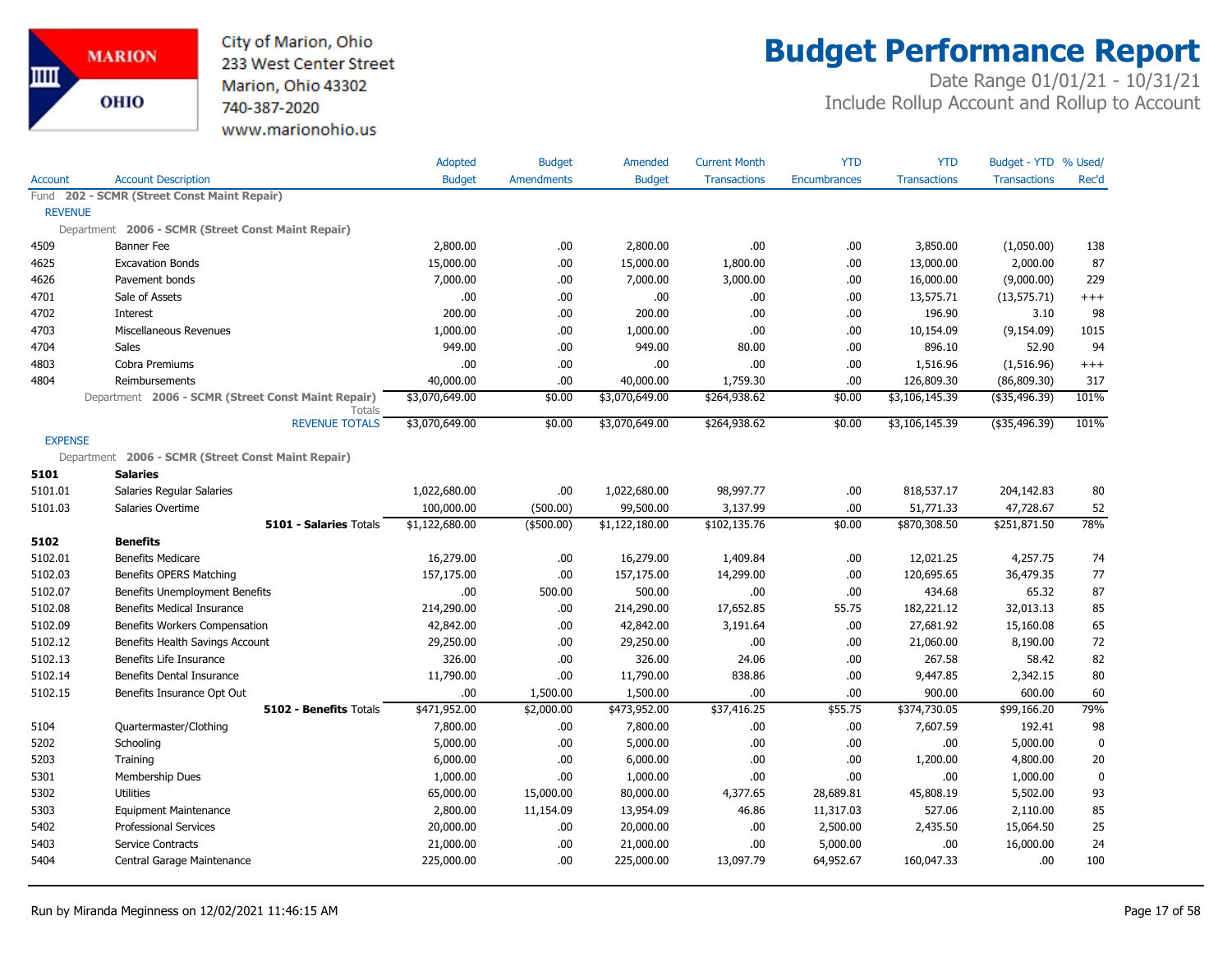

## **Budget Performance Report**

|                |                                                              | Adopted          | <b>Budget</b>     | Amended          | <b>Current Month</b> | <b>YTD</b>          | <b>YTD</b>          | Budget - YTD % Used/ |             |
|----------------|--------------------------------------------------------------|------------------|-------------------|------------------|----------------------|---------------------|---------------------|----------------------|-------------|
| Account        | <b>Account Description</b>                                   | <b>Budget</b>    | <b>Amendments</b> | <b>Budget</b>    | <b>Transactions</b>  | <b>Encumbrances</b> | <b>Transactions</b> | <b>Transactions</b>  | Rec'd       |
|                | Fund 202 - SCMR (Street Const Maint Repair)                  |                  |                   |                  |                      |                     |                     |                      |             |
| <b>EXPENSE</b> |                                                              |                  |                   |                  |                      |                     |                     |                      |             |
|                | Department 2006 - SCMR (Street Const Maint Repair)           |                  |                   |                  |                      |                     |                     |                      |             |
| 5405           | <b>Equipment Rental Lease</b>                                | 2,000.00         | .00.              | 2,000.00         | .00                  | 74.71               | 1,155.29            | 770.00               | 62          |
| 5406           | Insurance Premium Deductible                                 | 23,000.00        | 10,000.00         | 33,000.00        | .00                  | .00                 | 24,431.50           | 8,568.50             | 74          |
| 5408           | Land & Building Maintenance                                  | 4,500.00         | .00.              | 4,500.00         | .00                  | 1,400.00            | 1,000.00            | 2,100.00             | 53          |
| 5411           | Land & Building Rent/Lease                                   | 9,000.00         | .00.              | 9,000.00         | 2,250.00             | .00                 | 9,000.00            | .00.                 | 100         |
| 5416           | Annual Examination Fee                                       | 8,030.00         | .00               | 8,030.00         | 544.29               | 5,173.15            | 2,856.85            | .00.                 | 100         |
| 5418           | Refunds & Reimbursements                                     | 500.00           | .00               | 500.00           | .00                  | .00                 | 324.96              | 175.04               | 65          |
| 5419           | Income Tax Refunds                                           | 9,998.00         | 12,000.00         | 21,998.00        | 30.80                | .00                 | 13,272.04           | 8,725.96             | 60          |
| 5420           | <b>Bond Refunds</b>                                          |                  |                   |                  |                      |                     |                     |                      |             |
| 5420.01        | <b>Bond Refunds Exavation Bonds</b>                          | 16,000.00        | .00               | 16,000.00        | 1,600.00             | 5,400.00            | 10,600.00           | .00                  | 100         |
| 5420.02        | Bond Refunds Pavement Bonds                                  | 5,000.00         | 19,000.00         | 24,000.00        | 1,000.00             | 11,000.00           | 10,000.00           | 3,000.00             | 88          |
|                | 5420 - Bond Refunds Totals                                   | \$21,000.00      | \$19,000.00       | \$40,000.00      | \$2,600.00           | \$16,400.00         | \$20,600.00         | \$3,000.00           | 92%         |
| 5423           | Permissive Auto                                              | 143,500.00       | .00.              | 143,500.00       | .00.                 | .00.                | .00                 | 143,500.00           | $\mathbf 0$ |
| 5424           | Resurfacing                                                  | 250,000.00       | 977,558.60        | 1,227,558.60     | .00.                 | 20,605.69           | 237,513.41          | 969,439.50           | 21          |
| 5425           | Streetscape                                                  | 10,000.00        | .00               | 10,000.00        | .00                  | .00                 | .00                 | 10,000.00            | $\mathbf 0$ |
| 5442           | Capital Equipment                                            | 300,000.00       | .00.              | 300,000.00       | 13,730.98            | 149,710.00          | 134,307.88          | 15,982.12            | 95          |
| 5502           | Supplies                                                     | 490,000.00       | .00               | 490,000.00       | 15,094.86            | 126,278.65          | 241,065.51          | 122,655.84           | 75          |
| 5503           | Motor Fuel and Lubricants                                    | 105,000.00       | .00               | 105,000.00       | 4,892.66             | 44,946.54           | 55,053.46           | 5,000.00             | 95          |
|                | Department 2006 - SCMR (Street Const Maint Repair)<br>Totals | \$3,324,760.00   | \$1,046,212.69    | \$4,370,972.69   | \$196,217.90         | \$477,104.00        | \$2,203,245.12      | \$1,690,623.57       | 61%         |
|                | <b>EXPENSE TOTALS</b>                                        | \$3,324,760.00   | \$1,046,212.69    | \$4,370,972.69   | \$196,217.90         | \$477,104.00        | \$2,203,245.12      | \$1,690,623.57       | 61%         |
|                | 202 - SCMR (Street Const Maint Repair) Totals<br>Fund        |                  |                   |                  |                      |                     |                     |                      |             |
|                | <b>REVENUE TOTALS</b>                                        | 3,070,649.00     | .00.              | 3,070,649.00     | 264,938.62           | .00.                | 3,106,145.39        | (35, 496.39)         | 101%        |
|                | <b>EXPENSE TOTALS</b>                                        | 3,324,760.00     | 1,046,212.69      | 4,370,972.69     | 196,217.90           | 477,104.00          | 2,203,245.12        | 1,690,623.57         | 61%         |
|                | Fund 202 - SCMR (Street Const Maint Repair) Totals           | ( \$254, 111.00) | ( \$1,046,212.69) | (\$1,300,323.69) | \$68,720.72          | $($ \$477,104.00)   | \$902,900.27        | ( \$1,726,119.96)    |             |
| <b>REVENUE</b> | Fund 203 - Marion Municipal Court Asst                       |                  |                   |                  |                      |                     |                     |                      |             |
|                | Department 2010 - Municipal Court Assistance                 |                  |                   |                  |                      |                     |                     |                      |             |
| 4604           | Civil Court Costs                                            | 19,000.00        | .00.              | 19,000.00        | 1,420.00             | .00                 | 15,040.00           | 3,960.00             | 79          |
| 4605           | <b>Criminal Court Costs</b>                                  | 118,000.00       | .00.              | 118,000.00       | 8,629.06             | .00.                | 95,595.95           | 22,404.05            | 81          |
| 4804           | Reimbursements                                               | 2,500.00         | 00.               | 2,500.00         | .00                  | .00                 | .00                 | 2,500.00             | $\mathbf 0$ |
|                | Department 2010 - Municipal Court Assistance Totals          | \$139,500.00     | \$0.00            | \$139,500.00     | \$10,049.06          | \$0.00              | \$110,635.95        | \$28,864.05          | 79%         |
|                | <b>REVENUE TOTALS</b>                                        | \$139,500.00     | \$0.00            | \$139,500.00     | \$10,049.06          | \$0.00              | \$110,635.95        | \$28,864.05          | 79%         |
| <b>EXPENSE</b> |                                                              |                  |                   |                  |                      |                     |                     |                      |             |
|                | Department 2010 - Municipal Court Assistance                 |                  |                   |                  |                      |                     |                     |                      |             |
| 5101           | <b>Salaries</b>                                              |                  |                   |                  |                      |                     |                     |                      |             |
| 5101.01        | Salaries Regular Salaries                                    | 48,920.00        | .00.              | 48,920.00        | 5,647.21             | .00                 | 48,602.92           | 317.08               | 99          |
|                | 5101 - Salaries Totals                                       | \$48,920.00      | \$0.00            | \$48,920.00      | \$5,647.21           | \$0.00              | \$48,602.92         | \$317.08             | 99%         |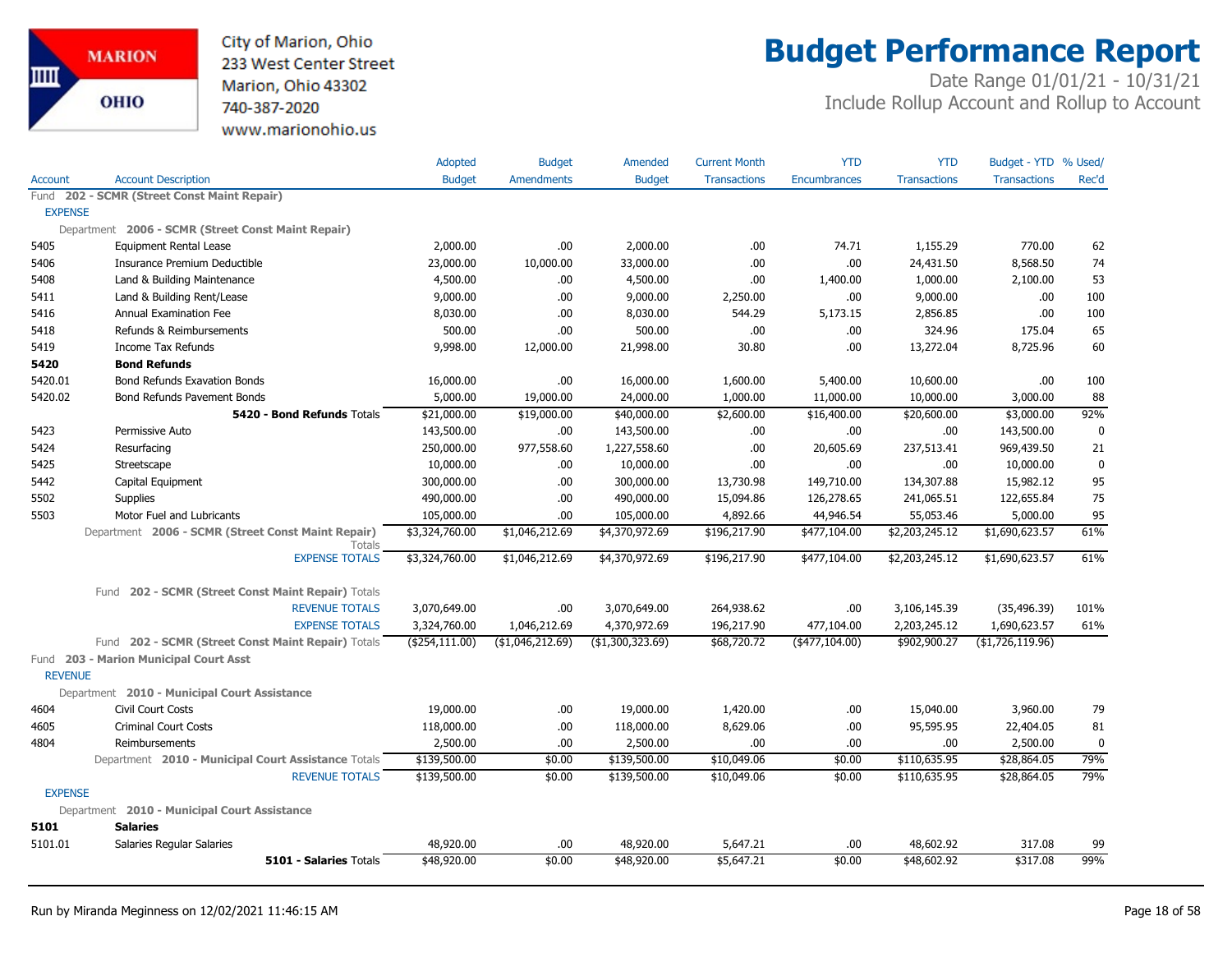

### **Budget Performance Report**

|                |                                                      | Adopted       | <b>Budget</b>     | Amended       | <b>Current Month</b> | <b>YTD</b>          | <b>YTD</b>          | Budget - YTD % Used/ |             |
|----------------|------------------------------------------------------|---------------|-------------------|---------------|----------------------|---------------------|---------------------|----------------------|-------------|
| <b>Account</b> | <b>Account Description</b>                           | <b>Budget</b> | <b>Amendments</b> | <b>Budget</b> | <b>Transactions</b>  | <b>Encumbrances</b> | <b>Transactions</b> | <b>Transactions</b>  | Rec'd       |
|                | Fund 203 - Marion Municipal Court Asst               |               |                   |               |                      |                     |                     |                      |             |
| <b>EXPENSE</b> |                                                      |               |                   |               |                      |                     |                     |                      |             |
|                | Department 2010 - Municipal Court Assistance         |               |                   |               |                      |                     |                     |                      |             |
| 5102           | <b>Benefits</b>                                      |               |                   |               |                      |                     |                     |                      |             |
| 5102.01        | <b>Benefits Medicare</b>                             | 710.00        | .00.              | 710.00        | 75.84                | .00.                | 643.94              | 66.06                | 91          |
| 5102.03        | Benefits OPERS Matching                              | 6,849.00      | .00.              | 6,849.00      | 790.62               | .00.                | 6,804.48            | 44.52                | 99          |
| 5102.08        | <b>Benefits Medical Insurance</b>                    | 14,700.00     | .00.              | 14,700.00     | 1,224.94             | .00.                | 14,119.04           | 580.96               | 96          |
| 5102.09        | Benefits Workers Compensation                        | 1,870.00      | .00.              | 1,870.00      | 205.50               | .00                 | 1,768.63            | 101.37               | 95          |
| 5102.12        | Benefits Health Savings Account                      | 2,340.00      | .00.              | 2,340.00      | .00                  | .00                 | 1,755.00            | 585.00               | 75          |
| 5102.13        | Benefits Life Insurance                              | 32.00         | .00               | 32.00         | 2.60                 | .00.                | 31.20               | .80                  | 98          |
| 5102.14        | Benefits Dental Insurance                            | 415.00        | .00               | 415.00        | 29.18                | .00                 | 402.38              | 12.62                | 97          |
|                | 5102 - Benefits Totals                               | \$26,916.00   | \$0.00            | \$26,916.00   | \$2,328.68           | \$0.00              | \$25,524.67         | \$1,391.33           | 95%         |
| 5201           | Travel & Transportation                              | 12,000.00     | .00.              | 12,000.00     | .00                  | 500.00              | 11,223.05           | 276.95               | 98          |
| 5202           | Schooling                                            | 11,000.00     | .00.              | 11,000.00     | 1,495.00             | 400.00              | 5,821.79            | 4,778.21             | 57          |
| 5301           | Membership Dues                                      | 600.00        | .00               | 600.00        | .00                  | .00                 | .00.                | 600.00               | $\pmb{0}$   |
| 5302           | <b>Utilities</b>                                     | 200.00        | .00.              | 200.00        | .00.                 | .00                 | .00.                | 200.00               | $\mathbf 0$ |
| 5303           | <b>Equipment Maintenance</b>                         | 300.00        | .00.              | 300.00        | .00                  | .00.                | .00                 | 300.00               | 0           |
| 5402           | <b>Professional Services</b>                         | 26,800.00     | .00.              | 26,800.00     | .00                  | 2,500.00            | 4,663.95            | 19,636.05            | 27          |
| 5403           | Service Contracts                                    | 16,000.00     | .00               | 16,000.00     | 11,600.00            | .00.                | 12,575.00           | 3,425.00             | 79          |
| 5442           | Capital Equipment                                    | 15,000.00     | .00               | 15,000.00     | .00                  | .00                 | .00.                | 15,000.00            | $\mathbf 0$ |
| 5443           | Capital Improvement                                  | 15,000.00     | .00.              | 15,000.00     | .00.                 | .00                 | 4,799.61            | 10,200.39            | 32          |
| 5502           | <b>Supplies</b>                                      | 15,000.00     | .00               | 15,000.00     | .00                  | 2,200.00            | 1,392.63            | 11,407.37            | 24          |
| 5503           | Motor Fuel and Lubricants                            | 1,000.00      | .00               | 1,000.00      | .00                  | .00.                | .00                 | 1,000.00             | $\mathbf 0$ |
|                | Department 2010 - Municipal Court Assistance Totals  | \$188,736.00  | \$0.00            | \$188,736.00  | \$21,070.89          | \$5,600.00          | \$114,603.62        | \$68,532.38          | 64%         |
|                | <b>EXPENSE TOTALS</b>                                | \$188,736.00  | \$0.00            | \$188,736.00  | \$21,070.89          | \$5,600.00          | \$114,603.62        | \$68,532.38          | 64%         |
|                | 203 - Marion Municipal Court Asst Totals<br>Fund     |               |                   |               |                      |                     |                     |                      |             |
|                | <b>REVENUE TOTALS</b>                                | 139,500.00    | .00.              | 139,500.00    | 10,049.06            | .00                 | 110,635.95          | 28,864.05            | 79%         |
|                | <b>EXPENSE TOTALS</b>                                | 188,736.00    | .00               | 188,736.00    | 21,070.89            | 5,600.00            | 114,603.62          | 68,532.38            | 64%         |
|                | Fund 203 - Marion Municipal Court Asst Totals        | (\$49,236.00) | \$0.00            | (\$49,236.00) | $($ \$11,021.83)     | $($ \$5,600.00)     | ( \$3,967.67)       | $($ \$39,668.33)     |             |
|                | Fund 206 - Community Corrections                     |               |                   |               |                      |                     |                     |                      |             |
| <b>REVENUE</b> |                                                      |               |                   |               |                      |                     |                     |                      |             |
|                | Department 2034 - Community Corrections Grant        |               |                   |               |                      |                     |                     |                      |             |
| 4421           | <b>State Grants</b>                                  | 235,000.00    | .00.              | 235,000.00    | 58,798.00            | .00.                | 235,192.00          | (192.00)             | 100         |
| 4802           | Transfer In                                          | 141,000.00    | .00.              | 141,000.00    | .00                  | .00                 | 70,496.81           | 70,503.19            | 50          |
|                | Department 2034 - Community Corrections Grant Totals | \$376,000.00  | \$0.00            | \$376,000.00  | \$58,798.00          | \$0.00              | \$305,688.81        | \$70,311.19          | 81%         |
|                | <b>REVENUE TOTALS</b>                                | \$376,000.00  | \$0.00            | \$376,000.00  | \$58,798.00          | \$0.00              | \$305,688.81        | \$70,311.19          | 81%         |
| <b>EXPENSE</b> |                                                      |               |                   |               |                      |                     |                     |                      |             |
|                | Department 2034 - Community Corrections Grant        |               |                   |               |                      |                     |                     |                      |             |
| 5101           | <b>Salaries</b>                                      |               |                   |               |                      |                     |                     |                      |             |
| 5101.01        | Salaries Regular Salaries                            | 246,710.00    | .00.              | 246,710.00    | 27,539.66            | .00.                | 207,726.09          | 38,983.91            | 84          |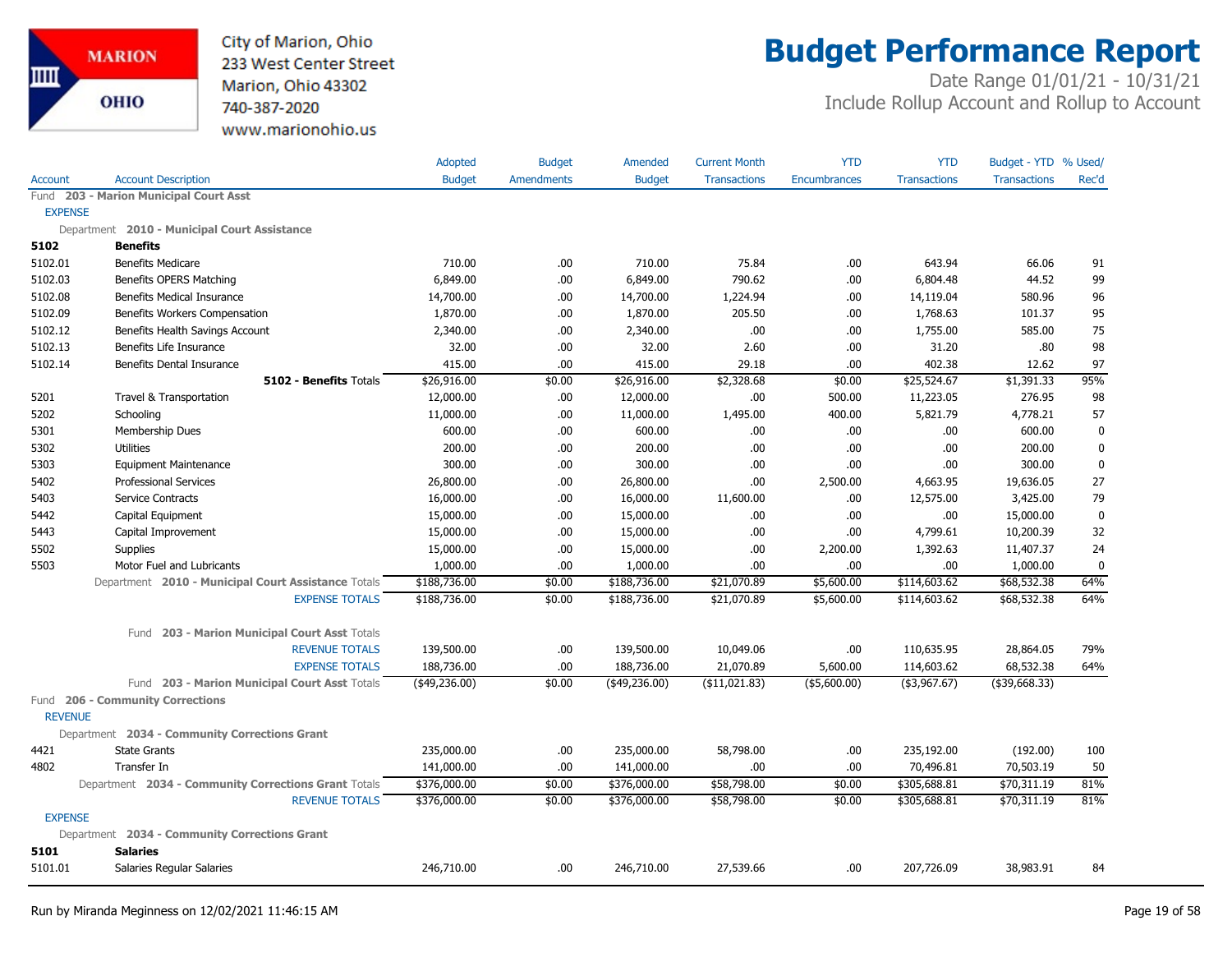

# **Budget Performance Report**

|                |                                                      | Adopted       | <b>Budget</b>     | Amended       | <b>Current Month</b> | <b>YTD</b>          | <b>YTD</b>          | Budget - YTD % Used/ |             |
|----------------|------------------------------------------------------|---------------|-------------------|---------------|----------------------|---------------------|---------------------|----------------------|-------------|
| Account        | <b>Account Description</b>                           | <b>Budget</b> | <b>Amendments</b> | <b>Budget</b> | <b>Transactions</b>  | <b>Encumbrances</b> | <b>Transactions</b> | <b>Transactions</b>  | Rec'd       |
|                | Fund 206 - Community Corrections                     |               |                   |               |                      |                     |                     |                      |             |
| <b>EXPENSE</b> |                                                      |               |                   |               |                      |                     |                     |                      |             |
|                | Department 2034 - Community Corrections Grant        |               |                   |               |                      |                     |                     |                      |             |
|                | 5101 - Salaries Totals                               | \$246,710.00  | \$0.00            | \$246,710.00  | \$27,539.66          | \$0.00              | \$207,726.09        | \$38,983.91          | 84%         |
| 5102           | <b>Benefits</b>                                      |               |                   |               |                      |                     |                     |                      |             |
| 5102.01        | <b>Benefits Medicare</b>                             | 3,580.00      | .00.              | 3,580.00      | 381.79               | .00.                | 2,846.89            | 733.11               | 80          |
| 5102.03        | <b>Benefits OPERS Matching</b>                       | 34,540.00     | .00.              | 34,540.00     | 3,855.59             | .00                 | 29,081.93           | 5,458.07             | 84          |
| 5102.08        | <b>Benefits Medical Insurance</b>                    | 52,601.00     | .00.              | 52,601.00     | 3,868.20             | .00                 | 41,486.61           | 11,114.39            | 79          |
| 5102.09        | Benefits Workers Compensation                        | 9,415.00      | .00.              | 9,415.00      | 1,002.16             | .00.                | 7,559.09            | 1,855.91             | 80          |
| 5102.12        | Benefits Health Savings Account                      | 8,190.00      | .00.              | 8,190.00      | .00.                 | .00.                | 5,947.50            | 2,242.50             | 73          |
| 5102.13        | Benefits Life Insurance                              | 156.00        | .00.              | 156.00        | 13.00                | .00.                | 130.00              | 26.00                | 83          |
| 5102.14        | <b>Benefits Dental Insurance</b>                     | 4,272.00      | .00.              | 4,272.00      | 302.56               | .00                 | 3,025.60            | 1,246.40             | 71          |
|                | 5102 - Benefits Totals                               | \$112,754.00  | \$0.00            | \$112,754.00  | \$9,423.30           | \$0.00              | \$90,077.62         | \$22,676.38          | 80%         |
|                | Department 2034 - Community Corrections Grant Totals | \$359,464.00  | \$0.00            | \$359,464.00  | \$36,962.96          | \$0.00              | \$297,803.71        | \$61,660.29          | 83%         |
|                | <b>EXPENSE TOTALS</b>                                | \$359,464.00  | \$0.00            | \$359,464.00  | \$36,962.96          | \$0.00              | \$297,803.71        | \$61,660.29          | 83%         |
|                | 206 - Community Corrections Totals<br>Fund           |               |                   |               |                      |                     |                     |                      |             |
|                | <b>REVENUE TOTALS</b>                                | 376,000.00    | .00.              | 376,000.00    | 58,798.00            | .00.                | 305,688.81          | 70,311.19            | 81%         |
|                | <b>EXPENSE TOTALS</b>                                | 359,464.00    | .00               | 359,464.00    | 36,962.96            | .00                 | 297,803.71          | 61,660.29            | 83%         |
|                | 206 - Community Corrections Totals<br>Fund           | \$16,536.00   | \$0.00            | \$16,536.00   | \$21,835.04          | \$0.00              | \$7,885.10          | \$8,650.90           |             |
|                | Fund 208 - Police & Fire Pension                     |               |                   |               |                      |                     |                     |                      |             |
| <b>REVENUE</b> |                                                      |               |                   |               |                      |                     |                     |                      |             |
|                | Department 2037 - Police & Fire Pension              |               |                   |               |                      |                     |                     |                      |             |
| 4100           | <b>General Property Tax</b>                          |               |                   |               |                      |                     |                     |                      |             |
| 4100.01        | General Property Tax Current                         | 170,000.00    | .00.              | 170,000.00    | .00                  | .00                 | 175,288.96          | (5,288.96)           | 103         |
| 4100.02        | General Property Tax Delinquent                      | 2,091.00      | .00.              | 2,091.00      | .00.                 | .00.                | 19,647.80           | (17, 556.80)         | 940         |
|                | 4100 - General Property Tax Totals                   | \$172,091.00  | \$0.00            | \$172,091.00  | \$0.00               | \$0.00              | \$194,936.76        | (\$22,845.76)        | 113%        |
| 4101           | <b>Personal Property Tax</b>                         |               |                   |               |                      |                     |                     |                      |             |
| 4101.01        | Personal Property Tax Current                        | 15,000.00     | .00.              | 15,000.00     | .00                  | .00                 | 22,758.56           | (7,758.56)           | 152         |
|                | 4101 - Personal Property Tax Totals                  | \$15,000.00   | \$0.00            | \$15,000.00   | \$0.00               | \$0.00              | \$22,758.56         | (\$7,758.56)         | 152%        |
| 4110           | <b>Manufactured Home Tax</b>                         |               |                   |               |                      |                     |                     |                      |             |
| 4110           | Manufactured Home Tax                                | 148.00        | .00               | 148.00        | .00.                 | .00                 | 347.98              | (199.98)             | 235         |
| 4110.02        | Manufactured Home Tax Delinquent                     | 45.00         | .00.              | 45.00         | .00.                 | .00.                | 108.86              | (63.86)              | 242         |
|                | 4110 - Manufactured Home Tax Totals                  | \$193.00      | \$0.00            | \$193.00      | \$0.00               | \$0.00              | \$456.84            | ( \$263.84)          | 237%        |
| 4207           | 10% Rollback Tax                                     | 17,000.00     | .00.              | 17,000.00     | 20.27                | .00                 | 79.51               | 16,920.49            | 0           |
| 4208           | 2.5% Rollback Tax                                    | 2,925.00      | .00               | 2,925.00      | .00.                 | .00.                | 4.60                | 2,920.40             | $\mathbf 0$ |
| 4209           | Homestead Exemption                                  | 11,266.00     | .00.              | 11,266.00     | .00.                 | .00.                | .00                 | 11,266.00            | 0           |
|                | Department 2037 - Police & Fire Pension Totals       | \$218,475.00  | \$0.00            | \$218,475.00  | \$20.27              | \$0.00              | \$218,236.27        | \$238.73             | 100%        |
|                | <b>REVENUE TOTALS</b>                                | \$218,475.00  | \$0.00            | \$218,475.00  | \$20.27              | \$0.00              | \$218,236.27        | \$238.73             | 100%        |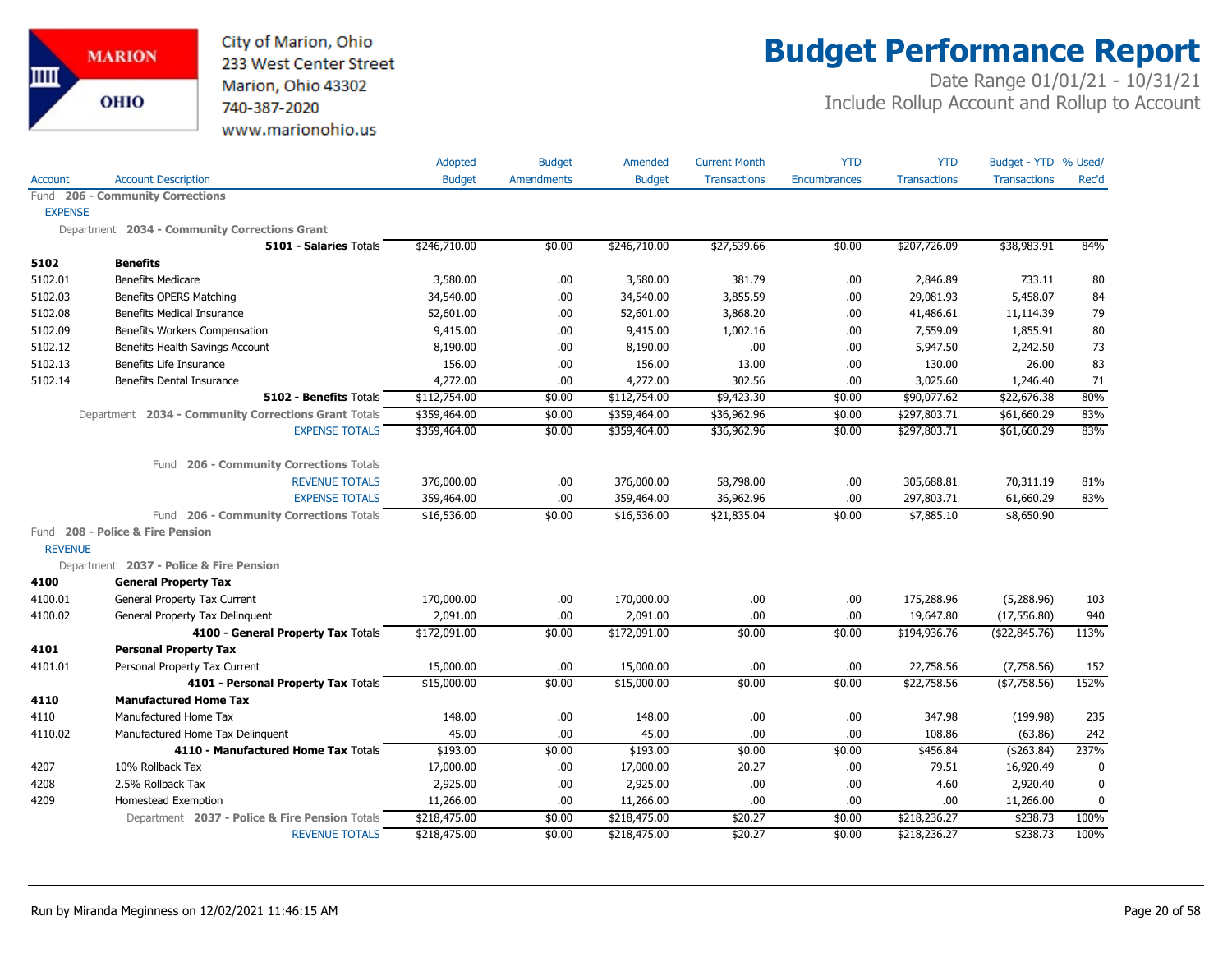

## **Budget Performance Report**

|                                    |                                                | <b>Adopted</b> | <b>Budget</b>     | Amended       | <b>Current Month</b> | <b>YTD</b>          | <b>YTD</b>          | Budget - YTD % Used/ |             |
|------------------------------------|------------------------------------------------|----------------|-------------------|---------------|----------------------|---------------------|---------------------|----------------------|-------------|
| <b>Account</b>                     | <b>Account Description</b>                     | <b>Budget</b>  | <b>Amendments</b> | <b>Budget</b> | <b>Transactions</b>  | <b>Encumbrances</b> | <b>Transactions</b> | <b>Transactions</b>  | Rec'd       |
|                                    | Fund 208 - Police & Fire Pension               |                |                   |               |                      |                     |                     |                      |             |
| <b>EXPENSE</b>                     |                                                |                |                   |               |                      |                     |                     |                      |             |
|                                    | Department 2037 - Police & Fire Pension        |                |                   |               |                      |                     |                     |                      |             |
| 5102                               | <b>Benefits</b>                                |                |                   |               |                      |                     |                     |                      |             |
| 5102.05                            | <b>Benefits Police Pension</b>                 | 105,000.00     | .00.              | 105,000.00    | .00.                 | .00                 | .00                 | 105,000.00           | 0           |
| 5102.06                            | <b>Benefits Fire Pension</b>                   | 105,000.00     | .00.              | 105,000.00    | .00.                 | .00                 | .00.                | 105,000.00           | 0           |
|                                    | 5102 - Benefits Totals                         | \$210,000.00   | \$0.00            | \$210,000.00  | \$0.00               | \$0.00              | \$0.00              | \$210,000.00         | 0%          |
| 5417                               | Auditor/Treasurer Fees                         | 5,300.00       | .00.              | 5,300.00      | .00.                 | .00                 | .00.                | 5,300.00             | $\mathbf 0$ |
|                                    | Department 2037 - Police & Fire Pension Totals | \$215,300.00   | \$0.00            | \$215,300.00  | \$0.00               | \$0.00              | \$0.00              | \$215,300.00         | 0%          |
|                                    | <b>EXPENSE TOTALS</b>                          | \$215,300.00   | \$0.00            | \$215,300.00  | \$0.00               | \$0.00              | \$0.00              | \$215,300.00         | 0%          |
|                                    | Fund 208 - Police & Fire Pension Totals        |                |                   |               |                      |                     |                     |                      |             |
|                                    | <b>REVENUE TOTALS</b>                          | 218,475.00     | .00.              | 218,475.00    | 20.27                | .00                 | 218,236.27          | 238.73               | 100%        |
|                                    | <b>EXPENSE TOTALS</b>                          | 215,300.00     | .00               | 215,300.00    | .00.                 | .00                 | .00                 | 215,300.00           | 0%          |
|                                    | Fund 208 - Police & Fire Pension Totals        | \$3,175.00     | \$0.00            | \$3,175.00    | \$20.27              | \$0.00              | \$218,236.27        | ( \$215,061.27)      |             |
|                                    | Fund 209 - Insurance Proceeds                  |                |                   |               |                      |                     |                     |                      |             |
| <b>REVENUE</b>                     |                                                |                |                   |               |                      |                     |                     |                      |             |
|                                    | Department 2038 - Insurance Proceeds           |                |                   |               |                      |                     |                     |                      |             |
| 4806                               | <b>Insurance Deposits</b>                      | 60,000.00      | .00.              | 60,000.00     | .00.                 | .00                 | 139,176.68          | (79, 176.68)         | 232         |
|                                    | Department 2038 - Insurance Proceeds Totals    | \$60,000.00    | \$0.00            | \$60,000.00   | \$0.00               | \$0.00              | \$139,176.68        | ( \$79, 176.68)      | 232%        |
|                                    | <b>REVENUE TOTALS</b>                          | \$60,000.00    | \$0.00            | \$60,000.00   | \$0.00               | \$0.00              | \$139,176.68        | $($ \$79,176.68)     | 232%        |
| <b>EXPENSE</b>                     |                                                |                |                   |               |                      |                     |                     |                      |             |
|                                    | Department 2038 - Insurance Proceeds           |                |                   |               |                      |                     |                     |                      |             |
| 5418                               | Refunds & Reimbursements                       | 61,500.00      | .00.              | 61,500.00     | 8,000.00             | .00                 | 61,417.38           | 82.62                | 100         |
|                                    | Department 2038 - Insurance Proceeds Totals    | \$61,500.00    | \$0.00            | \$61,500.00   | \$8,000.00           | \$0.00              | \$61,417.38         | \$82.62              | 100%        |
|                                    | <b>EXPENSE TOTALS</b>                          | \$61,500.00    | \$0.00            | \$61,500.00   | \$8,000.00           | \$0.00              | \$61,417.38         | \$82.62              | 100%        |
|                                    | Fund 209 - Insurance Proceeds Totals           |                |                   |               |                      |                     |                     |                      |             |
|                                    | <b>REVENUE TOTALS</b>                          | 60,000.00      | .00.              | 60,000.00     | .00.                 | .00                 | 139,176.68          | (79, 176.68)         | 232%        |
|                                    | <b>EXPENSE TOTALS</b>                          | 61,500.00      | .00.              | 61,500.00     | 8,000.00             | .00                 | 61,417.38           | 82.62                | 100%        |
|                                    | 209 - Insurance Proceeds Totals<br>Fund        | (\$1,500.00)   | \$0.00            | (\$1,500.00)  | (\$8,000.00)         | \$0.00              | \$77,759.30         | ( \$79, 259.30)      |             |
| Fund 211 - Parks<br><b>REVENUE</b> |                                                |                |                   |               |                      |                     |                     |                      |             |
|                                    | Department 2040 - Parks                        |                |                   |               |                      |                     |                     |                      |             |
| 4421                               | <b>State Grants</b>                            | 392,000.00     | .00.              | 392,000.00    | .00.                 | .00                 | .00                 | 392,000.00           | 0           |
| 4502                               | <b>Rental Fees</b>                             | 10,000.00      | .00.              | 10,000.00     | 100.00               | .00                 | 4,682.00            | 5,318.00             | 47          |
| 4514                               | Park Service Fee                               | 4,000.00       | .00.              | 4,000.00      | 1,600.00             | .00                 | 1,600.00            | 2,400.00             | 40          |
| 4701                               | Sale of Assets                                 | .00            | .00.              | .00.          | .00                  | .00                 | 3,054.28            | (3,054.28)           | $^{+++}$    |
| 4802                               | Transfer In                                    | 654,503.00     | .00               | 654,503.00    | .00                  | .00                 | 654,000.00          | 503.00               | 100         |
| 4803                               | Cobra Premiums                                 | .00            | .00               | .00           | .00                  | .00                 | 208.00              | (208.00)             | $^{+++}$    |
| 4804                               | Reimbursements                                 | .00            | .00.              | .00           | 884.56               | .00                 | 358,787.73          | (358, 787.73)        | $^{+++}$    |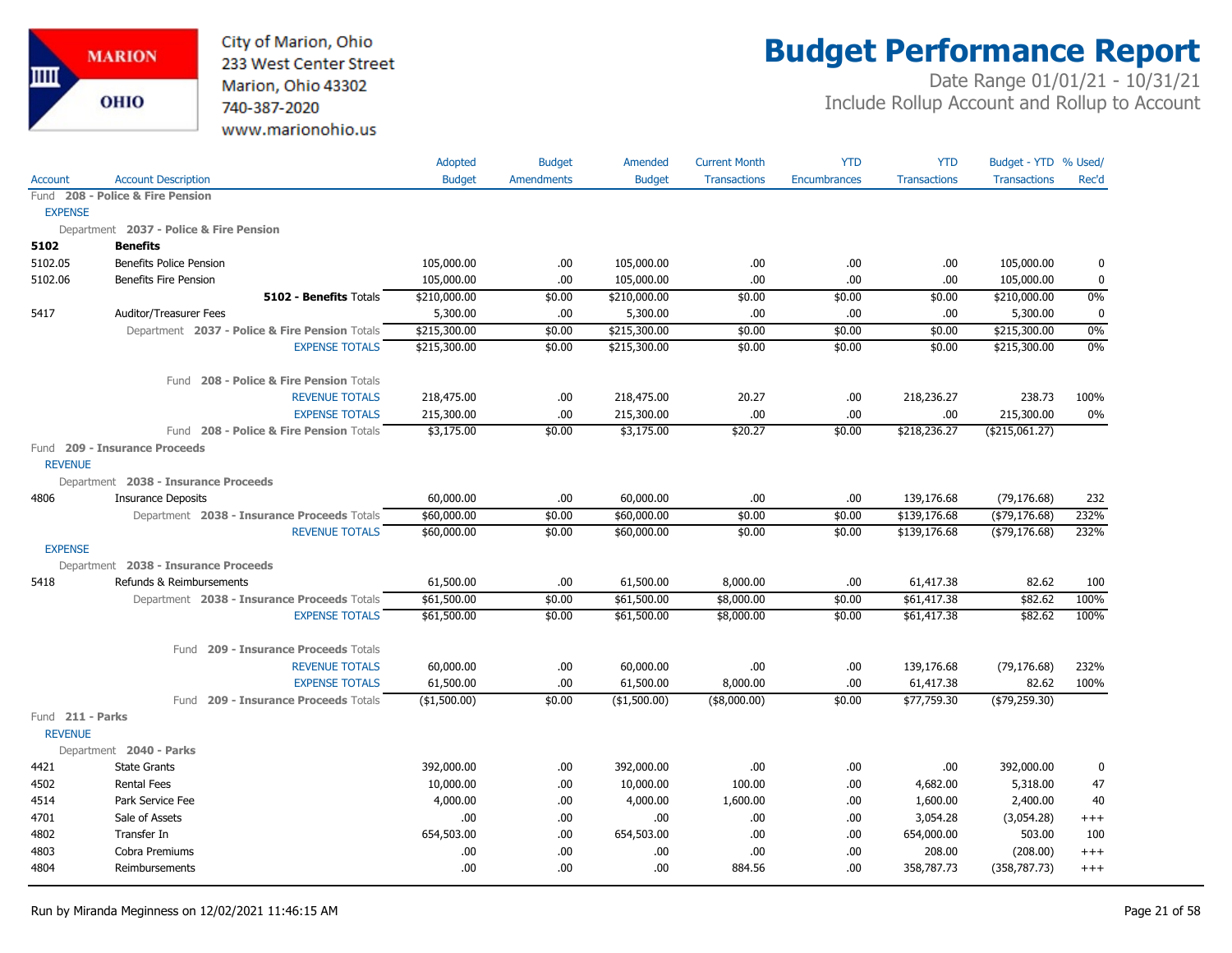

## **Budget Performance Report**

|                  |                                  | Adopted        | <b>Budget</b>     | Amended        | <b>Current Month</b> | <b>YTD</b>          | <b>YTD</b>          | Budget - YTD % Used/ |                |
|------------------|----------------------------------|----------------|-------------------|----------------|----------------------|---------------------|---------------------|----------------------|----------------|
| <b>Account</b>   | <b>Account Description</b>       | <b>Budget</b>  | <b>Amendments</b> | <b>Budget</b>  | <b>Transactions</b>  | <b>Encumbrances</b> | <b>Transactions</b> | <b>Transactions</b>  | Rec'd          |
| Fund 211 - Parks |                                  |                |                   |                |                      |                     |                     |                      |                |
| <b>REVENUE</b>   |                                  |                |                   |                |                      |                     |                     |                      |                |
|                  | Department 2040 - Parks          |                |                   |                |                      |                     |                     |                      |                |
| 4805             | Donations                        | .00            | .00.              | .00            | .00                  | .00.                | 17,440.00           | (17, 440.00)         | $^{+++}$       |
|                  | Department 2040 - Parks Totals   | \$1,060,503.00 | \$0.00            | \$1,060,503.00 | \$2,584.56           | \$0.00              | \$1,039,772.01      | \$20,730.99          | 98%            |
|                  | <b>REVENUE TOTALS</b>            | \$1,060,503.00 | \$0.00            | \$1,060,503.00 | \$2,584.56           | \$0.00              | \$1,039,772.01      | \$20,730.99          | 98%            |
| <b>EXPENSE</b>   |                                  |                |                   |                |                      |                     |                     |                      |                |
|                  | Department 2040 - Parks          |                |                   |                |                      |                     |                     |                      |                |
| 5101             | <b>Salaries</b>                  |                |                   |                |                      |                     |                     |                      |                |
| 5101.01          | Salaries Regular Salaries        | 424,010.00     | .00               | 424,010.00     | 53,796.57            | .00                 | 377,219.36          | 46,790.64            | 89             |
| 5101.03          | Salaries Overtime                | 1,200.00       | 1,500.00          | 2,700.00       | 751.05               | .00                 | 3,414.46            | (714.46)             | 126            |
|                  | 5101 - Salaries Totals           | \$425,210.00   | \$1,500.00        | \$426,710.00   | \$54,547.62          | \$0.00              | \$380,633.82        | \$46,076.18          | 89%            |
| 5102             | <b>Benefits</b>                  |                |                   |                |                      |                     |                     |                      |                |
| 5102.01          | <b>Benefits Medicare</b>         | 6,170.00       | .00.              | 6,170.00       | 753.89               | .00.                | 5,252.94            | 917.06               | 85             |
| 5102.03          | Benefits OPERS Matching          | 59,550.00      | .00.              | 59,550.00      | 7,636.70             | .00                 | 53,111.42           | 6,438.58             | 89             |
| 5102.08          | Benefits Medical Insurance       | 70,395.00      | .00.              | 70,395.00      | 7,465.39             | .00                 | 66,674.16           | 3,720.84             | 95             |
| 5102.09          | Benefits Workers Compensation    | 16,230.00      | .00.              | 16,230.00      | 1,984.87             | .00.                | 13,932.28           | 2,297.72             | 86             |
| 5102.11          | <b>Benefits Cobra Premiums</b>   | .00            | .00               | .00            | 17.20                | 482.80              | 17.20               | (500.00)             | $^{+++}$       |
| 5102.12          | Benefits Health Savings Account  | 10,765.00      | .00.              | 10,765.00      | .00.                 | .00.                | 8,950.50            | 1,814.50             | 83             |
| 5102.13          | Benefits Life Insurance          | 260.00         | .00               | 260.00         | 18.72                | .00                 | 192.40              | 67.60                | 74             |
| 5102.14          | <b>Benefits Dental Insurance</b> | 4,770.00       | 00.               | 4,770.00       | 448.16               | .00.                | 3,778.18            | 991.82               | 79             |
|                  | 5102 - Benefits Totals           | \$168,140.00   | \$0.00            | \$168,140.00   | \$18,324.93          | \$482.80            | \$151,909.08        | \$15,748.12          | 91%            |
| 5103             | Sick Leave Sellback              | 1,435.00       | .00.              | 1,435.00       | .00.                 | .00.                | .00                 | 1,435.00             | $\mathbf 0$    |
| 5104             | Quartermaster/Clothing           | 2,250.00       | .00.              | 2,250.00       | .00.                 | .00.                | 2,250.00            | .00.                 | 100            |
| 5202             | Schooling                        | 500.00         | .00.              | 500.00         | .00.                 | .00.                | .00                 | 500.00               | $\mathbf 0$    |
| 5301             | Membership Dues                  | 400.00         | .00               | 400.00         | .00.                 | .00                 | 260.00              | 140.00               | 65             |
| 5302             | <b>Utilities</b>                 | 32,000.00      | .00.              | 32,000.00      | 4,096.40             | (3, 188.99)         | 30,478.99           | 4,710.00             | 85             |
| 5303             | <b>Equipment Maintenance</b>     | 4,500.00       | .00.              | 4,500.00       | .00.                 | 97.50               | 282.50              | 4,120.00             | 8              |
| 5307             | Property Tax                     | 1,500.00       | .00.              | 1,500.00       | .00.                 | .00                 | 1,375.96            | 124.04               | 92             |
| 5313             | Small Equipment                  | 2,000.00       | 7,000.00          | 9,000.00       | .00                  | 21.95               | 303.05              | 8,675.00             | $\overline{4}$ |
| 5402             | <b>Professional Services</b>     | 20,000.00      | 8,000.00          | 28,000.00      | 1,775.00             | 755.00              | 24,349.48           | 2,895.52             | 90             |
| 5403             | <b>Service Contracts</b>         | 2,400.00       | .00               | 2,400.00       | .00.                 | 60.00               | 2,340.00            | .00                  | 100            |
| 5404             | Central Garage Maintenance       | 14,500.00      | (600.00)          | 13,900.00      | .00.                 | 150.45              | 3,349.55            | 10,400.00            | 25             |
| 5405             | <b>Equipment Rental Lease</b>    | 400.00         | .00.              | 400.00         | .00.                 | 33.00               | 117.00              | 250.00               | 38             |
| 5406             | Insurance Premium Deductible     | 8,600.00       | .00.              | 8,600.00       | .00.                 | .00.                | 8,351.39            | 248.61               | 97             |
| 5408             | Land & Building Maintenance      | 15,000.00      | 3,500.00          | 18,500.00      | 132.82               | 662.03              | 13,047.97           | 4,790.00             | 74             |
| 5414             | Janitorial Services              | 8,500.00       | .00.              | 8,500.00       | .00.                 | .00.                | 8,500.00            | .00.                 | 100            |
| 5418             | Refunds & Reimbursements         | 300.00         | 600.00            | 900.00         | .00.                 | .00                 | 465.00              | 435.00               | 52             |
| 5443             | Capital Improvement              | 342,000.00     | 27,420.86         | 369,420.86     | 717.93               | 25,932.54           | 337,189.46          | 6,298.86             | 98             |
| 5446             | Yard Waste                       | 500.00         | .00.              | 500.00         | .00                  | 30.60               | 119.40              | 350.00               | 30             |
| 5502             | <b>Supplies</b>                  | 28,000.00      | .00               | 28,000.00      | 1,547.32             | 2,563.42            | 23,909.15           | 1,527.43             | 95             |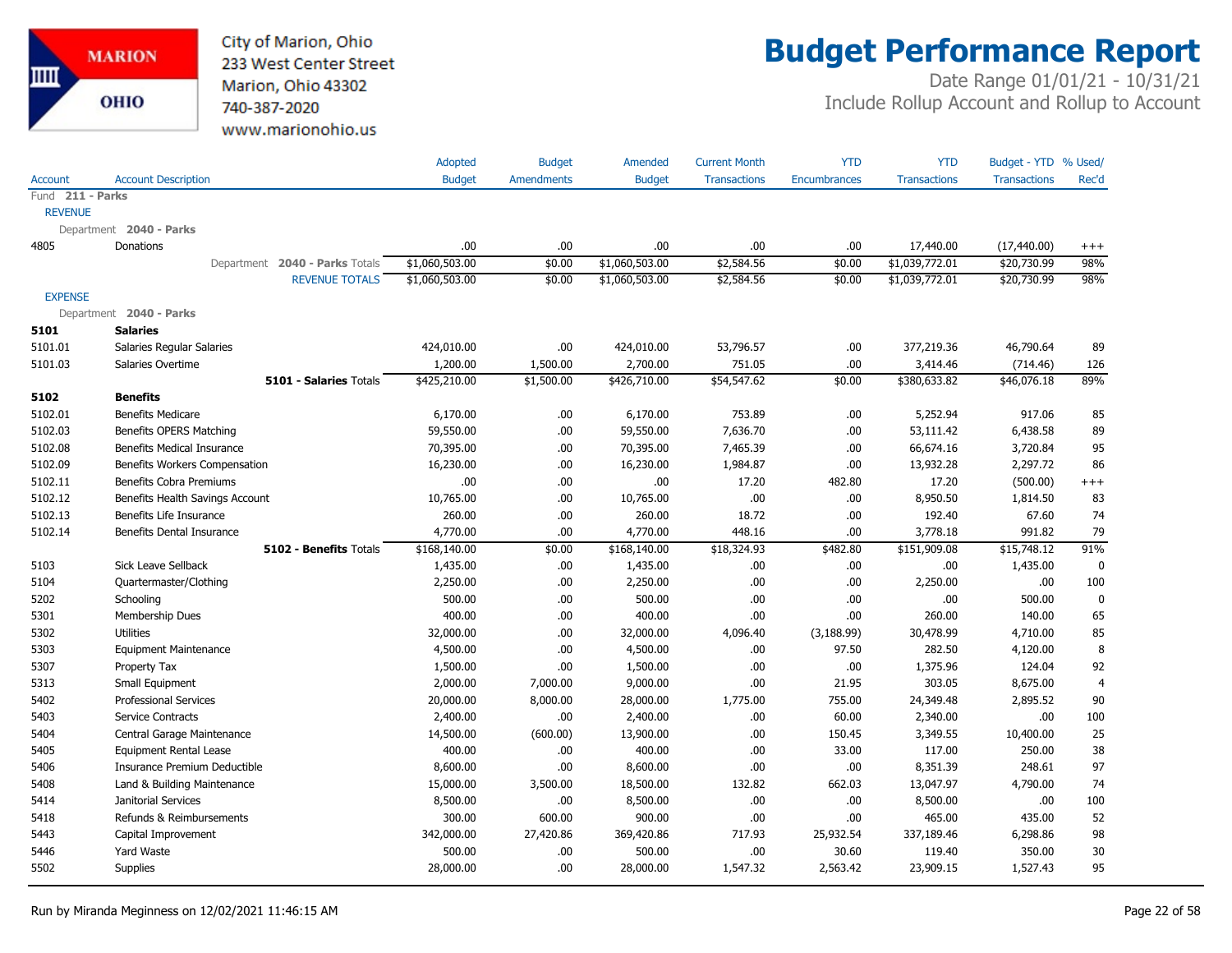

## **Budget Performance Report**

|                  |                                                                       | <b>Adopted</b> | <b>Budget</b>     | Amended        | <b>Current Month</b> | <b>YTD</b>          | <b>YTD</b>          | Budget - YTD % Used/ |                      |
|------------------|-----------------------------------------------------------------------|----------------|-------------------|----------------|----------------------|---------------------|---------------------|----------------------|----------------------|
| Account          | <b>Account Description</b>                                            | <b>Budget</b>  | <b>Amendments</b> | <b>Budget</b>  | <b>Transactions</b>  | <b>Encumbrances</b> | <b>Transactions</b> | <b>Transactions</b>  | Rec'd                |
| Fund 211 - Parks |                                                                       |                |                   |                |                      |                     |                     |                      |                      |
| <b>EXPENSE</b>   |                                                                       |                |                   |                |                      |                     |                     |                      |                      |
|                  | Department 2040 - Parks                                               |                |                   |                |                      |                     |                     |                      |                      |
| 5503             | Motor Fuel and Lubricants                                             | 15,000.00      | .00.              | 15,000.00      | 1,527.66             | 1,034.64            | 11,965.36           | 2,000.00             | 87                   |
|                  | Department 2040 - Parks Totals                                        | \$1,093,135.00 | \$47,420.86       | \$1,140,555.86 | \$82,669.68          | \$28,634.94         | \$1,001,197.16      | \$110,723.76         | 90%                  |
|                  | <b>EXPENSE TOTALS</b>                                                 | \$1,093,135.00 | \$47,420.86       | \$1,140,555.86 | \$82,669.68          | \$28,634.94         | \$1,001,197.16      | \$110,723.76         | 90%                  |
|                  | Fund 211 - Parks Totals                                               |                |                   |                |                      |                     |                     |                      |                      |
|                  | <b>REVENUE TOTALS</b>                                                 | 1,060,503.00   | .00.              | 1,060,503.00   | 2,584.56             | .00                 | 1,039,772.01        | 20,730.99            | 98%                  |
|                  | <b>EXPENSE TOTALS</b>                                                 | 1,093,135.00   | 47,420.86         | 1,140,555.86   | 82,669.68            | 28,634.94           | 1,001,197.16        | 110,723.76           | 90%                  |
|                  | Fund 211 - Parks Totals                                               | (\$32,632.00)  | (47, 420.86)      | (\$80,052.86)  | (\$80,085.12)        | ( \$28,634.94)      | \$38,574.85         | $($ \$89,992.77)     |                      |
|                  | Fund 214 - Community Distress Program                                 |                |                   |                |                      |                     |                     |                      |                      |
| <b>REVENUE</b>   |                                                                       |                |                   |                |                      |                     |                     |                      |                      |
|                  | Department 2054 - Neighborhood Stablization Prog                      |                |                   |                |                      |                     |                     |                      |                      |
| 4420             | <b>Federal Grants</b>                                                 | .00.           | .00.              | .00.           | (385, 140.00)        | .00                 | .00                 | .00.                 | $^{+++}$             |
|                  | Department 2054 - Neighborhood Stablization Prog Totals               | \$0.00         | \$0.00            | \$0.00         | (\$385,140.00)       | \$0.00              | \$0.00              | \$0.00               | $^{+++}$             |
|                  | <b>REVENUE TOTALS</b>                                                 | \$0.00         | \$0.00            | \$0.00         | (\$385,140.00)       | \$0.00              | \$0.00              | \$0.00               | $+++$                |
|                  |                                                                       |                |                   |                |                      |                     |                     |                      |                      |
|                  | Fund 214 - Community Distress Program Totals<br><b>REVENUE TOTALS</b> |                |                   | .00            |                      |                     | .00.                | .00                  |                      |
|                  | <b>EXPENSE TOTALS</b>                                                 | .00.<br>.00.   | .00.<br>.00       | .00            | (385, 140.00)<br>.00 | .00<br>.00          | .00.                | .00                  | $^{+++}$<br>$^{+++}$ |
|                  | Fund 214 - Community Distress Program Totals                          | \$0.00         | \$0.00            | \$0.00         | (\$385,140.00)       | \$0.00              | \$0.00              | \$0.00               |                      |
|                  | Fund 215 - State Highway                                              |                |                   |                |                      |                     |                     |                      |                      |
| <b>REVENUE</b>   |                                                                       |                |                   |                |                      |                     |                     |                      |                      |
|                  | Department 2007 - State Highway                                       |                |                   |                |                      |                     |                     |                      |                      |
| 4213             | License Tax                                                           | 12,000.00      | .00.              | 12,000.00      | .00                  | .00                 | 11,090.67           | 909.33               | 92                   |
| 4214             | Gasoline Excise Tax                                                   | 125,000.00     | .00.              | 125,000.00     | 9,898.43             | .00                 | 98,617.65           | 26,382.35            | 79                   |
| 4215             | Cents Per Gallon                                                      | 25,000.00      | .00.              | 25,000.00      | .00                  | .00                 | .00                 | 25,000.00            | $\mathbf 0$          |
| 4702             | Interest                                                              | 2,000.00       | .00.              | 2,000.00       | .00                  | .00.                | 216.31              | 1,783.69             | 11                   |
| 4804             | Reimbursements                                                        | .00.           | .00.              | .00.           | .00                  | .00                 | 59.93               | (59.93)              | $^{+++}$             |
|                  | Department 2007 - State Highway Totals                                | \$164,000.00   | \$0.00            | \$164,000.00   | \$9,898.43           | \$0.00              | \$109,984.56        | \$54,015.44          | 67%                  |
|                  | <b>REVENUE TOTALS</b>                                                 | \$164,000.00   | \$0.00            | \$164,000.00   | \$9,898.43           | \$0.00              | \$109,984.56        | \$54,015.44          | 67%                  |
| <b>EXPENSE</b>   |                                                                       |                |                   |                |                      |                     |                     |                      |                      |
|                  | Department 2007 - State Highway                                       |                |                   |                |                      |                     |                     |                      |                      |
| 5402             | <b>Professional Services</b>                                          | 30,750.00      | .00.              | 30,750.00      | .00.                 | 303.00              | 6,514.00            | 23,933.00            | 22                   |
| 5424             | Resurfacing                                                           | 350,000.00     | .00.              | 350,000.00     | .00                  | .00                 | 238,930.00          | 111,070.00           | 68                   |
|                  | Department 2007 - State Highway Totals                                | \$380,750.00   | \$0.00            | \$380,750.00   | \$0.00               | \$303.00            | \$245,444.00        | \$135,003.00         | 65%                  |
|                  | <b>EXPENSE TOTALS</b>                                                 | \$380,750.00   | \$0.00            | \$380,750.00   | \$0.00               | \$303.00            | \$245,444.00        | \$135,003.00         | 65%                  |
|                  | Fund 215 - State Highway Totals                                       |                |                   |                |                      |                     |                     |                      |                      |
|                  | <b>REVENUE TOTALS</b>                                                 | 164,000.00     | .00               | 164,000.00     | 9,898.43             | .00                 | 109,984.56          | 54,015.44            | 67%                  |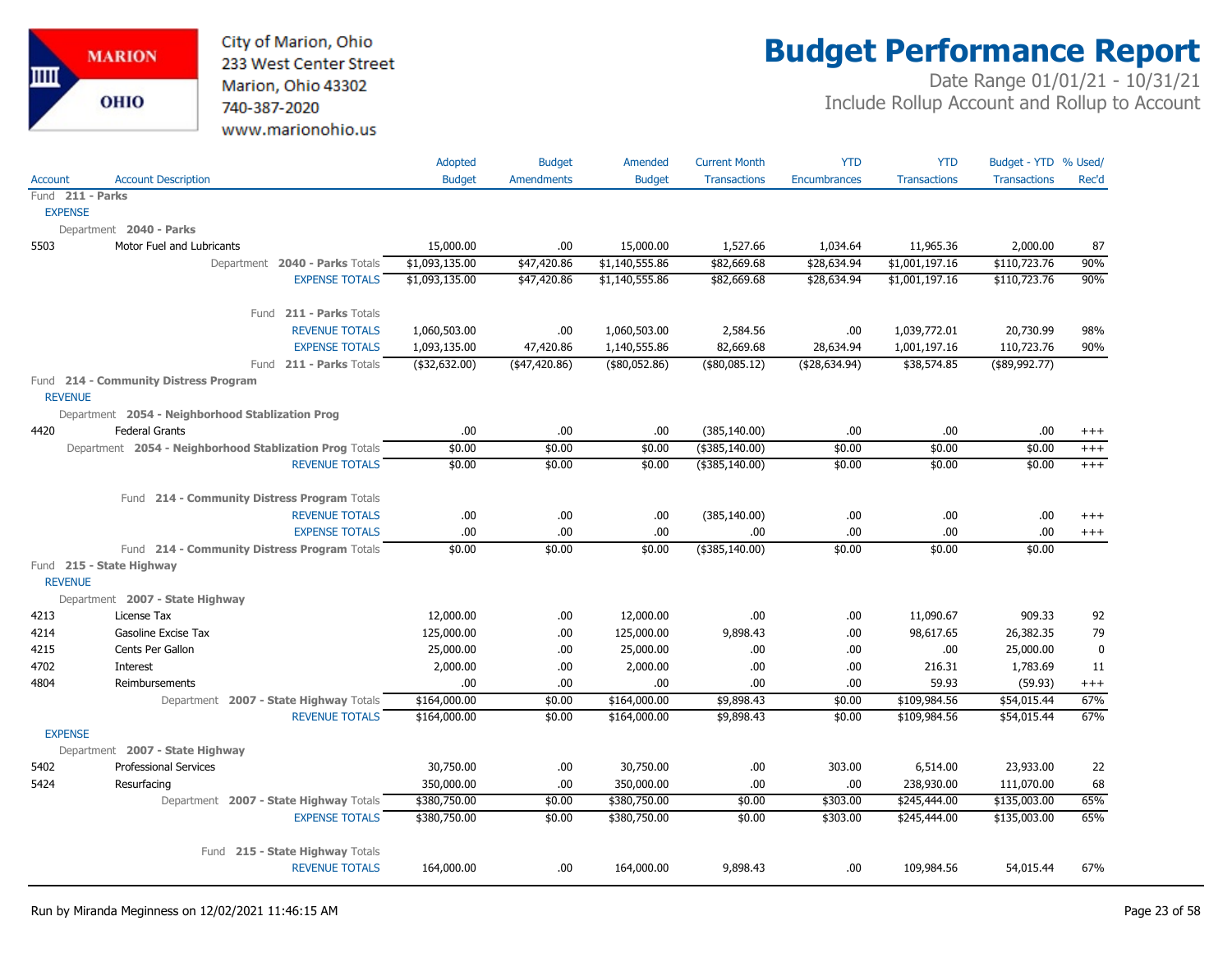City of Marion, Ohio 233 West Center Street Marion, Ohio 43302 740-387-2020 www.marionohio.us

# **Budget Performance Report**

|                |                                                                     | Adopted          | <b>Budget</b>     | Amended        | <b>Current Month</b> | <b>YTD</b>   | <b>YTD</b>          | Budget - YTD % Used/ |          |
|----------------|---------------------------------------------------------------------|------------------|-------------------|----------------|----------------------|--------------|---------------------|----------------------|----------|
| <b>Account</b> | <b>Account Description</b>                                          | <b>Budget</b>    | <b>Amendments</b> | <b>Budget</b>  | <b>Transactions</b>  | Encumbrances | <b>Transactions</b> | <b>Transactions</b>  | Rec'd    |
|                | <b>EXPENSE TOTALS</b>                                               | 380,750.00       | .00               | 380,750.00     | .00                  | 303.00       | 245,444.00          | 135,003.00           | 65%      |
|                | Fund 215 - State Highway Totals                                     | (\$216,750.00)   | \$0.00            | (\$216,750.00) | \$9,898.43           | (\$303.00)   | (\$135,459.44)      | $($ \$80,987.56)     |          |
|                | Fund 216 - Railroad Grade Crossing                                  |                  |                   |                |                      |              |                     |                      |          |
|                | <b>EXPENSE</b>                                                      |                  |                   |                |                      |              |                     |                      |          |
|                | Department 2008 - Railroad Grade Crossing Imp.                      |                  |                   |                |                      |              |                     |                      |          |
| 5443           | Capital Improvement                                                 | 60,000.00        | .00               | 60,000.00      | .00                  | .00          | .00                 | 60,000.00            | 0        |
|                | Department 2008 - Railroad Grade Crossing Imp. Totals               | \$60,000.00      | \$0.00            | \$60,000.00    | \$0.00               | \$0.00       | \$0.00              | \$60,000.00          | $0\%$    |
|                | <b>EXPENSE TOTALS</b>                                               | \$60,000.00      | \$0.00            | \$60,000.00    | \$0.00               | \$0.00       | \$0.00              | \$60,000.00          | $0\%$    |
|                | Fund 216 - Railroad Grade Crossing Totals                           |                  |                   |                |                      |              |                     |                      |          |
|                | <b>REVENUE TOTALS</b>                                               | .00.             | .00.              | .00.           | .00                  | .00.         | .00                 | .00                  | $^{+++}$ |
|                | <b>EXPENSE TOTALS</b>                                               | 60,000.00        | .00               | 60,000.00      | .00                  | .00          | .00                 | 60,000.00            | 0%       |
|                | Fund 216 - Railroad Grade Crossing Totals                           | $($ \$60,000.00) | \$0.00            | ( \$60,000.00) | \$0.00               | \$0.00       | \$0.00              | $($ \$60,000.00)     |          |
|                | Fund 218 - Muni Motor Vehicle License Tax                           |                  |                   |                |                      |              |                     |                      |          |
|                | <b>REVENUE</b>                                                      |                  |                   |                |                      |              |                     |                      |          |
|                | Department 2006 - SCMR (Street Const Maint Repair)                  |                  |                   |                |                      |              |                     |                      |          |
| 4218           | Municpal Auto Tax State                                             | 250,000.00       | .00               | 250,000.00     | 21,480.00            | .00          | 257,294.47          | (7, 294.47)          | 103      |
|                | Department 2006 - SCMR (Street Const Maint Repair)<br><b>Totals</b> | \$250,000.00     | \$0.00            | \$250,000.00   | \$21,480.00          | \$0.00       | \$257,294.47        | ( \$7,294.47)        | 103%     |
|                | <b>REVENUE TOTALS</b>                                               | \$250,000.00     | \$0.00            | \$250,000.00   | \$21,480.00          | \$0.00       | \$257,294.47        | ( \$7,294.47)        | 103%     |
|                | <b>EXPENSE</b>                                                      |                  |                   |                |                      |              |                     |                      |          |
|                | Department 2006 - SCMR (Street Const Maint Repair)                  |                  |                   |                |                      |              |                     |                      |          |
| 5402           | <b>Professional Services</b>                                        | 20,500.00        | .00               | 20,500.00      | .00                  | .00          | .00                 | 20,500.00            | 0        |
| 5424           | Resurfacing                                                         | 475,000.00       | .00               | 475,000.00     | .00                  | .00.         | .00                 | 475,000.00           | 0        |
|                | Department 2006 - SCMR (Street Const Maint Repair)<br><b>Totals</b> | \$495,500.00     | \$0.00            | \$495,500.00   | \$0.00               | \$0.00       | \$0.00              | \$495,500.00         | $0\%$    |
|                | <b>EXPENSE TOTALS</b>                                               | \$495,500.00     | \$0.00            | \$495,500.00   | \$0.00               | \$0.00       | \$0.00              | \$495,500.00         | 0%       |
|                | Fund 218 - Muni Motor Vehicle License Tax Totals                    |                  |                   |                |                      |              |                     |                      |          |
|                | <b>REVENUE TOTALS</b>                                               | 250,000.00       | .00.              | 250,000.00     | 21,480.00            | .00          | 257,294.47          | (7,294.47)           | 103%     |
|                | <b>EXPENSE TOTALS</b>                                               | 495,500.00       | .00               | 495,500.00     | .00                  | .00          | .00                 | 495,500.00           | 0%       |
|                | Fund 218 - Muni Motor Vehicle License Tax Totals                    | (\$245,500.00)   | \$0.00            | (\$245,500.00) | \$21,480.00          | \$0.00       | \$257,294.47        | (\$502,794.47)       |          |
|                | Fund 220 - Municipal Court Computerization<br><b>REVENUE</b>        |                  |                   |                |                      |              |                     |                      |          |
|                | Department 2011 - Municipal Court Computerization                   |                  |                   |                |                      |              |                     |                      |          |
| 4604           | Civil Court Costs                                                   | 16,000.00        | .00.              | 16,000.00      | 1,128.00             | .00.         | 12,021.00           | 3,979.00             | 75       |
| 4605           | <b>Criminal Court Costs</b>                                         | 70,000.00        | .00.              | 70,000.00      | 4,911.04             | .00.         | 51,913.27           | 18,086.73            | 74       |
|                | Department 2011 - Municipal Court Computerization Totals            | \$86,000.00      | \$0.00            | \$86,000.00    | \$6,039.04           | \$0.00       | \$63,934.27         | \$22,065.73          | 74%      |
|                | <b>REVENUE TOTALS</b>                                               | \$86,000.00      | \$0.00            | \$86,000.00    | \$6,039.04           | \$0.00       | \$63,934.27         | \$22,065.73          | 74%      |
|                | <b>EXPENSE</b>                                                      |                  |                   |                |                      |              |                     |                      |          |
|                | Department 2011 - Municipal Court Computerization                   |                  |                   |                |                      |              |                     |                      |          |
| 5201           | Travel & Transportation                                             | 5,000.00         | .00.              | 5,000.00       | .00                  | .00          | .00                 | 5,000.00             | 0        |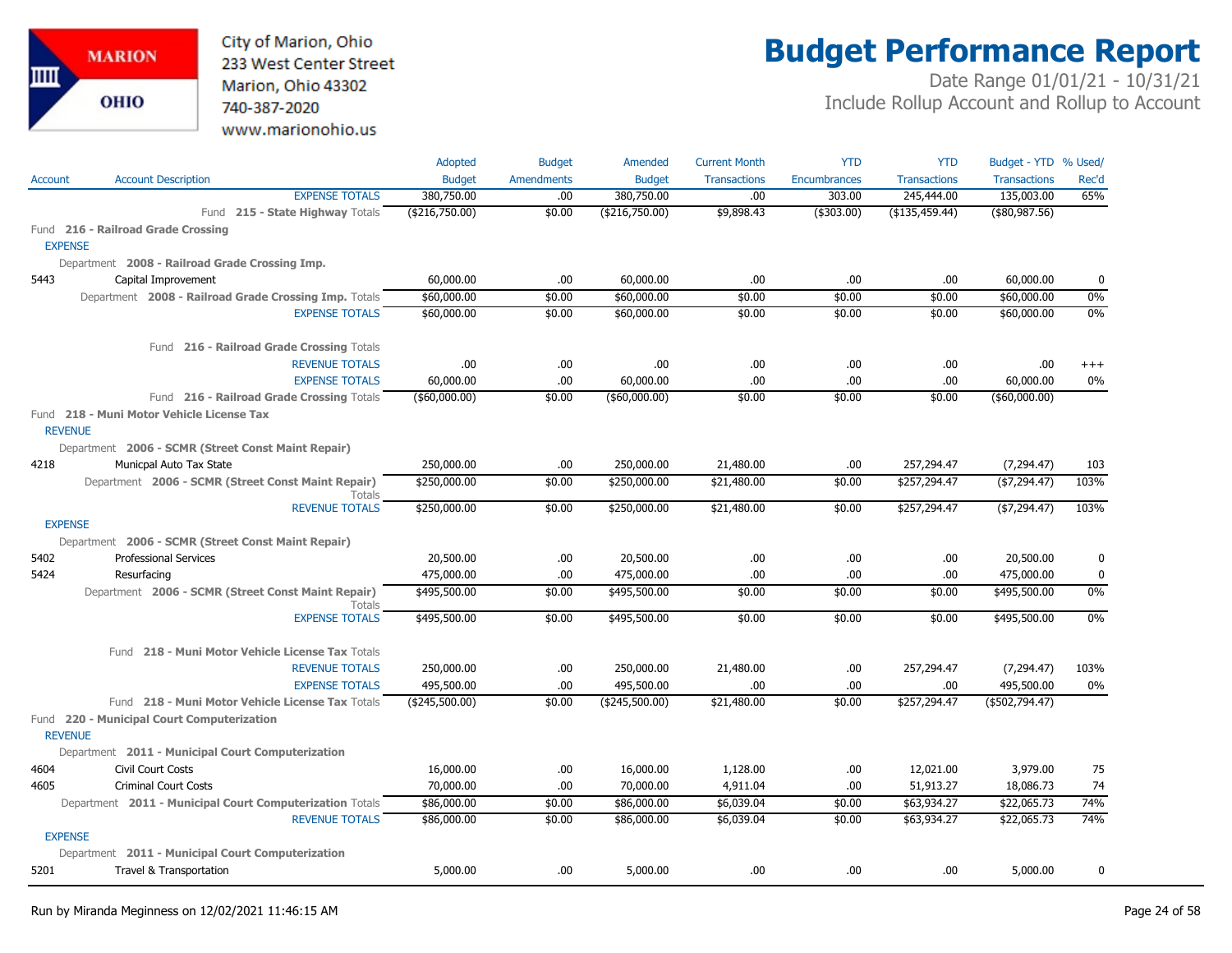

## **Budget Performance Report**

|                |                                                          | <b>Adopted</b> | <b>Budget</b>     | Amended        | <b>Current Month</b> | <b>YTD</b>          | <b>YTD</b>          | Budget - YTD % Used/ |             |
|----------------|----------------------------------------------------------|----------------|-------------------|----------------|----------------------|---------------------|---------------------|----------------------|-------------|
| <b>Account</b> | <b>Account Description</b>                               | <b>Budget</b>  | <b>Amendments</b> | <b>Budget</b>  | <b>Transactions</b>  | <b>Encumbrances</b> | <b>Transactions</b> | <b>Transactions</b>  | Rec'd       |
|                | Fund 220 - Municipal Court Computerization               |                |                   |                |                      |                     |                     |                      |             |
| <b>EXPENSE</b> |                                                          |                |                   |                |                      |                     |                     |                      |             |
|                | Department 2011 - Municipal Court Computerization        |                |                   |                |                      |                     |                     |                      |             |
| 5202           | Schooling                                                | 5,000.00       | .00.              | 5,000.00       | .00                  | .00                 | .00.                | 5,000.00             | 0           |
| 5402           | <b>Professional Services</b>                             | 50,000.00      | .00.              | 50,000.00      | 16,695.10            | 3,304.90            | 16,695.10           | 30,000.00            | 40          |
| 5403           | <b>Service Contracts</b>                                 | 40,000.00      | .00.              | 40,000.00      | 21,332.25            | 2,093.42            | 32,601.35           | 5,305.23             | 87          |
| 5442           | Capital Equipment                                        | 40,000.00      | .00.              | 40,000.00      | 23,916.00            | .00.                | 30,129.00           | 9,871.00             | 75          |
| 5443           | Capital Improvement                                      | 40,000.00      | .00.              | 40,000.00      | .00                  | .00.                | .00                 | 40,000.00            | $\mathbf 0$ |
| 5502           | Supplies                                                 | 40,000.00      | .00.              | 40,000.00      | .00                  | .00                 | 7,836.00            | 32,164.00            | 20          |
|                | Department 2011 - Municipal Court Computerization Totals | \$220,000.00   | \$0.00            | \$220,000.00   | \$61,943.35          | \$5,398.32          | \$87,261.45         | \$127,340.23         | 42%         |
|                | <b>EXPENSE TOTALS</b>                                    | \$220,000.00   | \$0.00            | \$220,000.00   | \$61,943.35          | \$5,398.32          | \$87,261.45         | \$127,340.23         | 42%         |
|                | 220 - Municipal Court Computerization Totals<br>Fund     |                |                   |                |                      |                     |                     |                      |             |
|                | <b>REVENUE TOTALS</b>                                    | 86,000.00      | .00               | 86,000.00      | 6,039.04             | .00                 | 63,934.27           | 22,065.73            | 74%         |
|                | <b>EXPENSE TOTALS</b>                                    | 220,000.00     | .00.              | 220,000.00     | 61,943.35            | 5,398.32            | 87,261.45           | 127,340.23           | 42%         |
|                | Fund 220 - Municipal Court Computerization Totals        | (\$134,000.00) | \$0.00            | (\$134,000.00) | (\$55,904.31)        | (\$5,398.32)        | ( \$23, 327.18)     | (\$105,274.50)       |             |
| <b>REVENUE</b> | Fund 221 - Indigent Alcohol - IDAT                       |                |                   |                |                      |                     |                     |                      |             |
|                | Department 2012 - Indigent Alcohol                       |                |                   |                |                      |                     |                     |                      |             |
| 4216           | State Fine Distribution                                  | 9,000.00       | .00.              | 9,000.00       | .00                  | .00.                | 10,046.92           | (1,046.92)           | 112         |
| 4606           | <b>Criminal Fines</b>                                    | 13,000.00      | .00.              | 13,000.00      | 954.76               | .00.                | 11,678.89           | 1,321.11             | 90          |
|                | Department 2012 - Indigent Alcohol Totals                | \$22,000.00    | \$0.00            | \$22,000.00    | \$954.76             | \$0.00              | \$21,725.81         | \$274.19             | 99%         |
|                | <b>REVENUE TOTALS</b>                                    | \$22,000.00    | \$0.00            | \$22,000.00    | \$954.76             | \$0.00              | \$21,725.81         | \$274.19             | 99%         |
| <b>EXPENSE</b> |                                                          |                |                   |                |                      |                     |                     |                      |             |
|                | Department 2012 - Indigent Alcohol                       |                |                   |                |                      |                     |                     |                      |             |
| 5402           | <b>Professional Services</b>                             | 125,000.00     | .00.              | 125,000.00     | .00                  | 3,000.00            | .00                 | 122,000.00           | 2           |
|                | Department 2012 - Indigent Alcohol Totals                | \$125,000.00   | \$0.00            | \$125,000.00   | \$0.00               | \$3,000.00          | \$0.00              | \$122,000.00         | $2\%$       |
|                | <b>EXPENSE TOTALS</b>                                    | \$125,000.00   | \$0.00            | \$125,000.00   | \$0.00               | \$3,000.00          | \$0.00              | \$122,000.00         | 2%          |
|                | 221 - Indigent Alcohol - IDAT Totals<br>Fund             |                |                   |                |                      |                     |                     |                      |             |
|                | <b>REVENUE TOTALS</b>                                    | 22,000.00      | .00               | 22,000.00      | 954.76               | .00                 | 21,725.81           | 274.19               | 99%         |
|                | <b>EXPENSE TOTALS</b>                                    | 125,000.00     | .00.              | 125,000.00     | .00                  | 3,000.00            | .00.                | 122,000.00           | 2%          |
|                | Fund 221 - Indigent Alcohol - IDAT Totals                | (\$103,000.00) | \$0.00            | (\$103,000.00) | \$954.76             | $($ \$3,000.00)     | \$21,725.81         | (\$121,725.81)       |             |
| <b>REVENUE</b> | Fund 222 - Probation Services Fund                       |                |                   |                |                      |                     |                     |                      |             |
|                | Department 2055 - Probation Services Fund                |                |                   |                |                      |                     |                     |                      |             |
| 4606           | <b>Criminal Fines</b>                                    | 150,000.00     | .00.              | 150,000.00     | 9,251.38             | .00.                | 132,024.23          | 17,975.77            | 88          |
| 4802           | Transfer In                                              | 10,000.00      | .00.              | 10,000.00      | .00                  | .00                 | .00                 | 10,000.00            | 0           |
|                | Department 2055 - Probation Services Fund Totals         | \$160,000.00   | \$0.00            | \$160,000.00   | \$9,251.38           | \$0.00              | \$132,024.23        | \$27,975.77          | 83%         |
|                | <b>REVENUE TOTALS</b>                                    | \$160,000.00   | \$0.00            | \$160,000.00   | \$9,251.38           | \$0.00              | \$132,024.23        | \$27,975.77          | 83%         |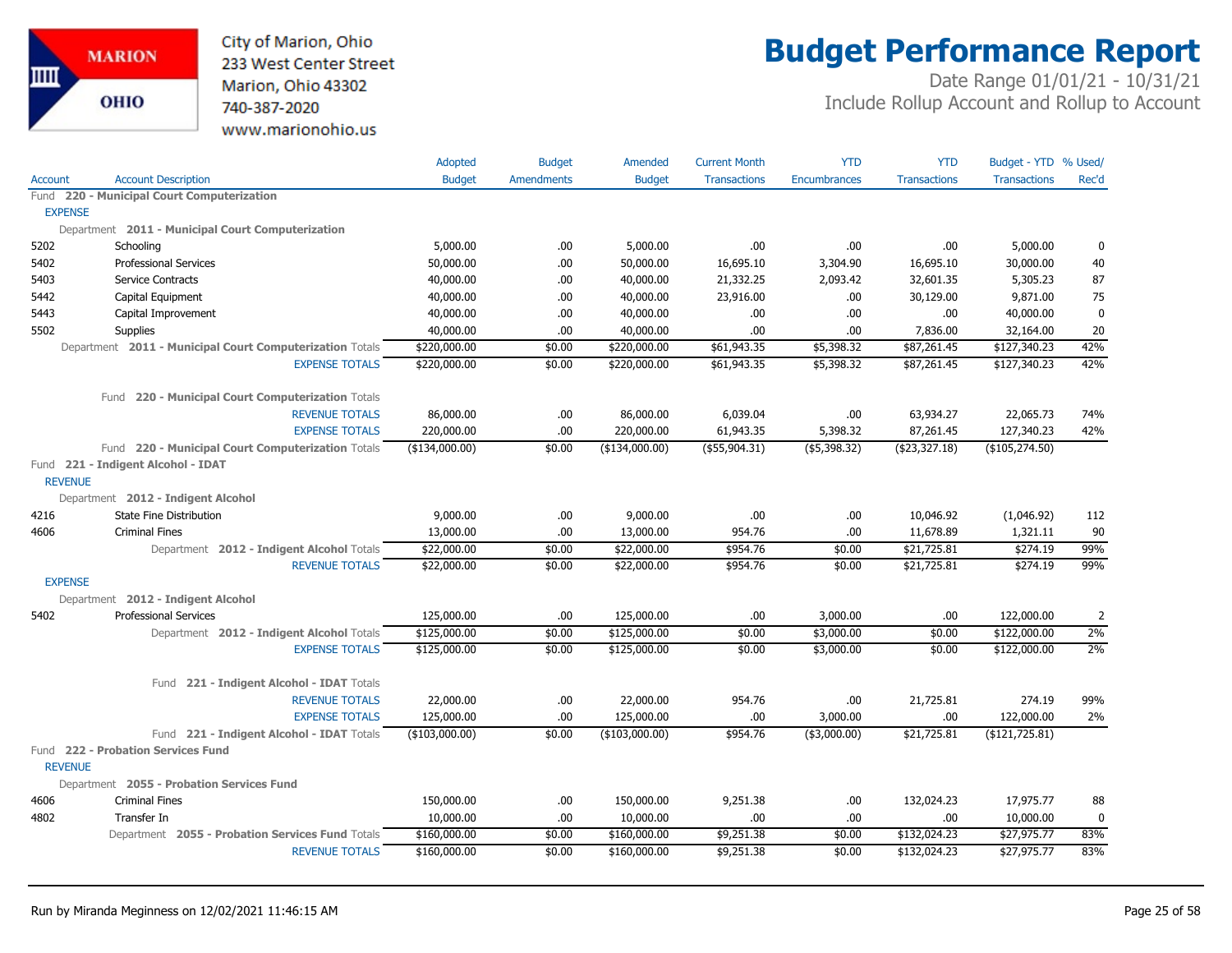

## **Budget Performance Report**

|                |                                                          | <b>Adopted</b> | <b>Budget</b>     | Amended       | <b>Current Month</b> | <b>YTD</b>          | <b>YTD</b>          | Budget - YTD % Used/ |             |
|----------------|----------------------------------------------------------|----------------|-------------------|---------------|----------------------|---------------------|---------------------|----------------------|-------------|
| <b>Account</b> | <b>Account Description</b>                               | <b>Budget</b>  | <b>Amendments</b> | <b>Budget</b> | Transactions         | <b>Encumbrances</b> | <b>Transactions</b> | <b>Transactions</b>  | Rec'd       |
|                | Fund 222 - Probation Services Fund                       |                |                   |               |                      |                     |                     |                      |             |
| <b>EXPENSE</b> |                                                          |                |                   |               |                      |                     |                     |                      |             |
|                | Department 2055 - Probation Services Fund                |                |                   |               |                      |                     |                     |                      |             |
| 5101           | <b>Salaries</b>                                          |                |                   |               |                      |                     |                     |                      |             |
| 5101.01        | Salaries Regular Salaries                                | 61,510.00      | .00               | 61,510.00     | 7,680.88             | .00                 | 56,306.98           | 5,203.02             | 92          |
|                | <b>5101 - Salaries Totals</b>                            | \$61,510.00    | \$0.00            | \$61,510.00   | \$7,680.88           | \$0.00              | \$56,306.98         | \$5,203.02           | 92%         |
| 5102           | <b>Benefits</b>                                          |                |                   |               |                      |                     |                     |                      |             |
| 5102.01        | <b>Benefits Medicare</b>                                 | 892.00         | .00               | 892.00        | 107.64               | .00                 | 784.35              | 107.65               | 88          |
| 5102.03        | Benefits OPERS Matching                                  | 8,612.00       | .00               | 8,612.00      | 1,075.35             | .00.                | 7,883.16            | 728.84               | 92          |
| 5102.07        | Benefits Unemployment Benefits                           | .00            | .00               | .00.          | .00.                 | .00.                | 847.00              | (847.00)             | $+++$       |
| 5102.08        | <b>Benefits Medical Insurance</b>                        | 15,475.00      | .00               | 15,475.00     | 1,108.88             | .00                 | 10,160.44           | 5,314.56             | 66          |
| 5102.09        | Benefits Workers Compensation                            | 2,348.00       | .00               | 2,348.00      | 279.51               | .00                 | 2,049.01            | 298.99               | 87          |
| 5102.12        | Benefits Health Savings Account                          | 2,340.00       | .00               | 2,340.00      | .00                  | .00                 | 1,298.70            | 1,041.30             | 56          |
| 5102.13        | Benefits Life Insurance                                  | 63.00          | .00               | 63.00         | 4.47                 | .00                 | 40.96               | 22.04                | 65          |
| 5102.14        | Benefits Dental Insurance                                | 1,562.00       | .00               | 1,562.00      | 102.40               | .00                 | 982.00              | 580.00               | 63          |
|                | 5102 - Benefits Totals                                   | \$31,292.00    | \$0.00            | \$31,292.00   | \$2,678.25           | \$0.00              | \$24,045.62         | \$7,246.38           | 77%         |
| 5201           | Travel & Transportation                                  | 6,000.00       | .00.              | 6,000.00      | .00                  | .00                 | .00                 | 6,000.00             | $\mathbf 0$ |
| 5202           | Schooling                                                | 10,000.00      | .00               | 10,000.00     | .00                  | 1,500.00            | 5,130.00            | 3,370.00             | 66          |
| 5301           | Membership Dues                                          | 1,000.00       | .00               | 1,000.00      | .00                  | .00                 | 450.00              | 550.00               | 45          |
| 5402           | <b>Professional Services</b>                             | 7,500.00       | .00               | 7,500.00      | 175.34               | 2,752.89            | 2,987.11            | 1,760.00             | 77          |
| 5404           | Central Garage Maintenance                               | 2,000.00       | .00               | 2,000.00      | .00.                 | 934.74              | 65.26               | 1,000.00             | 50          |
| 5405           | <b>Equipment Rental Lease</b>                            | 5,000.00       | .00.              | 5,000.00      | .00                  | 90.55               | 2,799.41            | 2,110.04             | 58          |
| 5442           | Capital Equipment                                        | 5,000.00       | .00               | 5,000.00      | .00                  | .00                 | .00.                | 5,000.00             | $\mathbf 0$ |
| 5502           | <b>Supplies</b>                                          | 15,000.00      | .00               | 15,000.00     | .00                  | 4,289.45            | 8,799.90            | 1,910.65             | 87          |
|                | Department 2055 - Probation Services Fund Totals         | \$144,302.00   | \$0.00            | \$144,302.00  | \$10,534.47          | \$9,567.63          | \$100,584.28        | \$34,150.09          | 76%         |
|                | <b>EXPENSE TOTALS</b>                                    | \$144,302.00   | \$0.00            | \$144,302.00  | \$10,534.47          | \$9,567.63          | \$100,584.28        | \$34,150.09          | 76%         |
|                | Fund 222 - Probation Services Fund Totals                |                |                   |               |                      |                     |                     |                      |             |
|                | <b>REVENUE TOTALS</b>                                    | 160,000.00     | .00               | 160,000.00    | 9,251.38             | .00.                | 132,024.23          | 27,975.77            | 83%         |
|                | <b>EXPENSE TOTALS</b>                                    | 144,302.00     | .00               | 144,302.00    | 10,534.47            | 9,567.63            | 100,584.28          | 34,150.09            | 76%         |
|                | Fund 222 - Probation Services Fund Totals                | \$15,698.00    | \$0.00            | \$15,698.00   | (\$1,283.09)         | (\$9,567.63)        | \$31,439.95         | ( \$6,174.32)        |             |
| <b>REVENUE</b> | Fund 223 - Special Project Treatment                     |                |                   |               |                      |                     |                     |                      |             |
|                | Department 2056 - Special Prj. Treatment Crt Fund        |                |                   |               |                      |                     |                     |                      |             |
| 4606           | <b>Criminal Fines</b>                                    | 100.00         | .00.              | 100.00        | 20.00                | .00                 | 27.50               | 72.50                | 28          |
|                | Department 2056 - Special Prj. Treatment Crt Fund Totals | \$100.00       | \$0.00            | \$100.00      | \$20.00              | \$0.00              | \$27.50             | \$72.50              | 28%         |
|                | <b>REVENUE TOTALS</b>                                    | \$100.00       | \$0.00            | \$100.00      | \$20.00              | \$0.00              | \$27.50             | \$72.50              | 28%         |
|                | Fund 223 - Special Project Treatment Totals              |                |                   |               |                      |                     |                     |                      |             |
|                | <b>REVENUE TOTALS</b>                                    | 100.00         | .00               | 100.00        | 20.00                | .00                 | 27.50               | 72.50                | 28%         |
|                | <b>EXPENSE TOTALS</b>                                    | .00            | .00               | .00.          | .00                  | .00                 | .00                 | .00                  | $^{+++}$    |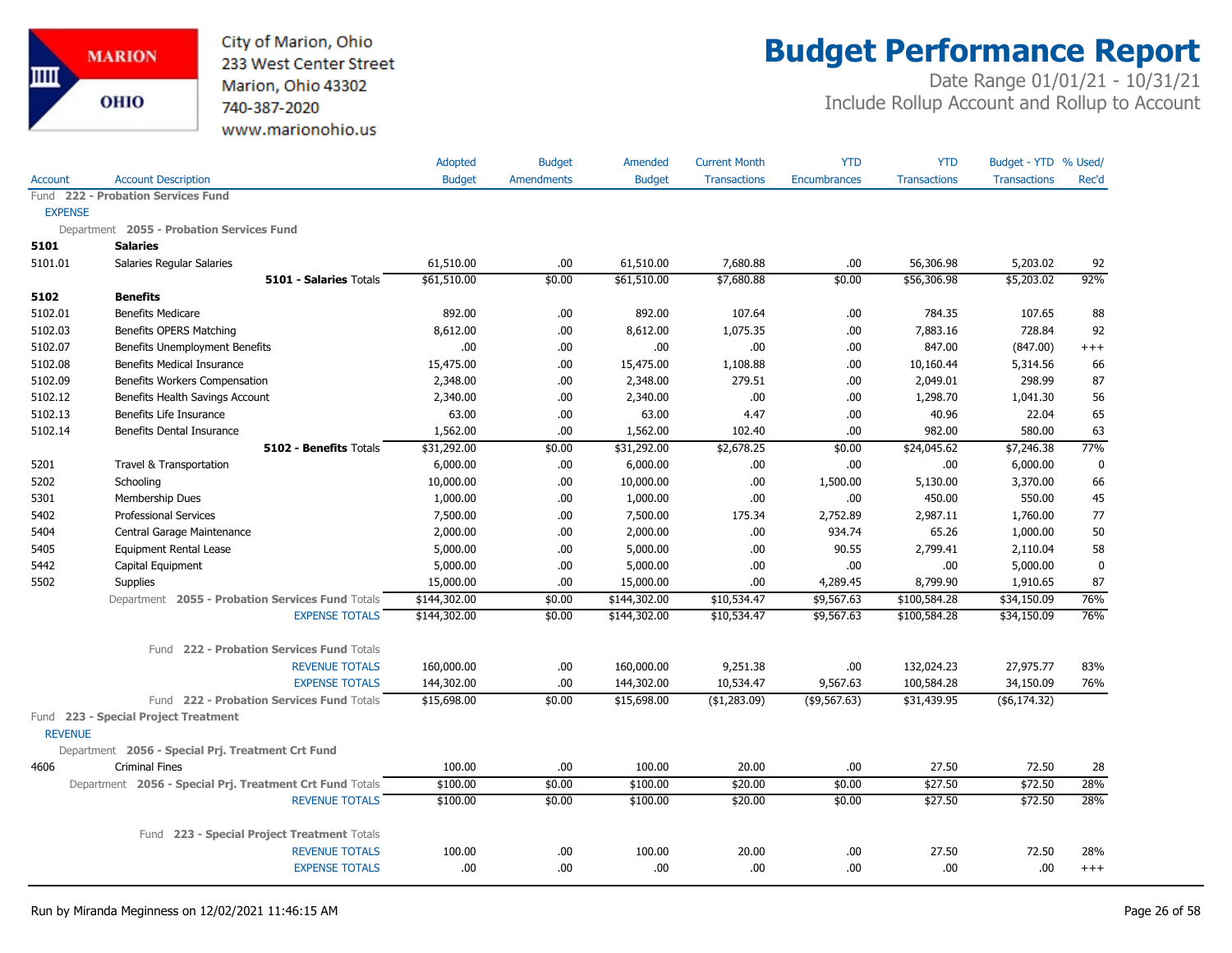City of Marion, Ohio 233 West Center Street Marion, Ohio 43302 740-387-2020 www.marionohio.us

# **Budget Performance Report**

|                |                                                       | Adopted       | <b>Budget</b> | Amended       | <b>Current Month</b> | <b>YTD</b>          | <b>YTD</b>          | Budget - YTD % Used/ |       |
|----------------|-------------------------------------------------------|---------------|---------------|---------------|----------------------|---------------------|---------------------|----------------------|-------|
| Account        | <b>Account Description</b>                            | <b>Budget</b> | Amendments    | <b>Budget</b> | <b>Transactions</b>  | <b>Encumbrances</b> | <b>Transactions</b> | <b>Transactions</b>  | Rec'd |
|                | Fund 223 - Special Project Treatment Totals           | \$100.00      | \$0.00        | \$100.00      | \$20.00              | \$0.00              | \$27.50             | \$72.50              |       |
|                | Fund 224 - Indigent Alcohol Monitoring-IDAM           |               |               |               |                      |                     |                     |                      |       |
| <b>REVENUE</b> |                                                       |               |               |               |                      |                     |                     |                      |       |
|                | Department 2057 - Indigent Alcohol Monitoring         |               |               |               |                      |                     |                     |                      |       |
| 4216           | <b>State Fine Distribution</b>                        | 10,000.00     | .00.          | 10,000.00     | 1,070.25             | .00                 | 12,489.38           | (2,489.38)           | 125   |
| 4606           | <b>Criminal Fines</b>                                 | 9,000.00      | .00.          | 9,000.00      | 422.25               | .00                 | 8,064.05            | 935.95               | 90    |
|                | Department 2057 - Indigent Alcohol Monitoring Totals  | \$19,000.00   | \$0.00        | \$19,000.00   | \$1,492.50           | \$0.00              | \$20,553.43         | (\$1,553.43)         | 108%  |
|                | <b>REVENUE TOTALS</b>                                 | \$19,000.00   | \$0.00        | \$19,000.00   | \$1,492.50           | \$0.00              | \$20,553.43         | (\$1,553.43)         | 108%  |
| <b>EXPENSE</b> |                                                       |               |               |               |                      |                     |                     |                      |       |
|                | Department 2057 - Indigent Alcohol Monitoring         |               |               |               |                      |                     |                     |                      |       |
| 5402           | <b>Professional Services</b>                          | 55,000.00     | .00           | 55,000.00     | 380.00               | 5,458.25            | 2,041.75            | 47,500.00            | 14    |
|                | Department 2057 - Indigent Alcohol Monitoring Totals  | \$55,000.00   | \$0.00        | \$55,000.00   | \$380.00             | \$5,458.25          | \$2,041.75          | \$47,500.00          | 14%   |
|                | <b>EXPENSE TOTALS</b>                                 | \$55,000.00   | \$0.00        | \$55,000.00   | \$380.00             | \$5,458.25          | \$2,041.75          | \$47,500.00          | 14%   |
|                | Fund 224 - Indigent Alcohol Monitoring-IDAM Totals    |               |               |               |                      |                     |                     |                      |       |
|                | <b>REVENUE TOTALS</b>                                 | 19,000.00     | .00.          | 19,000.00     | 1,492.50             | .00                 | 20,553.43           | (1,553.43)           | 108%  |
|                | <b>EXPENSE TOTALS</b>                                 | 55,000.00     | .00           | 55,000.00     | 380.00               | 5,458.25            | 2,041.75            | 47,500.00            | 14%   |
|                | Fund 224 - Indigent Alcohol Monitoring-IDAM Totals    | (\$36,000.00) | \$0.00        | (\$36,000.00) | \$1,112.50           | ( \$5,458.25)       | \$18,511.68         | $($ \$49,053.43)     |       |
|                | Fund 225 - Muni Court Docket Specialist               |               |               |               |                      |                     |                     |                      |       |
| <b>REVENUE</b> | Department 2059 - Muni Court Docket Specialist        |               |               |               |                      |                     |                     |                      |       |
| 4421           | <b>State Grants</b>                                   | 70,000.00     | .00.          | 70,000.00     | 105,000.00           | .00                 | 125,000.00          | (55,000.00)          | 179   |
| 4802           | Transfer In                                           | 6,164.00      | .00.          | 6,164.00      | .00.                 | .00                 | .00                 | 6,164.00             | 0     |
|                | Department 2059 - Muni Court Docket Specialist Totals | \$76,164.00   | \$0.00        | \$76,164.00   | \$105,000.00         | \$0.00              | \$125,000.00        | $($ \$48,836.00)     | 164%  |
|                | <b>REVENUE TOTALS</b>                                 | \$76,164.00   | \$0.00        | \$76,164.00   | \$105,000.00         | \$0.00              | \$125,000.00        | $($ \$48,836.00)     | 164%  |
| <b>EXPENSE</b> |                                                       |               |               |               |                      |                     |                     |                      |       |
|                | Department 2059 - Muni Court Docket Specialist        |               |               |               |                      |                     |                     |                      |       |
| 5101           | <b>Salaries</b>                                       |               |               |               |                      |                     |                     |                      |       |
| 5101.01        | Salaries Regular Salaries                             | 55,300.00     | 14,360.68     | 69,660.68     | 6,384.00             | .00                 | 46,772.80           | 22,887.88            | 67    |
|                | <b>5101 - Salaries Totals</b>                         | \$55,300.00   | \$14,360.68   | \$69,660.68   | \$6,384.00           | \$0.00              | \$46,772.80         | \$22,887.88          | 67%   |
| 5102           | <b>Benefits</b>                                       |               |               |               |                      |                     |                     |                      |       |
| 5102.01        | <b>Benefits Medicare</b>                              | 802.00        | .00           | 802.00        | 88.53                | .00                 | 643.67              | 158.33               | 80    |
| 5102.03        | Benefits OPERS Matching                               | 7,750.00      | .00.          | 7,750.00      | 893.76               | .00                 | 6,548.19            | 1,201.81             | 84    |
| 5102.08        | <b>Benefits Medical Insurance</b>                     | 7,740.00      | .00.          | 7,740.00      | 644.70               | .00                 | 6,447.00            | 1,293.00             | 83    |
| 5102.09        | Benefits Workers Compensation                         | 2,115.00      | .00           | 2,115.00      | 232.29               | .00                 | 1,701.89            | 413.11               | 80    |
| 5102.12        | Benefits Health Savings Account                       | 1,170.00      | .00.          | 1,170.00      | .00.                 | .00                 | 877.50              | 292.50               | 75    |
| 5102.13        | Benefits Life Insurance                               | 32.00         | .00.          | 32.00         | 2.60                 | .00                 | 26.00               | 6.00                 | 81    |
| 5102.14        | Benefits Dental Insurance                             | 1,150.00      | .00.          | 1,150.00      | 81.40                | .00                 | 814.00              | 336.00               | 71    |
|                | 5102 - Benefits Totals                                | \$20,759.00   | \$0.00        | \$20,759.00   | \$1,943.28           | \$0.00              | \$17,058.25         | \$3,700.75           | 82%   |
|                | Department 2059 - Muni Court Docket Specialist Totals | \$76,059.00   | \$14,360.68   | \$90,419.68   | \$8,327.28           | \$0.00              | \$63,831.05         | \$26,588.63          | 71%   |
|                | <b>EXPENSE TOTALS</b>                                 | \$76,059.00   | \$14,360.68   | \$90,419.68   | \$8,327.28           | \$0.00              | \$63,831.05         | \$26,588.63          | 71%   |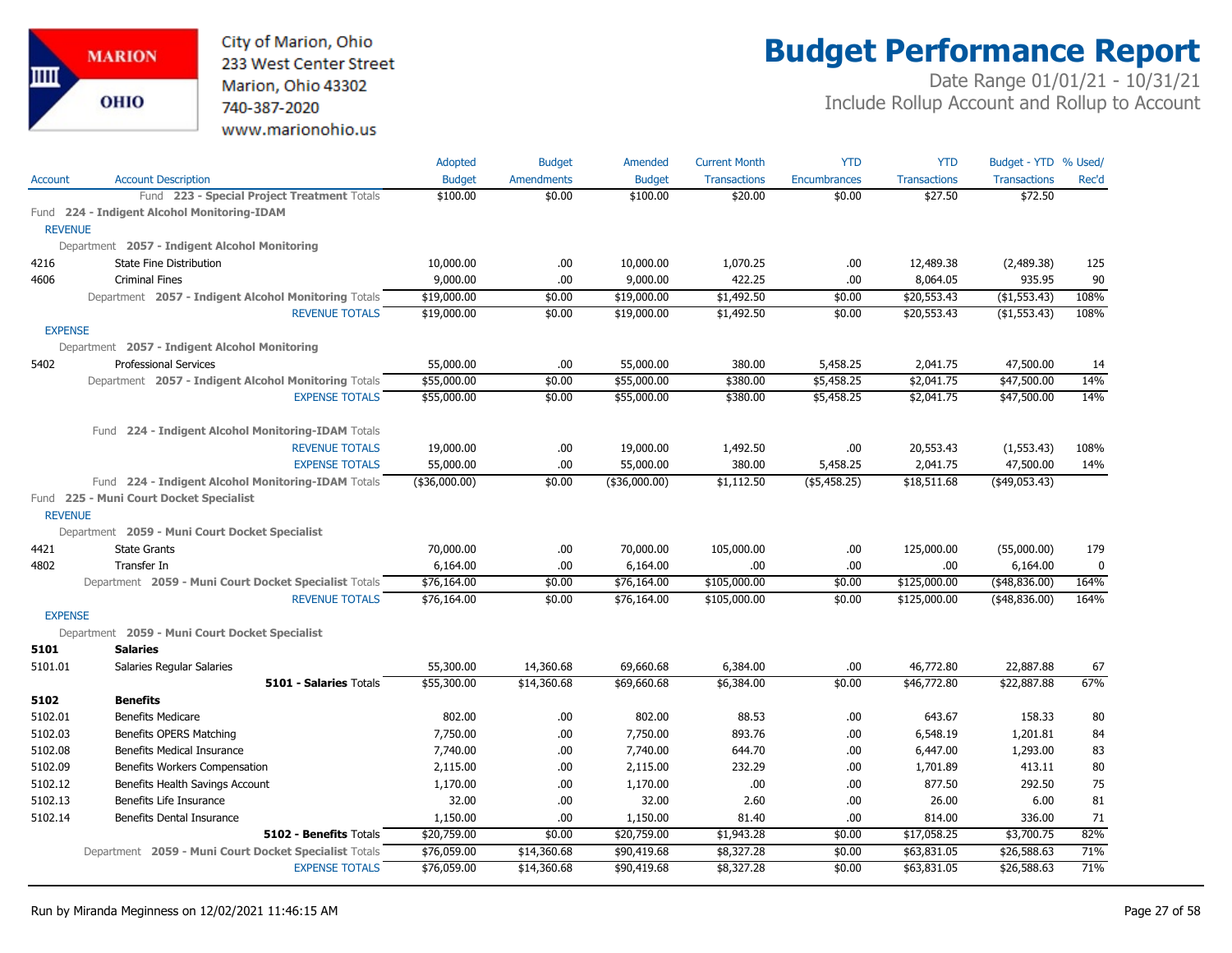City of Marion, Ohio 233 West Center Street Marion, Ohio 43302 740-387-2020 www.marionohio.us

## **Budget Performance Report**

|                |                                                          | <b>Adopted</b> | <b>Budget</b>     | Amended       | <b>Current Month</b> | <b>YTD</b>          | <b>YTD</b>          | Budget - YTD % Used/ |           |
|----------------|----------------------------------------------------------|----------------|-------------------|---------------|----------------------|---------------------|---------------------|----------------------|-----------|
| Account        | <b>Account Description</b>                               | <b>Budget</b>  | <b>Amendments</b> | <b>Budget</b> | <b>Transactions</b>  | <b>Encumbrances</b> | <b>Transactions</b> | <b>Transactions</b>  | Rec'd     |
|                |                                                          |                |                   |               |                      |                     |                     |                      |           |
|                | Fund 225 - Muni Court Docket Specialist Totals           |                |                   |               |                      |                     |                     |                      |           |
|                | <b>REVENUE TOTALS</b>                                    | 76,164.00      | .00.              | 76,164.00     | 105,000.00           | .00                 | 125,000.00          | (48, 836.00)         | 164%      |
|                | <b>EXPENSE TOTALS</b>                                    | 76,059.00      | 14,360.68         | 90,419.68     | 8,327.28             | .00                 | 63,831.05           | 26,588.63            | 71%       |
|                | Fund 225 - Muni Court Docket Specialist Totals           | \$105.00       | ( \$14,360.68)    | (\$14,255.68) | \$96,672.72          | \$0.00              | \$61,168.95         | $(*75,424.63)$       |           |
|                | Fund 226 - Court Security Fund                           |                |                   |               |                      |                     |                     |                      |           |
| <b>REVENUE</b> |                                                          |                |                   |               |                      |                     |                     |                      |           |
|                | Department 2063 - Court Security<br><b>Traffic Costs</b> |                |                   |               |                      |                     |                     |                      |           |
| 4634           |                                                          | 6,000.00       | .00               | 6,000.00      | 390.50               | .00.                | 3,393.65            | 2,606.35             | 57<br>57% |
|                | Department 2063 - Court Security Totals                  | \$6,000.00     | \$0.00            | \$6,000.00    | \$390.50             | \$0.00              | \$3,393.65          | \$2,606.35           | 57%       |
| <b>EXPENSE</b> | <b>REVENUE TOTALS</b>                                    | \$6,000.00     | \$0.00            | \$6,000.00    | \$390.50             | \$0.00              | \$3,393.65          | \$2,606.35           |           |
|                | Department 2063 - Court Security                         |                |                   |               |                      |                     |                     |                      |           |
| 5402           | <b>Professional Services</b>                             | 1,000.00       | .00               | 1,000.00      | .00                  | 487.00              | 512.67              | .33                  | 100       |
| 5403           | Service Contracts                                        | 2,200.00       | .00.              | 2,200.00      | .00                  | .00                 | 985.92              | 1,214.08             | 45        |
| 5502           | <b>Supplies</b>                                          | 4,000.00       | .00.              | 4,000.00      | 201.45               | 298.55              | 201.45              | 3,500.00             | 12        |
|                | Department 2063 - Court Security Totals                  | \$7,200.00     | \$0.00            | \$7,200.00    | \$201.45             | \$785.55            | \$1,700.04          | \$4,714.41           | 35%       |
|                | <b>EXPENSE TOTALS</b>                                    | \$7,200.00     | \$0.00            | \$7,200.00    | \$201.45             | \$785.55            | \$1,700.04          | \$4,714.41           | 35%       |
|                |                                                          |                |                   |               |                      |                     |                     |                      |           |
|                | Fund 226 - Court Security Fund Totals                    |                |                   |               |                      |                     |                     |                      |           |
|                | <b>REVENUE TOTALS</b>                                    | 6,000.00       | .00               | 6,000.00      | 390.50               | .00.                | 3,393.65            | 2,606.35             | 57%       |
|                | <b>EXPENSE TOTALS</b>                                    | 7,200.00       | .00               | 7,200.00      | 201.45               | 785.55              | 1,700.04            | 4,714.41             | 35%       |
|                | Fund 226 - Court Security Fund Totals                    | (\$1,200.00)   | \$0.00            | (\$1,200.00)  | \$189.05             | ( \$785.55)         | \$1,693.61          | $($ \$2,108.06)      |           |
|                | Fund 230 - Enforcement and Education                     |                |                   |               |                      |                     |                     |                      |           |
| <b>REVENUE</b> |                                                          |                |                   |               |                      |                     |                     |                      |           |
|                | Department 2021 - Enforcement & Education                |                |                   |               |                      |                     |                     |                      |           |
| 4606           | <b>Criminal Fines</b>                                    | 5,000.00       | .00.              | 5,000.00      | 75.00                | .00.                | 1,405.60            | 3,594.40             | 28        |
|                | Department 2021 - Enforcement & Education Totals         | \$5,000.00     | \$0.00            | \$5,000.00    | \$75.00              | \$0.00              | \$1,405.60          | \$3,594.40           | 28%       |
|                | <b>REVENUE TOTALS</b>                                    | \$5,000.00     | \$0.00            | \$5,000.00    | \$75.00              | \$0.00              | \$1,405.60          | \$3,594.40           | 28%       |
| <b>EXPENSE</b> |                                                          |                |                   |               |                      |                     |                     |                      |           |
|                | Department 2021 - Enforcement & Education                |                |                   |               |                      |                     |                     |                      |           |
| 5304           | Capital Equipment                                        | 10,000.00      | .00.              | 10,000.00     | .00                  | .00                 | .00                 | 10,000.00            | 0         |
| 5418           | Refunds & Reimbursements                                 | 5,000.00       | .00               | 5,000.00      | .00                  | .00                 | .00                 | 5,000.00             | $\pmb{0}$ |
|                | Department 2021 - Enforcement & Education Totals         | \$15,000.00    | \$0.00            | \$15,000.00   | \$0.00               | \$0.00              | \$0.00              | \$15,000.00          | $0\%$     |
|                | <b>EXPENSE TOTALS</b>                                    | \$15,000.00    | \$0.00            | \$15,000.00   | \$0.00               | \$0.00              | \$0.00              | \$15,000.00          | 0%        |
|                | Fund 230 - Enforcement and Education Totals              |                |                   |               |                      |                     |                     |                      |           |
|                | <b>REVENUE TOTALS</b>                                    | 5,000.00       | .00               | 5,000.00      | 75.00                | .00.                | 1,405.60            | 3,594.40             | 28%       |
|                | <b>EXPENSE TOTALS</b>                                    | 15,000.00      | .00               | 15,000.00     | .00                  | .00                 | .00                 | 15,000.00            | $0\%$     |
|                | Fund 230 - Enforcement and Education Totals              | (10,000.00)    | \$0.00            | (\$10,000.00) | \$75.00              | \$0.00              | \$1,405.60          | (\$11,405.60)        |           |
|                |                                                          |                |                   |               |                      |                     |                     |                      |           |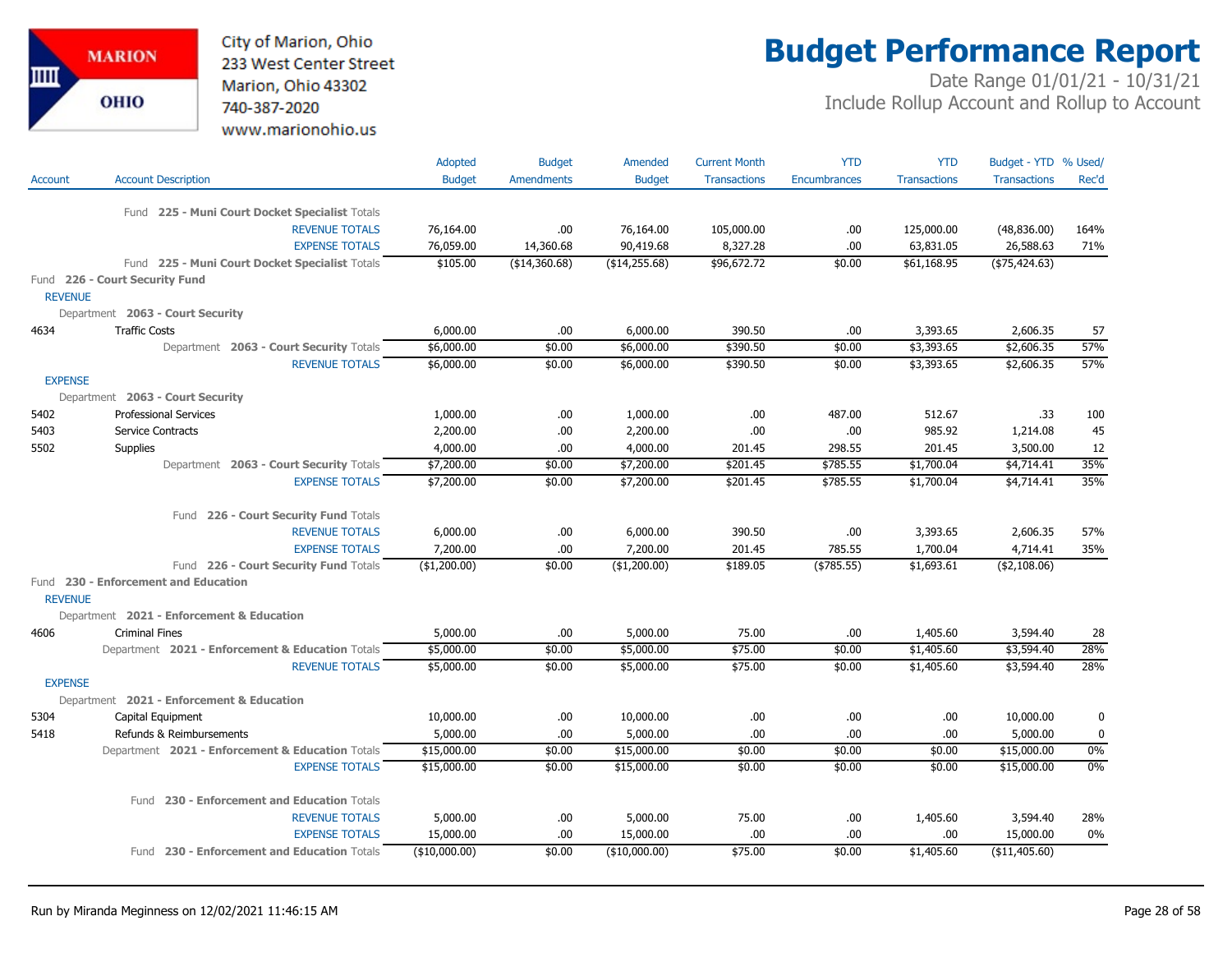

## **Budget Performance Report**

|                |                                                               | Adopted       | <b>Budget</b>     | Amended       | <b>Current Month</b> | <b>YTD</b>   | <b>YTD</b>          | Budget - YTD % Used/ |          |
|----------------|---------------------------------------------------------------|---------------|-------------------|---------------|----------------------|--------------|---------------------|----------------------|----------|
| <b>Account</b> | <b>Account Description</b>                                    | <b>Budget</b> | <b>Amendments</b> | <b>Budget</b> | <b>Transactions</b>  | Encumbrances | <b>Transactions</b> | <b>Transactions</b>  | Rec'd    |
|                | Fund 235 - Kauffman Dog Park                                  |               |                   |               |                      |              |                     |                      |          |
|                | <b>REVENUE</b>                                                |               |                   |               |                      |              |                     |                      |          |
|                | Department 2052 - Kaufmann Dog Park                           |               |                   |               |                      |              |                     |                      |          |
| 4805           | Donations                                                     | .00           | .00               | .00           | 768.00               | .00          | 9,619.11            | (9,619.11)           | $^{+++}$ |
|                | Department 2052 - Kaufmann Dog Park Totals                    | \$0.00        | \$0.00            | \$0.00        | \$768.00             | \$0.00       | \$9,619.11          | $($ \$9,619.11)      | $^{+++}$ |
|                | <b>REVENUE TOTALS</b>                                         | \$0.00        | \$0.00            | \$0.00        | \$768.00             | \$0.00       | \$9,619.11          | (\$9,619.11)         | $^{+++}$ |
|                | <b>EXPENSE</b>                                                |               |                   |               |                      |              |                     |                      |          |
|                | Department 2052 - Kaufmann Dog Park                           |               |                   |               |                      |              |                     |                      |          |
| 5402           | <b>Professional Services</b>                                  | .00           | 1,000.00          | 1,000.00      | .00                  | .00          | .00.                | 1,000.00             | 0        |
| 5502           | <b>Supplies</b>                                               | .00           | 1,000.00          | 1,000.00      | .00                  | .00          | .00                 | 1,000.00             | 0        |
|                | Department 2052 - Kaufmann Dog Park Totals                    | \$0.00        | \$2,000.00        | \$2,000.00    | \$0.00               | \$0.00       | \$0.00              | \$2,000.00           | $0\%$    |
|                | <b>EXPENSE TOTALS</b>                                         | \$0.00        | \$2,000.00        | \$2,000.00    | \$0.00               | \$0.00       | \$0.00              | \$2,000.00           | 0%       |
|                | Fund 235 - Kauffman Dog Park Totals                           |               |                   |               |                      |              |                     |                      |          |
|                | <b>REVENUE TOTALS</b>                                         | .00           | .00.              | .00           | 768.00               | .00          | 9,619.11            | (9,619.11)           | $^{+++}$ |
|                | <b>EXPENSE TOTALS</b>                                         | .00           | 2,000.00          | 2,000.00      | .00                  | .00.         | .00                 | 2,000.00             | 0%       |
|                | Fund 235 - Kauffman Dog Park Totals                           | \$0.00        | ( \$2,000.00)     | ( \$2,000.00) | \$768.00             | \$0.00       | \$9,619.11          | ( \$11,619.11)       |          |
|                | Fund 240 - Community Housing Program (CHIP)<br><b>REVENUE</b> |               |                   |               |                      |              |                     |                      |          |
|                | Department 2045 - CHIP (Comm. Housing Program)                |               |                   |               |                      |              |                     |                      |          |
| 4808           | Rental Rehab Program Income                                   | .00           | .00.              | .00.          | .00                  | .00.         | 6,894.00            | (6,894.00)           | $^{+++}$ |
|                | Department 2045 - CHIP (Comm. Housing Program) Totals         | \$0.00        | \$0.00            | \$0.00        | \$0.00               | \$0.00       | \$6,894.00          | ( \$6,894.00)        | $^{+++}$ |
|                | <b>REVENUE TOTALS</b>                                         | \$0.00        | \$0.00            | \$0.00        | \$0.00               | \$0.00       | \$6,894.00          | ( \$6,894.00)        | $+++$    |
|                | Fund 240 - Community Housing Program (CHIP) Totals            |               |                   |               |                      |              |                     |                      |          |
|                | <b>REVENUE TOTALS</b>                                         | .00           | .00.              | .00           | .00                  | .00.         | 6,894.00            | (6,894.00)           | $^{+++}$ |
|                | <b>EXPENSE TOTALS</b>                                         | .00           | .00.              | .00           | .00                  | .00          | .00                 | .00.                 | $+++$    |
|                | Fund 240 - Community Housing Program (CHIP) Totals            | \$0.00        | \$0.00            | \$0.00        | \$0.00               | \$0.00       | \$6,894.00          | ( \$6,894.00)        |          |
|                | Fund 241 - Revolving Loan                                     |               |                   |               |                      |              |                     |                      |          |
|                | <b>REVENUE</b>                                                |               |                   |               |                      |              |                     |                      |          |
|                | Department 2046 - Housing Revolving Loan                      |               |                   |               |                      |              |                     |                      |          |
| 4809           | Capitalized Interest                                          | 35.00         | .00.              | 35.00         | .00                  | .00          | 1.39                | 33.61                | 4        |
|                | Department 2046 - Housing Revolving Loan Totals               | \$35.00       | \$0.00            | \$35.00       | \$0.00               | \$0.00       | \$1.39              | \$33.61              | 4%       |
|                | Department 2047 - Revolving Loan                              |               |                   |               |                      |              |                     |                      |          |
| 4809           | Capitalized Interest                                          | 80.00         | .00.              | 80.00         | .00                  | .00          | 49.92               | 30.08                | 62       |
|                | Department 2047 - Revolving Loan Totals                       | \$80.00       | \$0.00            | \$80.00       | \$0.00               | \$0.00       | \$49.92             | \$30.08              | 62%      |
|                | Department 2049 - U.D.A.G. Loan Repayment                     |               |                   |               |                      |              |                     |                      |          |
| 4809           | Capitalized Interest                                          | .00           | .00.              | .00.          | 164.78               | .00          | 1,418.08            | (1,418.08)           | $^{+++}$ |
|                | Department 2049 - U.D.A.G. Loan Repayment Totals              | \$0.00        | \$0.00            | \$0.00        | \$164.78             | \$0.00       | \$1,418.08          | (\$1,418.08)         | $+++$    |
|                | <b>REVENUE TOTALS</b>                                         | \$115.00      | \$0.00            | \$115.00      | \$164.78             | \$0.00       | \$1,469.39          | (\$1,354.39)         | 1278%    |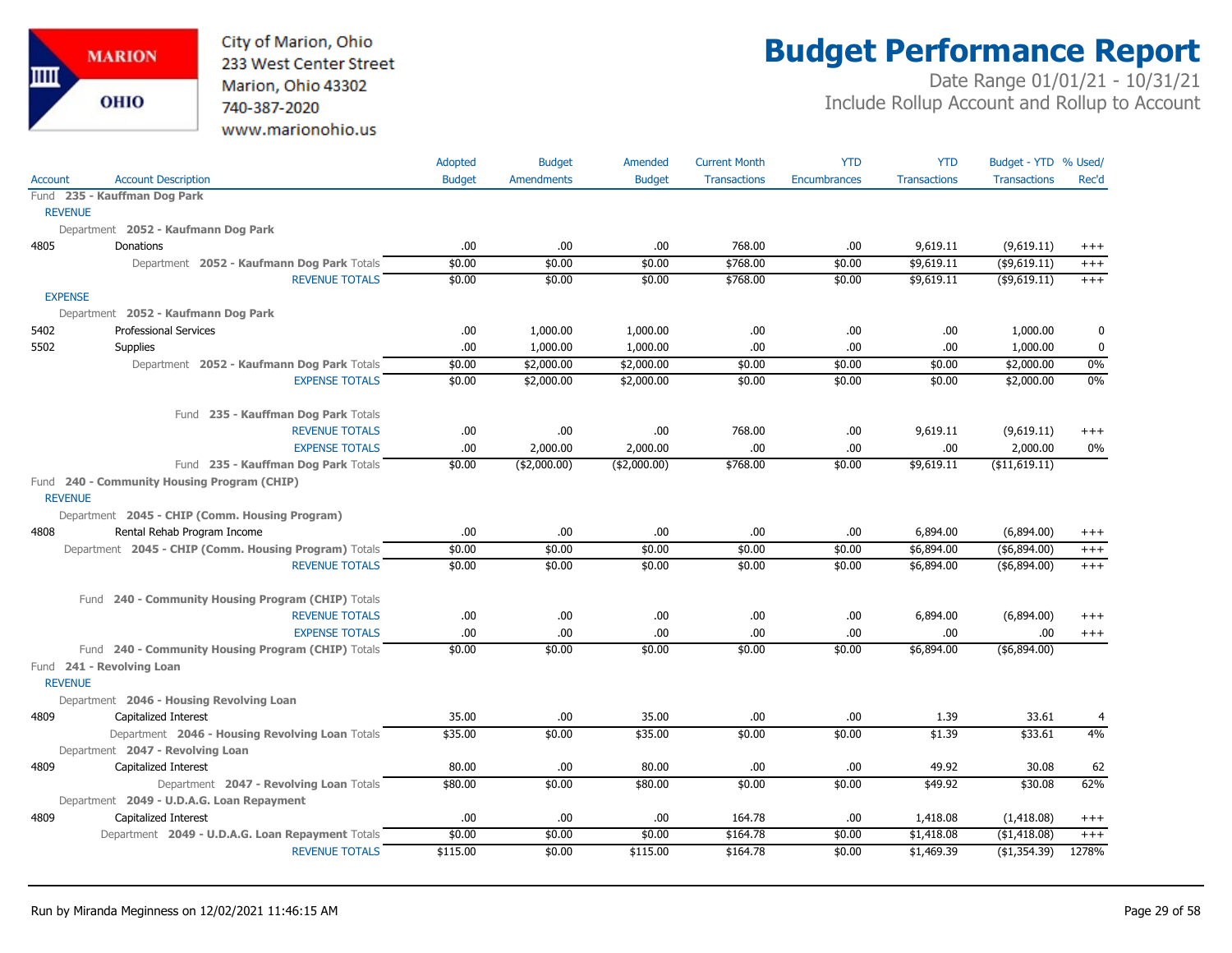

# **Budget Performance Report**

|                |                                                | Adopted       | <b>Budget</b>     | Amended       | <b>Current Month</b> | <b>YTD</b>   | <b>YTD</b>          | Budget - YTD % Used/ |          |
|----------------|------------------------------------------------|---------------|-------------------|---------------|----------------------|--------------|---------------------|----------------------|----------|
| <b>Account</b> | <b>Account Description</b>                     | <b>Budget</b> | <b>Amendments</b> | <b>Budget</b> | <b>Transactions</b>  | Encumbrances | <b>Transactions</b> | <b>Transactions</b>  | Rec'd    |
|                | Fund 241 - Revolving Loan                      |               |                   |               |                      |              |                     |                      |          |
| <b>EXPENSE</b> |                                                |               |                   |               |                      |              |                     |                      |          |
|                | Department 2047 - Revolving Loan               |               |                   |               |                      |              |                     |                      |          |
| 5201           | Travel & Transportation                        | 1,025.00      | .00.              | 1,025.00      | .00                  | .00.         | .00                 | 1,025.00             | 0        |
| 5422           | <b>Administration Fee</b>                      | 5,287.00      | .00.              | 5,287.00      | .00                  | .00          | 5,286.56            | .44                  | 100      |
|                | Department 2047 - Revolving Loan Totals        | \$6,312.00    | \$0.00            | \$6,312.00    | \$0.00               | \$0.00       | \$5,286.56          | \$1,025.44           | 84%      |
|                | <b>EXPENSE TOTALS</b>                          | \$6,312.00    | \$0.00            | \$6,312.00    | \$0.00               | \$0.00       | \$5,286.56          | \$1,025.44           | 84%      |
|                | Fund 241 - Revolving Loan Totals               |               |                   |               |                      |              |                     |                      |          |
|                | <b>REVENUE TOTALS</b>                          | 115.00        | .00.              | 115.00        | 164.78               | .00.         | 1,469.39            | (1,354.39)           | 1278%    |
|                | <b>EXPENSE TOTALS</b>                          | 6,312.00      | .00.              | 6,312.00      | .00                  | .00          | 5,286.56            | 1,025.44             | 84%      |
|                | Fund 241 - Revolving Loan Totals               | (\$6,197.00)  | \$0.00            | ( \$6,197.00) | \$164.78             | \$0.00       | ( \$3,817.17)       | (42, 379.83)         |          |
| <b>REVENUE</b> | Fund 244 - Fire Dept Donations                 |               |                   |               |                      |              |                     |                      |          |
|                | Department 1002 - Fire                         |               |                   |               |                      |              |                     |                      |          |
| 4805           | Donations                                      | .00           | .00.              | .00.          | .00                  | .00.         | 4,002.40            | (4,002.40)           | $^{+++}$ |
|                | Department 1002 - Fire Totals                  | \$0.00        | \$0.00            | \$0.00        | \$0.00               | \$0.00       | \$4,002.40          | $(*4,002.40)$        | $^{+++}$ |
|                | <b>REVENUE TOTALS</b>                          | \$0.00        | \$0.00            | \$0.00        | \$0.00               | \$0.00       | \$4,002.40          | ( \$4,002.40)        | $+++$    |
| <b>EXPENSE</b> |                                                |               |                   |               |                      |              |                     |                      |          |
|                | Department 1002 - Fire                         |               |                   |               |                      |              |                     |                      |          |
| 5502           | Supplies                                       | .00           | 10,000.00         | 10,000.00     | .00                  | .00.         | .00                 | 10,000.00            | 0        |
|                | Department 1002 - Fire Totals                  | \$0.00        | \$10,000.00       | \$10,000.00   | \$0.00               | \$0.00       | \$0.00              | \$10,000.00          | $0\%$    |
|                | <b>EXPENSE TOTALS</b>                          | \$0.00        | \$10,000.00       | \$10,000.00   | \$0.00               | \$0.00       | \$0.00              | \$10,000.00          | $0\%$    |
|                |                                                |               |                   |               |                      |              |                     |                      |          |
|                | Fund 244 - Fire Dept Donations Totals          |               |                   |               |                      |              |                     |                      |          |
|                | <b>REVENUE TOTALS</b>                          | .00           | .00.              | .00           | .00                  | .00          | 4,002.40            | (4,002.40)           | $^{+++}$ |
|                | <b>EXPENSE TOTALS</b>                          | .00           | 10,000.00         | 10,000.00     | .00                  | .00          | .00                 | 10,000.00            | 0%       |
|                | Fund 244 - Fire Dept Donations Totals          | \$0.00        | (\$10,000.00)     | (\$10,000.00) | \$0.00               | \$0.00       | \$4,002.40          | (\$14,002.40)        |          |
|                | Fund 246 - Law Enforcement Trust               |               |                   |               |                      |              |                     |                      |          |
| <b>REVENUE</b> |                                                |               |                   |               |                      |              |                     |                      |          |
|                | Department 2066 - MPACT                        |               |                   |               |                      |              |                     |                      |          |
| 4805           | Donations                                      | 15,000.00     | .00.              | 15,000.00     | 110.00               | .00          | 5,831.42            | 9,168.58             | 39       |
|                | Department 2066 - MPACT Totals                 | \$15,000.00   | \$0.00            | \$15,000.00   | \$110.00             | \$0.00       | \$5,831.42          | \$9,168.58           | 39%      |
|                | Department 2067 - K-9                          |               |                   |               |                      |              |                     |                      |          |
| 4805           | Donations                                      | 20,000.00     | .00.              | 20,000.00     | .00                  | .00          | 3,650.00            | 16,350.00            | 18       |
|                | Department 2067 - K-9 Totals                   | \$20,000.00   | \$0.00            | \$20,000.00   | \$0.00               | \$0.00       | \$3,650.00          | \$16,350.00          | 18%      |
|                | Department 7003 - Law Enforcement Trust        |               |                   |               |                      |              |                     |                      |          |
| 4812           | <b>Trust Receipts</b>                          | 35,000.00     | .00.              | 35,000.00     | .00                  | .00.         | .00.                | 35,000.00            | 0        |
|                | Department 7003 - Law Enforcement Trust Totals | \$35,000.00   | \$0.00            | \$35,000.00   | \$0.00               | \$0.00       | \$0.00              | \$35,000.00          | $0\%$    |
|                | <b>REVENUE TOTALS</b>                          | \$70,000.00   | \$0.00            | \$70,000.00   | \$110.00             | \$0.00       | \$9,481.42          | \$60,518.58          | 14%      |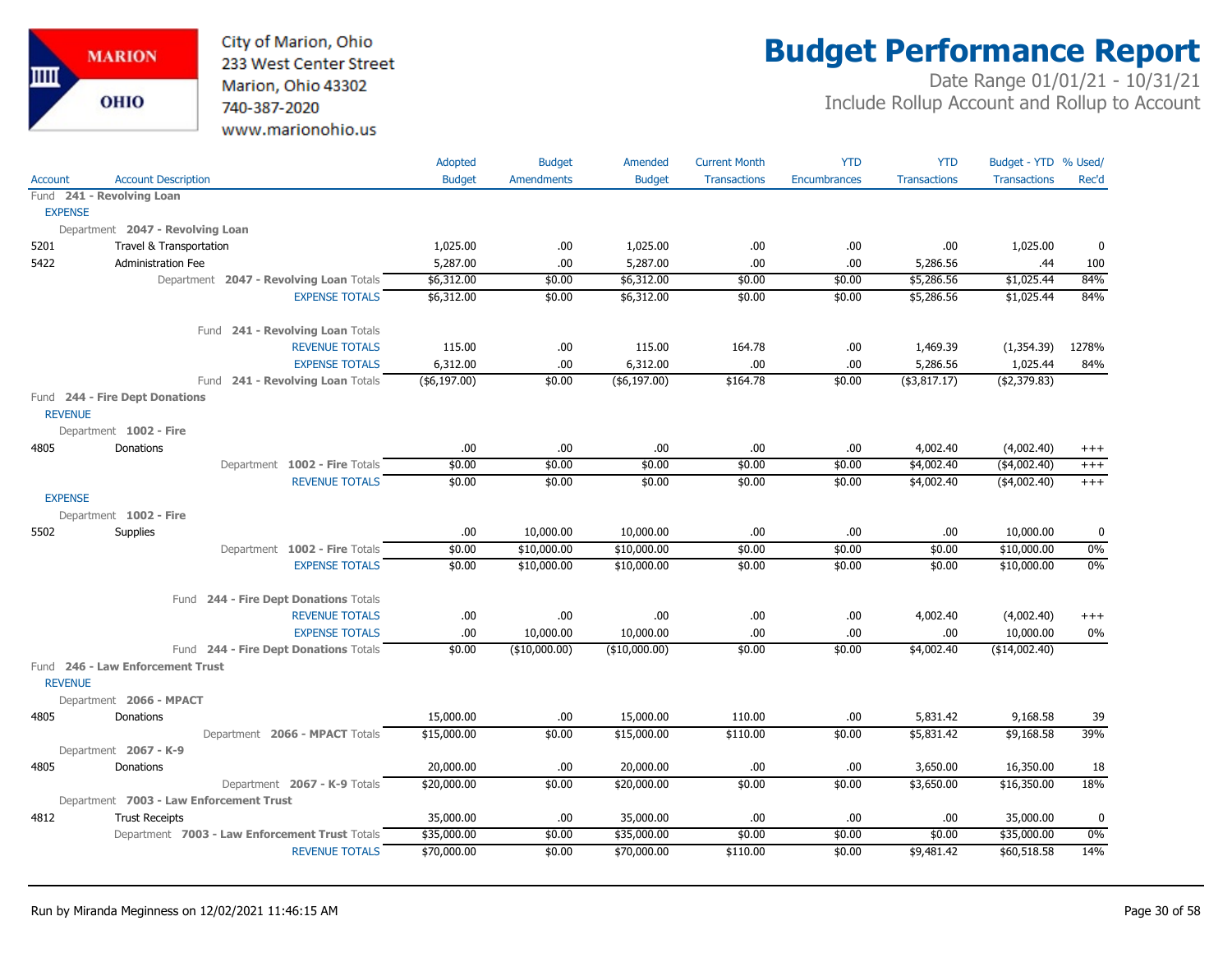

# **Budget Performance Report**

|                |                                                              | Adopted       | <b>Budget</b>     | Amended       | <b>Current Month</b> | <b>YTD</b>          | <b>YTD</b>               | Budget - YTD % Used/             |                   |
|----------------|--------------------------------------------------------------|---------------|-------------------|---------------|----------------------|---------------------|--------------------------|----------------------------------|-------------------|
| <b>Account</b> | <b>Account Description</b>                                   | <b>Budget</b> | <b>Amendments</b> | <b>Budget</b> | <b>Transactions</b>  | <b>Encumbrances</b> | <b>Transactions</b>      | <b>Transactions</b>              | Rec'd             |
|                | Fund 246 - Law Enforcement Trust                             |               |                   |               |                      |                     |                          |                                  |                   |
| <b>EXPENSE</b> |                                                              |               |                   |               |                      |                     |                          |                                  |                   |
|                | Department 2066 - MPACT                                      |               |                   |               |                      |                     |                          |                                  |                   |
| 5502           | Supplies                                                     | 13,525.00     | .00.              | 13,525.00     | .00.                 | 756.20              | 4,079.70                 | 8,689.10                         | 36                |
|                | Department 2066 - MPACT Totals                               | \$13,525.00   | \$0.00            | \$13,525.00   | \$0.00               | \$756.20            | \$4,079.70               | \$8,689.10                       | 36%               |
|                | Department 2067 - K-9                                        |               |                   |               |                      |                     |                          |                                  |                   |
| 5502           | Supplies                                                     | 16,500.00     | .00               | 16,500.00     | .00.                 | .00                 | .00                      | 16,500.00                        | 0                 |
|                | Department 2067 - K-9 Totals                                 | \$16,500.00   | \$0.00            | \$16,500.00   | \$0.00               | \$0.00              | \$0.00                   | \$16,500.00                      | 0%                |
|                | Department 7003 - Law Enforcement Trust                      |               |                   |               |                      |                     |                          |                                  |                   |
| 5450           | <b>Trust Expense</b>                                         | 38,981.00     | .00               | 38,981.00     | .00                  | 1,193.89            | 306.11                   | 37,481.00                        | 4                 |
|                | Department 7003 - Law Enforcement Trust Totals               | \$38,981.00   | \$0.00            | \$38,981.00   | \$0.00               | \$1,193.89          | \$306.11                 | \$37,481.00                      | 4%                |
|                | <b>EXPENSE TOTALS</b>                                        | \$69,006.00   | \$0.00            | \$69,006.00   | \$0.00               | \$1,950.09          | \$4,385.81               | \$62,670.10                      | 9%                |
|                | Fund 246 - Law Enforcement Trust Totals                      |               |                   |               |                      |                     |                          |                                  |                   |
|                | <b>REVENUE TOTALS</b>                                        | 70,000.00     | .00.              | 70,000.00     | 110.00               | .00.                | 9,481.42                 | 60,518.58                        | 14%               |
|                | <b>EXPENSE TOTALS</b>                                        | 69,006.00     | .00               | 69,006.00     | .00.                 | 1,950.09            | 4,385.81                 | 62,670.10                        | 9%                |
|                | Fund 246 - Law Enforcement Trust Totals                      | \$994.00      | \$0.00            | \$994.00      | \$110.00             | ( \$1,950.09)       | \$5,095.61               | ( \$2,151.52)                    |                   |
| <b>REVENUE</b> | Fund 248 - Cops Grant                                        |               |                   |               |                      |                     |                          |                                  |                   |
|                |                                                              |               |                   |               |                      |                     |                          |                                  |                   |
| 4420           | Department 2061 - Cops Grant                                 | $.00$         | .00               | .00           | .00.                 | .00                 |                          |                                  |                   |
|                | <b>Federal Grants</b><br>Department 2061 - Cops Grant Totals | \$0.00        | \$0.00            | \$0.00        | \$0.00               | \$0.00              | 54,741.27<br>\$54,741.27 | (54, 741.27)<br>$($ \$54,741.27) | $^{+++}$          |
|                | <b>REVENUE TOTALS</b>                                        | \$0.00        | \$0.00            | \$0.00        | \$0.00               | \$0.00              | \$54,741.27              | $($ \$54,741.27)                 | $^{+++}$<br>$+++$ |
| <b>EXPENSE</b> |                                                              |               |                   |               |                      |                     |                          |                                  |                   |
|                | Department 2061 - Cops Grant                                 |               |                   |               |                      |                     |                          |                                  |                   |
| 5101           | <b>Salaries</b>                                              |               |                   |               |                      |                     |                          |                                  |                   |
| 5101.02        | Salaries Uniform Salaries                                    | .00           | 72,712.00         | 72,712.00     | .00.                 | .00                 | .00.                     | 72,712.00                        | 0                 |
|                | 5101 - Salaries Totals                                       | \$0.00        | \$72,712.00       | \$72,712.00   | \$0.00               | \$0.00              | \$0.00                   | \$72,712.00                      | 0%                |
| 5102           | <b>Benefits</b>                                              |               |                   |               |                      |                     |                          |                                  |                   |
| 5102           | <b>Benefits</b>                                              | .00           | 748.00            | 748.00        | .00.                 | .00                 | .00                      | 748.00                           | $\mathbf 0$       |
| 5102.01        | <b>Benefits Medicare</b>                                     | .00           | 1,022.00          | 1,022.00      | .00.                 | .00                 | .00.                     | 1,022.00                         | 0                 |
| 5102.05        | Benefits Police Pension                                      | .00.          | 14,248.00         | 14,248.00     | .00.                 | .00                 | .00                      | 14,248.00                        | 0                 |
| 5102.08        | <b>Benefits Medical Insurance</b>                            | .00           | 6,878.00          | 6,878.00      | .00.                 | .00                 | .00                      | 6,878.00                         | $\mathbf 0$       |
| 5102.09        | Benefits Workers Compensation                                | .00           | 2,653.00          | 2,653.00      | .00.                 | .00                 | .00                      | 2,653.00                         | $\mathbf 0$       |
|                | 5102 - Benefits Totals                                       | \$0.00        | \$25,549.00       | \$25,549.00   | \$0.00               | \$0.00              | \$0.00                   | \$25,549.00                      | $0\%$             |
|                | Department 2061 - Cops Grant Totals                          | \$0.00        | \$98,261.00       | \$98,261.00   | \$0.00               | \$0.00              | \$0.00                   | \$98,261.00                      | 0%                |
|                | <b>EXPENSE TOTALS</b>                                        | \$0.00        | \$98,261.00       | \$98,261.00   | \$0.00               | \$0.00              | \$0.00                   | \$98,261.00                      | 0%                |
|                | Fund 248 - Cops Grant Totals                                 |               |                   |               |                      |                     |                          |                                  |                   |
|                | <b>REVENUE TOTALS</b>                                        | .00.          | .00.              | .00.          | .00.                 | .00                 | 54,741.27                | (54, 741.27)                     | $^{+++}$          |
|                | <b>EXPENSE TOTALS</b>                                        | .00           | 98,261.00         | 98,261.00     | .00.                 | .00                 | .00                      | 98,261.00                        | $0\%$             |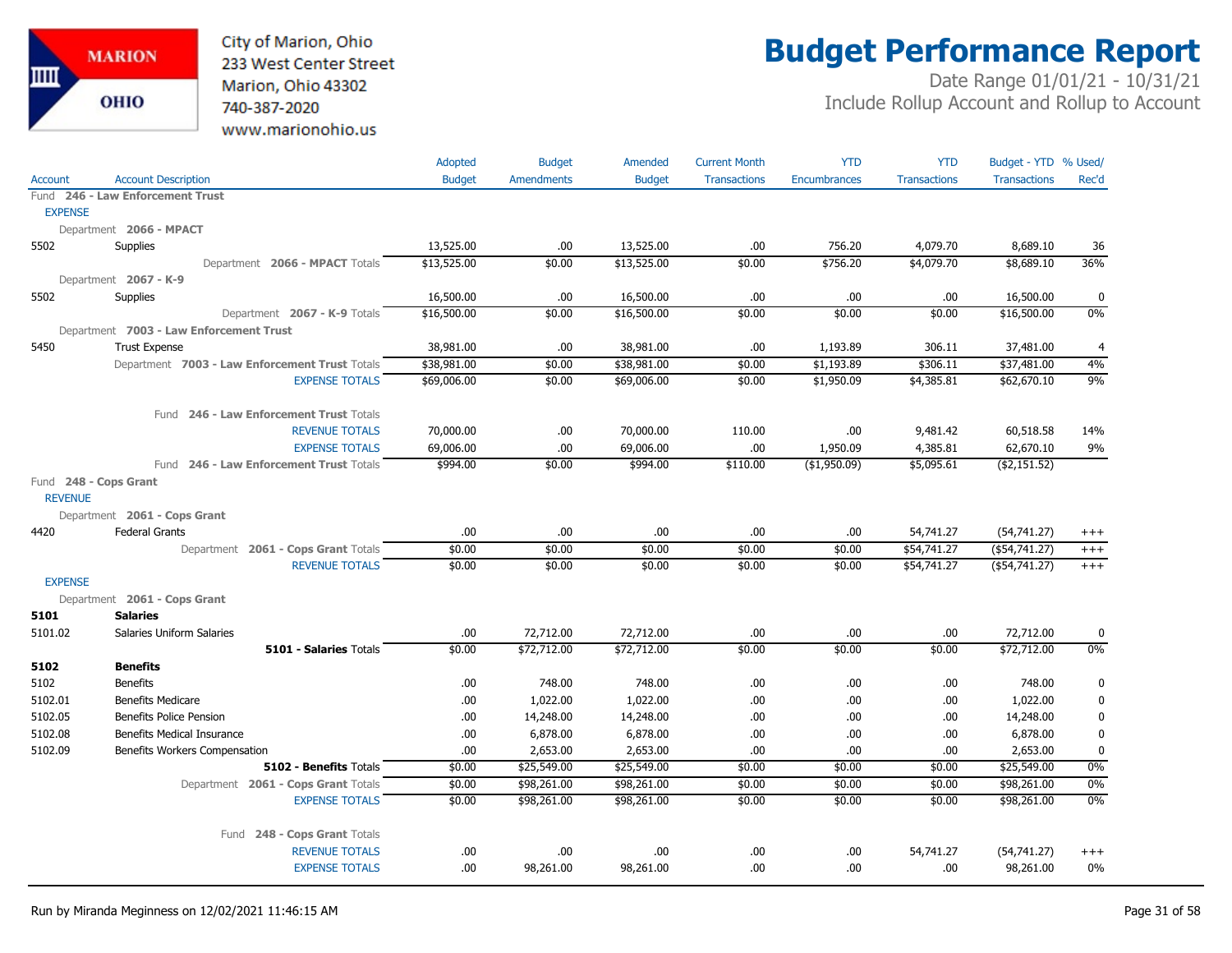City of Marion, Ohio 233 West Center Street Marion, Ohio 43302 740-387-2020 www.marionohio.us

# **Budget Performance Report**

|                |                                            | Adopted                 | <b>Budget</b>     | Amended       | <b>Current Month</b> | <b>YTD</b>          | <b>YTD</b>          | Budget - YTD % Used/ |             |
|----------------|--------------------------------------------|-------------------------|-------------------|---------------|----------------------|---------------------|---------------------|----------------------|-------------|
| <b>Account</b> | <b>Account Description</b>                 | <b>Budget</b><br>\$0.00 | <b>Amendments</b> | <b>Budget</b> | <b>Transactions</b>  | <b>Encumbrances</b> | <b>Transactions</b> | <b>Transactions</b>  | Rec'd       |
|                | 248 - Cops Grant Totals<br>Fund            |                         | (\$98,261.00)     | (\$98,261.00) | \$0.00               | \$0.00              | \$54,741.27         | $($ \$153,002.27)    |             |
| <b>REVENUE</b> | Fund 250 - Marion Land Bank Program        |                         |                   |               |                      |                     |                     |                      |             |
|                | Department 2064 - Land Bank                |                         |                   |               |                      |                     |                     |                      |             |
| 4701           | Sale of Assets                             | 1,500.00                | .00.              | 1,500.00      | .00                  | .00                 | 1,414.41            | 85.59                | 94          |
|                | Department 2064 - Land Bank Totals         | \$1,500.00              | \$0.00            | \$1,500.00    | \$0.00               | \$0.00              | \$1,414.41          | \$85.59              | 94%         |
|                | <b>REVENUE TOTALS</b>                      | \$1,500.00              | \$0.00            | \$1,500.00    | \$0.00               | \$0.00              | \$1,414.41          | \$85.59              | 94%         |
| <b>EXPENSE</b> |                                            |                         |                   |               |                      |                     |                     |                      |             |
|                | Department 2064 - Land Bank                |                         |                   |               |                      |                     |                     |                      |             |
| 5306           | Legal Advertising                          | 512.00                  | .00               | 512.00        | .00                  | .00                 | .00.                | 512.00               | 0           |
| 5402           | <b>Professional Services</b>               | 9,225.00                | .00.              | 9,225.00      | 1,600.00             | 1,400.00            | 1,669.00            | 6,156.00             | 33          |
| 5406           | Insurance Premium Deductible               | 513.00                  | .00.              | 513.00        | .00.                 | .00                 | .00.                | 513.00               | $\mathbf 0$ |
| 5471           | Remediation/Clean Up                       | 1,025.00                | .00.              | 1,025.00      | .00                  | .00                 | .00                 | 1,025.00             | $\mathbf 0$ |
|                | Department 2064 - Land Bank Totals         | \$11,275.00             | \$0.00            | \$11,275.00   | \$1,600.00           | \$1,400.00          | \$1,669.00          | \$8,206.00           | 27%         |
|                | <b>EXPENSE TOTALS</b>                      | \$11,275.00             | \$0.00            | \$11,275.00   | \$1,600.00           | \$1,400.00          | \$1,669.00          | \$8,206.00           | 27%         |
|                |                                            |                         |                   |               |                      |                     |                     |                      |             |
|                | Fund 250 - Marion Land Bank Program Totals |                         |                   |               |                      |                     |                     |                      |             |
|                | <b>REVENUE TOTALS</b>                      | 1,500.00                | .00.              | 1,500.00      | .00                  | .00                 | 1,414.41            | 85.59                | 94%         |
|                | <b>EXPENSE TOTALS</b>                      | 11,275.00               | .00.              | 11,275.00     | 1,600.00             | 1,400.00            | 1,669.00            | 8,206.00             | 27%         |
|                | Fund 250 - Marion Land Bank Program Totals | (\$9,775.00)            | \$0.00            | (\$9,775.00)  | ( \$1,600.00)        | ( \$1,400.00)       | ( \$254.59)         | (\$8,120.41)         |             |
|                | Fund 252 - Fire Safer Grant                |                         |                   |               |                      |                     |                     |                      |             |
| <b>REVENUE</b> |                                            |                         |                   |               |                      |                     |                     |                      |             |
|                | Department 1002 - Fire                     |                         |                   |               |                      |                     |                     |                      |             |
| 4420           | <b>Federal Grants</b>                      | 296,929.00              | .00.              | 296,929.00    | .00                  | .00                 | 212,155.27          | 84,773.73            | 71          |
|                | Department 1002 - Fire Totals              | \$296,929.00            | \$0.00            | \$296,929.00  | \$0.00               | \$0.00              | \$212,155.27        | \$84,773.73          | 71%         |
|                | <b>REVENUE TOTALS</b>                      | \$296,929.00            | \$0.00            | \$296,929.00  | \$0.00               | \$0.00              | \$212,155.27        | \$84,773.73          | 71%         |
| <b>EXPENSE</b> |                                            |                         |                   |               |                      |                     |                     |                      |             |
|                | Department 1002 - Fire                     |                         |                   |               |                      |                     |                     |                      |             |
| 5101           | <b>Salaries</b>                            |                         |                   |               |                      |                     |                     |                      |             |
| 5101.02        | Salaries Uniform Salaries                  | 192,940.00              | .00.              | 192,940.00    | .00.                 | .00                 | 67,326.11           | 125,613.89           | 35          |
|                | 5101 - Salaries Totals                     | \$192,940.00            | \$0.00            | \$192,940.00  | \$0.00               | \$0.00              | \$67,326.11         | \$125,613.89         | 35%         |
| 5102           | <b>Benefits</b>                            |                         |                   |               |                      |                     |                     |                      |             |
| 5102.01        | <b>Benefits Medicare</b>                   | 2,800.00                | .00.              | 2,800.00      | .00.                 | .00                 | 921.07              | 1,878.93             | 33          |
| 5102.06        | <b>Benefits Fire Pension</b>               | 46,305.00               | .00.              | 46,305.00     | .00.                 | .00                 | 16,158.34           | 30,146.66            | 35          |
| 5102.08        | Benefits Medical Insurance                 | 40,035.00               | .00.              | 40,035.00     | .00                  | .00                 | 14,532.88           | 25,502.12            | 36          |
| 5102.09        | Benefits Workers Compensation              | 7,365.00                | .00.              | 7,365.00      | .00                  | .00                 | 2,449.83            | 4,915.17             | 33          |
| 5102.12        | Benefits Health Savings Account            | 4,935.00                | .00.              | 4,935.00      | .00                  | .00                 | .00                 | 4,935.00             | $\mathbf 0$ |
| 5102.13        | Benefits Life Insurance                    | 141.00                  | .00.              | 141.00        | .00.                 | .00                 | 48.75               | 92.25                | 35          |
| 5102.14        | <b>Benefits Dental Insurance</b>           | 2,408.00                | .00               | 2,408.00      | .00                  | .00                 | 723.57              | 1,684.43             | 30          |
|                | 5102 - Benefits Totals                     | \$103,989.00            | \$0.00            | \$103,989.00  | \$0.00               | \$0.00              | \$34,834.44         | \$69,154.56          | 33%         |
|                | Department 1002 - Fire Totals              | \$296,929.00            | \$0.00            | \$296,929.00  | \$0.00               | \$0.00              | \$102,160.55        | \$194,768.45         | 34%         |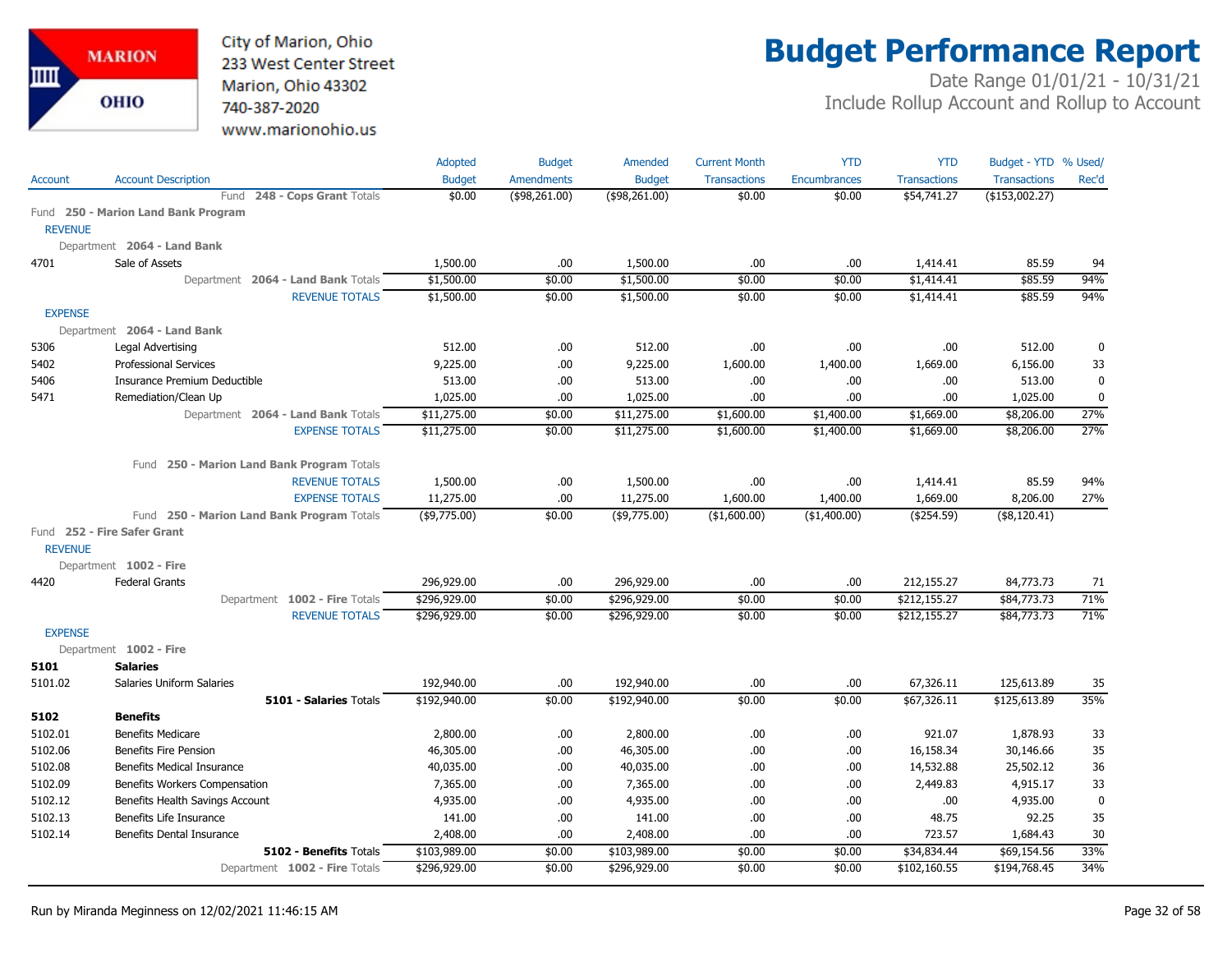

## **Budget Performance Report**

|                        |                                    | Adopted        | <b>Budget</b>     | Amended        | <b>Current Month</b> | <b>YTD</b>          | <b>YTD</b>          | Budget - YTD % Used/ |          |
|------------------------|------------------------------------|----------------|-------------------|----------------|----------------------|---------------------|---------------------|----------------------|----------|
| Account                | <b>Account Description</b>         | <b>Budget</b>  | <b>Amendments</b> | <b>Budget</b>  | <b>Transactions</b>  | <b>Encumbrances</b> | <b>Transactions</b> | <b>Transactions</b>  | Rec'd    |
| Fund                   | 252 - Fire Safer Grant             |                |                   |                |                      |                     |                     |                      |          |
|                        | <b>EXPENSE TOTALS</b>              | \$296,929.00   | \$0.00            | \$296,929.00   | \$0.00               | \$0.00              | \$102,160.55        | \$194,768.45         | 34%      |
|                        | Fund 252 - Fire Safer Grant Totals |                |                   |                |                      |                     |                     |                      |          |
|                        | <b>REVENUE TOTALS</b>              | 296,929.00     | .00               | 296,929.00     | .00.                 | .00                 | 212,155.27          | 84,773.73            | 71%      |
|                        | <b>EXPENSE TOTALS</b>              | 296,929.00     | .00.              | 296,929.00     | .00.                 | .00                 | 102,160.55          | 194,768.45           | 34%      |
|                        | Fund 252 - Fire Safer Grant Totals | \$0.00         | \$0.00            | \$0.00         | \$0.00               | \$0.00              | \$109,994.72        | (\$109,994.72)       |          |
| Fund<br><b>REVENUE</b> | 260 - Police                       |                |                   |                |                      |                     |                     |                      |          |
|                        | Department 1000 - Police           |                |                   |                |                      |                     |                     |                      |          |
| 4102                   | <b>Utility Company Tax</b>         |                |                   |                |                      |                     |                     |                      |          |
| 4102.01                | Utility Company Tax Voted .75%     | 25,000.00      | .00.              | 25,000.00      | .00.                 | .00                 | 22,633.32           | 2,366.68             | 91       |
|                        | 4102 - Utility Company Tax Totals  | \$25,000.00    | \$0.00            | \$25,000.00    | \$0.00               | \$0.00              | \$22,633.32         | \$2,366.68           | 91%      |
| 4103                   | <b>Income Tax</b>                  |                |                   |                |                      |                     |                     |                      |          |
| 4103.01                | Income Tax Voted                   | 2,345,000.00   | .00.              | 2,345,000.00   | 214,033.81           | .00                 | 2,186,753.70        | 158,246.30           | 93       |
| 4103.03                | Income Tax .25% Voted Income Tax   | 819,000.00     | .00.              | 819,000.00     | 77,820.61            | .00                 | 794,760.38          | 24,239.62            | 97       |
|                        | 4103 - Income Tax Totals           | \$3,164,000.00 | \$0.00            | \$3,164,000.00 | \$291,854.42         | \$0.00              | \$2,981,514.08      | \$182,485.92         | 94%      |
| 4111                   | <b>Municipal Net Profit</b>        |                |                   |                |                      |                     |                     |                      |          |
| 4111.02                | Municipal Net Profit .75% Voted    | .00.           | .00.              | .00            | .00.                 | .00                 | 32,780.44           | (32,780.44)          | $^{+++}$ |
| 4111.03                | Municipal Net Profit .25% Voted    | .00            | .00.              | .00            | .00                  | .00                 | 11,919.07           | (11, 919.07)         | $^{+++}$ |
|                        | 4111 - Municipal Net Profit Totals | \$0.00         | \$0.00            | \$0.00         | \$0.00               | \$0.00              | \$44,699.51         | (\$44,699.51)        | $^{+++}$ |
| 4701                   | Sale of Assets                     | .00            | .00.              | .00            | .00.                 | .00                 | 1,121.53            | (1, 121.53)          | $^{+++}$ |
| 4802                   | Transfer In                        | 3,200,000.00   | .00.              | 3,200,000.00   | .00.                 | .00                 | 3,000,000.00        | 200,000.00           | 94       |
| 4803                   | Cobra Premiums                     | .00            | .00.              | .00            | 792.82               | .00                 | 10,962.12           | (10,962.12)          | $^{+++}$ |
| 4804                   | Reimbursements                     | 400,000.00     | .00               | 400,000.00     | 10,391.18            | .00                 | 297,326.07          | 102,673.93           | 74       |
|                        | Department 1000 - Police Totals    | \$6,789,000.00 | \$0.00            | \$6,789,000.00 | \$303,038.42         | \$0.00              | \$6,358,256.63      | \$430,743.37         | 94%      |
|                        | <b>REVENUE TOTALS</b>              | \$6,789,000.00 | \$0.00            | \$6,789,000.00 | \$303,038.42         | \$0.00              | \$6,358,256.63      | \$430,743.37         | 94%      |
| <b>EXPENSE</b>         |                                    |                |                   |                |                      |                     |                     |                      |          |
|                        | Department 1000 - Police           |                |                   |                |                      |                     |                     |                      |          |
| 5101                   | <b>Salaries</b>                    |                |                   |                |                      |                     |                     |                      |          |
| 5101.01                | Salaries Regular Salaries          | 199,225.00     | .00.              | 199,225.00     | 23,040.14            | .00                 | 168,516.22          | 30,708.78            | 85       |
| 5101.02                | Salaries Uniform Salaries          | 4,292,984.00   | .00.              | 4,292,984.00   | 514,624.01           | .00                 | 3,848,253.93        | 444,730.07           | 90       |
| 5101.03                | Salaries Overtime                  | 200,000.00     | 50,000.00         | 250,000.00     | 28,588.97            | .00                 | 243,502.92          | 6,497.08             | 97       |
|                        | <b>5101 - Salaries Totals</b>      | \$4,692,209.00 | \$50,000.00       | \$4,742,209.00 | \$566,253.12         | \$0.00              | \$4,260,273.07      | \$481,935.93         | 90%      |
| 5102                   | <b>Benefits</b>                    |                |                   |                |                      |                     |                     |                      |          |
| 5102.01                | <b>Benefits Medicare</b>           | 68,040.00      | .00.              | 68,040.00      | 7,946.20             | .00                 | 59,571.10           | 8,468.90             | 88       |
| 5102.03                | Benefits OPERS Matching            | 27,895.00      | .00.              | 27,895.00      | 3,225.61             | .00                 | 23,437.85           | 4,457.15             | 84       |
| 5102.05                | <b>Benefits Police Pension</b>     | 853,670.00     | .00.              | 853,670.00     | 105,795.04           | .00                 | 750,393.72          | 103,276.28           | 88       |
| 5102.08                | <b>Benefits Medical Insurance</b>  | 611,170.00     | .00.              | 611,170.00     | 59,987.81            | .00                 | 534,259.26          | 76,910.74            | 87       |
| 5102.09                | Benefits Workers Compensation      | 179,055.00     | .00.              | 179,055.00     | 18,650.50            | .00                 | 132,265.65          | 46,789.35            | 74       |
| 5102.11                | <b>Benefits Cobra Premiums</b>     | .00            | 20,050.88         | 20,050.88      | 1,551.30             | 1,723.00            | 13,340.58           | 4,987.30             | 75       |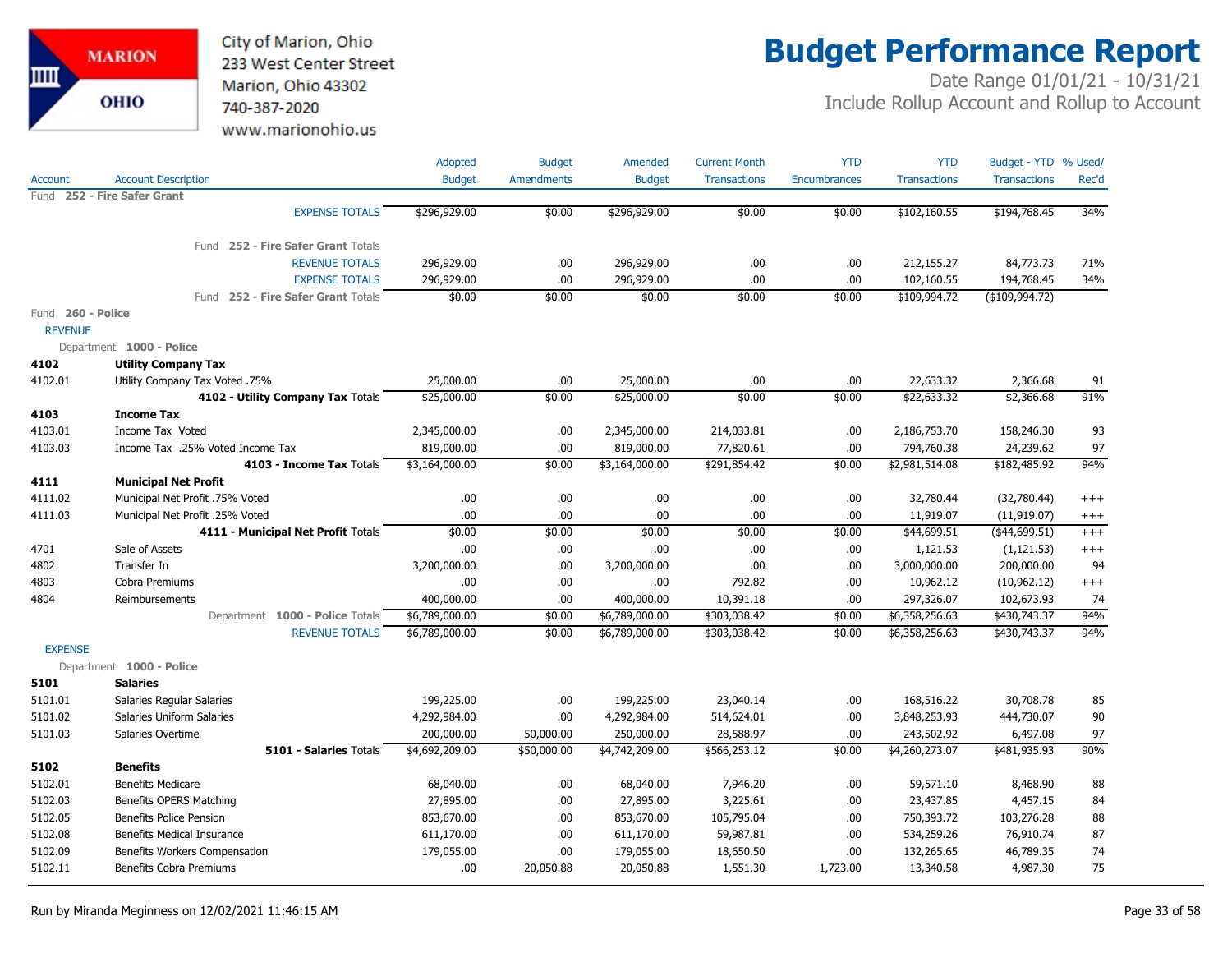

### **Budget Performance Report**

|                                       |                                    | Adopted         | <b>Budget</b>     | Amended           | <b>Current Month</b> | <b>YTD</b>          | <b>YTD</b>          | Budget - YTD % Used/ |             |
|---------------------------------------|------------------------------------|-----------------|-------------------|-------------------|----------------------|---------------------|---------------------|----------------------|-------------|
| <b>Account</b>                        | <b>Account Description</b>         | <b>Budget</b>   | <b>Amendments</b> | <b>Budget</b>     | <b>Transactions</b>  | <b>Encumbrances</b> | <b>Transactions</b> | <b>Transactions</b>  | Rec'd       |
| Fund 260 - Police                     |                                    |                 |                   |                   |                      |                     |                     |                      |             |
| <b>EXPENSE</b>                        |                                    |                 |                   |                   |                      |                     |                     |                      |             |
|                                       | Department 1000 - Police           |                 |                   |                   |                      |                     |                     |                      |             |
| 5102                                  | <b>Benefits</b>                    |                 |                   |                   |                      |                     |                     |                      |             |
| 5102.12                               | Benefits Health Savings Account    | 83,205.00       | .00.              | 83,205.00         | .00                  | .00                 | 55,054.45           | 28,150.55            | 66          |
| 5102.13                               | Benefits Life Insurance            | 1,810.00        | .00.              | 1,810.00          | 166.40               | .00                 | 1,560.91            | 249.09               | 86          |
| 5102.14                               | Benefits Dental Insurance          | 46,890.00       | .00.              | 46,890.00         | 3,188.40             | .00.                | 31,499.31           | 15,390.69            | 67          |
| 5102.15                               | Benefits Insurance Opt Out         | 16,000.00       | .00               | 16,000.00         | .00                  | .00                 | 7,500.00            | 8,500.00             | 47          |
|                                       | 5102 - Benefits Totals             | \$1,887,735.00  | \$20,050.88       | \$1,907,785.88    | \$200,511.26         | \$1,723.00          | \$1,608,882.83      | \$297,180.05         | 84%         |
| 5103                                  | Sick Leave Sellback                | 120,000.00      | 40,000.00         | 160,000.00        | .00                  | .00                 | (20.00)             | 160,020.00           | $\mathbf 0$ |
| 5104                                  | Quartermaster/Clothing             | 60,000.00       | 15,000.00         | 75,000.00         | 4,081.94             | 5,230.35            | 54,700.47           | 15,069.18            | 80          |
| 5201                                  | Travel & Transportation            | 7,000.00        | .00.              | 7,000.00          | .00                  | 544.79              | 2,798.05            | 3,657.16             | 48          |
| 5202                                  | Schooling                          | 30,000.00       | 30,000.00         | 60,000.00         | .00                  | 22,487.00           | 28,925.00           | 8,588.00             | 86          |
| 5301                                  | Membership Dues                    | 1,000.00        | .00.              | 1,000.00          | .00                  | 156.50              | 838.50              | 5.00                 | 100         |
| 5302                                  | <b>Utilities</b>                   | 12,500.00       | 5,000.00          | 17,500.00         | 540.00               | 3,891.00            | 6,365.00            | 7,244.00             | 59          |
| 5303                                  | <b>Equipment Maintenance</b>       | 12,000.00       | .00               | 12,000.00         | 635.91               | 1,145.83            | (1, 977.13)         | 12,831.30            | $-7$        |
| 5402                                  | <b>Professional Services</b>       | 35,000.00       | .00.              | 35,000.00         | 558.25               | 4,985.99            | 30,013.01           | 1.00                 | 100         |
| 5403                                  | Service Contracts                  | 153,000.00      | .00.              | 153,000.00        | 1,518.19             | 5,603.43            | 147,355.73          | 40.84                | 100         |
| 5404                                  | Central Garage Maintenance         | 100,000.00      | .00               | 100,000.00        | 4,608.69             | 17,002.84           | 62,718.01           | 20,279.15            | 80          |
| 5406                                  | Insurance Premium Deductible       | 85,000.00       | .00               | 85,000.00         | .00                  | 4,611.06            | 64,950.91           | 15,438.03            | 82          |
| 5419                                  | <b>Income Tax Refunds</b>          | 49,973.00       | .00               | 49,973.00         | 66.00                | .00.                | 28,437.94           | 21,535.06            | 57          |
| 5442                                  | Capital Equipment                  | 60,000.00       | 172,444.08        | 232,444.08        | 39,792.00            | 7,480.75            | 180,498.28          | 44,465.05            | 81          |
| 5502                                  | <b>Supplies</b>                    | 90,000.00       | 15,000.00         | 105,000.00        | 291.27               | 18,591.65           | 71,237.06           | 15,171.29            | 86          |
| 5503                                  | Motor Fuel and Lubricants          | 87,500.00       | .00.              | 87,500.00         | 7,989.87             | 4,909.35            | 75,290.65           | 7,300.00             | 92          |
|                                       | Department 1000 - Police Totals    | \$7,482,917.00  | \$347,494.96      | \$7,830,411.96    | \$826,846.50         | \$98,363.54         | \$6,621,287.38      | \$1,110,761.04       | 86%         |
|                                       | <b>EXPENSE TOTALS</b>              | \$7,482,917.00  | \$347,494.96      | \$7,830,411.96    | \$826,846.50         | \$98,363.54         | \$6,621,287.38      | \$1,110,761.04       | 86%         |
|                                       | Fund 260 - Police Totals           |                 |                   |                   |                      |                     |                     |                      |             |
|                                       | <b>REVENUE TOTALS</b>              | 6,789,000.00    | .00.              | 6,789,000.00      | 303,038.42           | .00                 | 6,358,256.63        | 430,743.37           | 94%         |
|                                       | <b>EXPENSE TOTALS</b>              | 7,482,917.00    | 347,494.96        | 7,830,411.96      | 826,846.50           | 98,363.54           | 6,621,287.38        | 1,110,761.04         | 86%         |
|                                       | 260 - Police Totals<br>Fund        | (\$693, 917.00) | $(*347,494.96)$   | ( \$1,041,411.96) | (\$523,808.08)       | ( \$98, 363.54)     | (\$263,030.75)      | (\$680,017.67)       |             |
| Fund 265 - Dispatch<br><b>REVENUE</b> |                                    |                 |                   |                   |                      |                     |                     |                      |             |
|                                       | Department 1001 - Dispatch         |                 |                   |                   |                      |                     |                     |                      |             |
| 4103                                  | <b>Income Tax</b>                  |                 |                   |                   |                      |                     |                     |                      |             |
| 4103.03                               | Income Tax .25% Voted Income Tax   | 210,000.00      | .00.              | 210,000.00        | 19,455.25            | .00.                | 198,690.73          | 11,309.27            | 95          |
|                                       | 4103 - Income Tax Totals           | \$210,000.00    | \$0.00            | \$210,000.00      | \$19,455.25          | \$0.00              | \$198,690.73        | \$11,309.27          | 95%         |
| 4111                                  | <b>Municipal Net Profit</b>        |                 |                   |                   |                      |                     |                     |                      |             |
| 4111.03                               | Municipal Net Profit .25% Voted    | .00             | .00.              | .00               | .00                  | .00                 | 2,979.78            | (2,979.78)           | $^{+++}$    |
|                                       | 4111 - Municipal Net Profit Totals | \$0.00          | \$0.00            | \$0.00            | \$0.00               | \$0.00              | \$2,979.78          | ( \$2,979.78)        | $+++$       |
| 4802                                  | Transfer In                        | 370,000.00      | .00               | 370,000.00        | .00                  | .00.                | 370,000.00          | .00                  | 100         |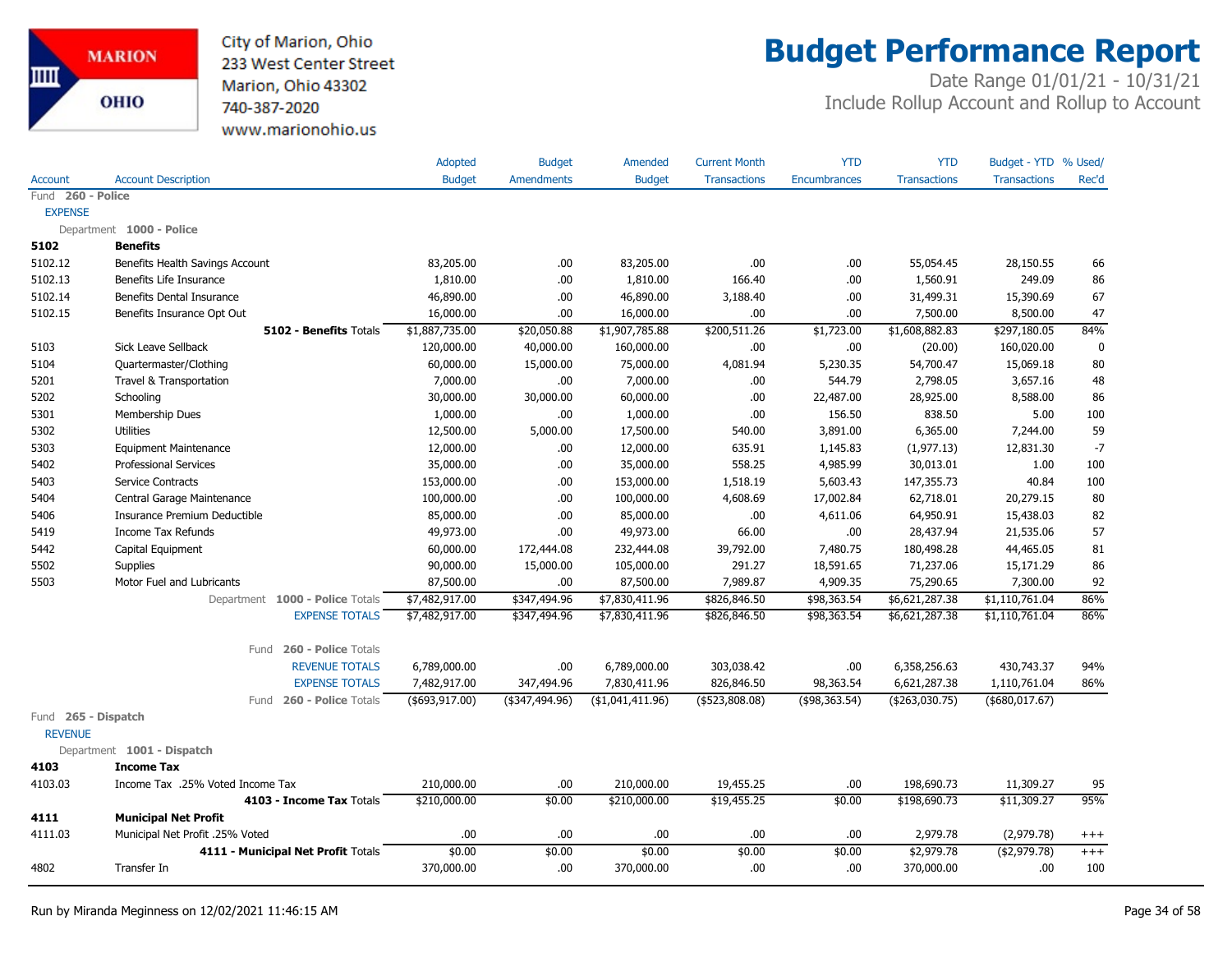City of Marion, Ohio 233 West Center Street Marion, Ohio 43302 740-387-2020 www.marionohio.us

# **Budget Performance Report**

|                     |                                    | <b>Adopted</b> | <b>Budget</b>     | Amended        | <b>Current Month</b> | <b>YTD</b>          | <b>YTD</b>          | Budget - YTD % Used/ |             |
|---------------------|------------------------------------|----------------|-------------------|----------------|----------------------|---------------------|---------------------|----------------------|-------------|
| Account             | <b>Account Description</b>         | <b>Budget</b>  | <b>Amendments</b> | <b>Budget</b>  | <b>Transactions</b>  | <b>Encumbrances</b> | <b>Transactions</b> | <b>Transactions</b>  | Rec'd       |
| Fund 265 - Dispatch |                                    |                |                   |                |                      |                     |                     |                      |             |
| <b>REVENUE</b>      |                                    |                |                   |                |                      |                     |                     |                      |             |
|                     | Department 1001 - Dispatch Totals  | \$580,000.00   | \$0.00            | \$580,000.00   | \$19,455.25          | \$0.00              | \$571,670.51        | \$8,329.49           | 99%         |
|                     | <b>REVENUE TOTALS</b>              | \$580,000.00   | \$0.00            | \$580,000.00   | \$19,455.25          | \$0.00              | \$571,670.51        | \$8,329.49           | 99%         |
| <b>EXPENSE</b>      |                                    |                |                   |                |                      |                     |                     |                      |             |
|                     | Department 1001 - Dispatch         |                |                   |                |                      |                     |                     |                      |             |
| 5403                | Service Contracts                  | 600,000.00     | .00               | 600,000.00     | .00.                 | 150,000.00          | 450,000.00          | .00.                 | 100         |
| 5409                | <b>Disaster Services</b>           | 18,879.00      | .00               | 18,879.00      | .00                  | .00.                | 18,418.50           | 460.50               | 98          |
| 5419                | <b>Income Tax Refunds</b>          | 3,331.00       | .00               | 3,331.00       | 4.40                 | .00.                | 1,895.73            | 1,435.27             | 57          |
|                     | Department 1001 - Dispatch Totals  | \$622,210.00   | \$0.00            | \$622,210.00   | \$4.40               | \$150,000.00        | \$470,314.23        | \$1,895.77           | 100%        |
|                     | <b>EXPENSE TOTALS</b>              | \$622,210.00   | \$0.00            | \$622,210.00   | \$4.40               | \$150,000.00        | \$470,314.23        | \$1,895.77           | 100%        |
|                     |                                    |                |                   |                |                      |                     |                     |                      |             |
|                     | Fund 265 - Dispatch Totals         |                |                   |                |                      |                     |                     |                      |             |
|                     | <b>REVENUE TOTALS</b>              | 580,000.00     | .00               | 580,000.00     | 19,455.25            | .00.                | 571,670.51          | 8,329.49             | 99%         |
|                     | <b>EXPENSE TOTALS</b>              | 622,210.00     | .00               | 622,210.00     | 4.40                 | 150,000.00          | 470,314.23          | 1,895.77             | 100%        |
|                     | Fund 265 - Dispatch Totals         | $(*42,210.00)$ | \$0.00            | $(*42,210.00)$ | \$19,450.85          | (\$150,000.00)      | \$101,356.28        | \$6,433.72           |             |
| Fund 270 - Fire     |                                    |                |                   |                |                      |                     |                     |                      |             |
| <b>REVENUE</b>      |                                    |                |                   |                |                      |                     |                     |                      |             |
|                     | Department 1002 - Fire             |                |                   |                |                      |                     |                     |                      |             |
| 4102                | <b>Utility Company Tax</b>         |                |                   |                |                      |                     |                     |                      |             |
| 4102.01             | Utility Company Tax Voted .75%     | 35,000.00      | .00               | 35,000.00      | .00                  | .00                 | 30,860.83           | 4,139.17             | 88          |
|                     |                                    |                |                   |                | \$0.00               | \$0.00              | \$30,860.83         |                      |             |
|                     | 4102 - Utility Company Tax Totals  | \$35,000.00    | \$0.00            | \$35,000.00    |                      |                     |                     | \$4,139.17           | 88%         |
| 4103                | <b>Income Tax</b>                  |                |                   |                |                      |                     |                     |                      |             |
| 4103.01             | Income Tax Voted                   | 3,113,368.00   | .00               | 3,113,368.00   | 291,837.95           | .00.                | 2,981,668.15        | 131,699.85           | 96          |
| 4103.03             | Income Tax .25% Voted Income Tax   | 819,000.00     | .00               | 819,000.00     | 77,820.61            | .00.                | 794,760.38          | 24,239.62            | 97          |
|                     | 4103 - Income Tax Totals           | \$3,932,368.00 | \$0.00            | \$3,932,368.00 | \$369,658.56         | \$0.00              | \$3,776,428.53      | \$155,939.47         | 96%         |
| 4111                | <b>Municipal Net Profit</b>        |                |                   |                |                      |                     |                     |                      |             |
| 4111.02             | Municipal Net Profit .75% Voted    | 500.00         | .00.              | 500.00         | .00.                 | .00.                | 44,696.55           | (44, 196.55)         | 8939        |
| 4111.03             | Municipal Net Profit .25% Voted    | 130.00         | .00               | 130.00         | .00                  | .00.                | 11,919.07           | (11,789.07)          | 9169        |
|                     | 4111 - Municipal Net Profit Totals | \$630.00       | \$0.00            | \$630.00       | \$0.00               | \$0.00              | \$56,615.62         | (\$55,985.62)        | 8987%       |
| 4701                | Sale of Assets                     | .00            | .00               | .00            | .00                  | .00.                | 9,481.45            | (9,481.45)           | $^{+++}$    |
| 4802                | Transfer In                        | 1,500,000.00   | .00               | 1,500,000.00   | .00.                 | .00.                | 1,500,000.00        | .00.                 | 100         |
| 4803                | Cobra Premiums                     | .00            | .00               | .00            | 802.05               | .00.                | 19,163.49           | (19, 163.49)         | $^{+++}$    |
| 4804                | Reimbursements                     | 35,000.00      | .00.              | 35,000.00      | 8,196.15             | .00                 | 19,629.47           | 15,370.53            | 56          |
| 4805                | Donations                          | 1,500.00       | .00.              | 1,500.00       | .00.                 | .00.                | .00                 | 1,500.00             | $\mathbf 0$ |
|                     | Department 1002 - Fire Totals      | \$5,504,498.00 | \$0.00            | \$5,504,498.00 | \$378,656.76         | \$0.00              | \$5,412,179.39      | \$92,318.61          | 98%         |
|                     | <b>REVENUE TOTALS</b>              | \$5,504,498.00 | \$0.00            | \$5,504,498.00 | \$378,656.76         | \$0.00              | \$5,412,179.39      | \$92,318.61          | 98%         |
| <b>EXPENSE</b>      |                                    |                |                   |                |                      |                     |                     |                      |             |
|                     | Department 1002 - Fire             |                |                   |                |                      |                     |                     |                      |             |
| 5101                | <b>Salaries</b>                    |                |                   |                |                      |                     | 38,070.18           | 6,963.82             | 85          |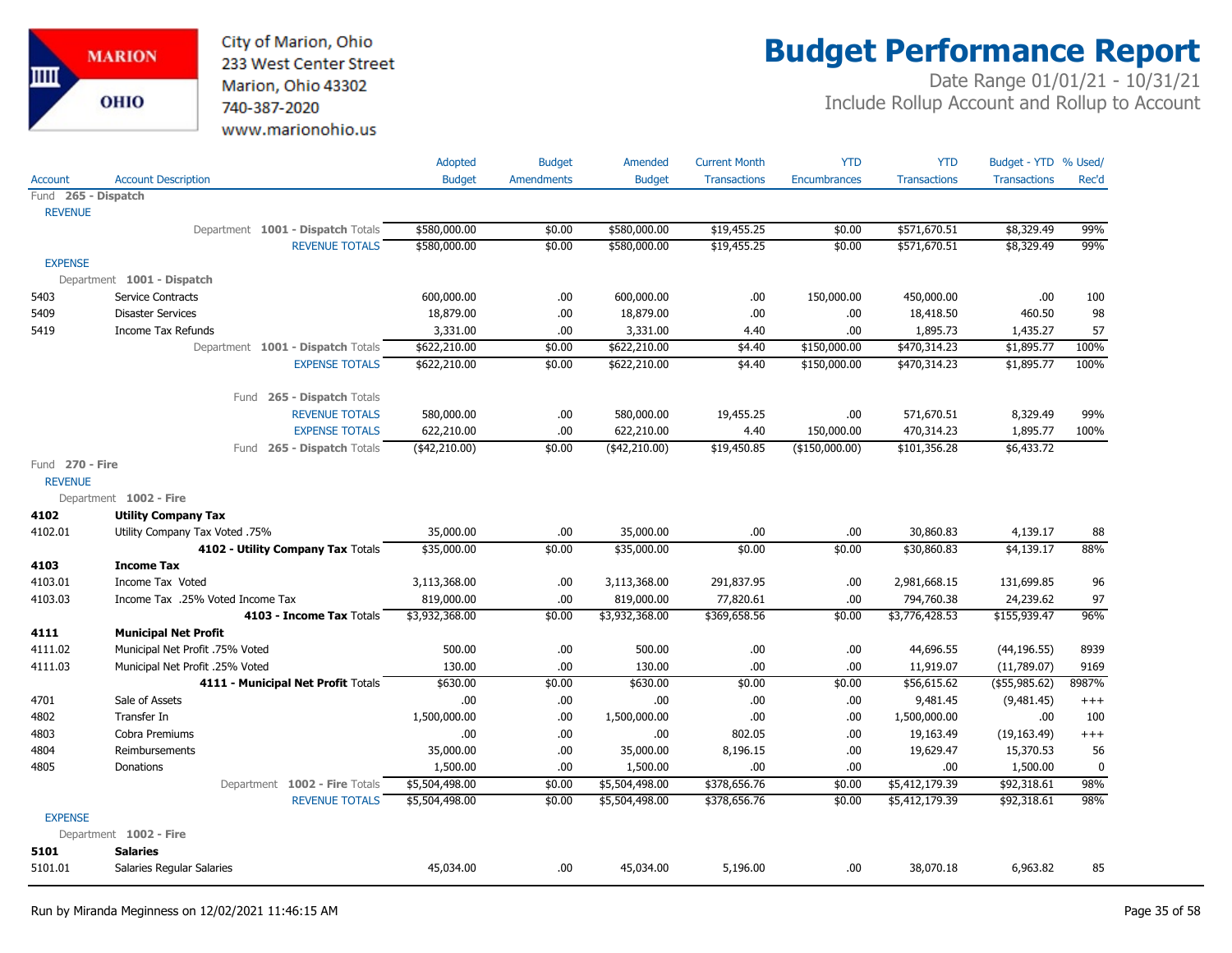

## **Budget Performance Report**

|                 |                                   | Adopted        | <b>Budget</b>     | Amended        | <b>Current Month</b> | <b>YTD</b>          | <b>YTD</b>          | Budget - YTD % Used/ |       |
|-----------------|-----------------------------------|----------------|-------------------|----------------|----------------------|---------------------|---------------------|----------------------|-------|
| Account         | <b>Account Description</b>        | <b>Budget</b>  | <b>Amendments</b> | <b>Budget</b>  | <b>Transactions</b>  | <b>Encumbrances</b> | <b>Transactions</b> | <b>Transactions</b>  | Rec'd |
| Fund 270 - Fire |                                   |                |                   |                |                      |                     |                     |                      |       |
| <b>EXPENSE</b>  |                                   |                |                   |                |                      |                     |                     |                      |       |
|                 | Department 1002 - Fire            |                |                   |                |                      |                     |                     |                      |       |
| 5101            | <b>Salaries</b>                   |                |                   |                |                      |                     |                     |                      |       |
| 5101.02         | <b>Salaries Uniform Salaries</b>  | 3,901,100.00   | .00.              | 3,901,100.00   | 481,200.40           | .00.                | 3,557,938.29        | 343,161.71           | 91    |
| 5101.03         | Salaries Overtime                 | 225,000.00     | 135,000.00        | 360,000.00     | 21,816.61            | .00                 | 337,174.62          | 22,825.38            | 94    |
|                 | 5101 - Salaries Totals            | \$4,171,134.00 | \$135,000.00      | \$4,306,134.00 | \$508,213.01         | \$0.00              | \$3,933,183.09      | \$372,950.91         | 91%   |
| 5102            | <b>Benefits</b>                   |                |                   |                |                      |                     |                     |                      |       |
| 5102.01         | <b>Benefits Medicare</b>          | 59,830.00      | .00.              | 59,830.00      | 7,103.99             | .00.                | 54,897.74           | 4,932.26             | 92    |
| 5102.03         | Benefits OPERS Matching           | 6,305.00       | .00.              | 6,305.00       | 727.44               | .00.                | 5,329.82            | 975.18               | 85    |
| 5102.06         | <b>Benefits Fire Pension</b>      | 990,250.00     | .00.              | 990,250.00     | 120,723.97           | .00.                | 886,475.47          | 103,774.53           | 90    |
| 5102.08         | <b>Benefits Medical Insurance</b> | 577,300.00     | .00.              | 577,300.00     | 55,158.82            | .00.                | 522,136.45          | 55,163.55            | 90    |
| 5102.09         | Benefits Workers Compensation     | 159,200.00     | .00               | 159,200.00     | 16,690.79            | .00                 | 121,452.07          | 37,747.93            | 76    |
| 5102.11         | Benefits Cobra Premiums           | 15,000.00      | 6,000.00          | 21,000.00      | 1,594.87             | 2,973.03            | 17,552.71           | 474.26               | 98    |
| 5102.12         | Benefits Health Savings Account   | 62,975.00      | .00.              | 62,975.00      | .00.                 | .00                 | 52,337.16           | 10,637.84            | 83    |
| 5102.13         | Benefits Life Insurance           | 1,860.00       | .00.              | 1,860.00       | 163.80               | .00.                | 1,568.45            | 291.55               | 84    |
| 5102.14         | Benefits Dental Insurance         | 43,850.00      | .00.              | 43,850.00      | 3,504.79             | .00.                | 32,700.13           | 11,149.87            | 75    |
| 5102.15         | Benefits Insurance Opt Out        | 29,520.00      | .00.              | 29,520.00      | 300.00               | .00.                | 10,575.00           | 18,945.00            | 36    |
|                 | 5102 - Benefits Totals            | \$1,946,090.00 | \$6,000.00        | \$1,952,090.00 | \$205,968.47         | \$2,973.03          | \$1,705,025.00      | \$244,091.97         | 87%   |
| 5103            | Sick Leave Sellback               | 112,750.00     | .00.              | 112,750.00     | .00                  | .00                 | .00.                | 112,750.00           | 0     |
| 5104            | Quartermaster/Clothing            | 106,000.00     | 730.00            | 106,730.00     | 127.00               | 57,976.39           | 44,853.61           | 3,900.00             | 96    |
| 5201            | Travel & Transportation           | 5,000.00       | (2,400.00)        | 2,600.00       | 30.00                | 101.28              | 2,454.78            | 43.94                | 98    |
| 5202            | Schooling                         | 25,625.00      | (6,722.60)        | 18,902.40      | 103.16               | 489.82              | 16,535.42           | 1,877.16             | 90    |
| 5301            | Membership Dues                   | 1,200.00       | .00.              | 1,200.00       | .00.                 | 20.00               | 785.00              | 395.00               | 67    |
| 5302            | <b>Utilities</b>                  | 65,300.00      | (3,000.00)        | 62,300.00      | 3,850.67             | 13,714.69           | 46,628.31           | 1,957.00             | 97    |
| 5303            | <b>Equipment Maintenance</b>      | 22,000.00      | .00.              | 22,000.00      | 198.00               | 3,983.81            | 17,701.69           | 314.50               | 99    |
| 5307            | Property Tax                      | 20.00          | .00               | 20.00          | .00.                 | .00.                | 8.00                | 12.00                | 40    |
| 5402            | <b>Professional Services</b>      | 23,500.00      | (1, 116.00)       | 22,384.00      | 811.00               | 6,824.00            | 11,623.00           | 3,937.00             | 82    |
| 5403            | Service Contracts                 | 13,000.00      | .00.              | 13,000.00      | 63.00                | 475.32              | 12,503.98           | 20.70                | 100   |
| 5404            | Central Garage Maintenance        | 92,250.00      | 30,000.00         | 122,250.00     | 11,834.22            | 720.95              | 120,426.28          | 1,102.77             | 99    |
| 5405            | <b>Equipment Rental Lease</b>     | 2,484.00       | (2,484.00)        | .00            | .00.                 | .00.                | .00                 | .00                  | $+++$ |
| 5406            | Insurance Premium Deductible      | 43,000.00      | .00.              | 43,000.00      | .00.                 | 500.00              | 41,933.81           | 566.19               | 99    |
| 5407            | <b>EMS Billing Services</b>       | 87,125.00      | (10,000.00)       | 77,125.00      | 4,618.36             | 11,056.55           | 66,018.00           | 50.45                | 100   |
| 5408            | Land & Building Maintenance       | 50,000.00      | (1,000.00)        | 49,000.00      | 3,945.23             | 12,241.23           | 19,583.52           | 17,175.25            | 65    |
| 5419            | Income Tax Refunds                | 63,294.00      | .00.              | 63,294.00      | 83.61                | .00.                | 36,019.00           | 27,275.00            | 57    |
| 5501            | Subscriptions and Publications    | 2,050.00       | .00               | 2,050.00       | .00                  | .00.                | 1,575.00            | 475.00               | 77    |
| 5502            | <b>Supplies</b>                   | 107,625.00     | 4,193.46          | 111,818.46     | 5,269.09             | 45,976.14           | 59,925.46           | 5,916.86             | 95    |
| 5503            | Motor Fuel and Lubricants         | 42,000.00      | .00.              | 42,000.00      | 1,812.37             | 5,418.68            | 36,581.32           | .00.                 | 100   |
|                 | Department 1002 - Fire Totals     | \$6,981,447.00 | \$149,200.86      | \$7,130,647.86 | \$746,927.19         | \$162,471.89        | \$6,173,364.27      | \$794,811.70         | 89%   |
|                 | <b>EXPENSE TOTALS</b>             | \$6,981,447.00 | \$149,200.86      | \$7,130,647.86 | \$746,927.19         | \$162,471.89        | \$6,173,364.27      | \$794,811.70         | 89%   |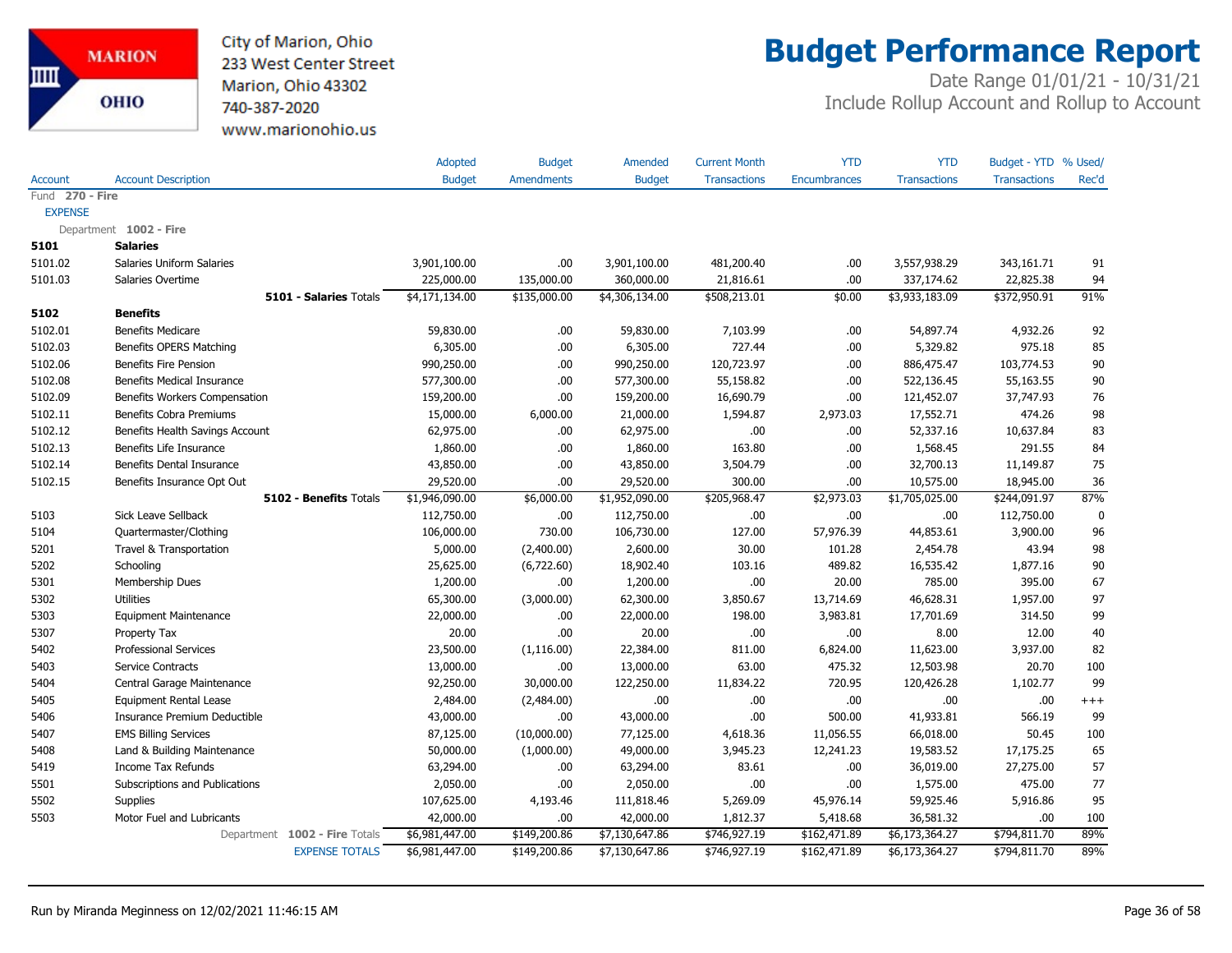City of Marion, Ohio 233 West Center Street Marion, Ohio 43302 740-387-2020 www.marionohio.us

# **Budget Performance Report**

|                |                                                         | Adopted          | <b>Budget</b>     | Amended           | <b>Current Month</b> | <b>YTD</b>          | <b>YTD</b>          | Budget - YTD % Used/ |              |
|----------------|---------------------------------------------------------|------------------|-------------------|-------------------|----------------------|---------------------|---------------------|----------------------|--------------|
| Account        | <b>Account Description</b>                              | <b>Budget</b>    | <b>Amendments</b> | <b>Budget</b>     | <b>Transactions</b>  | <b>Encumbrances</b> | <b>Transactions</b> | <b>Transactions</b>  | Rec'd        |
|                | Fund 270 - Fire Totals                                  |                  |                   |                   |                      |                     |                     |                      |              |
|                | <b>REVENUE TOTALS</b>                                   | 5,504,498.00     | .00               | 5,504,498.00      | 378,656.76           | .00                 | 5,412,179.39        | 92,318.61            | 98%          |
|                | <b>EXPENSE TOTALS</b>                                   | 6,981,447.00     | 149,200.86        | 7,130,647.86      | 746,927.19           | 162,471.89          | 6,173,364.27        | 794,811.70           | 89%          |
|                | Fund 270 - Fire Totals                                  | (\$1,476,949.00) | $($ \$149,200.86) | ( \$1,626,149.86) | (\$368,270.43)       | ( \$162, 471.89)    | ( \$761, 184.88)    | ( \$702, 493.09)     |              |
|                | Fund 271 - ADAMH Grant                                  |                  |                   |                   |                      |                     |                     |                      |              |
| <b>REVENUE</b> |                                                         |                  |                   |                   |                      |                     |                     |                      |              |
|                | Department 2034 - Community Corrections Grant           |                  |                   |                   |                      |                     |                     |                      |              |
| 4427           | <b>ADAMH Grant</b>                                      | 275.00           | .00.              | 275.00            | 18,750.00            | .00                 | 52,329.30           | (52,054.30)          | 19029        |
|                | Department 2034 - Community Corrections Grant Totals    | \$275.00         | \$0.00            | \$275.00          | \$18,750.00          | \$0.00              | \$52,329.30         | (\$52,054.30)        | 19029%       |
|                | Department 2080 - ATP                                   |                  |                   |                   |                      |                     |                     |                      |              |
| 4202           | <b>Local Government</b>                                 |                  |                   |                   |                      |                     |                     |                      |              |
| 4202.02        | Local Government County                                 | 4,353.00         | .00               | 4,353.00          | .00                  | .00                 | .00                 | 4,353.00             | $\mathbf{0}$ |
|                | 4202 - Local Government Totals                          | \$4,353.00       | \$0.00            | \$4,353.00        | \$0.00               | \$0.00              | \$0.00              | \$4,353.00           | 0%           |
|                | Department 2080 - ATP Totals                            | \$4,353.00       | \$0.00            | \$4,353.00        | \$0.00               | \$0.00              | \$0.00              | \$4,353.00           | 0%           |
|                | Department 2083 - Case Manager ADAMH                    |                  |                   |                   |                      |                     |                     |                      |              |
| 4427           | <b>ADAMH Grant</b>                                      | .00              | .00.              | .00               | .00                  | .00                 | 11,821.56           | (11,821.56)          | $+++$        |
| 4820           | Advances In                                             | .00              | .00.              | .00               | .00.                 | .00                 | 8,000.00            | (8,000.00)           | $^{+++}$     |
|                | Department 2083 - Case Manager ADAMH Totals             | \$0.00           | \$0.00            | \$0.00            | \$0.00               | \$0.00              | \$19,821.56         | ( \$19, 821.56)      | $+++$        |
|                | Department 2085 - Mental Health Support Services        |                  |                   |                   |                      |                     |                     |                      |              |
| 4421           | <b>State Grants</b>                                     | 2,586.00         | .00               | 2,586.00          | .00                  | .00                 | .00                 | 2,586.00             | 0            |
|                | Department 2085 - Mental Health Support Services Totals | \$2,586.00       | \$0.00            | \$2,586.00        | \$0.00               | \$0.00              | \$0.00              | \$2,586.00           | 0%           |
|                | <b>REVENUE TOTALS</b>                                   | \$7,214.00       | \$0.00            | \$7,214.00        | \$18,750.00          | \$0.00              | \$72,150.86         | ( \$64, 936.86)      | 1000%        |
| <b>EXPENSE</b> |                                                         |                  |                   |                   |                      |                     |                     |                      |              |
|                | Department 2034 - Community Corrections Grant           |                  |                   |                   |                      |                     |                     |                      |              |
| 5202           | Schooling                                               | .00              | 4,100.00          | 4,100.00          | .00.                 | .00                 | 2,980.00            | 1,120.00             | 73           |
| 5442           | Capital Equipment                                       | .00              | 2,564.00          | 2,564.00          | 39.86                | 732.34              | 267.66              | 1,564.00             | 39           |
| 5502           | <b>Supplies</b>                                         | 275.00           | .00               | 275.00            | .00                  | .00                 | .00                 | 275.00               | 0            |
|                | Department 2034 - Community Corrections Grant Totals    | \$275.00         | \$6,664.00        | \$6,939.00        | \$39.86              | \$732.34            | \$3,247.66          | \$2,959.00           | 57%          |
|                | Department 2079 - Verterans                             |                  |                   |                   |                      |                     |                     |                      |              |
| 5201           | Travel & Transportation                                 | .00              | 5,400.00          | 5,400.00          | .00.                 | .00                 | 608.88              | 4,791.12             | 11           |
|                | Department 2079 - Verterans Totals                      | \$0.00           | \$5,400.00        | \$5,400.00        | \$0.00               | \$0.00              | \$608.88            | \$4,791.12           | 11%          |
|                | Department 2080 - ATP                                   |                  |                   |                   |                      |                     |                     |                      |              |
| 5402           | <b>Professional Services</b>                            | 2,500.00         | .00.              | 2,500.00          | .00.                 | .00                 | .00.                | 2,500.00             | 0            |
| 5502           | <b>Supplies</b>                                         | 6,535.00         | 17,323.92         | 23,858.92         | .00.                 | 4,000.00            | 6,048.25            | 13,810.67            | 42           |
|                | Department 2080 - ATP Totals                            | \$9,035.00       | \$17,323.92       | \$26,358.92       | \$0.00               | \$4,000.00          | \$6,048.25          | \$16,310.67          | 38%          |
|                | Department 2083 - Case Manager ADAMH                    |                  |                   |                   |                      |                     |                     |                      |              |
| 5101           | <b>Salaries</b>                                         |                  |                   |                   |                      |                     |                     |                      |              |
| 5101.01        | Salaries Regular Salaries                               | .00              | 11,658.00         | 11,658.00         | 1,369.53             | .00                 | 8,217.22            | 3,440.78             | 70           |
|                | 5101 - Salaries Totals                                  | \$0.00           | \$11,658.00       | \$11,658.00       | \$1,369.53           | \$0.00              | \$8,217.22          | \$3,440.78           | 70%          |
| 5102           | <b>Benefits</b>                                         |                  |                   |                   |                      |                     |                     |                      |              |
| 5102.01        | <b>Benefits Medicare</b>                                | .00              | 615.00            | 615.00            | 19.14                | .00                 | 113.94              | 501.06               | 19           |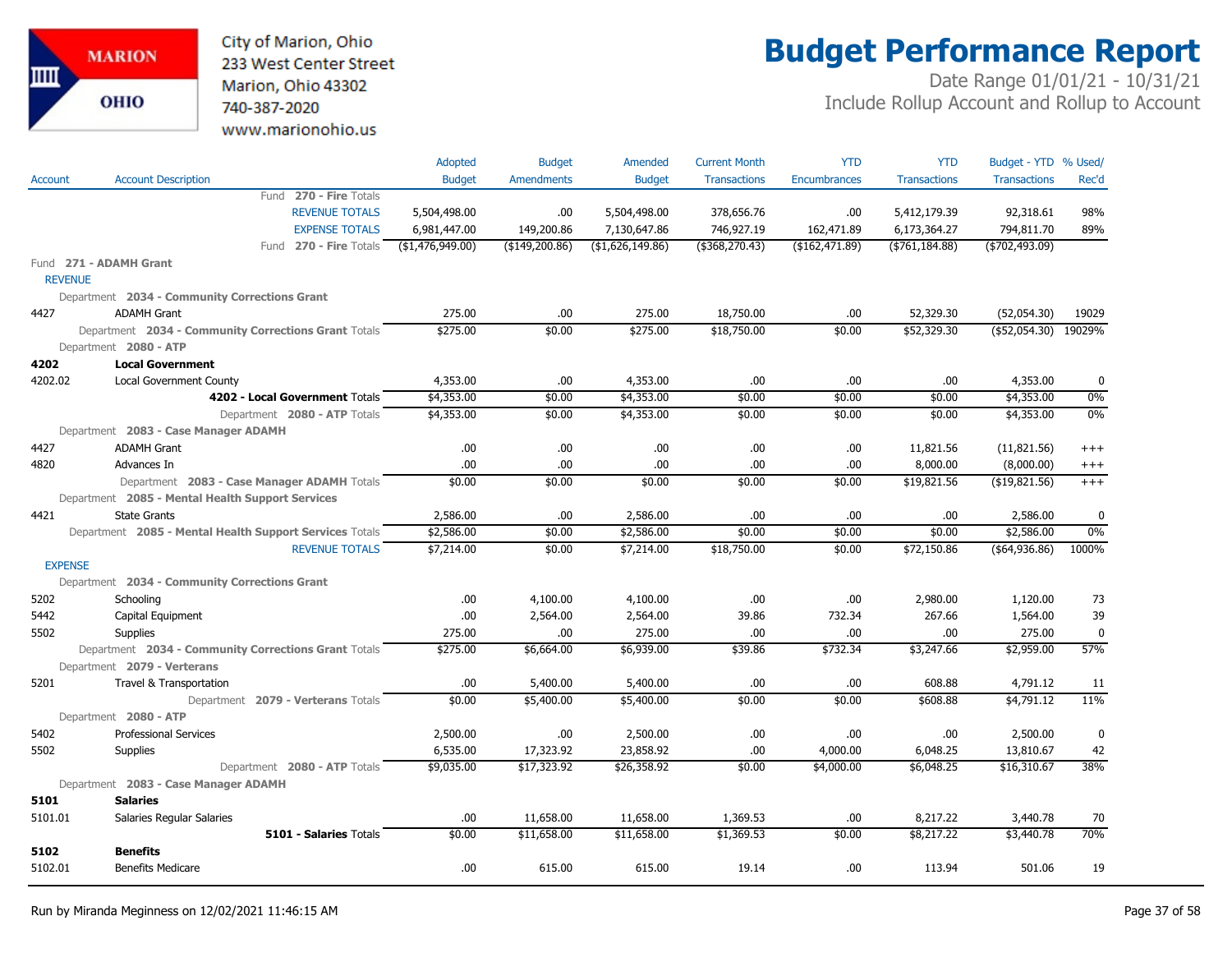

## **Budget Performance Report**

|                |                                                         | Adopted       | <b>Budget</b>     | Amended       | <b>Current Month</b> | <b>YTD</b>          | <b>YTD</b>          | Budget - YTD % Used/ |             |
|----------------|---------------------------------------------------------|---------------|-------------------|---------------|----------------------|---------------------|---------------------|----------------------|-------------|
| <b>Account</b> | <b>Account Description</b>                              | <b>Budget</b> | <b>Amendments</b> | <b>Budget</b> | <b>Transactions</b>  | <b>Encumbrances</b> | <b>Transactions</b> | <b>Transactions</b>  | Rec'd       |
|                | Fund 271 - ADAMH Grant                                  |               |                   |               |                      |                     |                     |                      |             |
| <b>EXPENSE</b> |                                                         |               |                   |               |                      |                     |                     |                      |             |
|                | Department 2083 - Case Manager ADAMH                    |               |                   |               |                      |                     |                     |                      |             |
| 5102           | <b>Benefits</b>                                         |               |                   |               |                      |                     |                     |                      |             |
| 5102.03        | Benefits OPERS Matching                                 | .00.          | 5,935.00          | 5,935.00      | 191.73               | .00                 | 1,150.38            | 4,784.62             | 19          |
| 5102.08        | <b>Benefits Medical Insurance</b>                       | .00.          | 7,737.00          | 7,737.00      | 180.52               | .00.                | 1,444.16            | 6,292.84             | 19          |
| 5102.09        | Benefits Workers Compensation                           | .00           | 1,618.00          | 1,618.00      | 49.83                | .00                 | 298.98              | 1,319.02             | 18          |
| 5102.12        | Benefits Health Savings Account                         | .00           | 1,170.00          | 1,170.00      | .00.                 | .00                 | 163.80              | 1,006.20             | 14          |
| 5102.13        | Benefits Life Insurance                                 | .00.          | 32.00             | 32.00         | .73                  | .00.                | 5.84                | 26.16                | 18          |
| 5102.14        | Benefits Dental Insurance                               | .00.          | 413.00            | 413.00        | 8.18                 | .00.                | 65.44               | 347.56               | 16          |
|                | 5102 - Benefits Totals                                  | \$0.00        | \$17,520.00       | \$17,520.00   | \$450.13             | \$0.00              | \$3,242.54          | \$14,277.46          | 19%         |
|                | Department 2083 - Case Manager ADAMH Totals             | \$0.00        | \$29,178.00       | \$29,178.00   | \$1,819.66           | \$0.00              | \$11,459.76         | \$17,718.24          | 39%         |
|                | Department 2085 - Mental Health Support Services        |               |                   |               |                      |                     |                     |                      |             |
| 5502           | <b>Supplies</b>                                         | 2,586.00      | 5,172.00          | 7,758.00      | 848.65               | 2,800.00            | 2,358.65            | 2,599.35             | 66          |
|                | Department 2085 - Mental Health Support Services Totals | \$2,586.00    | \$5,172.00        | \$7,758.00    | \$848.65             | \$2,800.00          | \$2,358.65          | \$2,599.35           | 66%         |
|                | Department 2086 - ATP 2                                 |               |                   |               |                      |                     |                     |                      |             |
| 5502           | Supplies                                                | .00.          | 24,363.29         | 24,363.29     | 1,050.00             | 10,904.42           | 4,946.20            | 8,512.67             | 65          |
|                | Department 2086 - ATP 2 Totals                          | \$0.00        | \$24,363.29       | \$24,363.29   | \$1,050.00           | \$10,904.42         | \$4,946.20          | \$8,512.67           | 65%         |
|                | <b>EXPENSE TOTALS</b>                                   | \$11,896.00   | \$88,101.21       | \$99,997.21   | \$3,758.17           | \$18,436.76         | \$28,669.40         | \$52,891.05          | 47%         |
|                | Fund 271 - ADAMH Grant Totals                           |               |                   |               |                      |                     |                     |                      |             |
|                | <b>REVENUE TOTALS</b>                                   | 7,214.00      | .00.              | 7,214.00      | 18,750.00            | .00.                | 72,150.86           | (64,936.86)          | 1000%       |
|                | <b>EXPENSE TOTALS</b>                                   | 11,896.00     | 88,101.21         | 99,997.21     | 3,758.17             | 18,436.76           | 28,669.40           | 52,891.05            | 47%         |
|                | 271 - ADAMH Grant Totals<br>Fund                        | $(*4,682.00)$ | (\$88,101.21)     | (\$92,783.21) | \$14,991.83          | (\$18,436.76)       | \$43,481.46         | (\$117,827.91)       |             |
|                | Fund 272 - Adult Drug Court                             |               |                   |               |                      |                     |                     |                      |             |
| <b>REVENUE</b> |                                                         |               |                   |               |                      |                     |                     |                      |             |
|                | Department 2077 - Drug Court                            |               |                   |               |                      |                     |                     |                      |             |
| 4804           | Reimbursements                                          | .00.          | .00.              | .00.          | .00.                 | .00.                | 19,548.62           | (19,548.62)          | $^{+++}$    |
|                | Department 2077 - Drug Court Totals                     | \$0.00        | \$0.00            | \$0.00        | \$0.00               | \$0.00              | \$19,548.62         | (\$19,548.62)        | $+++$       |
|                | <b>REVENUE TOTALS</b>                                   | \$0.00        | \$0.00            | \$0.00        | \$0.00               | \$0.00              | \$19,548.62         | (\$19,548.62)        | $+++$       |
| <b>EXPENSE</b> |                                                         |               |                   |               |                      |                     |                     |                      |             |
|                | Department 2077 - Drug Court                            |               |                   |               |                      |                     |                     |                      |             |
| 5201           | Travel & Transportation                                 | 4,275.00      | .00               | 4,275.00      | .00.                 | .00.                | .00.                | 4,275.00             | 0           |
| 5304           | Capital Equipment                                       | 1,500.00      | .00               | 1,500.00      | .00.                 | .00.                | .00.                | 1,500.00             | $\mathbf 0$ |
| 5402           | <b>Professional Services</b>                            | 8,750.00      | .00               | 8,750.00      | .00                  | .00.                | .00                 | 8,750.00             | 0           |
| 5502           | <b>Supplies</b>                                         | 6,570.00      | .00.              | 6,570.00      | .00                  | .00.                | .00.                | 6,570.00             | $\mathbf 0$ |
|                | Department 2077 - Drug Court Totals                     | \$21,095.00   | \$0.00            | \$21,095.00   | \$0.00               | \$0.00              | \$0.00              | \$21,095.00          | 0%          |
|                | <b>EXPENSE TOTALS</b>                                   | \$21,095.00   | \$0.00            | \$21,095.00   | \$0.00               | \$0.00              | \$0.00              | \$21,095.00          | $0\%$       |
|                |                                                         |               |                   |               |                      |                     |                     |                      |             |
|                | 272 - Adult Drug Court Totals<br>Fund                   |               |                   |               |                      |                     |                     |                      |             |
|                | <b>REVENUE TOTALS</b>                                   | .00.          | .00               | .00           | .00.                 | .00.                | 19,548.62           | (19, 548.62)         | $^{+++}$    |
|                |                                                         |               |                   |               |                      |                     |                     |                      |             |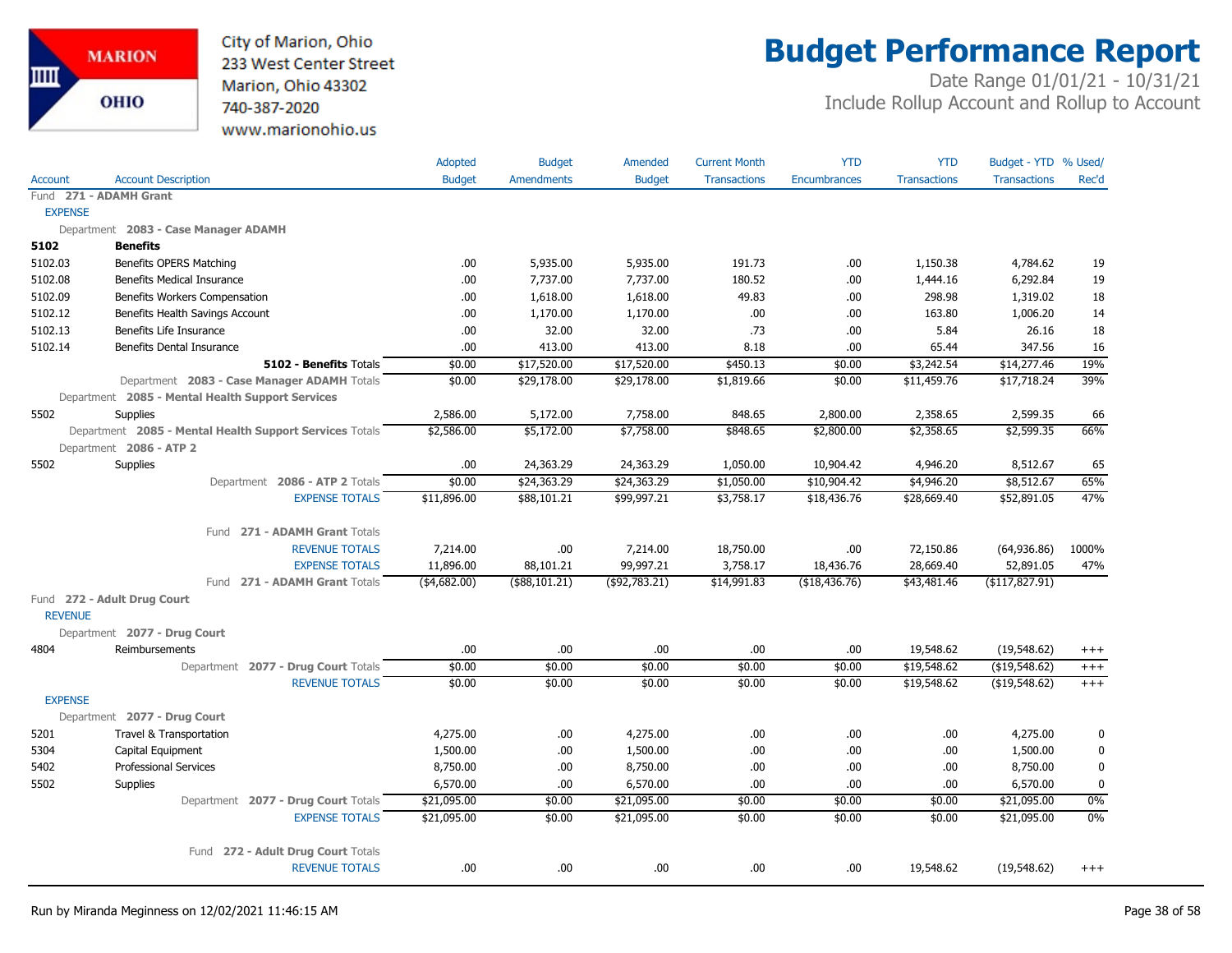City of Marion, Ohio 233 West Center Street Marion, Ohio 43302 740-387-2020 www.marionohio.us

# **Budget Performance Report**

|                 |                                                        | Adopted        | <b>Budget</b>     | Amended        | <b>Current Month</b> | <b>YTD</b>          | <b>YTD</b>          | Budget - YTD % Used/ |              |
|-----------------|--------------------------------------------------------|----------------|-------------------|----------------|----------------------|---------------------|---------------------|----------------------|--------------|
| Account         | <b>Account Description</b>                             | <b>Budget</b>  | <b>Amendments</b> | <b>Budget</b>  | <b>Transactions</b>  | <b>Encumbrances</b> | <b>Transactions</b> | <b>Transactions</b>  | Rec'd        |
|                 | <b>EXPENSE TOTALS</b>                                  | 21,095.00      | .00.              | 21,095.00      | .00.                 | .00.                | .00.                | 21,095.00            | 0%           |
|                 | Fund 272 - Adult Drug Court Totals                     | ( \$21,095.00) | \$0.00            | ( \$21,095.00) | \$0.00               | \$0.00              | \$19,548.62         | (40, 643.62)         |              |
|                 | Fund 273 - Critical Infrastructure Grant               |                |                   |                |                      |                     |                     |                      |              |
| <b>REVENUE</b>  |                                                        |                |                   |                |                      |                     |                     |                      |              |
|                 | Department 2081 - Critical Infrastructure Grant        |                |                   |                |                      |                     |                     |                      |              |
| 4420            | <b>Federal Grants</b>                                  | 200,000.00     | .00               | 200,000.00     | .00                  | .00.                | .00.                | 200,000.00           | $\mathbf{0}$ |
|                 | Department 2081 - Critical Infrastructure Grant Totals | \$200,000.00   | \$0.00            | \$200,000.00   | \$0.00               | \$0.00              | \$0.00              | \$200,000.00         | 0%           |
|                 | <b>REVENUE TOTALS</b>                                  | \$200,000.00   | \$0.00            | \$200,000.00   | \$0.00               | \$0.00              | \$0.00              | \$200,000.00         | 0%           |
| <b>EXPENSE</b>  |                                                        |                |                   |                |                      |                     |                     |                      |              |
|                 | Department 2081 - Critical Infrastructure Grant        |                |                   |                |                      |                     |                     |                      |              |
| 5422            | <b>Administration Fee</b>                              | 5,000.00       | .00               | 5,000.00       | .00                  | .00.                | .00                 | 5,000.00             | $\mathbf{0}$ |
| 5479            | Fire Facility/Equipment                                | 195,000.00     | .00               | 195,000.00     | .00                  | .00                 | .00                 | 195,000.00           | $\mathbf{0}$ |
|                 | Department 2081 - Critical Infrastructure Grant Totals | \$200,000.00   | \$0.00            | \$200,000.00   | \$0.00               | \$0.00              | \$0.00              | \$200,000.00         | 0%           |
|                 | <b>EXPENSE TOTALS</b>                                  | \$200,000.00   | \$0.00            | \$200,000.00   | \$0.00               | \$0.00              | \$0.00              | \$200,000.00         | 0%           |
|                 | Fund 273 - Critical Infrastructure Grant Totals        |                |                   |                |                      |                     |                     |                      |              |
|                 | <b>REVENUE TOTALS</b>                                  | 200,000.00     | .00               | 200,000.00     | .00                  | .00.                | .00.                | 200,000.00           | 0%           |
|                 | <b>EXPENSE TOTALS</b>                                  | 200,000.00     | .00               | 200,000.00     | .00.                 | .00.                | .00.                | 200,000.00           | 0%           |
|                 | Fund 273 - Critical Infrastructure Grant Totals        | \$0.00         | \$0.00            | \$0.00         | \$0.00               | \$0.00              | \$0.00              | \$0.00               |              |
| Fund 274 - ESID |                                                        |                |                   |                |                      |                     |                     |                      |              |
| <b>REVENUE</b>  |                                                        |                |                   |                |                      |                     |                     |                      |              |
|                 | Department 2082 - ESID                                 |                |                   |                |                      |                     |                     |                      |              |
| 4112            | <b>Special Assessment</b>                              | 33,079.00      | .00               | 33,079.00      | .00.                 | .00.                | 33,079.20           | (.20)                | 100          |
|                 | Department 2082 - ESID Totals                          | \$33,079.00    | \$0.00            | \$33,079.00    | \$0.00               | \$0.00              | \$33,079.20         | (\$0.20)             | 100%         |
|                 | <b>REVENUE TOTALS</b>                                  | \$33,079.00    | \$0.00            | \$33,079.00    | \$0.00               | \$0.00              | \$33,079.20         | (\$0.20)             | 100%         |
| <b>EXPENSE</b>  |                                                        |                |                   |                |                      |                     |                     |                      |              |
|                 | Department 2082 - ESID                                 |                |                   |                |                      |                     |                     |                      |              |
| 5451            | Pass Thru Payments                                     | 33,079.00      | 7.64              | 33,086.64      | .00                  | .00                 | 33,086.64           | .00                  | 100          |
|                 | Department 2082 - ESID Totals                          | \$33,079.00    | \$7.64            | \$33,086.64    | \$0.00               | \$0.00              | \$33,086.64         | \$0.00               | 100%         |
|                 | <b>EXPENSE TOTALS</b>                                  | \$33,079.00    | \$7.64            | \$33,086.64    | \$0.00               | \$0.00              | \$33,086.64         | \$0.00               | 100%         |
|                 | Fund 274 - ESID Totals                                 |                |                   |                |                      |                     |                     |                      |              |
|                 | <b>REVENUE TOTALS</b>                                  | 33,079.00      | .00               | 33,079.00      | .00                  | .00.                | 33,079.20           | (.20)                | 100%         |
|                 | <b>EXPENSE TOTALS</b>                                  | 33,079.00      | 7.64              | 33,086.64      | .00                  | .00                 | 33,086.64           | .00                  | 100%         |
|                 | Fund 274 - ESID Totals                                 | \$0.00         | ( \$7.64)         | (\$7.64)       | \$0.00               | \$0.00              | ( \$7.44)           | (\$0.20)             |              |
| Fund 276 - ARPA |                                                        |                |                   |                |                      |                     |                     |                      |              |
| <b>REVENUE</b>  |                                                        |                |                   |                |                      |                     |                     |                      |              |
|                 | Department 2087 - ARPA                                 |                |                   |                |                      |                     |                     |                      |              |
| 4420            | <b>Federal Grants</b>                                  | .00.           | .00               | .00.           | .00                  | .00                 | 1,879,391.13        | (1,879,391.13)       | $^{+++}$     |
|                 | Department 2087 - ARPA Totals                          | \$0.00         | \$0.00            | \$0.00         | \$0.00               | \$0.00              | \$1,879,391.13      | ( \$1,879,391.13)    | $^{+++}$     |
|                 | <b>REVENUE TOTALS</b>                                  | \$0.00         | \$0.00            | \$0.00         | \$0.00               | \$0.00              | \$1,879,391.13      | ( \$1,879,391.13)    | $+++$        |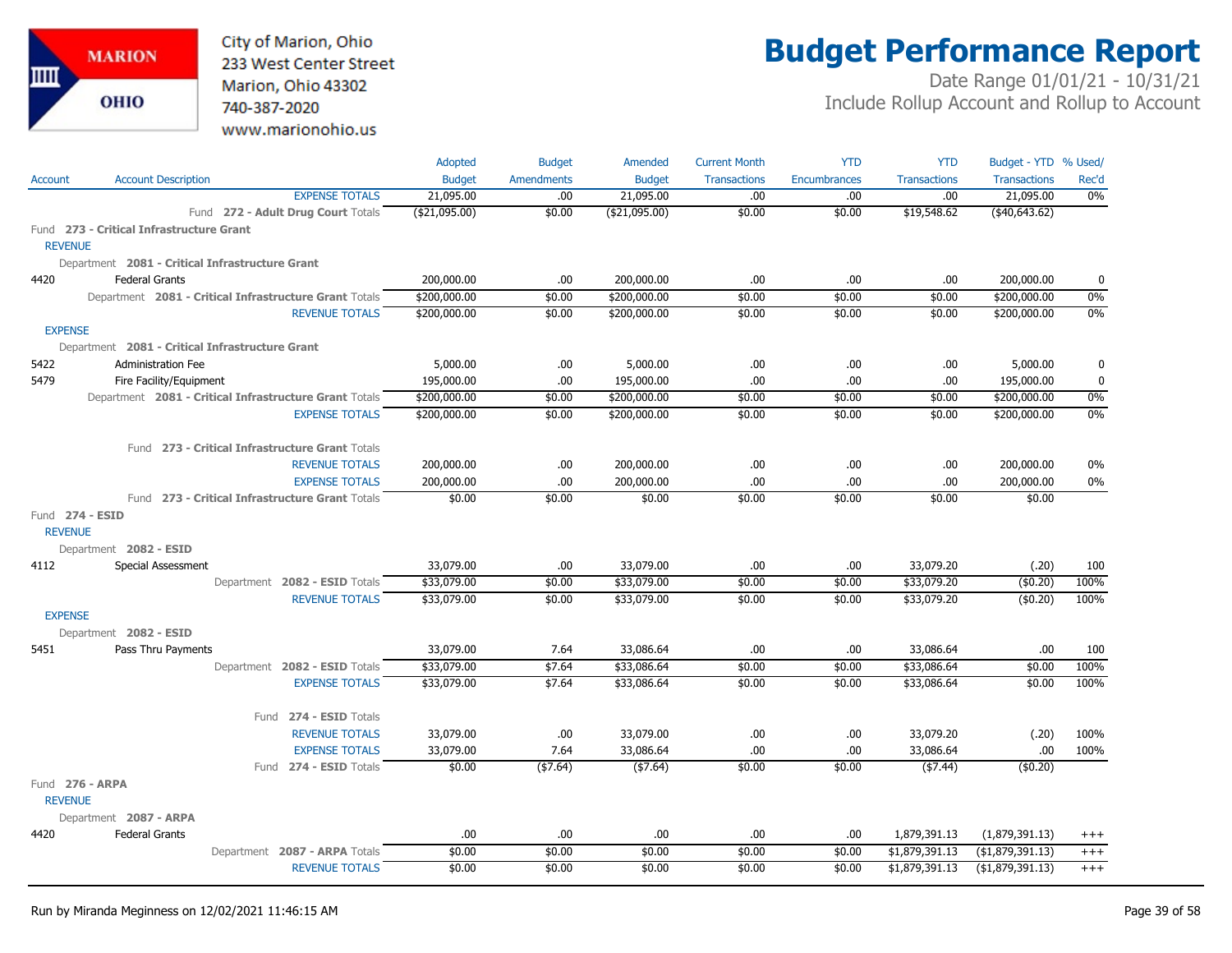

## **Budget Performance Report**

|                 |                                                         | Adopted       | <b>Budget</b>     | Amended           | <b>Current Month</b> | <b>YTD</b>          | <b>YTD</b>          | Budget - YTD % Used/ |             |
|-----------------|---------------------------------------------------------|---------------|-------------------|-------------------|----------------------|---------------------|---------------------|----------------------|-------------|
| <b>Account</b>  | <b>Account Description</b>                              | <b>Budget</b> | <b>Amendments</b> | <b>Budget</b>     | <b>Transactions</b>  | <b>Encumbrances</b> | <b>Transactions</b> | <b>Transactions</b>  | Rec'd       |
| Fund 276 - ARPA |                                                         |               |                   |                   |                      |                     |                     |                      |             |
| <b>EXPENSE</b>  |                                                         |               |                   |                   |                      |                     |                     |                      |             |
|                 | Department 2087 - ARPA                                  |               |                   |                   |                      |                     |                     |                      |             |
| 5402            | <b>Professional Services</b>                            | .00           | 250,000.00        | 250,000.00        | .00.                 | .00                 | .00.                | 250,000.00           | 0           |
| 5418            | Refunds & Reimbursements                                | .00           | 1,100,000.00      | 1,100,000.00      | .00.                 | .00                 | .00                 | 1,100,000.00         | $\mathbf 0$ |
| 5443            | Capital Improvement                                     | .00           | 529,391.13        | 529,391.13        | .00.                 | .00                 | .00                 | 529,391.13           | $\mathbf 0$ |
|                 | Department 2087 - ARPA Totals                           | \$0.00        | \$1,879,391.13    | \$1,879,391.13    | \$0.00               | \$0.00              | \$0.00              | \$1,879,391.13       | 0%          |
|                 | <b>EXPENSE TOTALS</b>                                   | \$0.00        | \$1,879,391.13    | \$1,879,391.13    | \$0.00               | \$0.00              | \$0.00              | \$1,879,391.13       | 0%          |
|                 | Fund 276 - ARPA Totals                                  |               |                   |                   |                      |                     |                     |                      |             |
|                 | <b>REVENUE TOTALS</b>                                   | .00.          | .00.              | .00               | .00.                 | .00                 | 1,879,391.13        | (1,879,391.13)       | $^{+++}$    |
|                 | <b>EXPENSE TOTALS</b>                                   | .00           | 1,879,391.13      | 1,879,391.13      | .00                  | .00                 | .00.                | 1,879,391.13         | $0\%$       |
|                 | Fund 276 - ARPA Totals                                  | \$0.00        | (\$1,879,391.13)  | ( \$1,879,391.13) | \$0.00               | \$0.00              | \$1,879,391.13      | $($ \$3,758,782.26)  |             |
|                 | Fund 277 - Justice Investment                           |               |                   |                   |                      |                     |                     |                      |             |
| <b>REVENUE</b>  |                                                         |               |                   |                   |                      |                     |                     |                      |             |
|                 | Department 2088 - Justice Investment                    |               |                   |                   |                      |                     |                     |                      |             |
| 4421            | <b>State Grants</b>                                     | .00           | .00.              | .00.              | 38,199.00            | .00                 | 76,398.00           | (76, 398.00)         | $^{+++}$    |
|                 | Department 2088 - Justice Investment Totals             | \$0.00        | \$0.00            | \$0.00            | \$38,199.00          | \$0.00              | \$76,398.00         | ( \$76, 398.00)      | $^{+++}$    |
|                 | <b>REVENUE TOTALS</b>                                   | \$0.00        | \$0.00            | \$0.00            | \$38,199.00          | \$0.00              | \$76,398.00         | ( \$76, 398.00)      | $+++$       |
|                 | Fund 277 - Justice Investment Totals                    |               |                   |                   |                      |                     |                     |                      |             |
|                 | <b>REVENUE TOTALS</b>                                   | .00.          | .00.              | .00.              | 38,199.00            | .00                 | 76,398.00           | (76, 398.00)         | $^{+++}$    |
|                 | <b>EXPENSE TOTALS</b>                                   | .00           | .00.              | .00               | .00.                 | .00                 | .00.                | .00                  | $^{+++}$    |
|                 | Fund 277 - Justice Investment Totals                    | \$0.00        | \$0.00            | \$0.00            | \$38,199.00          | \$0.00              | \$76,398.00         | $(*76,398.00)$       |             |
| <b>REVENUE</b>  | Fund 301 - Tax Increment Financing                      |               |                   |                   |                      |                     |                     |                      |             |
|                 | Department 3001 - DRIP (Ridgedale) TIF                  |               |                   |                   |                      |                     |                     |                      |             |
| 4108            | <b>Tax Increment Financing</b>                          |               |                   |                   |                      |                     |                     |                      |             |
| 4108.02         | Tax Increment Financing Marion Industries               | 24,606.00     | .00.              | 24,606.00         | .00.                 | .00                 | .00                 | 24,606.00            | 0           |
| 4108.03         | Tax Increment Financing US Yachiyo                      | 48,000.00     | .00.              | 48,000.00         | .00.                 | .00                 | .00                 | 48,000.00            | $\mathbf 0$ |
|                 | 4108 - Tax Increment Financing Totals                   | \$72,606.00   | \$0.00            | \$72,606.00       | \$0.00               | \$0.00              | \$0.00              | \$72,606.00          | 0%          |
|                 | Department 3001 - DRIP (Ridgedale) TIF Totals           | \$72,606.00   | \$0.00            | \$72,606.00       | \$0.00               | \$0.00              | \$0.00              | \$72,606.00          | 0%          |
|                 | Department 3002 - DRIP (Marion City Schools) TIF        |               |                   |                   |                      |                     |                     |                      |             |
| 4108            | <b>Tax Increment Financing</b>                          |               |                   |                   |                      |                     |                     |                      |             |
| 4108.02         | Tax Increment Financing Marion Industries               | 25,000.00     | .00.              | 25,000.00         | .00.                 | .00                 | .00.                | 25,000.00            | 0           |
| 4108.04         | Tax Increment Financing Sakamura                        | 6,000.00      | .00.              | 6,000.00          | .00                  | .00.                | .00                 | 6,000.00             | $\pmb{0}$   |
|                 | 4108 - Tax Increment Financing Totals                   | \$31,000.00   | \$0.00            | \$31,000.00       | \$0.00               | \$0.00              | \$0.00              | \$31,000.00          | 0%          |
|                 | Department 3002 - DRIP (Marion City Schools) TIF Totals | \$31,000.00   | \$0.00            | \$31,000.00       | \$0.00               | \$0.00              | \$0.00              | \$31,000.00          | 0%          |
|                 | Department 3003 - Barks Road TIF                        |               |                   |                   |                      |                     |                     |                      |             |
| 4108            | <b>Tax Increment Financing</b>                          |               |                   |                   |                      |                     |                     |                      |             |
| 4108.06         | Tax Increment Financing Lutheran Social Services        | 19,367.00     | .00.              | 19,367.00         | .00                  | .00                 | 6,862.60            | 12,504.40            | 35          |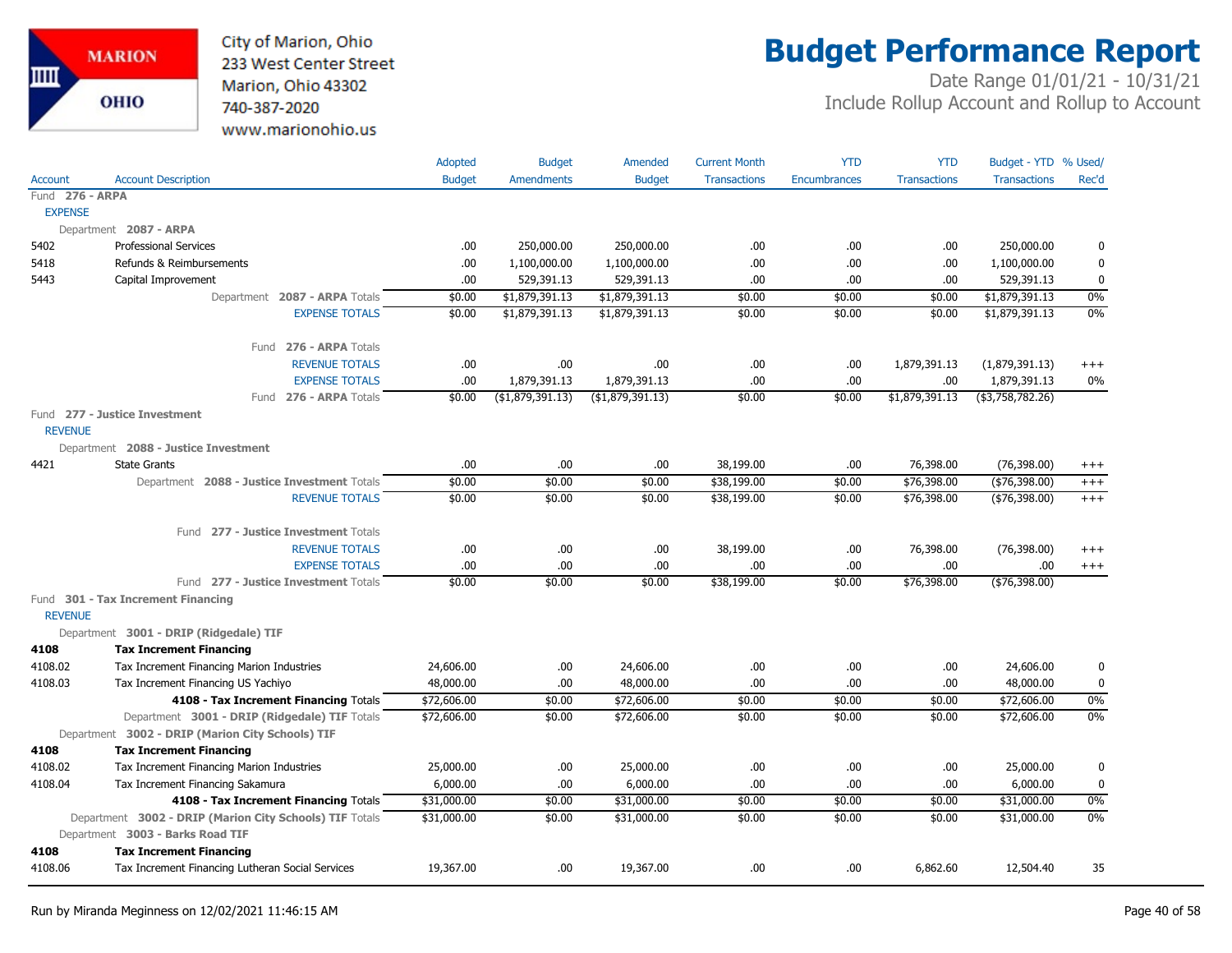

## **Budget Performance Report**

|                |                                                                                             | Adopted       | <b>Budget</b>     | Amended       | <b>Current Month</b> | <b>YTD</b>   | <b>YTD</b>          | Budget - YTD % Used/ |       |
|----------------|---------------------------------------------------------------------------------------------|---------------|-------------------|---------------|----------------------|--------------|---------------------|----------------------|-------|
| <b>Account</b> | <b>Account Description</b>                                                                  | <b>Budget</b> | <b>Amendments</b> | <b>Budget</b> | <b>Transactions</b>  | Encumbrances | <b>Transactions</b> | <b>Transactions</b>  | Rec'd |
|                | Fund 301 - Tax Increment Financing                                                          |               |                   |               |                      |              |                     |                      |       |
| <b>REVENUE</b> |                                                                                             |               |                   |               |                      |              |                     |                      |       |
|                | Department 3003 - Barks Road TIF                                                            |               |                   |               |                      |              |                     |                      |       |
| 4108           | <b>Tax Increment Financing</b>                                                              |               |                   |               |                      |              |                     |                      |       |
| 4108.07        | Tax Increment Financing Marion SSA                                                          | 5,312.00      | .00.              | 5,312.00      | .00                  | .00          | 6,888.28            | (1,576.28)           | 130   |
| 4108.08        | Tax Increment Financing Primrose of Marion                                                  | 52,259.00     | .00.              | 52,259.00     | .00.                 | .00          | 114,790.02          | (62, 531.02)         | 220   |
| 4108.09        | Tax Increment Financing Villas of Center Park                                               | 100,000.00    | .00.              | 100,000.00    | .00.                 | .00          | 140,809.24          | (40,809.24)          | 141   |
|                | 4108 - Tax Increment Financing Totals                                                       | \$176,938.00  | \$0.00            | \$176,938.00  | \$0.00               | \$0.00       | \$269,350.14        | $($ \$92,412.14)     | 152%  |
|                | Department 3003 - Barks Road TIF Totals                                                     | \$176,938.00  | \$0.00            | \$176,938.00  | \$0.00               | \$0.00       | \$269,350.14        | ( \$92, 412.14)      | 152%  |
|                | Department 3004 - SBR Enterprise TIF                                                        |               |                   |               |                      |              |                     |                      |       |
| 4108           | <b>Tax Increment Financing</b>                                                              |               |                   |               |                      |              |                     |                      |       |
| 4108.05        | Tax Increment Financing SBR Enterprises                                                     | 3,400.00      | .00               | 3,400.00      | .00                  | .00          | 27,816.53           | (24, 416.53)         | 818   |
|                | 4108 - Tax Increment Financing Totals                                                       | \$3,400.00    | \$0.00            | \$3,400.00    | \$0.00               | \$0.00       | \$27,816.53         | $($ \$24,416.53)     | 818%  |
|                | Department 3004 - SBR Enterprise TIF Totals                                                 | \$3,400.00    | \$0.00            | \$3,400.00    | \$0.00               | \$0.00       | \$27,816.53         | ( \$24,416.53)       | 818%  |
|                | Department 3005 - Delaware-Barks Road TIF                                                   |               |                   |               |                      |              |                     |                      |       |
| 4108           | <b>Tax Increment Financing</b>                                                              |               |                   |               |                      |              |                     |                      |       |
| 4108.10        | Tax Increment Financing Tax Increment Financing-<br>Walgreen                                | 2,300.00      | .00.              | 2,300.00      | .00.                 | .00          | 5,823.90            | (3,523.90)           | 253   |
|                | 4108 - Tax Increment Financing Totals                                                       | \$2,300.00    | \$0.00            | \$2,300.00    | \$0.00               | \$0.00       | \$5,823.90          | $($ \$3,523.90)      | 253%  |
|                | Department 3005 - Delaware-Barks Road TIF Totals                                            | \$2,300.00    | \$0.00            | \$2,300.00    | \$0.00               | \$0.00       | \$5,823.90          | $($ \$3,523.90)      | 253%  |
|                | <b>REVENUE TOTALS</b>                                                                       | \$286,244.00  | \$0.00            | \$286,244.00  | \$0.00               | \$0.00       | \$302,990.57        | (\$16,746.57)        | 106%  |
| <b>EXPENSE</b> |                                                                                             |               |                   |               |                      |              |                     |                      |       |
|                | Department 3001 - DRIP (Ridgedale) TIF                                                      |               |                   |               |                      |              |                     |                      |       |
| 5417           | Auditor/Treasurer Fees                                                                      | 15.00         | .00.              | 15.00         | .00.                 | .00          | .00.                | 15.00                | 0     |
| 5440           | <b>OPWC</b>                                                                                 |               |                   |               |                      |              |                     |                      |       |
| 5440.02        | OPWC Loan Prinipal                                                                          | 3,290.00      | .00.              | 3,290.00      | .00                  | .00          | .00                 | 3,290.00             | 0     |
|                | 5440 - OPWC Totals                                                                          | \$3,290.00    | \$0.00            | \$3,290.00    | \$0.00               | \$0.00       | \$0.00              | \$3,290.00           | $0\%$ |
|                | Department 3001 - DRIP (Ridgedale) TIF Totals                                               | \$3,305.00    | \$0.00            | \$3,305.00    | \$0.00               | \$0.00       | \$0.00              | \$3,305.00           | 0%    |
|                | Department 3002 - DRIP (Marion City Schools) TIF                                            |               |                   |               |                      |              |                     |                      |       |
| 5417           | Auditor/Treasurer Fees                                                                      | 15.00         | .00               | 15.00         | .00.                 | .00          | .00                 | 15.00                | 0     |
| 5440           | <b>OPWC</b>                                                                                 |               |                   |               |                      |              |                     |                      |       |
| 5440.02        | <b>OPWC Loan Prinipal</b>                                                                   | 3,290.00      | .00.              | 3,290.00      | .00.                 | .00          | .00                 | 3,290.00             | 0     |
|                | 5440 - OPWC Totals                                                                          | \$3,290.00    | \$0.00            | \$3,290.00    | \$0.00               | \$0.00       | \$0.00              | \$3,290.00           | $0\%$ |
|                | Department 3002 - DRIP (Marion City Schools) TIF Totals<br>Department 3003 - Barks Road TIF | \$3,305.00    | \$0.00            | \$3,305.00    | \$0.00               | \$0.00       | \$0.00              | \$3,305.00           | 0%    |
| 5402           | <b>Professional Services</b>                                                                | 25,625.00     | .00               | 25,625.00     | .00.                 | .00          | .00                 | 25,625.00            | 0     |
| 5426           | <b>Transfers Out</b>                                                                        |               |                   |               |                      |              |                     |                      |       |
| 5426.14        | <b>Transfers Out Bond Retirement</b>                                                        | 33,721.00     | .00.              | 33,721.00     | .00                  | .00.         | .00                 | 33,721.00            | 0     |
|                | 5426 - Transfers Out Totals                                                                 | \$33,721.00   | \$0.00            | \$33,721.00   | \$0.00               | \$0.00       | \$0.00              | \$3,721.00           | $0\%$ |
| 5443           | Capital Improvement                                                                         | 153,750.00    | .00.              | 153,750.00    | .00.                 | .00          | .00                 | 153,750.00           | 0     |
|                | Department 3003 - Barks Road TIF Totals                                                     | \$213,096.00  | \$0.00            | \$213,096.00  | \$0.00               | \$0.00       | \$0.00              | \$213,096.00         | $0\%$ |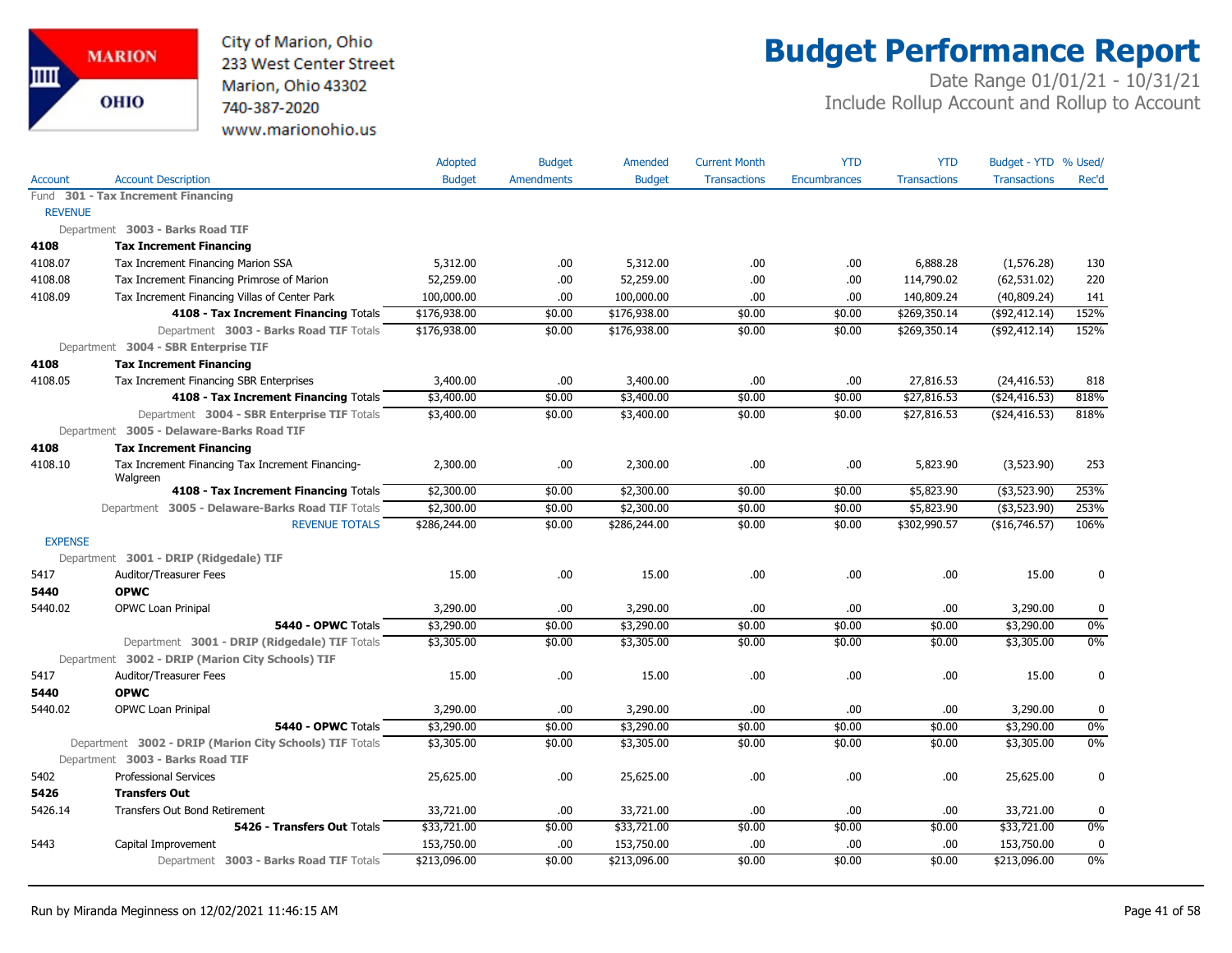City of Marion, Ohio 233 West Center Street Marion, Ohio 43302 740-387-2020 www.marionohio.us

# **Budget Performance Report**

|                |                                                  | Adopted       | <b>Budget</b>     | Amended       | <b>Current Month</b> | <b>YTD</b>   | <b>YTD</b>          | Budget - YTD % Used/ |             |
|----------------|--------------------------------------------------|---------------|-------------------|---------------|----------------------|--------------|---------------------|----------------------|-------------|
| Account        | <b>Account Description</b>                       | <b>Budget</b> | <b>Amendments</b> | <b>Budget</b> | <b>Transactions</b>  | Encumbrances | <b>Transactions</b> | <b>Transactions</b>  | Rec'd       |
|                | Fund 301 - Tax Increment Financing               |               |                   |               |                      |              |                     |                      |             |
| <b>EXPENSE</b> |                                                  |               |                   |               |                      |              |                     |                      |             |
|                | Department 3004 - SBR Enterprise TIF             |               |                   |               |                      |              |                     |                      |             |
| 5426           | <b>Transfers Out</b>                             |               |                   |               |                      |              |                     |                      |             |
| 5426.14        | <b>Transfers Out Bond Retirement</b>             | 50,206.00     | .00.              | 50,206.00     | .00                  | .00.         | .00                 | 50,206.00            | 0           |
|                | 5426 - Transfers Out Totals                      | \$50,206.00   | \$0.00            | \$50,206.00   | \$0.00               | \$0.00       | \$0.00              | \$50,206.00          | $0\%$       |
|                | Department 3004 - SBR Enterprise TIF Totals      | \$50,206.00   | \$0.00            | \$50,206.00   | \$0.00               | \$0.00       | \$0.00              | \$50,206.00          | $0\%$       |
|                | Department 3005 - Delaware-Barks Road TIF        |               |                   |               |                      |              |                     |                      |             |
| 5426           | <b>Transfers Out</b>                             |               |                   |               |                      |              |                     |                      |             |
| 5426.14        | Transfers Out Bond Retirement                    | 26,689.00     | .00.              | 26,689.00     | .00                  | .00.         | .00                 | 26,689.00            | 0           |
|                | 5426 - Transfers Out Totals                      | \$26,689.00   | \$0.00            | \$26,689.00   | \$0.00               | \$0.00       | \$0.00              | \$26,689.00          | 0%          |
|                | Department 3005 - Delaware-Barks Road TIF Totals | \$26,689.00   | \$0.00            | \$26,689.00   | \$0.00               | \$0.00       | \$0.00              | \$26,689.00          | $0\%$       |
|                | <b>EXPENSE TOTALS</b>                            | \$296,601.00  | \$0.00            | \$296,601.00  | \$0.00               | \$0.00       | \$0.00              | \$296,601.00         | 0%          |
|                | Fund 301 - Tax Increment Financing Totals        |               |                   |               |                      |              |                     |                      |             |
|                | <b>REVENUE TOTALS</b>                            | 286,244.00    | .00.              | 286,244.00    | .00                  | .00          | 302,990.57          | (16,746.57)          | 106%        |
|                | <b>EXPENSE TOTALS</b>                            | 296,601.00    | .00               | 296,601.00    | .00                  | .00          | .00                 | 296,601.00           | $0\%$       |
|                | Fund 301 - Tax Increment Financing Totals        | (\$10,357.00) | \$0.00            | (\$10,357.00) | \$0.00               | \$0.00       | \$302,990.57        | $($ \$313,347.57)    |             |
| <b>REVENUE</b> | Fund 302 - Bond Retirement                       |               |                   |               |                      |              |                     |                      |             |
|                | Department 3010 - Bond Retirement                |               |                   |               |                      |              |                     |                      |             |
| 4103           | <b>Income Tax</b>                                |               |                   |               |                      |              |                     |                      |             |
| 4103.02        | Income Tax Non-Voted                             | 86,320.00     | .00.              | 86,320.00     | .00                  | .00          | .00                 | 86,320.00            | 0           |
|                | 4103 - Income Tax Totals                         | \$86,320.00   | \$0.00            | \$86,320.00   | \$0.00               | \$0.00       | \$0.00              | \$86,320.00          | $0\%$       |
| 4802           | Transfer In                                      | 333,810.00    | .00               | 333,810.00    | .00.                 | .00          | .00                 | 333,810.00           | 0           |
|                | Department 3010 - Bond Retirement Totals         | \$420,130.00  | \$0.00            | \$420,130.00  | \$0.00               | \$0.00       | \$0.00              | \$420,130.00         | $0\%$       |
|                | <b>REVENUE TOTALS</b>                            | \$420,130.00  | \$0.00            | \$420,130.00  | \$0.00               | \$0.00       | \$0.00              | \$420,130.00         | 0%          |
| <b>EXPENSE</b> |                                                  |               |                   |               |                      |              |                     |                      |             |
|                | Department 3010 - Bond Retirement                |               |                   |               |                      |              |                     |                      |             |
| 5439           | <b>Debt Service</b>                              |               |                   |               |                      |              |                     |                      |             |
| 5439.01        | Debt Service Bond Interest                       | 83,000.00     | .00.              | 83,000.00     | .00                  | .00.         | .00                 | 83,000.00            | 0           |
| 5439.02        | Debt Service Bond Principal                      | 283,000.00    | .00.              | 283,000.00    | .00                  | .00          | .00                 | 283,000.00           | $\mathbf 0$ |
|                | 5439 - Debt Service Totals                       | \$366,000.00  | \$0.00            | \$366,000.00  | \$0.00               | \$0.00       | \$0.00              | \$366,000.00         | $0\%$       |
|                | Department 3010 - Bond Retirement Totals         | \$366,000.00  | \$0.00            | \$366,000.00  | \$0.00               | \$0.00       | \$0.00              | \$366,000.00         | $0\%$       |
|                | <b>EXPENSE TOTALS</b>                            | \$366,000.00  | \$0.00            | \$366,000.00  | \$0.00               | \$0.00       | \$0.00              | \$366,000.00         | $0\%$       |
|                | 302 - Bond Retirement Totals<br>Fund             |               |                   |               |                      |              |                     |                      |             |
|                | <b>REVENUE TOTALS</b>                            | 420,130.00    | .00.              | 420,130.00    | .00                  | .00.         | .00                 | 420,130.00           | 0%          |
|                | <b>EXPENSE TOTALS</b>                            | 366,000.00    | .00               | 366,000.00    | .00                  | .00          | .00                 | 366,000.00           | 0%          |
|                | Fund 302 - Bond Retirement Totals                | \$54,130.00   | \$0.00            | \$54,130.00   | \$0.00               | \$0.00       | \$0.00              | \$54,130.00          |             |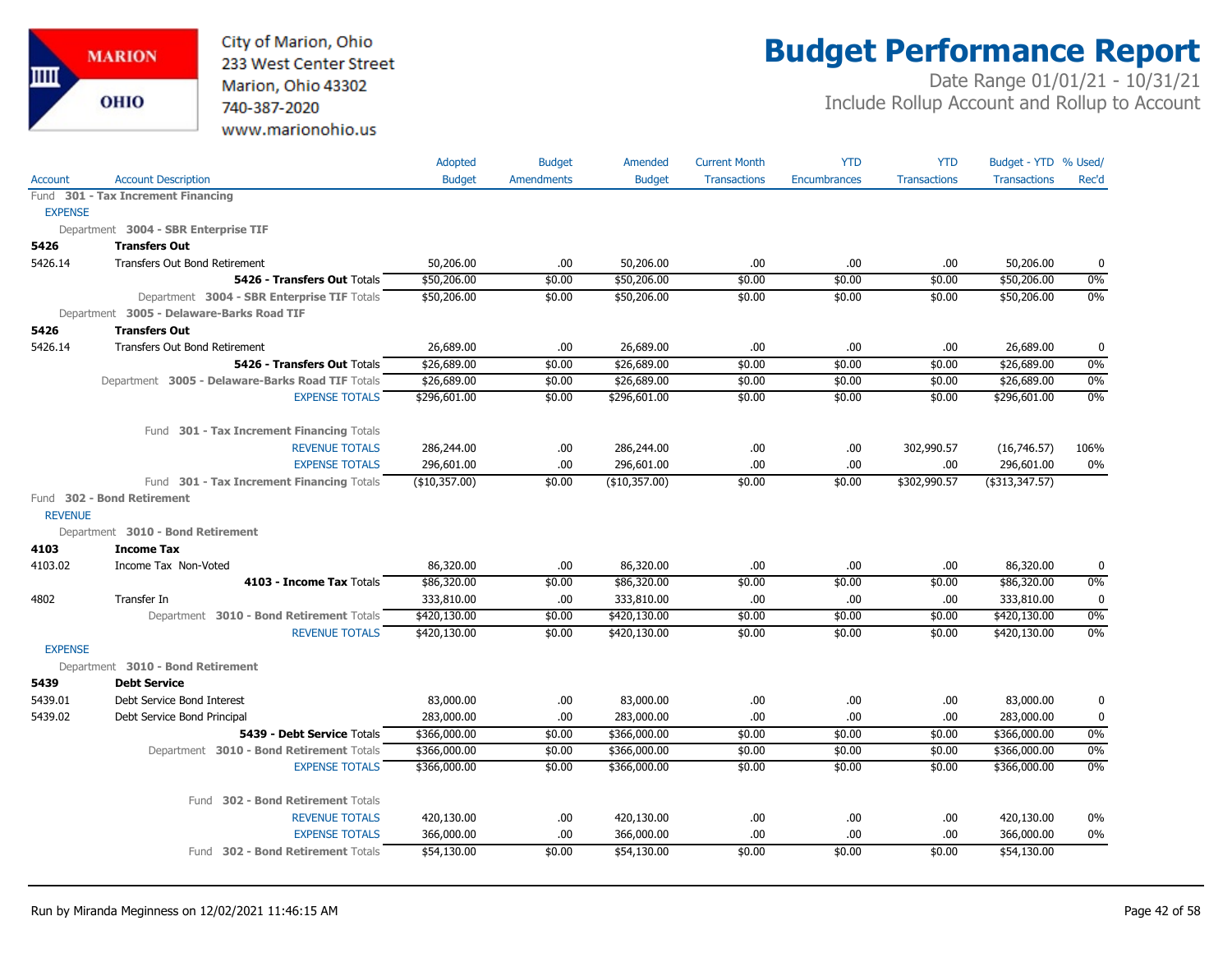

## **Budget Performance Report**

|                |                                                  | Adopted       | <b>Budget</b>     | Amended       | <b>Current Month</b> | <b>YTD</b>          | <b>YTD</b>          | Budget - YTD % Used/ |             |
|----------------|--------------------------------------------------|---------------|-------------------|---------------|----------------------|---------------------|---------------------|----------------------|-------------|
| Account        | <b>Account Description</b>                       | <b>Budget</b> | <b>Amendments</b> | <b>Budget</b> | <b>Transactions</b>  | <b>Encumbrances</b> | <b>Transactions</b> | <b>Transactions</b>  | Rec'd       |
|                | Fund 401 - Capital Improvements                  |               |                   |               |                      |                     |                     |                      |             |
| <b>REVENUE</b> |                                                  |               |                   |               |                      |                     |                     |                      |             |
|                | Department 4000 - Capital Improvement            |               |                   |               |                      |                     |                     |                      |             |
| 4102           | <b>Utility Company Tax</b>                       |               |                   |               |                      |                     |                     |                      |             |
| 4102.01        | Utility Company Tax Voted .75%                   | 15,000.00     | .00               | 15,000.00     | .00.                 | .00                 | 4,110.66            | 10,889.34            | 27          |
|                | 4102 - Utility Company Tax Totals                | \$15,000.00   | \$0.00            | \$15,000.00   | \$0.00               | \$0.00              | \$4,110.66          | \$10,889.34          | 27%         |
| 4103           | <b>Income Tax</b>                                |               |                   |               |                      |                     |                     |                      |             |
| 4103.01        | Income Tax Voted                                 | 422,000.00    | .00.              | 422,000.00    | 38,872.50            | .00                 | 397,155.28          | 24,844.72            | 94          |
|                | 4103 - Income Tax Totals                         | \$422,000.00  | \$0.00            | \$422,000.00  | \$38,872.50          | \$0.00              | \$397,155.28        | \$24,844.72          | 94%         |
| 4111           | <b>Municipal Net Profit</b>                      |               |                   |               |                      |                     |                     |                      |             |
| 4111.02        | Municipal Net Profit .75% Voted                  | .00           | .00.              | .00           | .00.                 | .00                 | 5,953.57            | (5,953.57)           | $^{+++}$    |
|                | 4111 - Municipal Net Profit Totals               | \$0.00        | \$0.00            | \$0.00        | \$0.00               | \$0.00              | \$5,953.57          | ( \$5,953.57)        | $^{+++}$    |
| 4804           | Reimbursements                                   | 15,000.00     | .00.              | 15,000.00     | .00.                 | .00                 | .00.                | 15,000.00            | 0           |
|                | Department 4000 - Capital Improvement Totals     | \$452,000.00  | \$0.00            | \$452,000.00  | \$38,872.50          | \$0.00              | \$407,219.51        | \$44,780.49          | 90%         |
|                | <b>REVENUE TOTALS</b>                            | \$452,000.00  | \$0.00            | \$452,000.00  | \$38,872.50          | \$0.00              | \$407,219.51        | \$44,780.49          | 90%         |
| <b>EXPENSE</b> |                                                  |               |                   |               |                      |                     |                     |                      |             |
|                | Department 1021 - City Hall                      |               |                   |               |                      |                     |                     |                      |             |
| 5443           | Capital Improvement                              | 65,000.00     | .00.              | 65,000.00     | .00.                 | 6,400.00            | 32,100.00           | 26,500.00            | 59          |
|                | Department 1021 - City Hall Totals               | \$65,000.00   | \$0.00            | \$65,000.00   | \$0.00               | \$6,400.00          | \$32,100.00         | \$26,500.00          | 59%         |
|                | Department 4000 - Capital Improvement            |               |                   |               |                      |                     |                     |                      |             |
| 5419           | Income Tax Refunds                               | 6,656.00      | .00               | 6,656.00      | 8.79                 | .00                 | 3,787.68            | 2,868.32             | 57          |
| 5426           | <b>Transfers Out</b>                             |               |                   |               |                      |                     |                     |                      |             |
| 5426.14        | Transfers Out Bond Retirement                    | 229,448.00    | .00.              | 229,448.00    | .00                  | .00                 | .00                 | 229,448.00           | $\mathbf 0$ |
|                | 5426 - Transfers Out Totals                      | \$229,448.00  | \$0.00            | \$229,448.00  | \$0.00               | \$0.00              | \$0.00              | \$229,448.00         | 0%          |
| 5444           | Capital Contingency                              | 150,000.00    | 21,000.00         | 171,000.00    | 89,240.72            | 4,184.38            | 166,360.37          | 455.25               | 100         |
|                | Department 4000 - Capital Improvement Totals     | \$386,104.00  | \$21,000.00       | \$407,104.00  | \$89,249.51          | \$4,184.38          | \$170,148.05        | \$232,771.57         | 43%         |
|                | Department 4001 - Airport Industrial Park        |               |                   |               |                      |                     |                     |                      |             |
| 5443           | Capital Improvement                              | .00           | .00.              | .00           | .00.                 | .00                 | 2,435.00            | (2,435.00)           | $^{+++}$    |
|                | Department 4001 - Airport Industrial Park Totals | \$0.00        | \$0.00            | \$0.00        | \$0.00               | \$0.00              | \$2,435.00          | ( \$2,435.00)        | $^{+++}$    |
|                | <b>EXPENSE TOTALS</b>                            | \$451,104.00  | \$21,000.00       | \$472,104.00  | \$89,249.51          | \$10,584.38         | \$204,683.05        | \$256,836.57         | 46%         |
|                | 401 - Capital Improvements Totals<br>Fund        |               |                   |               |                      |                     |                     |                      |             |
|                | <b>REVENUE TOTALS</b>                            | 452,000.00    | .00.              | 452,000.00    | 38,872.50            | .00                 | 407,219.51          | 44,780.49            | 90%         |
|                | <b>EXPENSE TOTALS</b>                            | 451,104.00    | 21,000.00         | 472,104.00    | 89,249.51            | 10,584.38           | 204,683.05          | 256,836.57           | 46%         |
|                | Fund 401 - Capital Improvements Totals           | \$896.00      | ( \$21,000.00)    | (\$20,104.00) | (\$50,377.01)        | (\$10,584.38)       | \$202,536.46        | ( \$212,056.08)      |             |
|                | Fund 403 - Airport Industrial Park               |               |                   |               |                      |                     |                     |                      |             |
| <b>EXPENSE</b> |                                                  |               |                   |               |                      |                     |                     |                      |             |
|                | Department 4001 - Airport Industrial Park        |               |                   |               |                      |                     |                     |                      |             |
| 5307           | Property Tax                                     | 4,100.00      | .00.              | 4,100.00      | .00.                 | .00                 | .00.                | 4,100.00             | 0           |
| 5443           | Capital Improvement                              | 130,000.00    | .00               | 130,000.00    | .00.                 | 1,394.00            | 10,008.59           | 118,597.41           | 9           |
|                | Department 4001 - Airport Industrial Park Totals | \$134,100.00  | \$0.00            | \$134,100.00  | \$0.00               | \$1,394.00          | \$10,008.59         | \$122,697.41         | 9%          |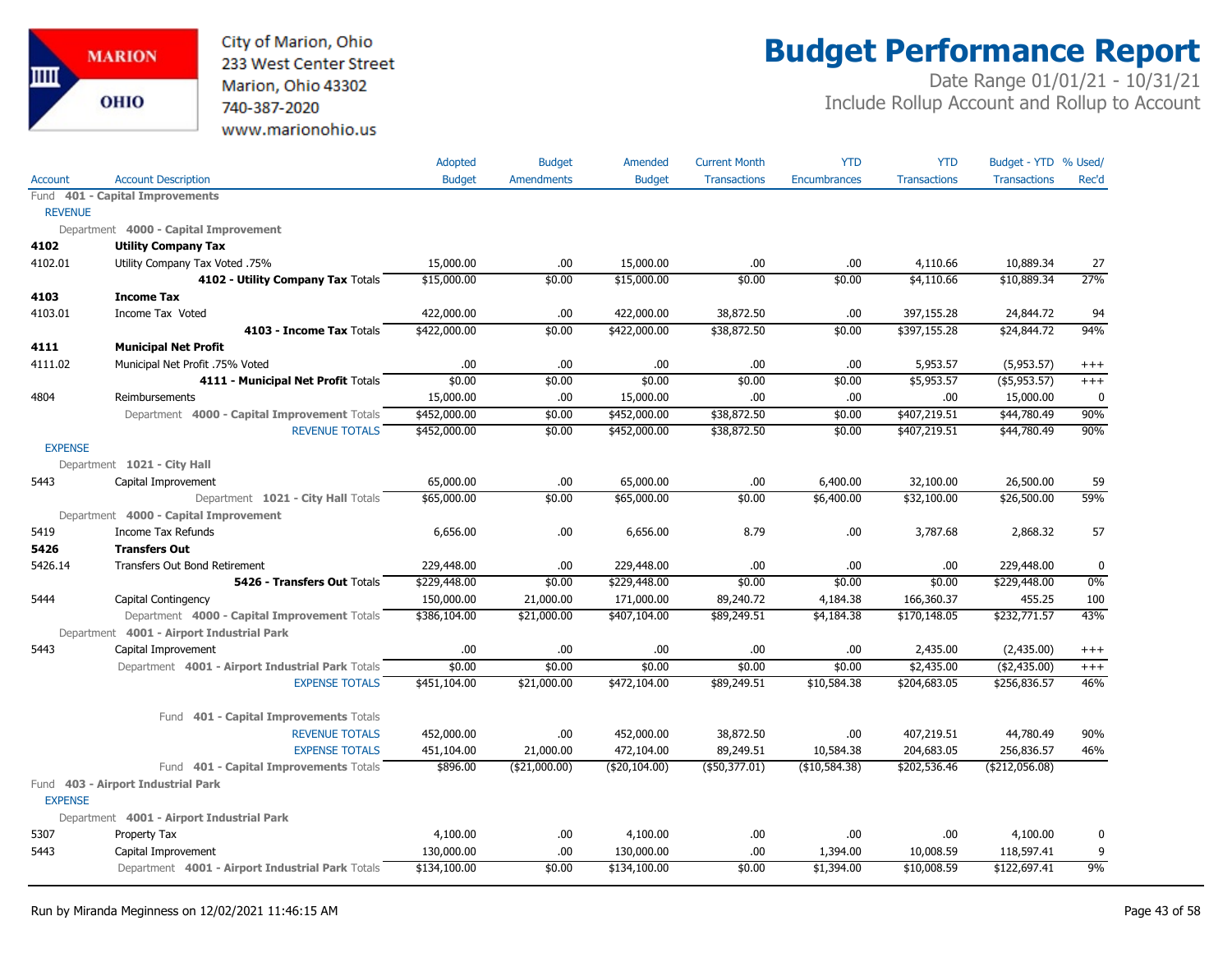

## **Budget Performance Report**

Date Range 01/01/21 - 10/31/21 Include Rollup Account and Rollup to Account

|                |                                                     | Adopted        | <b>Budget</b>     | Amended          | <b>Current Month</b> | <b>YTD</b>          | <b>YTD</b>          | Budget - YTD % Used/ |          |
|----------------|-----------------------------------------------------|----------------|-------------------|------------------|----------------------|---------------------|---------------------|----------------------|----------|
| Account        | <b>Account Description</b>                          | <b>Budget</b>  | <b>Amendments</b> | <b>Budget</b>    | <b>Transactions</b>  | <b>Encumbrances</b> | <b>Transactions</b> | <b>Transactions</b>  | Rec'd    |
| Fund           | 403 - Airport Industrial Park                       |                |                   |                  |                      |                     |                     |                      |          |
|                | <b>EXPENSE TOTALS</b>                               | \$134,100.00   | \$0.00            | \$134,100.00     | \$0.00               | \$1,394.00          | \$10,008.59         | \$122,697.41         | 9%       |
|                | Fund 403 - Airport Industrial Park Totals           |                |                   |                  |                      |                     |                     |                      |          |
|                | <b>REVENUE TOTALS</b>                               | .00            | .00.              | .00.             | .00                  | .00                 | .00                 | .00                  | $^{+++}$ |
|                | <b>EXPENSE TOTALS</b>                               | 134,100.00     | .00               | 134,100.00       | .00                  | 1,394.00            | 10,008.59           | 122,697.41           | 9%       |
|                | Fund 403 - Airport Industrial Park Totals           | (\$134,100.00) | \$0.00            | ( \$134, 100.00) | \$0.00               | ( \$1,394.00)       | ( \$10,008.59)      | (\$122,697.41)       |          |
| <b>REVENUE</b> | Fund 404 - Softball Field Improvement               |                |                   |                  |                      |                     |                     |                      |          |
|                | Department 4002 - Softball Field Improvement        |                |                   |                  |                      |                     |                     |                      |          |
| 4503           | Program Income                                      | 5,000.00       | .00               | 5,000.00         | 2,325.00             | .00                 | 33,745.00           | (28,745.00)          | 675      |
|                | Department 4002 - Softball Field Improvement Totals | \$5,000.00     | \$0.00            | \$5,000.00       | \$2,325.00           | \$0.00              | \$33,745.00         | ( \$28,745.00)       | 675%     |
|                | <b>REVENUE TOTALS</b>                               | \$5,000.00     | \$0.00            | \$5,000.00       | \$2,325.00           | \$0.00              | \$33,745.00         | ( \$28,745.00)       | 675%     |
| <b>EXPENSE</b> |                                                     |                |                   |                  |                      |                     |                     |                      |          |
|                | Department 4002 - Softball Field Improvement        |                |                   |                  |                      |                     |                     |                      |          |
| 5442           | Capital Equipment                                   | 4,500.00       | .00.              | 4,500.00         | .00                  | 32.64               | 4,460.36            | 7.00                 | 100      |
| 5443           | Capital Improvement                                 | 4,500.00       | 5,000.00          | 9,500.00         | .00                  | 974.99              | 5,875.01            | 2,650.00             | 72       |
|                | Department 4002 - Softball Field Improvement Totals | \$9,000.00     | \$5,000.00        | \$14,000.00      | \$0.00               | \$1,007.63          | \$10,335.37         | \$2,657.00           | 81%      |
|                | <b>EXPENSE TOTALS</b>                               | \$9,000.00     | \$5,000.00        | \$14,000.00      | \$0.00               | \$1,007.63          | \$10,335.37         | \$2,657.00           | 81%      |
|                | Fund 404 - Softball Field Improvement Totals        |                |                   |                  |                      |                     |                     |                      |          |
|                | <b>REVENUE TOTALS</b>                               | 5,000.00       | .00.              | 5,000.00         | 2,325.00             | .00                 | 33,745.00           | (28,745.00)          | 675%     |
|                | <b>EXPENSE TOTALS</b>                               | 9,000.00       | 5,000.00          | 14,000.00        | .00                  | 1,007.63            | 10,335.37           | 2,657.00             | 81%      |
|                | Fund 404 - Softball Field Improvement Totals        | $(*4,000.00)$  | $($ \$5,000.00)   | $($ \$9,000.00)  | \$2,325.00           | ( \$1,007.63)       | \$23,409.63         | ( \$31,402.00)       |          |
| <b>REVENUE</b> | Fund 406 - Formula Grant (CDBG)                     |                |                   |                  |                      |                     |                     |                      |          |
|                | Department 2048 - Formula Grant                     |                |                   |                  |                      |                     |                     |                      |          |
| 4420           | <b>Federal Grants</b>                               | .00            | .00               | .00.             | .00                  | .00                 | 158,724.00          | (158, 724.00)        | $^{+++}$ |
|                | Department 2048 - Formula Grant Totals              | \$0.00         | \$0.00            | \$0.00           | \$0.00               | \$0.00              | \$158,724.00        | (\$158,724.00)       | $^{+++}$ |
|                | <b>REVENUE TOTALS</b>                               | \$0.00         | \$0.00            | \$0.00           | \$0.00               | \$0.00              | \$158,724.00        | (\$158,724.00)       | $+++$    |
| <b>EXPENSE</b> |                                                     |                |                   |                  |                      |                     |                     |                      |          |
|                | Department 2048 - Formula Grant                     |                |                   |                  |                      |                     |                     |                      |          |
| 5422           | <b>Administration Fee</b>                           | .00.           | 20,054.92         | 20,054.92        | .00                  | .00                 | 20,054.92           | .00                  | 100      |
| 5429           | Curbs & Sidewalks                                   | .00.           | 31,000.00         | 31,000.00        | .00                  | 3,243.97            | 27,756.03           | .00                  | 100      |
| 5430           | Parks & Recreation                                  | .00            | 34,724.49         | 34,724.49        | .00                  | 960.96              | 30,673.21           | 3,090.32             | 91       |
| 5456           | Fair Housing                                        | .00.           | 1,000.00          | 1,000.00         | .00                  | .00                 | 1,000.00            | .00                  | 100      |
| 5463           | Clearance                                           | .00            | 80,000.00         | 80,000.00        | .00                  | .00                 | 80,000.00           | .00                  | 100      |
|                | Department 2048 - Formula Grant Totals              | \$0.00         | \$166,779.41      | \$166,779.41     | \$0.00               | \$4,204.93          | \$159,484.16        | \$3,090.32           | 98%      |
|                | <b>EXPENSE TOTALS</b>                               | \$0.00         | \$166,779.41      | \$166,779.41     | \$0.00               | \$4,204.93          | \$159,484.16        | \$3,090.32           | 98%      |

Fund **406 - Formula Grant (CDBG)** Totals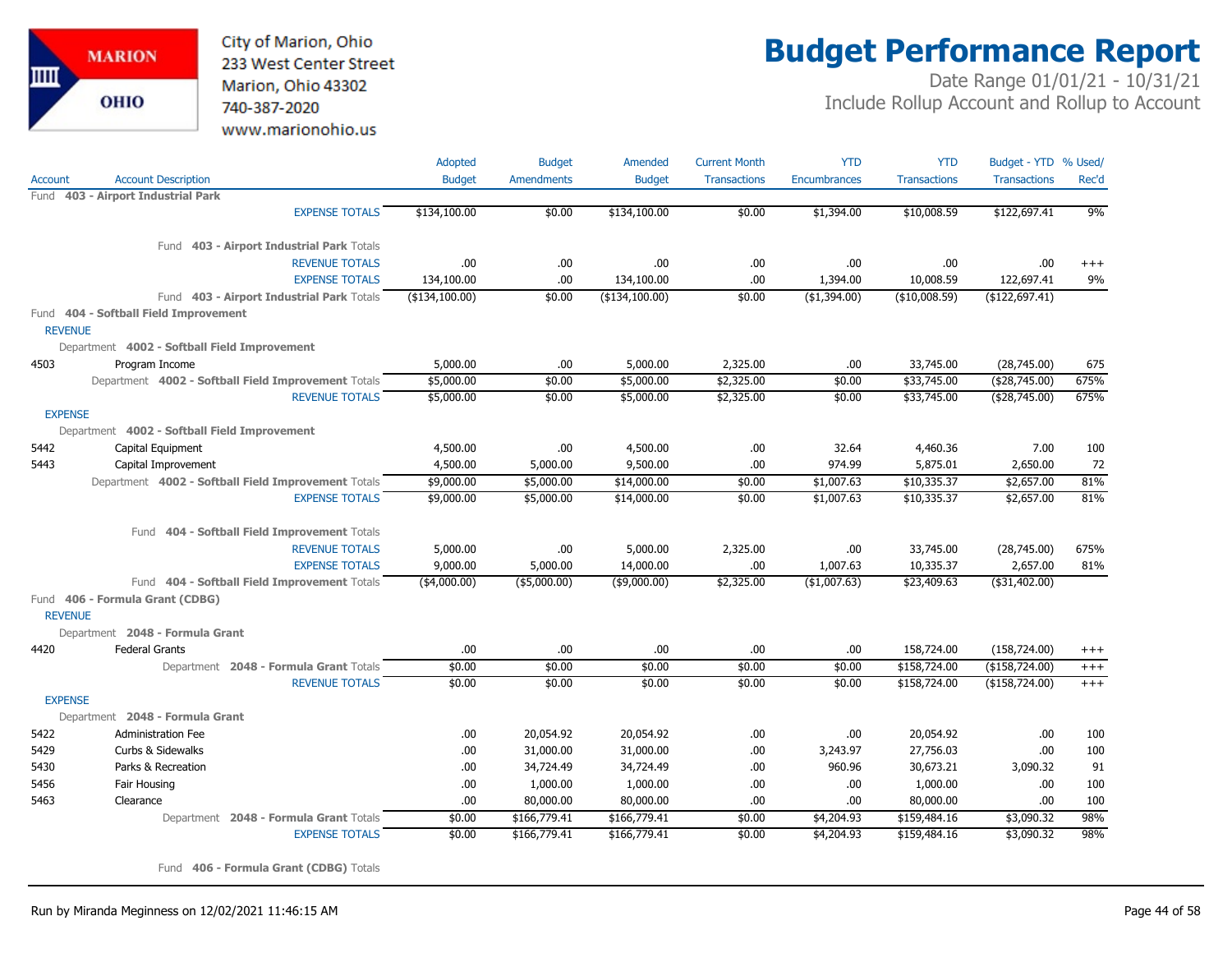City of Marion, Ohio 233 West Center Street Marion, Ohio 43302 740-387-2020 www.marionohio.us

# **Budget Performance Report**

|                |                                              | Adopted                  | <b>Budget</b>                | Amended                          | <b>Current Month</b>         | <b>YTD</b>          | <b>YTD</b>             | Budget - YTD % Used/         |           |
|----------------|----------------------------------------------|--------------------------|------------------------------|----------------------------------|------------------------------|---------------------|------------------------|------------------------------|-----------|
| <b>Account</b> | <b>Account Description</b>                   | <b>Budget</b>            | <b>Amendments</b>            | <b>Budget</b>                    | <b>Transactions</b>          | <b>Encumbrances</b> | <b>Transactions</b>    | <b>Transactions</b>          | Rec'd     |
|                | <b>REVENUE TOTALS</b>                        | .00                      | .00.                         | .00                              | .00                          | .00                 | 158,724.00             | (158, 724.00)                | $+++$     |
|                | <b>EXPENSE TOTALS</b>                        | .00                      | 166,779.41                   | 166,779.41                       | .00                          | 4,204.93            | 159,484.16             | 3,090.32                     | 98%       |
|                | Fund 406 - Formula Grant (CDBG) Totals       | \$0.00                   | (\$166,779.41)               | (\$166,779.41)                   | \$0.00                       | ( \$4, 204.93)      | ( \$760.16)            | (\$161, 814.32)              |           |
|                | Fund 408 - Airport Improvement               |                          |                              |                                  |                              |                     |                        |                              |           |
| <b>REVENUE</b> |                                              |                          |                              |                                  |                              |                     |                        |                              |           |
|                | Department 4007 - Airport Improvement        |                          |                              |                                  |                              |                     |                        |                              |           |
| 4420           | <b>Federal Grants</b>                        | 178,000.00               | .00.                         | 178,000.00                       | .00                          | .00                 | 106,003.00             | 71,997.00                    | 60        |
| 4421           | <b>State Grants</b>                          | 5,000.00                 | 82,090.00                    | 87,090.00                        | .00                          | .00                 | 9,000.00               | 78,090.00                    | 10        |
|                | Department 4007 - Airport Improvement Totals | \$183,000.00             | \$82,090.00                  | \$265,090.00                     | \$0.00                       | \$0.00              | \$115,003.00           | \$150,087.00                 | 43%       |
|                | <b>REVENUE TOTALS</b>                        | \$183,000.00             | \$82,090.00                  | \$265,090.00                     | \$0.00                       | \$0.00              | \$115,003.00           | \$150,087.00                 | 43%       |
| <b>EXPENSE</b> |                                              |                          |                              |                                  |                              |                     |                        |                              |           |
|                | Department 4007 - Airport Improvement        |                          |                              |                                  |                              |                     |                        |                              |           |
| 5402           | <b>Professional Services</b>                 | 37,018.00                | 269,283.00                   | 306,301.00                       | .00.                         | 140,320.00          | 39,800.00              | 126,181.00                   | 59        |
| 5443           | Capital Improvement                          | 100,000.00               | 1,619,605.00                 | 1,719,605.00                     | .00                          | 1,574,541.23        | 28,724.05              | 116,339.72                   | 93        |
|                | Department 4007 - Airport Improvement Totals | \$137,018.00             | \$1,888,888.00               | \$2,025,906.00                   | \$0.00                       | \$1,714,861.23      | \$68,524.05            | \$242,520.72                 | 88%       |
|                | <b>EXPENSE TOTALS</b>                        | \$137,018.00             | \$1,888,888.00               | \$2,025,906.00                   | \$0.00                       | \$1,714,861.23      | \$68,524.05            | \$242,520.72                 | 88%       |
|                |                                              |                          |                              |                                  |                              |                     |                        |                              |           |
|                | Fund 408 - Airport Improvement Totals        |                          |                              |                                  |                              |                     |                        |                              |           |
|                | <b>REVENUE TOTALS</b>                        | 183,000.00               | 82,090.00                    | 265,090.00                       | .00.                         | .00                 | 115,003.00             | 150,087.00                   | 43%       |
|                | <b>EXPENSE TOTALS</b>                        | 137,018.00               | 1,888,888.00                 | 2,025,906.00                     | .00                          | 1,714,861.23        | 68,524.05              | 242,520.72                   | 88%       |
|                | Fund 408 - Airport Improvement Totals        | \$45,982.00              | (\$1,806,798.00)             | ( \$1,760,816.00)                | \$0.00                       | ( \$1,714,861.23)   | \$46,478.95            | ( \$92, 433.72)              |           |
|                | Fund 501 - Marion Area Transit               |                          |                              |                                  |                              |                     |                        |                              |           |
| <b>REVENUE</b> |                                              |                          |                              |                                  |                              |                     |                        |                              |           |
|                | Department 5000 - Transit                    |                          |                              |                                  |                              |                     |                        |                              |           |
| 4418           | State Elderly and Disabled                   | 37,416.00                | .00.                         | 37,416.00                        | .00                          | .00                 | 32,819.00              | 4,597.00                     | 88        |
| 4423           | Federal Operating                            | 629,247.00               | 150,148.00                   | 779,395.00                       | 451,422.00                   | .00                 | 548,870.00             | 230,525.00                   | 70        |
| 4425           | State Operating                              | 45,500.00                | .00                          | 45,500.00                        | .00                          | .00                 | 25,478.00              | 20,022.00                    | 56        |
| 4515           | Fare Box                                     | 60,000.00                | .00.                         | 60,000.00                        | 4,487.10                     | .00                 | 53,148.82              | 6,851.18                     | 89        |
| 4516           | <b>Contract Services</b>                     | 10,000.00                | .00.                         | 10,000.00                        | 1,026.50                     | .00                 | 6,684.50               | 3,315.50                     | 67        |
| 4701           | Sale of Assets                               | .00                      | .00.                         | .00.                             | .00                          | .00                 | 6,119.84               | (6, 119.84)                  | $^{+++}$  |
| 4703           | Miscellaneous Revenues                       | 36,000.00                | .00.                         | 36,000.00                        | .00                          | .00                 | .00.                   | 36,000.00                    | 0         |
| 4802<br>4804   | Transfer In<br>Reimbursements                | 145,000.00               | .00.<br>00.                  | 145,000.00<br>9,000.00           | .00<br>1,762.03              | .00<br>.00          | 145,000.00<br>1,762.03 | .00.                         | 100<br>20 |
|                | Department 5000 - Transit Totals             | 9,000.00<br>\$972,163.00 |                              |                                  |                              | \$0.00              | \$819,882.19           | 7,237.97                     | 73%       |
|                | <b>REVENUE TOTALS</b>                        | \$972,163.00             | \$150,148.00<br>\$150,148.00 | \$1,122,311.00<br>\$1,122,311.00 | \$458,697.63<br>\$458,697.63 | \$0.00              | \$819,882.19           | \$302,428.81<br>\$302,428.81 | 73%       |
| <b>EXPENSE</b> |                                              |                          |                              |                                  |                              |                     |                        |                              |           |
|                | Department 5000 - Transit                    |                          |                              |                                  |                              |                     |                        |                              |           |
| 5101           | <b>Salaries</b>                              |                          |                              |                                  |                              |                     |                        |                              |           |
| 5101.01        | <b>Salaries Regular Salaries</b>             | 492,420.00               | .00                          | 492,420.00                       | 58,278.47                    | .00                 | 454,435.49             | 37,984.51                    | 92        |
| 5101.03        | Salaries Overtime                            | 8,200.00                 | .00.                         | 8,200.00                         | 633.16                       | .00                 | 4,630.43               | 3,569.57                     | 56        |
|                | <b>5101 - Salaries Totals</b>                | \$500,620.00             | \$0.00                       | \$500,620.00                     | \$58,911.63                  | \$0.00              | \$459,065.92           | \$41,554.08                  | 92%       |
|                |                                              |                          |                              |                                  |                              |                     |                        |                              |           |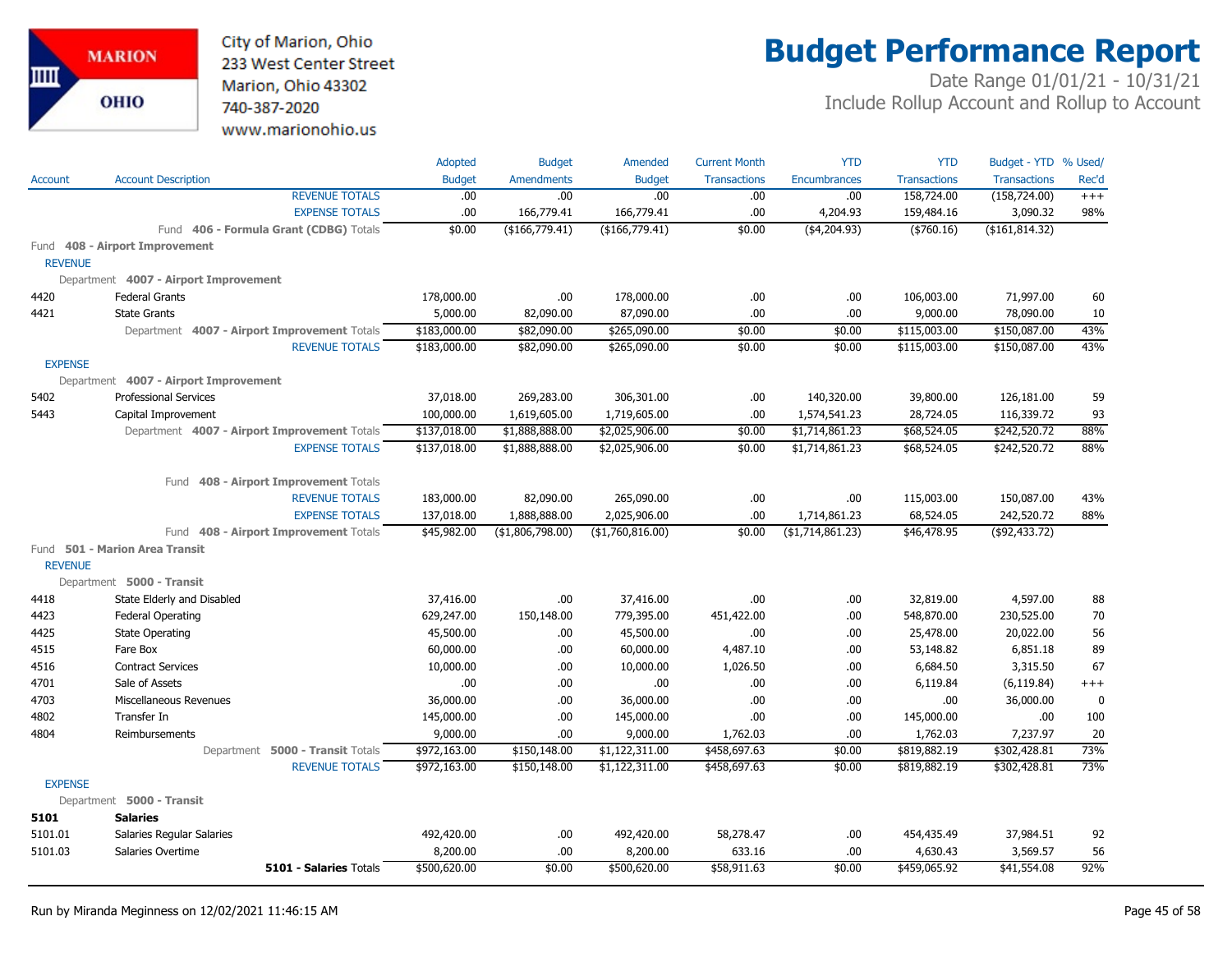

### **Budget Performance Report**

|                        | <b>Account Description</b>               | Adopted<br><b>Budget</b> | <b>Budget</b><br><b>Amendments</b> | Amended        | <b>Current Month</b><br><b>Transactions</b> | <b>YTD</b>    | <b>YTD</b><br><b>Transactions</b> | Budget - YTD % Used/<br><b>Transactions</b> | Rec'd       |
|------------------------|------------------------------------------|--------------------------|------------------------------------|----------------|---------------------------------------------|---------------|-----------------------------------|---------------------------------------------|-------------|
| <b>Account</b><br>Fund | <b>501 - Marion Area Transit</b>         |                          |                                    | <b>Budget</b>  |                                             | Encumbrances  |                                   |                                             |             |
| <b>EXPENSE</b>         |                                          |                          |                                    |                |                                             |               |                                   |                                             |             |
|                        | Department 5000 - Transit                |                          |                                    |                |                                             |               |                                   |                                             |             |
| 5102                   | <b>Benefits</b>                          |                          |                                    |                |                                             |               |                                   |                                             |             |
| 5102.01                | <b>Benefits Medicare</b>                 | 7,260.00                 | .00                                | 7,260.00       | 825.80                                      | .00           | 6,294.82                          | 965.18                                      | 87          |
| 5102.03                | Benefits OPERS Matching                  | 70,090.00                | .00                                | 70,090.00      | 8,241.21                                    | .00           | 62,583.01                         | 7,506.99                                    | 89          |
| 5102.08                | <b>Benefits Medical Insurance</b>        | 54,160.00                | .00                                | 54,160.00      | 6,758.27                                    | 943.47        | 53,753.20                         | (536.67)                                    | 101         |
| 5102.09                | Benefits Workers Compensation            | 19,105.00                | .00                                | 19,105.00      | 2,143.67                                    | .00           | 15,475.42                         | 3,629.58                                    | 81          |
| 5102.12                | Benefits Health Savings Account          | 18,790.00                | .00                                | 18,790.00      | .00                                         | .00           | 4,777.50                          | 14,012.50                                   | 25          |
| 5102.13                | Benefits Life Insurance                  | 340.00                   | .00.                               | 340.00         | 15.84                                       | .00           | 154.32                            | 185.68                                      | 45          |
| 5102.14                | Benefits Dental Insurance                | 13,010.00                | .00                                | 13,010.00      | 1,002.58                                    | .00           | 10,205.50                         | 2,804.50                                    | 78          |
| 5102.15                | Benefits Insurance Opt Out               | 1,230.00                 | .00                                | 1,230.00       | .00                                         | .00           | .00                               | 1,230.00                                    | 0           |
|                        | 5102 - Benefits Totals                   | \$183,985.00             | \$0.00                             | \$183,985.00   | \$18,987.37                                 | \$943.47      | \$153,243.77                      | \$29,797.76                                 | 84%         |
| 5103                   | Sick Leave Sellback                      | 5,125.00                 | .00                                | 5,125.00       | .00.                                        | .00           | .00                               | 5,125.00                                    | 0           |
| 5201                   | Travel & Transportation                  | 500.00                   | .00.                               | 500.00         | .00.                                        | 459.00        | .00.                              | 41.00                                       | 92          |
| 5203                   | Training                                 | 2,000.00                 | .00                                | 2,000.00       | .00.                                        | .00           | .00                               | 2,000.00                                    | $\mathbf 0$ |
| 5301                   | Membership Dues                          | 846.00                   | .00                                | 846.00         | .00                                         | 780.00        | .00                               | 66.00                                       | 92          |
| 5302                   | <b>Utilities</b>                         | 20,000.00                | .00                                | 20,000.00      | 1,249.37                                    | 2,237.39      | 10,743.26                         | 7,019.35                                    | 65          |
| 5303                   | <b>Equipment Maintenance</b>             | 2,400.00                 | .00                                | 2,400.00       | .00                                         | 600.00        | .00                               | 1,800.00                                    | 25          |
| 5304                   | Capital Equipment                        | 15,000.00                | 35,100.00                          | 50,100.00      | .00.                                        | 6,513.75      | 28,586.25                         | 15,000.00                                   | 70          |
| 5305                   | Advertising                              | 250.00                   | .00                                | 250.00         | .00.                                        | .00           | .00                               | 250.00                                      | $\mathbf 0$ |
| 5306                   | Legal Advertising                        | 250.00                   | .00                                | 250.00         | .00                                         | .00           | .00                               | 250.00                                      | $\mathbf 0$ |
| 5402                   | <b>Professional Services</b>             | 6,000.00                 | .00                                | 6,000.00       | .00                                         | 276.48        | 67.74                             | 5,655.78                                    | 6           |
| 5403                   | Service Contracts                        | 12,000.00                | .00                                | 12,000.00      | 324.00                                      | 1,196.00      | 2,404.00                          | 8,400.00                                    | 30          |
| 5404                   | Central Garage Maintenance               | 140,000.00               | .00                                | 140,000.00     | 4,335.85                                    | 27,868.50     | 31,181.50                         | 80,950.00                                   | 42          |
| 5405                   | <b>Equipment Rental Lease</b>            | 7,700.00                 | .00                                | 7,700.00       | 14.42                                       | 38.32         | 1,781.76                          | 5,879.92                                    | 24          |
| 5406                   | Insurance Premium Deductible             | 14,500.00                | 5,000.00                           | 19,500.00      | .00.                                        | .00           | 14,042.44                         | 5,457.56                                    | 72          |
| 5408                   | Land & Building Maintenance              | 4,500.00                 | .00                                | 4,500.00       | 130.00                                      | 250.00        | 1,248.20                          | 3,001.80                                    | 33          |
| 5411                   | Land & Building Rent/Lease               | 18,000.00                | .00                                | 18,000.00      | 4,500.00                                    | .00           | 18,000.00                         | .00                                         | 100         |
| 5416                   | Annual Examination Fee                   | 1,000.00                 | .00                                | 1,000.00       | 67.72                                       | 644.56        | 355.44                            | .00                                         | 100         |
| 5502                   | Supplies                                 | 40,000.00                | .00.                               | 40,000.00      | 2,125.34                                    | 12,659.78     | 12,369.08                         | 14,971.14                                   | 63          |
| 5503                   | Motor Fuel and Lubricants                | 105,000.00               | .00                                | 105,000.00     | 6,042.48                                    | 2,375.88      | 62,624.12                         | 40,000.00                                   | 62          |
|                        | Department 5000 - Transit Totals         | \$1,079,676.00           | \$40,100.00                        | \$1,119,776.00 | \$96,688.18                                 | \$56,843.13   | \$795,713.48                      | \$267,219.39                                | 76%         |
|                        | <b>EXPENSE TOTALS</b>                    | \$1,079,676.00           | \$40,100.00                        | \$1,119,776.00 | \$96,688.18                                 | \$56,843.13   | \$795,713.48                      | \$267,219.39                                | 76%         |
|                        | 501 - Marion Area Transit Totals<br>Fund |                          |                                    |                |                                             |               |                                   |                                             |             |
|                        | <b>REVENUE TOTALS</b>                    | 972,163.00               | 150,148.00                         | 1,122,311.00   | 458,697.63                                  | .00           | 819,882.19                        | 302,428.81                                  | 73%         |
|                        | <b>EXPENSE TOTALS</b>                    | 1,079,676.00             | 40,100.00                          | 1,119,776.00   | 96,688.18                                   | 56,843.13     | 795,713.48                        | 267,219.39                                  | 76%         |
|                        | Fund 501 - Marion Area Transit Totals    | (\$107,513.00)           | \$110,048.00                       | \$2,535.00     | \$362,009.45                                | (\$56,843.13) | \$24,168.71                       | \$35,209.42                                 |             |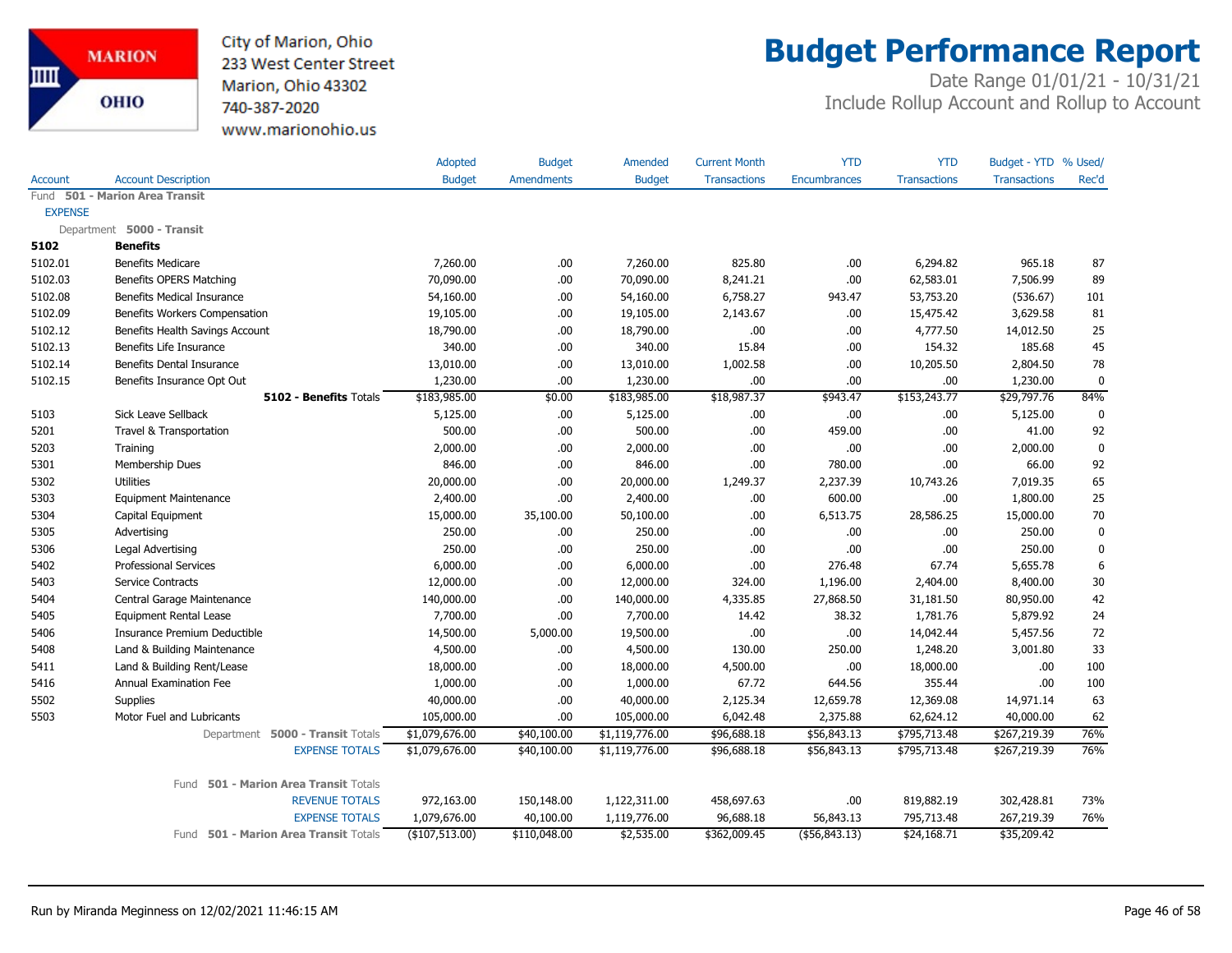

## **Budget Performance Report**

|                |                                                     | Adopted         | <b>Budget</b>     | Amended         | <b>Current Month</b> | <b>YTD</b>          | <b>YTD</b>          | Budget - YTD % Used/ |              |
|----------------|-----------------------------------------------------|-----------------|-------------------|-----------------|----------------------|---------------------|---------------------|----------------------|--------------|
| <b>Account</b> | <b>Account Description</b>                          | <b>Budget</b>   | <b>Amendments</b> | <b>Budget</b>   | <b>Transactions</b>  | <b>Encumbrances</b> | <b>Transactions</b> | <b>Transactions</b>  | Rec'd        |
|                | Fund 502 - Sanitary Sewer                           |                 |                   |                 |                      |                     |                     |                      |              |
| <b>REVENUE</b> |                                                     |                 |                   |                 |                      |                     |                     |                      |              |
|                | Department 5001 - Sewer System Improvement          |                 |                   |                 |                      |                     |                     |                      |              |
| 4519           | <b>Commerical Fees</b>                              | .00             | .00               | .00             | .00                  | .00                 | 1,903.25            | (1,903.25)           | $^{+++}$     |
|                | Department 5001 - Sewer System Improvement Totals   | \$0.00          | \$0.00            | \$0.00          | \$0.00               | \$0.00              | \$1,903.25          | (\$1,903.25)         | $+++$        |
|                | Department 5003 - Sewer Revenue                     |                 |                   |                 |                      |                     |                     |                      |              |
| 4508           | <b>Miscellaneous Fees</b>                           | 3,000.00        | .00.              | 3,000.00        | .00                  | .00                 | 2,512.06            | 487.94               | 84           |
| 4520           | <b>Industrial Fees</b>                              | 1,237,281.00    | .00               | 1,237,281.00    | 80,908.99            | .00                 | 936,162.00          | 301,119.00           | 76           |
| 4521           | <b>Delinquent Sewer</b>                             | 690,825.00      | .00.              | 690,825.00      | .00                  | .00                 | 715,333.63          | (24, 508.63)         | 104          |
| 4522           | SW Residential Fees                                 | 2,341,672.00    | .00.              | 2,341,672.00    | 261,623.14           | .00                 | 2,496,605.76        | (154, 933.76)        | 107          |
| 4523           | SW Commercial Fees                                  | 1,840,483.00    | .00               | 1,840,483.00    | 139,813.92           | .00                 | 1,571,248.71        | 269,234.29           | 85           |
| 4524           | Septic Tank Fees                                    | 207,000.00      | .00               | 207,000.00      | 17,107.50            | .00                 | 169,786.91          | 37,213.09            | 82           |
| 4525           | <b>Industrial Waste Fees</b>                        | 754,000.00      | .00.              | 754,000.00      | 82,173.29            | .00                 | 654,059.86          | 99,940.14            | 87           |
| 4526           | Laboratory Fees                                     | 35,000.00       | .00.              | 35,000.00       | 2,403.03             | .00                 | 23,806.77           | 11,193.23            | 68           |
| 4528           | Delinquent Residential Fees                         | 40,065.00       | .00               | 40,065.00       | 137.80               | .00                 | 5,264.85            | 34,800.15            | 13           |
| 4529           | Delinquent Commercial Fees                          | 7,110.00        | .00               | 7,110.00        | .58                  | .00                 | 102.22              | 7,007.78             | $\mathbf{1}$ |
| 4535           | Sales                                               | 1,200.00        | .00               | 1,200.00        | .00                  | .00                 | .00                 | 1,200.00             | $\mathbf 0$  |
| 4542           | Credit Card Fees                                    | 7,000.00        | .00.              | 7,000.00        | 961.00               | .00                 | 9,338.00            | (2,338.00)           | 133          |
| 4548           | <b>Bad Debt Sanitary Sewer</b>                      | 500,000.00      | .00               | 500,000.00      | .00.                 | .00                 | 105.84              | 499,894.16           | $\mathbf 0$  |
| 4551           | Overpayment                                         | .00             | .00.              | .00             | 378.23               | .00                 | (14.96)             | 14.96                | $+++$        |
| 4701           | Sale of Assets                                      | 1,000.00        | .00.              | 1,000.00        | .00                  | .00                 | .00                 | 1,000.00             | $\mathbf{0}$ |
| 4703           | Miscellaneous Revenues                              | .00             | .00.              | .00             | .00                  | .00                 | 12,318.18           | (12,318.18)          | $^{+++}$     |
| 4804           | Reimbursements                                      | 20,000.00       | .00               | 20,000.00       | 4,075.55             | .00                 | 4,743.16            | 15,256.84            | 24           |
|                | Department 5003 - Sewer Revenue Totals              | \$7,685,636.00  | \$0.00            | \$7,685,636.00  | \$589,583.03         | \$0.00              | \$6,601,372.99      | \$1,084,263.01       | 86%          |
|                | Department 5004 - Sanitary Sewer Improvement        |                 |                   |                 |                      |                     |                     |                      |              |
| 4430           | OWDA Loan                                           | 12,000,000.00   | .00               | 12,000,000.00   | 2,248,168.95         | .00                 | 10,123,897.55       | 1,876,102.45         | 84           |
|                | Department 5004 - Sanitary Sewer Improvement Totals | \$12,000,000.00 | \$0.00            | \$12,000,000.00 | \$2,248,168.95       | \$0.00              | \$10,123,897.55     | \$1,876,102.45       | 84%          |
|                | Department 5010 - OPWC Sanitary Sewer               |                 |                   |                 |                      |                     |                     |                      |              |
| 4411           | OPWC Grant                                          | 215,000.00      | .00               | 215,000.00      | .00                  | .00                 | .00                 | 215,000.00           | $\mathbf 0$  |
|                | Department 5010 - OPWC Sanitary Sewer Totals        | \$215,000.00    | \$0.00            | \$215,000.00    | \$0.00               | \$0.00              | \$0.00              | \$215,000.00         | $0\%$        |
|                | <b>REVENUE TOTALS</b>                               | \$19,900,636.00 | \$0.00            | \$19,900,636.00 | \$2,837,751.98       | \$0.00              | \$16,727,173.79     | \$3,173,462.21       | 84%          |
| <b>EXPENSE</b> |                                                     |                 |                   |                 |                      |                     |                     |                      |              |
|                | Department 5001 - Sewer System Improvement          |                 |                   |                 |                      |                     |                     |                      |              |
| 5439           | <b>Debt Service</b>                                 |                 |                   |                 |                      |                     |                     |                      |              |
| 5439.01        | Debt Service Bond Interest                          | 160,000.00      | .00               | 160,000.00      | .00                  | .00                 | .00                 | 160,000.00           | 0            |
| 5439.02        | Debt Service Bond Principal                         | 425,000.00      | .00               | 425,000.00      | .00                  | .00                 | .00                 | 425,000.00           | $\mathbf 0$  |
| 5439.06        | Debt Service Costs                                  | 16,400.00       | .00.              | 16,400.00       | .00                  | .00                 | .00                 | 16,400.00            | 0            |
|                | 5439 - Debt Service Totals                          | \$601,400.00    | \$0.00            | \$601,400.00    | \$0.00               | \$0.00              | \$0.00              | \$601,400.00         | $0\%$        |
| 5440           | <b>OPWC</b>                                         |                 |                   |                 |                      |                     |                     |                      |              |
| 5440.02        | OPWC Loan Prinipal                                  | 100,000.00      | .00.              | 100,000.00      | 1,197.98             | 33,274.09           | 50,057.90           | 16,668.01            | 83           |
|                | 5440 - OPWC Totals                                  | \$100,000.00    | \$0.00            | \$100,000.00    | \$1,197.98           | \$33,274.09         | \$50,057.90         | \$16,668.01          | 83%          |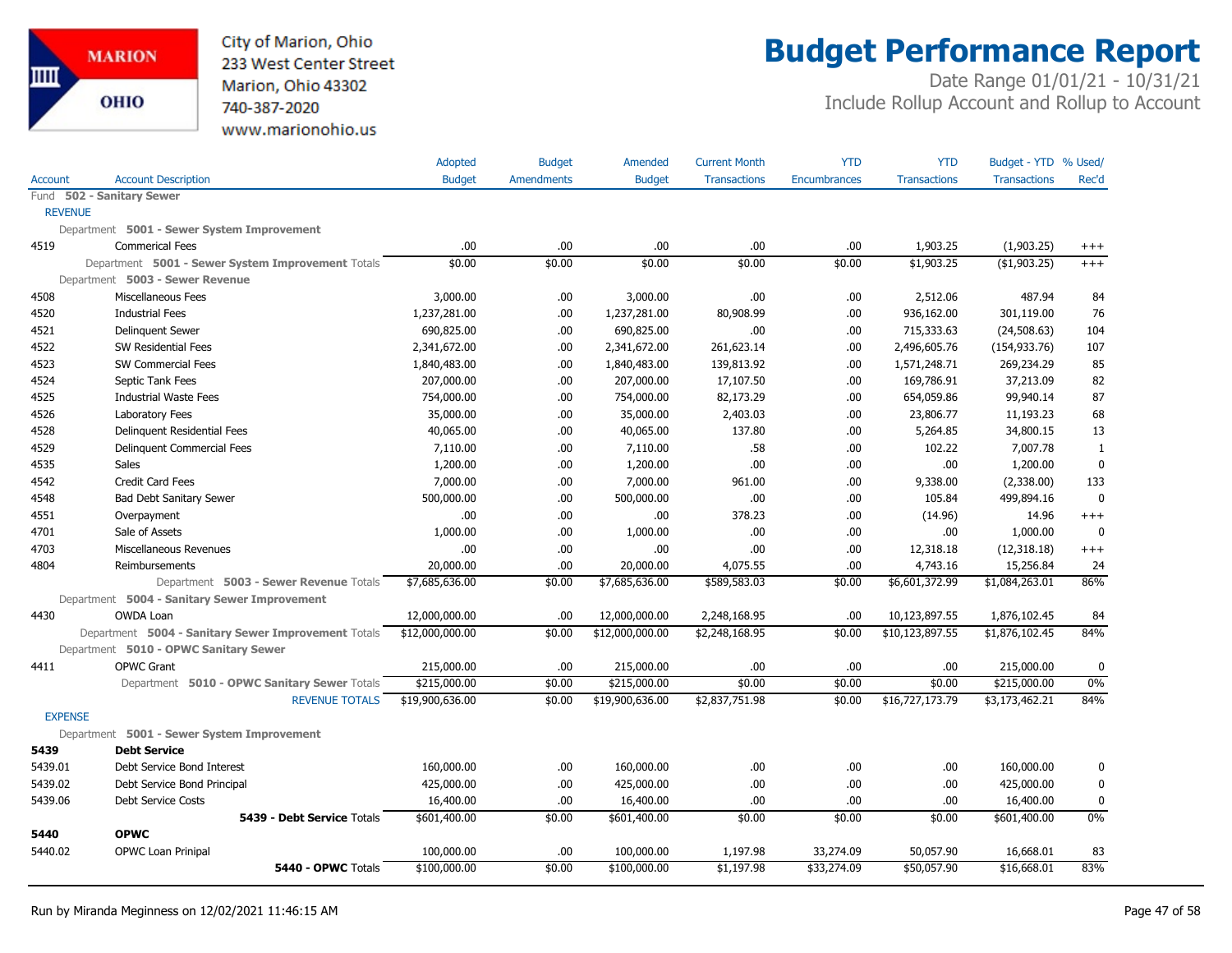

## **Budget Performance Report**

|                |                                                   | Adopted        | <b>Budget</b>     | Amended        | <b>Current Month</b> | <b>YTD</b>          | <b>YTD</b>          | Budget - YTD % Used/ |              |
|----------------|---------------------------------------------------|----------------|-------------------|----------------|----------------------|---------------------|---------------------|----------------------|--------------|
| <b>Account</b> | <b>Account Description</b>                        | <b>Budget</b>  | <b>Amendments</b> | <b>Budget</b>  | <b>Transactions</b>  | <b>Encumbrances</b> | <b>Transactions</b> | <b>Transactions</b>  | Rec'd        |
|                | Fund 502 - Sanitary Sewer                         |                |                   |                |                      |                     |                     |                      |              |
| <b>EXPENSE</b> |                                                   |                |                   |                |                      |                     |                     |                      |              |
|                | Department 5001 - Sewer System Improvement        |                |                   |                |                      |                     |                     |                      |              |
| 5441           | <b>OWDA</b>                                       |                |                   |                |                      |                     |                     |                      |              |
| 5441.01        | <b>OWDA Loan Interest</b>                         | 140,425.00     | .00.              | 140,425.00     | .00.                 | .00                 | 22,583.05           | 117,841.95           | 16           |
| 5441.02        | <b>OWDA Loan Prinipal</b>                         | 1,432,130.00   | .00               | 1,432,130.00   | .00.                 | .00                 | 744,352.59          | 687,777.41           | 52           |
|                | 5441 - OWDA Totals                                | \$1,572,555.00 | \$0.00            | \$1,572,555.00 | \$0.00               | \$0.00              | \$766,935.64        | \$805,619.36         | 49%          |
|                | Department 5001 - Sewer System Improvement Totals | \$2,273,955.00 | \$0.00            | \$2,273,955.00 | \$1,197.98           | \$33,274.09         | \$816,993.54        | \$1,423,687.37       | 37%          |
|                | Department 5002 - Sewer Replacement               |                |                   |                |                      |                     |                     |                      |              |
| 5303           | <b>Equipment Maintenance</b>                      | 53,300.00      | .00.              | 53,300.00      | 1,689.67             | 2,665.76            | 38,910.24           | 11,724.00            | 78           |
| 5304           | Capital Equipment                                 | 125,000.00     | .00.              | 125,000.00     | 123.83               | 38,121.25           | 63,514.79           | 23,363.96            | 81           |
| 5402           | <b>Professional Services</b>                      | 50,987.00      | .00.              | 50,987.00      | .00.                 | .00                 | .00.                | 50,987.00            | $\mathbf 0$  |
| 5408           | Land & Building Maintenance                       | 10,000.00      | .00.              | 10,000.00      | .00.                 | 2,687.81            | .00.                | 7,312.19             | 27           |
| 5443           | Capital Improvement                               | 10,250.00      | .00.              | 10,250.00      | .00.                 | .00.                | .00                 | 10,250.00            | $\mathbf 0$  |
|                | Department 5002 - Sewer Replacement Totals        | \$249,537.00   | \$0.00            | \$249,537.00   | \$1,813.50           | \$43,474.82         | \$102,425.03        | \$103,637.15         | 58%          |
|                | Department 5003 - Sewer Revenue                   |                |                   |                |                      |                     |                     |                      |              |
| 5101           | <b>Salaries</b>                                   |                |                   |                |                      |                     |                     |                      |              |
| 5101.01        | Salaries Regular Salaries                         | 1,842,950.00   | .00               | 1,842,950.00   | 193,855.61           | .00                 | 1,565,839.44        | 277,110.56           | 85           |
| 5101.03        | Salaries Overtime                                 | 15,375.00      | 22,000.00         | 37,375.00      | 4,992.48             | .00                 | 23,706.41           | 13,668.59            | 63           |
|                | 5101 - Salaries Totals                            | \$1,858,325.00 | \$22,000.00       | \$1,880,325.00 | \$198,848.09         | \$0.00              | \$1,589,545.85      | \$290,779.15         | 85%          |
| 5102           | <b>Benefits</b>                                   |                |                   |                |                      |                     |                     |                      |              |
| 5102.01        | <b>Benefits Medicare</b>                          | 26,950.00      | .00.              | 26,950.00      | 2,741.28             | .00                 | 21,992.57           | 4,957.43             | 82           |
| 5102.03        | <b>Benefits OPERS Matching</b>                    | 260,200.00     | .00.              | 260,200.00     | 27,838.29            | .00                 | 213,429.88          | 46,770.12            | 82           |
| 5102.08        | Benefits Medical Insurance                        | 350,780.00     | .00.              | 350,780.00     | 32,024.29            | 1,677.58            | 303,364.37          | 45,738.05            | 87           |
| 5102.09        | Benefits Workers Compensation                     | 70,950.00      | .00.              | 70,950.00      | 5,811.35             | .00                 | 45,004.22           | 25,945.78            | 63           |
| 5102.10        | Benefits Retirement Pay Out                       | 71,750.00      | .00.              | 71,750.00      | .00.                 | .00                 | .00                 | 71,750.00            | $\mathbf 0$  |
| 5102.11        | Benefits Cobra Premiums                           | .00            | 3,000.00          | 3,000.00       | .00.                 | 2,275.44            | .00                 | 724.56               | 76           |
| 5102.12        | Benefits Health Savings Account                   | 58,900.00      | .00.              | 58,900.00      | .00.                 | .00                 | 39,428.97           | 19,471.03            | 67           |
| 5102.13        | Benefits Life Insurance                           | 650.00         | .00.              | 650.00         | 51.47                | 12.00               | 513.98              | 124.02               | 81           |
| 5102.14        | <b>Benefits Dental Insurance</b>                  | 24,670.00      | .00.              | 24,670.00      | 1,707.40             | .00                 | 19,184.07           | 5,485.93             | 78           |
| 5102.15        | Benefits Insurance Opt Out                        | 2,460.00       | .00.              | 2,460.00       | .00.                 | .00                 | 1,800.00            | 660.00               | 73           |
|                | 5102 - Benefits Totals                            | \$867,310.00   | \$3,000.00        | \$870,310.00   | \$70,174.08          | \$3,965.02          | \$644,718.06        | \$221,626.92         | 75%          |
| 5104           | Quartermaster/Clothing                            | 13,000.00      | .00.              | 13,000.00      | .00.                 | .00                 | 12,830.12           | 169.88               | 99           |
| 5201           | Travel & Transportation                           | 1,622.00       | .00.              | 1,622.00       | .00.                 | .00                 | .00.                | 1,622.00             | $\mathbf{0}$ |
| 5202           | Schooling                                         | 4,258.00       | .00.              | 4,258.00       | 520.00               | 120.00              | 869.00              | 3,269.00             | 23           |
| 5301           | Membership Dues                                   | 1,025.00       | .00.              | 1,025.00       | .00.                 | .00.                | .00                 | 1,025.00             | $\pmb{0}$    |
| 5302           | <b>Utilities</b>                                  | 500,000.00     | .00.              | 500,000.00     | 47,224.97            | 35,432.75           | 449,521.25          | 15,046.00            | 97           |
| 5303           | <b>Equipment Maintenance</b>                      | 30,750.00      | .00               | 30,750.00      | 99.67                | 19,903.63           | 1,096.37            | 9,750.00             | 68           |
| 5304           | Capital Equipment                                 | 220,000.00     | .00.              | 220,000.00     | .00.                 | 175,583.00          | .00.                | 44,417.00            | 80           |
| 5306           | Legal Advertising                                 | 2,562.00       | .00.              | 2,562.00       | .00.                 | .00                 | .00                 | 2,562.00             | $\mathbf 0$  |
| 5308           | <b>Credit Card Fees</b>                           | 9,800.00       | 16,000.00         | 25,800.00      | 736.97               | 3,643.19            | 8,559.99            | 13,596.82            | 47           |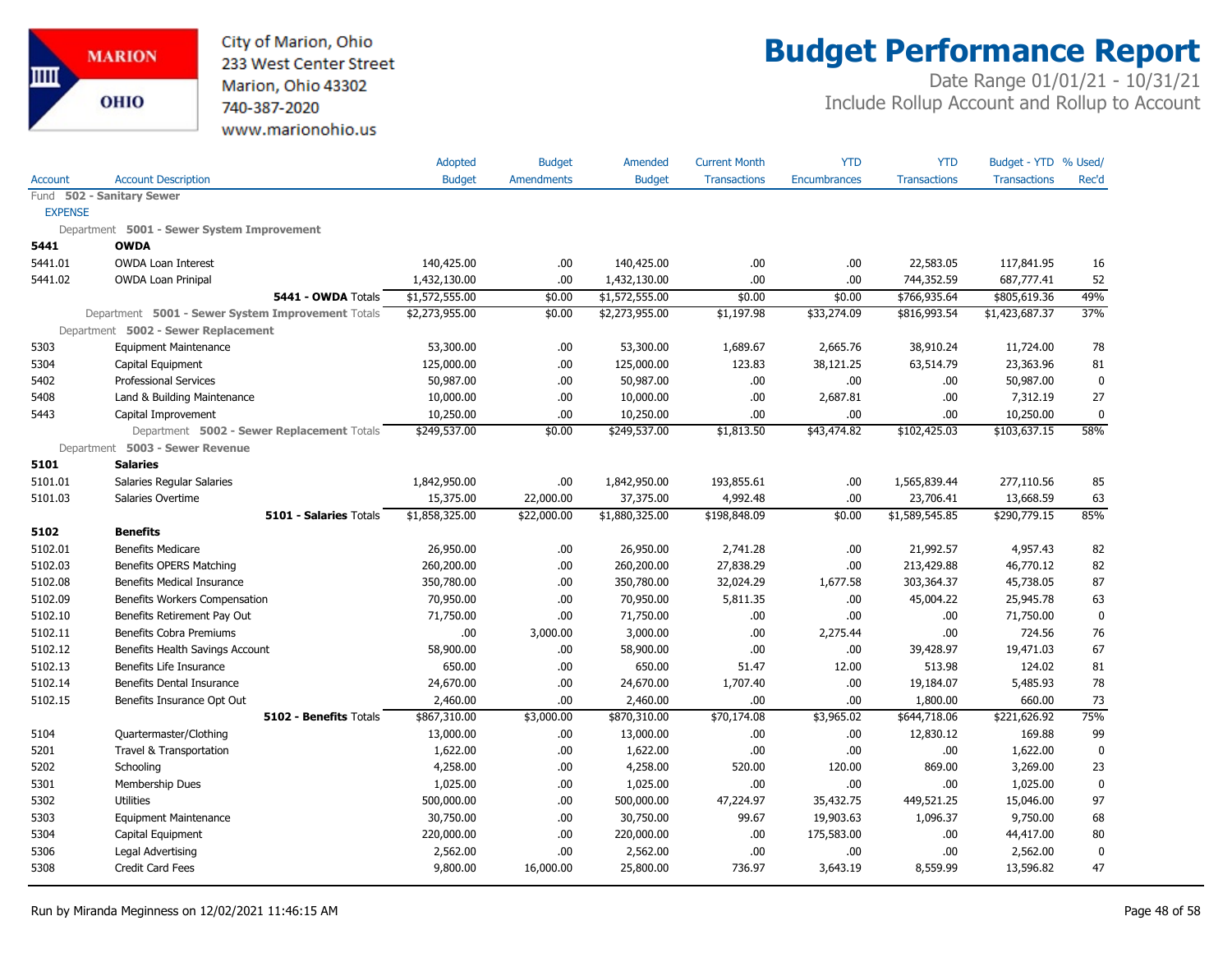City of Marion, Ohio 233 West Center Street Marion, Ohio 43302 740-387-2020 www.marionohio.us

## **Budget Performance Report**

|                |                                                     | Adopted         | <b>Budget</b>     | Amended          | <b>Current Month</b> | <b>YTD</b>          | <b>YTD</b>          | Budget - YTD % Used/ |             |
|----------------|-----------------------------------------------------|-----------------|-------------------|------------------|----------------------|---------------------|---------------------|----------------------|-------------|
| <b>Account</b> | <b>Account Description</b>                          | <b>Budget</b>   | <b>Amendments</b> | <b>Budget</b>    | <b>Transactions</b>  | <b>Encumbrances</b> | <b>Transactions</b> | <b>Transactions</b>  | Rec'd       |
| Fund           | 502 - Sanitary Sewer                                |                 |                   |                  |                      |                     |                     |                      |             |
| <b>EXPENSE</b> |                                                     |                 |                   |                  |                      |                     |                     |                      |             |
|                | Department 5003 - Sewer Revenue                     |                 |                   |                  |                      |                     |                     |                      |             |
| 5402           | <b>Professional Services</b>                        | 460,000.00      | .00               | 460,000.00       | 47,254.60            | 40,471.19           | 350,321.27          | 69,207.54            | 85          |
| 5403           | <b>Service Contracts</b>                            | 71,916.00       | .00               | 71,916.00        | 1,251.60             | 6,408.98            | 38,699.30           | 26,807.72            | 63          |
| 5404           | Central Garage Maintenance                          | 76,875.00       | .00               | 76,875.00        | 2,254.23             | 708.98              | 49,291.02           | 26,875.00            | 65          |
| 5405           | <b>Equipment Rental Lease</b>                       | 3,588.00        | .00.              | 3,588.00         | 335.00               | (714.09)            | 2,414.09            | 1,888.00             | 47          |
| 5406           | Insurance Premium Deductible                        | 80,000.00       | .00.              | 80,000.00        | .00.                 | .00                 | 71,117.99           | 8,882.01             | 89          |
| 5408           | Land & Building Maintenance                         | 2,562.00        | .00.              | 2,562.00         | .00.                 | .00                 | 2,537.34            | 24.66                | 99          |
| 5414           | Janitorial Services                                 | 15,375.00       | .00.              | 15,375.00        | 892.49               | 2,367.51            | 7,372.49            | 5,635.00             | 63          |
| 5416           | Annual Examination Fee                              | 9,288.00        | .00.              | 9,288.00         | 614.32               | 5,836.60            | 3,224.40            | 227.00               | 98          |
| 5417           | Auditor/Treasurer Fees                              | 41,000.00       | .00.              | 41,000.00        | .00.                 | .00.                | .00.                | 41,000.00            | $\mathbf 0$ |
| 5418           | Refunds & Reimbursements                            | 2,050.00        | .00.              | 2,050.00         | .00.                 | .00.                | 722.42              | 1,327.58             | 35          |
| 5501           | Subscriptions and Publications                      | 1,179.00        | .00               | 1,179.00         | .00                  | .00.                | .00                 | 1,179.00             | $\mathbf 0$ |
| 5502           | <b>Supplies</b>                                     | 350,000.00      | 150,000.00        | 500,000.00       | 26,863.15            | 121,460.45          | 303,139.45          | 75,400.10            | 85          |
| 5503           | Motor Fuel and Lubricants                           | 56,375.00       | .00.              | 56,375.00        | .00.                 | 2,400.75            | 47,599.25           | 6,375.00             | 89          |
| 5504           | Postage                                             | 38,950.00       | .00.              | 38,950.00        | 8,335.00             | 10,835.20           | 25,086.68           | 3,028.12             | 92          |
|                | Department 5003 - Sewer Revenue Totals              | \$4,717,810.00  | \$191,000.00      | \$4,908,810.00   | \$405,404.17         | \$428,423.16        | \$3,608,666.34      | \$871,720.50         | 82%         |
|                | Department 5004 - Sanitary Sewer Improvement        |                 |                   |                  |                      |                     |                     |                      |             |
| 5402           | <b>Professional Services</b>                        | 2,500,000.00    | .00.              | 2,500,000.00     | 3,020.91             | 34,478.65           | 442,910.47          | 2,022,610.88         | 19          |
| 5443           | Capital Improvement                                 | 9,500,000.00    | 5,270,297.25      | 14,770,297.25    | 2,292,761.27         | 800,469.14          | 10,560,734.72       | 3,409,093.39         | 77          |
|                | Department 5004 - Sanitary Sewer Improvement Totals | \$12,000,000.00 | \$5,270,297.25    | \$17,270,297.25  | \$2,295,782.18       | \$834,947.79        | \$11,003,645.19     | \$5,431,704.27       | 69%         |
|                | Department 5010 - OPWC Sanitary Sewer               |                 |                   |                  |                      |                     |                     |                      |             |
| 5402           | <b>Professional Services</b>                        | 15,375.00       | .00.              | 15,375.00        | .00.                 | .00.                | .00                 | 15,375.00            | 0           |
| 5443           | Capital Improvement                                 | 205,000.00      | .00               | 205,000.00       | .00.                 | .00.                | .00                 | 205,000.00           | $\mathbf 0$ |
|                | Department 5010 - OPWC Sanitary Sewer Totals        | \$220,375.00    | \$0.00            | \$220,375.00     | \$0.00               | \$0.00              | \$0.00              | \$220,375.00         | 0%          |
|                | <b>EXPENSE TOTALS</b>                               | \$19,461,677.00 | \$5,461,297.25    | \$24,922,974.25  | \$2,704,197.83       | \$1,340,119.86      | \$15,531,730.10     | \$8,051,124.29       | 68%         |
|                | Fund 502 - Sanitary Sewer Totals                    |                 |                   |                  |                      |                     |                     |                      |             |
|                | <b>REVENUE TOTALS</b>                               | 19,900,636.00   | .00.              | 19,900,636.00    | 2,837,751.98         | .00                 | 16,727,173.79       | 3,173,462.21         | 84%         |
|                | <b>EXPENSE TOTALS</b>                               | 19,461,677.00   | 5,461,297.25      | 24,922,974.25    | 2,704,197.83         | 1,340,119.86        | 15,531,730.10       | 8,051,124.29         | 68%         |
|                | 502 - Sanitary Sewer Totals<br>Fund                 | \$438,959.00    | (\$5,461,297.25)  | (\$5,022,338.25) | \$133,554.15         | ( \$1,340,119.86)   | \$1,195,443.69      | ( \$4,877,662.08)    |             |
|                | Fund 503 - Sanitation                               |                 |                   |                  |                      |                     |                     |                      |             |
| <b>REVENUE</b> |                                                     |                 |                   |                  |                      |                     |                     |                      |             |
|                | Department 5005 - Sanitation                        |                 |                   |                  |                      |                     |                     |                      |             |
| 4528           | Delinquent Residential Fees                         | 135,553.00      | .00.              | 135,553.00       | 3,062.03             | .00.                | 52,600.82           | 82,952.18            | 39          |
| 4529           | Delinquent Commercial Fees                          | 1,000.00        | .00.              | 1,000.00         | 15.00                | .00.                | 528.00              | 472.00               | 53          |
| 4530           | <b>SA Residential Fees</b>                          | 2,330,000.00    | .00.              | 2,330,000.00     | 215,095.32           | .00.                | 2,246,460.14        | 83,539.86            | 96          |
| 4531           | <b>SA Commercial Fees</b>                           | 40,000.00       | .00.              | 40,000.00        | 3,617.37             | .00.                | 40,953.95           | (953.95)             | 102         |
| 4532           | Special Pickup                                      | 4,000.00        | .00.              | 4,000.00         | .00.                 | .00.                | 3,358.77            | 641.23               | 84          |
| 4542           | <b>Credit Card Fees</b>                             | 7,000.00        | .00.              | 7,000.00         | 939.00               | .00.                | 9,287.00            | (2,287.00)           | 133         |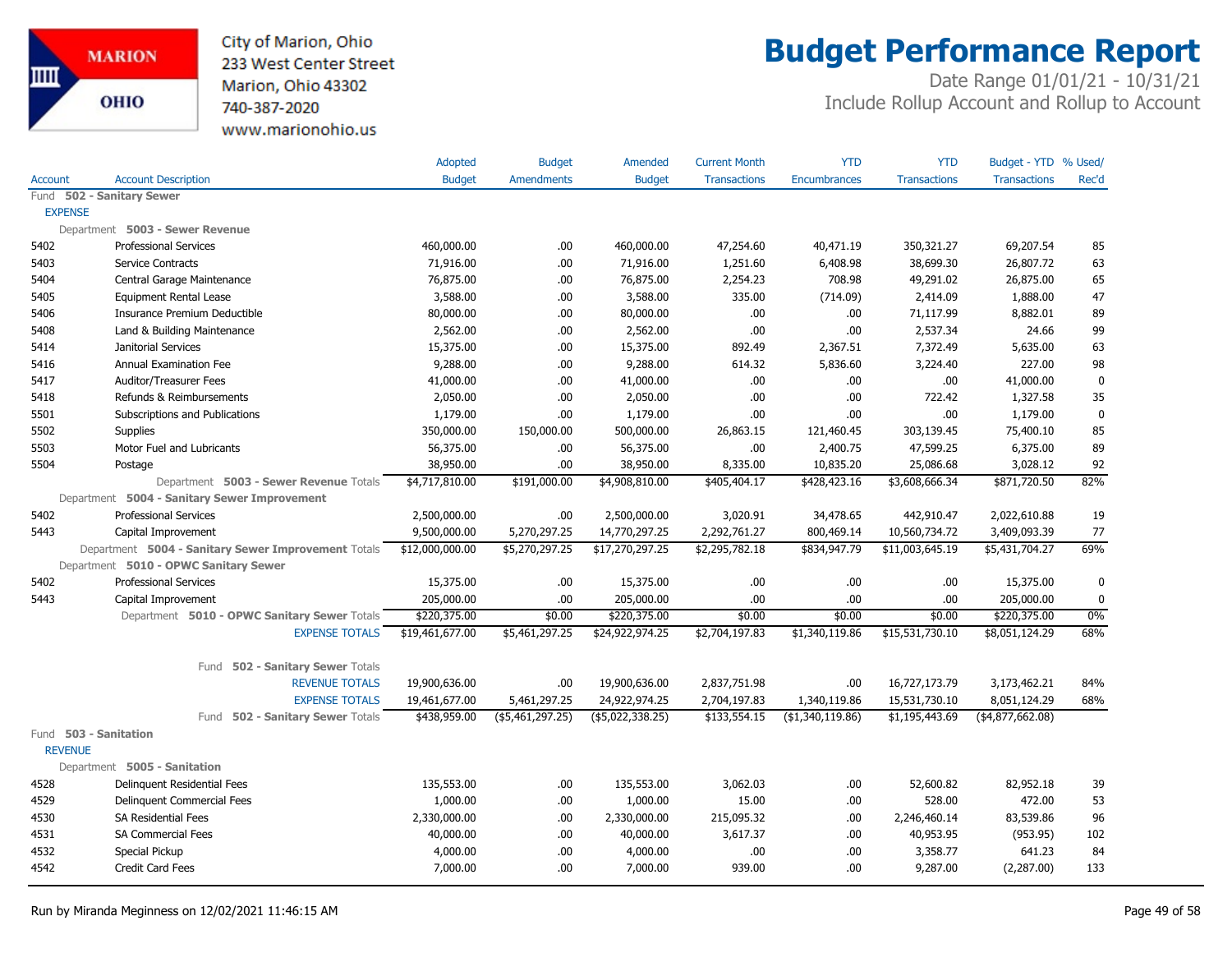

## **Budget Performance Report**

|                       |                                     | Adopted        | <b>Budget</b>     | Amended        | <b>Current Month</b> | <b>YTD</b>          | <b>YTD</b>          | Budget - YTD % Used/ |             |
|-----------------------|-------------------------------------|----------------|-------------------|----------------|----------------------|---------------------|---------------------|----------------------|-------------|
| <b>Account</b>        | <b>Account Description</b>          | <b>Budget</b>  | <b>Amendments</b> | <b>Budget</b>  | <b>Transactions</b>  | <b>Encumbrances</b> | <b>Transactions</b> | <b>Transactions</b>  | Rec'd       |
| Fund 503 - Sanitation |                                     |                |                   |                |                      |                     |                     |                      |             |
| <b>REVENUE</b>        |                                     |                |                   |                |                      |                     |                     |                      |             |
|                       | Department 5005 - Sanitation        |                |                   |                |                      |                     |                     |                      |             |
| 4547                  | <b>Bad Debt Sanitation</b>          | 6,500.00       | .00               | 6,500.00       | .00.                 | .00.                | .00.                | 6,500.00             | $\mathbf 0$ |
| 4551                  | Overpayment                         | 19,000.00      | .00               | 19,000.00      | 2,537.67             | .00.                | 25,513.18           | (6, 513.18)          | 134         |
| 4703                  | Miscellaneous Revenues              | 100.00         | .00               | 100.00         | 2,346.00             | .00                 | 2,446.00            | (2,346.00)           | 2446        |
| 4704                  | <b>Sales</b>                        | 1,000.00       | .00               | 1,000.00       | 2,031.10             | .00                 | 21,127.82           | (20, 127.82)         | 2113        |
| 4804                  | Reimbursements                      | 30,000.00      | .00               | 30,000.00      | 3,417.03             | .00                 | 53,417.03           | (23, 417.03)         | 178         |
|                       | Department 5005 - Sanitation Totals | \$2,574,153.00 | \$0.00            | \$2,574,153.00 | \$233,060.52         | \$0.00              | \$2,455,692.71      | \$118,460.29         | 95%         |
|                       | <b>REVENUE TOTALS</b>               | \$2,574,153.00 | \$0.00            | \$2,574,153.00 | \$233,060.52         | \$0.00              | \$2,455,692.71      | \$118,460.29         | 95%         |
| <b>EXPENSE</b>        |                                     |                |                   |                |                      |                     |                     |                      |             |
|                       | Department 5005 - Sanitation        |                |                   |                |                      |                     |                     |                      |             |
| 5101                  | <b>Salaries</b>                     |                |                   |                |                      |                     |                     |                      |             |
| 5101.01               | Salaries Regular Salaries           | 934,610.00     | .00               | 934,610.00     | 113,106.59           | 9,216.04            | 888,285.29          | 37,108.67            | 96          |
| 5101.03               | Salaries Overtime                   | 60,000.00      | .00               | 60,000.00      | 1,614.64             | .00                 | 26,732.99           | 33,267.01            | 45          |
|                       | 5101 - Salaries Totals              | \$994,610.00   | \$0.00            | \$994,610.00   | \$114,721.23         | \$9,216.04          | \$915,018.28        | \$70,375.68          | 93%         |
| 5102                  | <b>Benefits</b>                     |                |                   |                |                      |                     |                     |                      |             |
| 5102.01               | <b>Benefits Medicare</b>            | 14,425.00      | .00               | 14,425.00      | 1,533.29             | .00.                | 12,525.46           | 1,899.54             | 87          |
| 5102.03               | Benefits OPERS Matching             | 139,245.00     | .00               | 139,245.00     | 14,826.88            | .00                 | 118,953.47          | 20,291.53            | 85          |
| 5102.08               | Benefits Medical Insurance          | 228,220.00     | .00               | 228,220.00     | 15,962.99            | 111.50              | 162,058.07          | 66,050.43            | 71          |
| 5102.09               | Benefits Workers Compensation       | 37,955.00      | .00               | 37,955.00      | 3,640.37             | .00.                | 28,005.85           | 9,949.15             | 74          |
| 5102.12               | Benefits Health Savings Account     | 30,888.00      | .00               | 30,888.00      | .00.                 | .00                 | 19,198.13           | 11,689.87            | 62          |
| 5102.13               | Benefits Life Insurance             | 363.00         | .00               | 363.00         | 31.54                | .00                 | 343.35              | 19.65                | 95          |
| 5102.14               | Benefits Dental Insurance           | 14,320.00      | .00               | 14,320.00      | 972.93               | .00                 | 11,165.45           | 3,154.55             | 78          |
| 5102.15               | Benefits Insurance Opt Out          | 2,460.00       | .00               | 2,460.00       | .00.                 | .00.                | 1,800.00            | 660.00               | 73          |
|                       | 5102 - Benefits Totals              | \$467,876.00   | \$0.00            | \$467,876.00   | \$36,968.00          | \$111.50            | \$354,049.78        | \$113,714.72         | 76%         |
| 5103                  | <b>Sick Leave Sellback</b>          | 12,300.00      | .00               | 12,300.00      | .00                  | .00                 | .00                 | 12,300.00            | $\mathbf 0$ |
| 5104                  | Quartermaster/Clothing              | 8,600.00       | .00               | 8,600.00       | (358.62)             | .00.                | 7,024.83            | 1,575.17             | 82          |
| 5202                  | Schooling                           | 6,000.00       | .00               | 6,000.00       | .00.                 | .00                 | .00.                | 6,000.00             | $\mathbf 0$ |
| 5203                  | Training                            | 3,000.00       | .00               | 3,000.00       | .00                  | .00                 | .00                 | 3,000.00             | $\mathbf 0$ |
| 5301                  | Membership Dues                     | 500.00         | .00               | 500.00         | .00                  | .00                 | .00                 | 500.00               | $\mathbf 0$ |
| 5302                  | <b>Utilities</b>                    | 12,000.00      | .00               | 12,000.00      | 32.60                | 180.62              | 786.38              | 11,033.00            | 8           |
| 5303                  | <b>Equipment Maintenance</b>        | 5,000.00       | .00               | 5,000.00       | 76.67                | 276.63              | (147.39)            | 4,870.76             | 3           |
| 5304                  | Capital Equipment                   | 275,000.00     | 28,222.00         | 303,222.00     | 49,995.00            | 197,899.14          | 83,442.00           | 21,880.86            | 93          |
| 5306                  | Legal Advertising                   | 1,025.00       | .00               | 1,025.00       | .00                  | .00                 | .00                 | 1,025.00             | $\mathbf 0$ |
| 5308                  | Credit Card Fees                    | 15,000.00      | 5,500.00          | 20,500.00      | 736.96               | 8,743.22            | 8,549.69            | 3,207.09             | 84          |
| 5402                  | <b>Professional Services</b>        | 22,124.00      | .00               | 22,124.00      | 6,883.18             | 7,392.90            | 13,548.74           | 1,182.36             | 95          |
| 5403                  | Service Contracts                   | 35,875.00      | .00               | 35,875.00      | 260.10               | 1,532.20            | 24,246.36           | 10,096.44            | 72          |
| 5404                  | Central Garage Maintenance          | 160,000.00     | .00               | 160,000.00     | 18,184.87            | 30,383.18           | 119,616.82          | 10,000.00            | 94          |
| 5405                  | <b>Equipment Rental Lease</b>       | 2,050.00       | .00               | 2,050.00       | .00.                 | 43.57               | 386.43              | 1,620.00             | 21          |
| 5406                  | Insurance Premium Deductible        | 20,000.00      | .00               | 20,000.00      | .00                  | .00.                | 19,628.59           | 371.41               | 98          |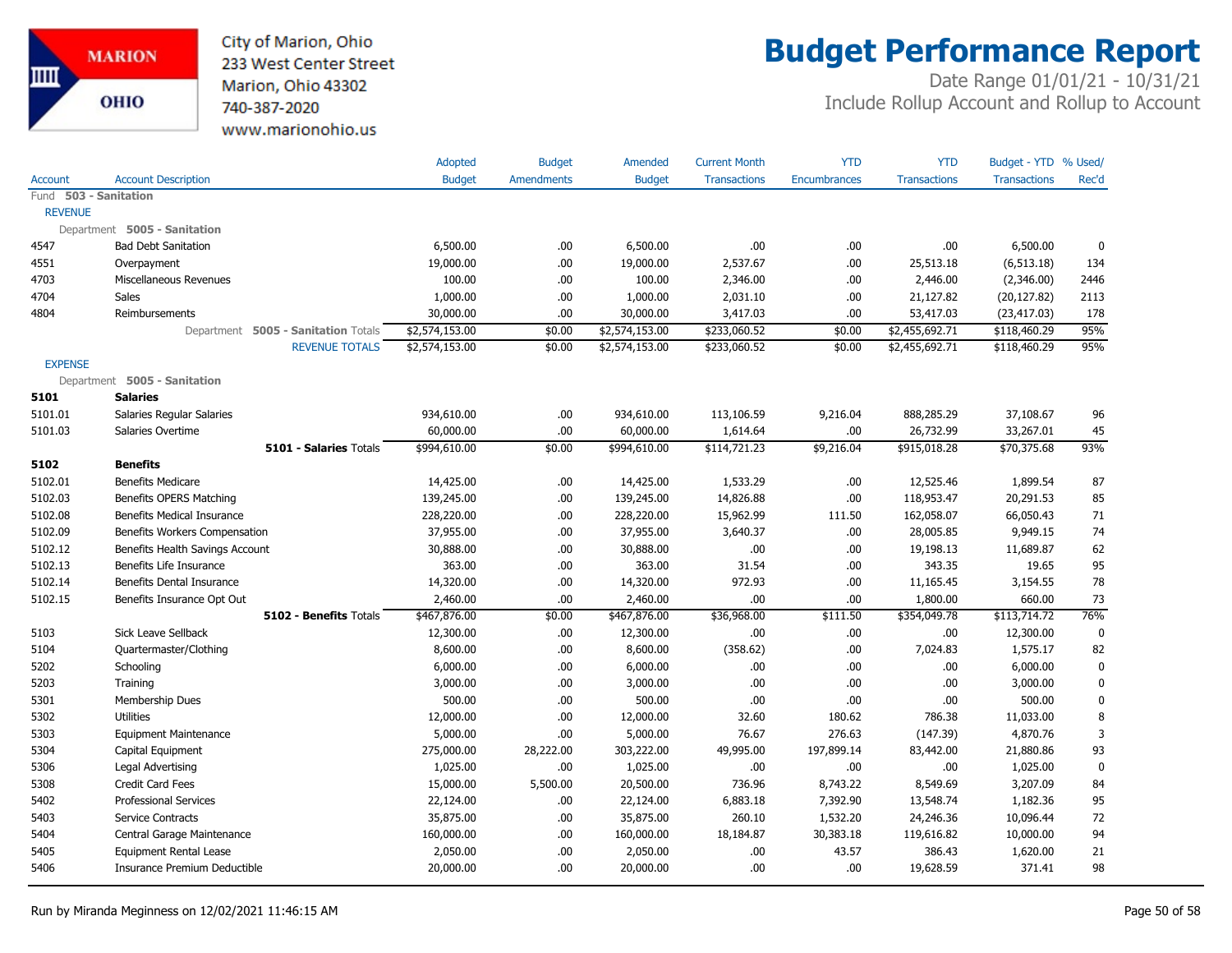City of Marion, Ohio 233 West Center Street Marion, Ohio 43302 740-387-2020 www.marionohio.us

## **Budget Performance Report**

|                |                                              | Adopted         | <b>Budget</b>     | Amended         | <b>Current Month</b> | <b>YTD</b>          | <b>YTD</b>          | Budget - YTD % Used/ |              |
|----------------|----------------------------------------------|-----------------|-------------------|-----------------|----------------------|---------------------|---------------------|----------------------|--------------|
| Account        | <b>Account Description</b>                   | <b>Budget</b>   | <b>Amendments</b> | <b>Budget</b>   | <b>Transactions</b>  | <b>Encumbrances</b> | <b>Transactions</b> | <b>Transactions</b>  | Rec'd        |
|                | Fund 503 - Sanitation                        |                 |                   |                 |                      |                     |                     |                      |              |
| <b>EXPENSE</b> |                                              |                 |                   |                 |                      |                     |                     |                      |              |
|                | Department 5005 - Sanitation                 |                 |                   |                 |                      |                     |                     |                      |              |
| 5411           | Land & Building Rent/Lease                   | 12,000.00       | .00.              | 12,000.00       | 2,250.00             | .00                 | 9,000.00            | 3,000.00             | 75           |
| 5414           | Janitorial Services                          | 5,000.00        | .00.              | 5,000.00        | .00.                 | .00                 | .00.                | 5,000.00             | $\mathbf 0$  |
| 5416           | <b>Annual Examination Fee</b>                | 7,500.00        | .00.              | 7,500.00        | 508.40               | 4,831.52            | 2,668.48            | .00.                 | 100          |
| 5418           | Refunds & Reimbursements                     | 2,000.00        | .00.              | 2,000.00        | .00.                 | .00                 | .00                 | 2,000.00             | $\mathbf 0$  |
| 5445           | Commingling Fee                              | 75,000.00       | .00.              | 75,000.00       | 3,596.53             | 11,469.62           | 38,530.38           | 25,000.00            | 67           |
| 5446           | Yard Waste                                   | 40,000.00       | .00.              | 40,000.00       | 770.91               | 2,710.56            | 8,889.44            | 28,400.00            | 29           |
| 5447           | Solid Waste                                  | 825,000.00      | .00.              | 825,000.00      | 35,215.24            | 150,204.39          | 674,795.61          | .00                  | 100          |
| 5464           | Capital Lease                                | 60,000.00       | .00.              | 60,000.00       | .00.                 | .00                 | .00                 | 60,000.00            | $\mathbf 0$  |
| 5501           | Subscriptions and Publications               | 300.00          | .00               | 300.00          | .00                  | .00                 | .00                 | 300.00               | $\mathbf 0$  |
| 5502           | Supplies                                     | 55,000.00       | .00.              | 55,000.00       | 1,472.05             | 11,307.69           | 41,849.07           | 1,843.24             | 97           |
| 5503           | Motor Fuel and Lubricants                    | 150,000.00      | .00.              | 150,000.00      | 8,332.39             | 23,629.14           | 76,370.86           | 50,000.00            | 67           |
| 5504           | Postage                                      | 65,000.00       | .00.              | 65,000.00       | 8,332.50             | 10,332.40           | 16,746.66           | 37,920.94            | 42           |
|                | Department 5005 - Sanitation Totals          | \$3,337,760.00  | \$33,722.00       | \$3,371,482.00  | \$287,978.01         | \$470,264.32        | \$2,415,001.01      | \$486,216.67         | 86%          |
|                | <b>EXPENSE TOTALS</b>                        | \$3,337,760.00  | \$33,722.00       | \$3,371,482.00  | \$287,978.01         | \$470,264.32        | \$2,415,001.01      | \$486,216.67         | 86%          |
|                |                                              |                 |                   |                 |                      |                     |                     |                      |              |
|                | Fund 503 - Sanitation Totals                 |                 |                   |                 |                      |                     |                     |                      |              |
|                | <b>REVENUE TOTALS</b>                        | 2,574,153.00    | .00.              | 2,574,153.00    | 233,060.52           | .00                 | 2,455,692.71        | 118,460.29           | 95%          |
|                | <b>EXPENSE TOTALS</b>                        | 3,337,760.00    | 33,722.00         | 3,371,482.00    | 287,978.01           | 470,264.32          | 2,415,001.01        | 486,216.67           | 86%          |
|                | Fund 503 - Sanitation Totals                 | $(*763,607.00)$ | (\$33,722.00)     | $(*797,329.00)$ | $(*54,917.49)$       | $(*470,264.32)$     | \$40,691.70         | (\$367,756.38)       |              |
|                | Fund 504 - Storm Sewer                       |                 |                   |                 |                      |                     |                     |                      |              |
| <b>REVENUE</b> |                                              |                 |                   |                 |                      |                     |                     |                      |              |
|                | Department 5007 - Storm Water Utility        |                 |                   |                 |                      |                     |                     |                      |              |
| 4521           | <b>Delinguent Sewer</b>                      | 150,000.00      | .00               | 150,000.00      | .00                  | .00                 | 218,337.43          | (68, 337.43)         | 146          |
| 4528           | Delinguent Residential Fees                  | .00             | .00.              | .00             | 49.03                | .00.                | 1,419.45            | (1,419.45)           | $^{+++}$     |
| 4529           | Delinquent Commercial Fees                   | .00             | .00               | .00             | 3.32                 | .00.                | 372.25              | (372.25)             | $^{+++}$     |
| 4533           | Residential ERU                              | 1,277,663.00    | .00.              | 1,277,663.00    | 75,238.60            | .00                 | 757,626.16          | 520,036.84           | 59           |
| 4534           | <b>Commercial ERU</b>                        | 1,292,663.00    | .00.              | 1,292,663.00    | 67,204.52            | .00                 | 733,981.88          | 558,681.12           | 57           |
| 4542           | <b>Credit Card Fees</b>                      | 7,000.00        | .00.              | 7,000.00        | 950.00               | .00                 | 9,347.00            | (2,347.00)           | 134          |
| 4551           | Overpayment                                  | .00             | .00               | .00             | (694.44)             | .00                 | 1,504.66            | (1,504.66)           | $^{+++}$     |
| 4804           | Reimbursements                               | 50,000.00       | .00               | 50,000.00       | 291.57               | .00                 | 324.96              | 49,675.04            | $\mathbf{1}$ |
|                | Department 5007 - Storm Water Utility Totals | \$2,777,326.00  | \$0.00            | \$2,777,326.00  | \$143,042.60         | \$0.00              | \$1,722,913.79      | \$1,054,412.21       | 62%          |
|                | Department 5011 - OPWC Storm Sewer           |                 |                   |                 |                      |                     |                     |                      |              |
| 4410           | OPWC Loan                                    | 500,000.00      | .00               | 500,000.00      | .00                  | .00                 | .00                 | 500,000.00           | $\mathbf 0$  |
| 4411           | <b>OPWC Grant</b>                            | 500,000.00      | .00.              | 500,000.00      | .00.                 | .00                 | .00.                | 500,000.00           | $\mathbf 0$  |
|                | Department 5011 - OPWC Storm Sewer Totals    | \$1,000,000.00  | \$0.00            | \$1,000,000.00  | \$0.00               | \$0.00              | \$0.00              | \$1,000,000.00       | $0\%$        |
|                | <b>REVENUE TOTALS</b>                        | \$3,777,326.00  | \$0.00            | \$3,777,326.00  | \$143,042.60         | \$0.00              | \$1,722,913.79      | \$2,054,412.21       | 46%          |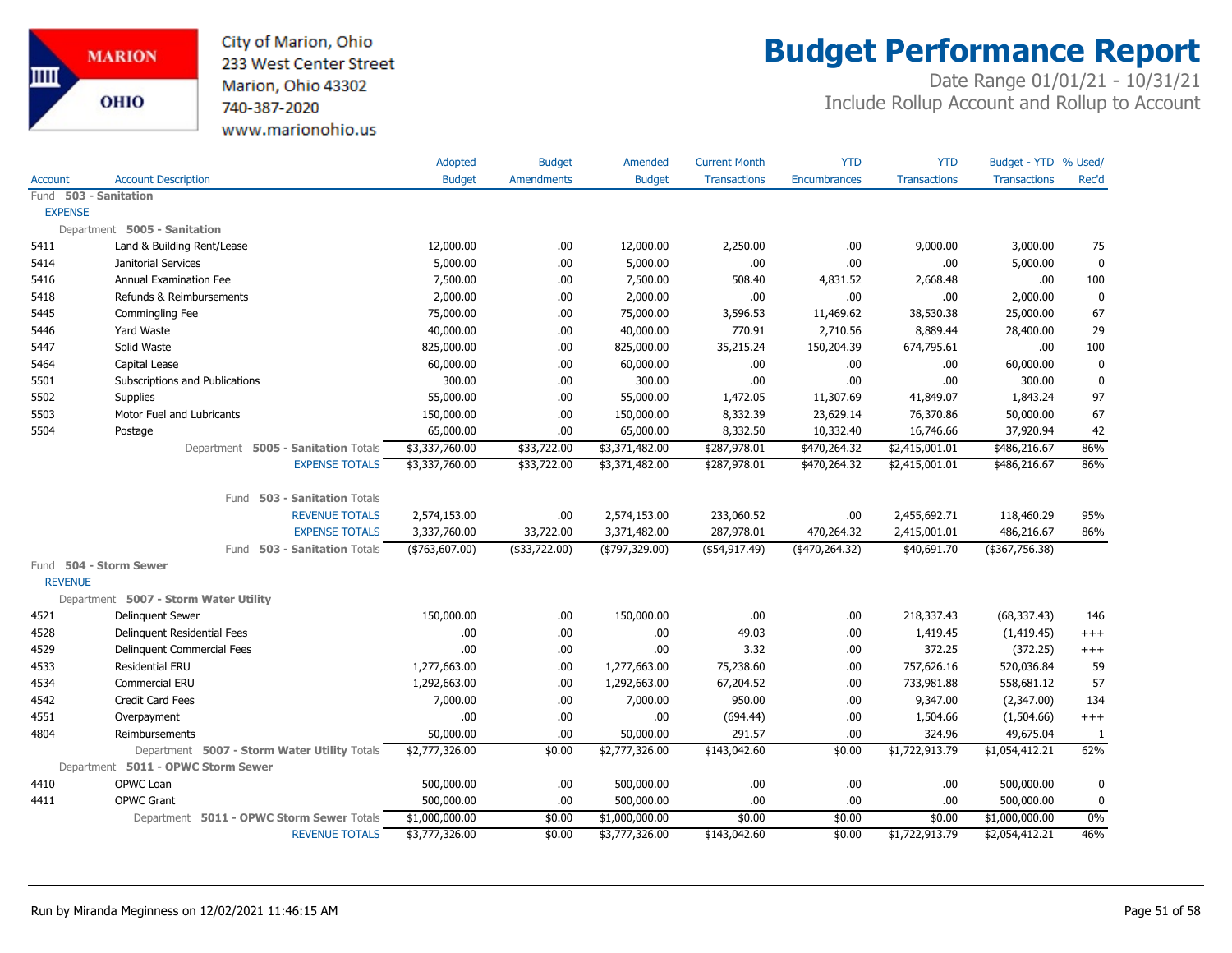City of Marion, Ohio 233 West Center Street Marion, Ohio 43302 740-387-2020 www.marionohio.us

# **Budget Performance Report**

|                |                                              | Adopted        | <b>Budget</b>     | Amended        | <b>Current Month</b> | <b>YTD</b>          | <b>YTD</b>          | Budget - YTD % Used/ |             |
|----------------|----------------------------------------------|----------------|-------------------|----------------|----------------------|---------------------|---------------------|----------------------|-------------|
| <b>Account</b> | <b>Account Description</b>                   | <b>Budget</b>  | <b>Amendments</b> | <b>Budget</b>  | <b>Transactions</b>  | <b>Encumbrances</b> | <b>Transactions</b> | <b>Transactions</b>  | Rec'd       |
|                | Fund 504 - Storm Sewer                       |                |                   |                |                      |                     |                     |                      |             |
| <b>EXPENSE</b> |                                              |                |                   |                |                      |                     |                     |                      |             |
|                | Department 5007 - Storm Water Utility        |                |                   |                |                      |                     |                     |                      |             |
| 5101           | <b>Salaries</b>                              |                |                   |                |                      |                     |                     |                      |             |
| 5101.01        | Salaries Regular Salaries                    | 154,025.00     | .00.              | 154,025.00     | 15,225.87            | .00.                | 130,305.24          | 23,719.76            | 85          |
| 5101.03        | Salaries Overtime                            | 1,025.00       | .00.              | 1,025.00       | .00                  | .00.                | .00                 | 1,025.00             | 0           |
|                | <b>5101 - Salaries Totals</b>                | \$155,050.00   | \$0.00            | \$155,050.00   | \$15,225.87          | \$0.00              | \$130,305.24        | \$24,744.76          | 84%         |
| 5102           | <b>Benefits</b>                              |                |                   |                |                      |                     |                     |                      |             |
| 5102.01        | <b>Benefits Medicare</b>                     | 2,250.00       | .00.              | 2,250.00       | 208.00               | .00                 | 1,773.38            | 476.62               | 79          |
| 5102.03        | Benefits OPERS Matching                      | 21,710.00      | .00.              | 21,710.00      | 2,131.76             | .00.                | 18,242.01           | 3,467.99             | 84          |
| 5102.08        | <b>Benefits Medical Insurance</b>            | 49,655.00      | .00.              | 49,655.00      | 3,022.17             | .00.                | 30,075.84           | 19,579.16            | 61          |
| 5102.09        | Benefits Workers Compensation                | 5,920.00       | .00.              | 5,920.00       | 554.05               | .00.                | 4,749.61            | 1,170.39             | 80          |
| 5102.12        | Benefits Health Savings Account              | 5,830.00       | .00.              | 5,830.00       | .00                  | .00.                | 4,357.98            | 1,472.02             | 75          |
| 5102.13        | Benefits Life Insurance                      | 90.00          | .00.              | 90.00          | 6.72                 | .00.                | 67.20               | 22.80                | 75          |
| 5102.14        | <b>Benefits Dental Insurance</b>             | 2,235.00       | .00               | 2,235.00       | 117.32               | .00                 | 1,173.20            | 1,061.80             | 52          |
|                | 5102 - Benefits Totals                       | \$87,690.00    | \$0.00            | \$87,690.00    | \$6,040.02           | \$0.00              | \$60,439.22         | \$27,250.78          | 69%         |
| 5104           | Quartermaster/Clothing                       | 1,538.00       | .00               | 1,538.00       | .00                  | .00                 | 231.23              | 1,306.77             | 15          |
| 5308           | <b>Credit Card Fees</b>                      | 8,500.00       | 8,000.00          | 16,500.00      | 736.97               | 2,343.24            | 8,107.10            | 6,049.66             | 63          |
| 5402           | <b>Professional Services</b>                 | 20,586.00      | .00.              | 20,586.00      | .00                  | 821.62              | 229.98              | 19,534.40            | 5           |
| 5403           | Service Contracts                            | 15,375.00      | 8,000.00          | 23,375.00      | 260.12               | 1,532.20            | 19,524.27           | 2,318.53             | 90          |
| 5404           | Central Garage Maintenance                   | 25,625.00      | .00.              | 25,625.00      | .00                  | .00.                | .00                 | 25,625.00            | $\mathbf 0$ |
| 5405           | <b>Equipment Rental Lease</b>                | 2,050.00       | .00               | 2,050.00       | 76.66                | 340.16              | 769.84              | 940.00               | 54          |
| 5406           | Insurance Premium Deductible                 | 25,000.00      | .00.              | 25,000.00      | .00                  | .00.                | 23,931.76           | 1,068.24             | 96          |
| 5416           | Annual Examination Fee                       | 4,613.00       | .00.              | 4,613.00       | 304.77               | 2,900.34            | 1,599.66            | 113.00               | 98          |
| 5417           | Auditor/Treasurer Fees                       | 12,813.00      | .00.              | 12,813.00      | .00                  | .00.                | .00                 | 12,813.00            | 0           |
| 5418           | Refunds & Reimbursements                     | .00            | 1,000.00          | 1,000.00       | .00                  | 30.00               | 191.34              | 778.66               | 22          |
| 5439           | <b>Debt Service</b>                          |                |                   |                |                      |                     |                     |                      |             |
| 5439.01        | Debt Service Bond Interest                   | 245,000.00     | .00.              | 245,000.00     | .00                  | .00.                | .00                 | 245,000.00           | 0           |
| 5439.02        | Debt Service Bond Principal                  | 520,000.00     | .00               | 520,000.00     | .00                  | .00.                | .00                 | 520,000.00           | 0           |
|                | 5439 - Debt Service Totals                   | \$765,000.00   | \$0.00            | \$765,000.00   | \$0.00               | \$0.00              | \$0.00              | \$765,000.00         | 0%          |
| 5440           | <b>OPWC</b>                                  |                |                   |                |                      |                     |                     |                      |             |
| 5440.02        | OPWC Loan Prinipal                           | 54,000.00      | .00               | 54,000.00      | 941.26               | 4,001.49            | 27,431.14           | 22,567.37            | 58          |
|                | 5440 - OPWC Totals                           | \$54,000.00    | \$0.00            | \$54,000.00    | \$941.26             | \$4,001.49          | \$27,431.14         | \$22,567.37          | 58%         |
| 5448           | Sweeper Dirt Disposal                        | 10,250.00      | .00.              | 10,250.00      | .00                  | 10,250.00           | .00                 | .00                  | 100         |
| 5501           | Subscriptions and Publications               | 51.00          | .00.              | 51.00          | .00                  | .00.                | 40.00               | 11.00                | 78          |
| 5502           | <b>Supplies</b>                              | 20,500.00      | .00               | 20,500.00      | 941.00               | 2,855.35            | 14,287.71           | 3,356.94             | 84          |
| 5503           | Motor Fuel and Lubricants                    | 25,625.00      | .00.              | 25,625.00      | 8,427.18             | 4,957.80            | 20,042.20           | 625.00               | 98          |
| 5504           | Postage                                      | 28,700.00      | .00.              | 28,700.00      | 8,332.50             | 10,332.40           | 16,746.66           | 1,620.94             | 94          |
|                | Department 5007 - Storm Water Utility Totals | \$1,262,966.00 | \$17,000.00       | \$1,279,966.00 | \$41,286.35          | \$40,364.60         | \$323,877.35        | \$915,724.05         | 28%         |
|                | Department 5008 - Storm Sewer Improvement    |                |                   |                |                      |                     |                     |                      |             |
| 5402           | <b>Professional Services</b>                 | .00            | 95,983.56         | 95,983.56      | 2,013.94             | 14,815.98           | 79,216.85           | 1,950.73             | 98          |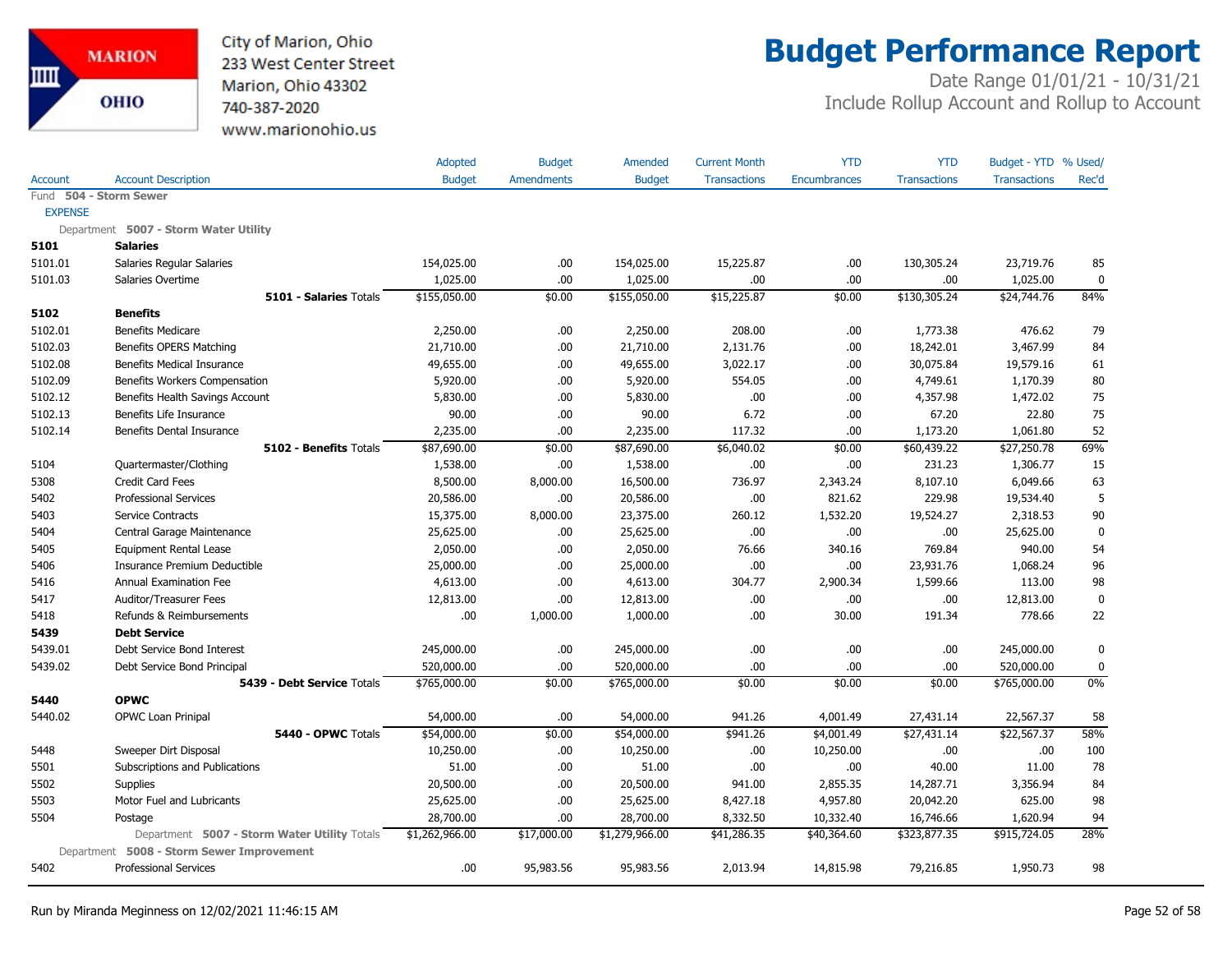

## **Budget Performance Report**

Date Range 01/01/21 - 10/31/21 Include Rollup Account and Rollup to Account

|                |                                                  | Adopted        | <b>Budget</b>       | Amended        | <b>Current Month</b> | <b>YTD</b>          | <b>YTD</b>          | Budget - YTD % Used/ |              |
|----------------|--------------------------------------------------|----------------|---------------------|----------------|----------------------|---------------------|---------------------|----------------------|--------------|
| Account        | <b>Account Description</b>                       | <b>Budget</b>  | <b>Amendments</b>   | <b>Budget</b>  | <b>Transactions</b>  | <b>Encumbrances</b> | <b>Transactions</b> | <b>Transactions</b>  | Rec'd        |
|                | Fund 504 - Storm Sewer                           |                |                     |                |                      |                     |                     |                      |              |
| <b>EXPENSE</b> |                                                  |                |                     |                |                      |                     |                     |                      |              |
|                | Department 5008 - Storm Sewer Improvement        |                |                     |                |                      |                     |                     |                      |              |
| 5443           | Capital Improvement                              | .00            | 996,983.05          | 996,983.05     | 29,728.21            | 675,396.43          | 318,709.50          | 2,877.12             | 100          |
|                | Department 5008 - Storm Sewer Improvement Totals | \$0.00         | \$1,092,966.61      | \$1,092,966.61 | \$31,742.15          | \$690,212.41        | \$397,926.35        | \$4,827.85           | 100%         |
|                | Department 5011 - OPWC Storm Sewer               |                |                     |                |                      |                     |                     |                      |              |
| 5402           | <b>Professional Services</b>                     | 77,500.00      | .00.                | 77,500.00      | .00                  | 2,497.44            | 7,131.12            | 67,871.44            | 12           |
| 5443           | Capital Improvement                              | 922,500.00     | .00.                | 922,500.00     | .00.                 | .00                 | .00                 | 922,500.00           | $\mathbf{0}$ |
|                | Department 5011 - OPWC Storm Sewer Totals        | \$1,000,000.00 | \$0.00              | \$1,000,000.00 | \$0.00               | \$2,497.44          | \$7,131.12          | \$990,371.44         | $1\%$        |
|                | <b>EXPENSE TOTALS</b>                            | \$2,262,966.00 | \$1,109,966.61      | \$3,372,932.61 | \$73,028.50          | \$733,074.45        | \$728,934.82        | \$1,910,923.34       | 43%          |
|                | 504 - Storm Sewer Totals<br>Fund                 |                |                     |                |                      |                     |                     |                      |              |
|                | <b>REVENUE TOTALS</b>                            | 3,777,326.00   | .00.                | 3,777,326.00   | 143,042.60           | .00                 | 1,722,913.79        | 2,054,412.21         | 46%          |
|                | <b>EXPENSE TOTALS</b>                            | 2,262,966.00   | 1,109,966.61        | 3,372,932.61   | 73,028.50            | 733,074.45          | 728,934.82          | 1,910,923.34         | 43%          |
|                | 504 - Storm Sewer Totals<br>Fund                 | \$1,514,360.00 | $($ \$1,109,966.61) | \$404,393.39   | \$70,014.10          | ( \$733,074.45)     | \$993,978.97        | \$143,488.87         |              |
|                | Fund 509 - Landfill Monitoring                   |                |                     |                |                      |                     |                     |                      |              |
| <b>REVENUE</b> |                                                  |                |                     |                |                      |                     |                     |                      |              |
|                | Department 5006 - Landfill Monitoring            |                |                     |                |                      |                     |                     |                      |              |
| 4518           | <b>Residential Fees</b>                          | 325,000.00     | .00.                | 325,000.00     | .00.                 | .00                 | .00.                | 325,000.00           | 0            |
| 4519           | <b>Commerical Fees</b>                           | 6,000.00       | .00.                | 6,000.00       | .00                  | .00                 | .00                 | 6,000.00             | $\mathbf 0$  |
| 4802           | Transfer In                                      | 155,976.00     | .00.                | 155,976.00     | .00.                 | .00                 | .00.                | 155,976.00           | 0            |
|                | Department 5006 - Landfill Monitoring Totals     | \$486,976.00   | \$0.00              | \$486,976.00   | \$0.00               | \$0.00              | \$0.00              | \$486,976.00         | 0%           |
|                | <b>REVENUE TOTALS</b>                            | \$486,976.00   | \$0.00              | \$486,976.00   | \$0.00               | \$0.00              | \$0.00              | \$486,976.00         | 0%           |
| <b>EXPENSE</b> |                                                  |                |                     |                |                      |                     |                     |                      |              |
|                | Department 5006 - Landfill Monitoring            |                |                     |                |                      |                     |                     |                      |              |
| 5302           | <b>Utilities</b>                                 | 3,494.00       | .00                 | 3,494.00       | 233.05               | (850.73)            | 3,150.73            | 1,194.00             | 66           |
| 5303           | <b>Equipment Maintenance</b>                     | 6,000.00       | .00.                | 6,000.00       | .00                  | 28.82               | 1,471.18            | 4,500.00             | 25           |
| 5402           | <b>Professional Services</b>                     | 135,000.00     | .00                 | 135,000.00     | 16,260.12            | 34,096.76           | 100,543.88          | 359.36               | 100          |
| 5406           | Insurance Premium Deductible                     | 1,700.00       | .00                 | 1,700.00       | .00.                 | .00                 | 1,695.81            | 4.19                 | 100          |
| 5416           | Annual Examination Fee                           | 741.00         | .00.                | 741.00         | 48.54                | 263.23              | 459.77              | 18.00                | 98           |
| 5439           | <b>Debt Service</b>                              |                |                     |                |                      |                     |                     |                      |              |
| 5439.01        | Debt Service Bond Interest                       | 1,600.00       | .00.                | 1,600.00       | .00.                 | .00                 | .00.                | 1,600.00             | 0            |
| 5439.02        | Debt Service Bond Principal                      | 12,000.00      | .00                 | 12,000.00      | .00.                 | .00                 | .00.                | 12,000.00            | 0            |
|                | 5439 - Debt Service Totals                       | \$13,600.00    | \$0.00              | \$13,600.00    | \$0.00               | \$0.00              | \$0.00              | \$13,600.00          | $0\%$        |
| 5442           | Capital Equipment                                | 100,000.00     | .00.                | 100,000.00     | .00                  | .00                 | 29,500.00           | 70,500.00            | 30           |
| 5443           | Capital Improvement                              | 160,000.00     | .00.                | 160,000.00     | .00.                 | .00                 | .00.                | 160,000.00           | $\mathbf 0$  |
| 5502           | <b>Supplies</b>                                  | 50,000.00      | .00.                | 50,000.00      | .00                  | .00                 | 1,405.00            | 48,595.00            | 3            |
|                | Department 5006 - Landfill Monitoring Totals     | \$470,535.00   | \$0.00              | \$470,535.00   | \$16,541.71          | \$33,538.08         | \$138,226.37        | \$298,770.55         | 37%          |
|                | <b>EXPENSE TOTALS</b>                            | \$470,535.00   | \$0.00              | \$470,535.00   | \$16,541.71          | \$33,538.08         | \$138,226.37        | \$298,770.55         | 37%          |

Fund **509 - Landfill Monitoring** Totals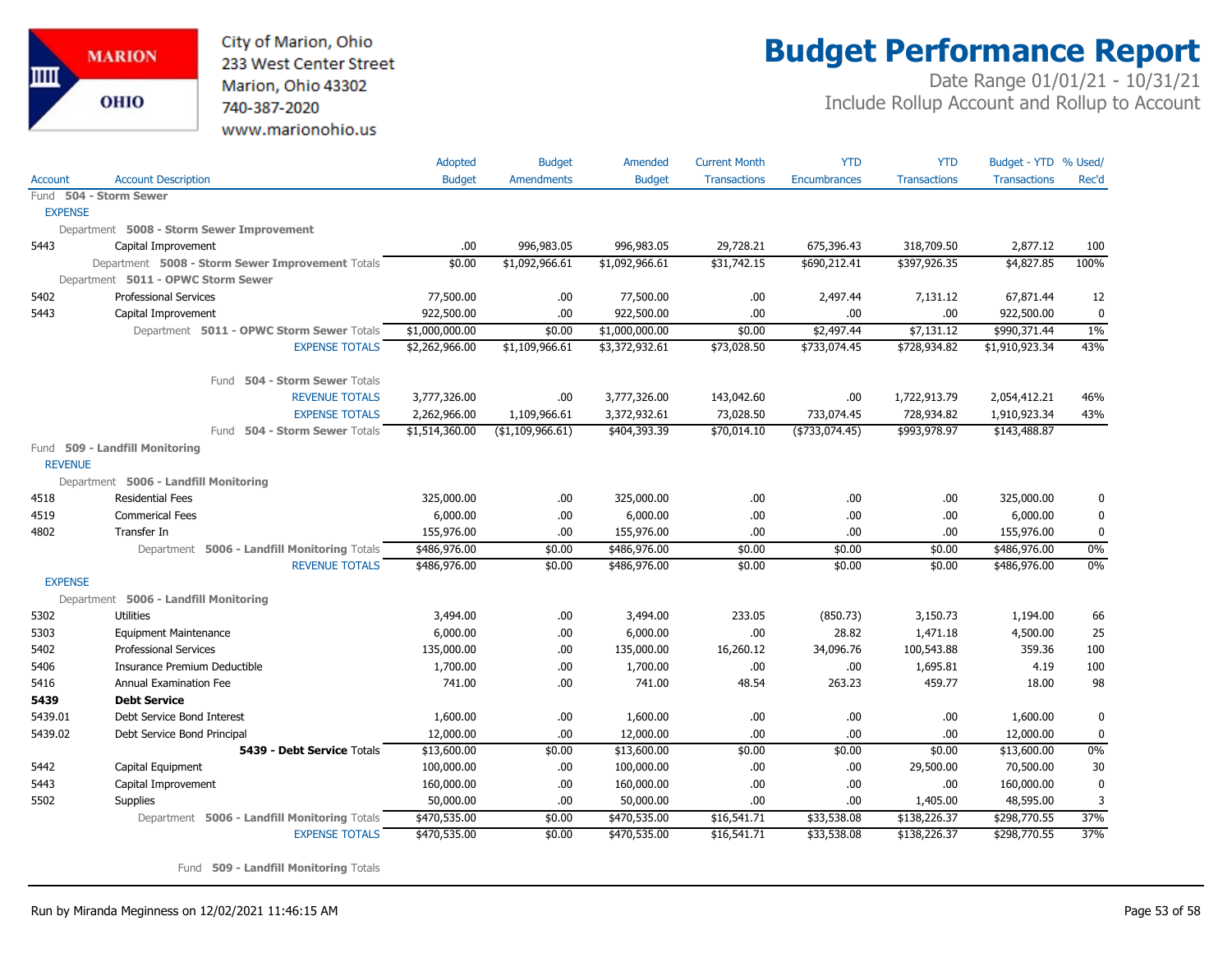City of Marion, Ohio 233 West Center Street Marion, Ohio 43302 740-387-2020 www.marionohio.us

# **Budget Performance Report**

|                |                                         | Adopted        | <b>Budget</b>     | Amended        | <b>Current Month</b> | <b>YTD</b>          | <b>YTD</b>          | Budget - YTD % Used/ |              |
|----------------|-----------------------------------------|----------------|-------------------|----------------|----------------------|---------------------|---------------------|----------------------|--------------|
| Account        | <b>Account Description</b>              | <b>Budget</b>  | <b>Amendments</b> | <b>Budget</b>  | <b>Transactions</b>  | <b>Encumbrances</b> | <b>Transactions</b> | <b>Transactions</b>  | Rec'd        |
|                | <b>REVENUE TOTALS</b>                   | 486,976.00     | .00.              | 486,976.00     | .00                  | .00.                | .00                 | 486,976.00           | 0%           |
|                | <b>EXPENSE TOTALS</b>                   | 470,535.00     | .00               | 470,535.00     | 16,541.71            | 33,538.08           | 138,226.37          | 298,770.55           | 37%          |
|                | Fund 509 - Landfill Monitoring Totals   | \$16,441.00    | \$0.00            | \$16,441.00    | ( \$16, 541.71)      | $($ \$33,538.08)    | ( \$138, 226.37)    | \$188,205.45         |              |
|                | Fund 601 - Internal Service             |                |                   |                |                      |                     |                     |                      |              |
| <b>REVENUE</b> |                                         |                |                   |                |                      |                     |                     |                      |              |
|                | Department 6000 - Central Garage        |                |                   |                |                      |                     |                     |                      |              |
| 4502           | <b>Rental Fees</b>                      | 36,000.00      | .00.              | 36,000.00      | 9,000.00             | .00                 | 36,000.00           | .00                  | 100          |
| 4538           | <b>Maintenance Services</b>             | 744,403.00     | .00.              | 744,403.00     | 56,615.16            | .00                 | 492,524.91          | 251,878.09           | 66           |
| 4704           | Sales                                   | .00            | .00.              | .00            | 504.79               | .00                 | 510.64              | (510.64)             | $^{+++}$     |
| 4804           | Reimbursements                          | 9,000.00       | .00.              | 9,000.00       | 98.28                | .00.                | 98.28               | 8,901.72             | $\mathbf{1}$ |
| 4811           | <b>Fuel/Lubricant Sales</b>             | 500,000.00     | .00               | 500,000.00     | 30,489.17            | .00.                | 289,948.71          | 210,051.29           | 58           |
|                | Department 6000 - Central Garage Totals | \$1,289,403.00 | \$0.00            | \$1,289,403.00 | \$96,707.40          | \$0.00              | \$819,082.54        | \$470,320.46         | 64%          |
|                | <b>REVENUE TOTALS</b>                   | \$1,289,403.00 | \$0.00            | \$1,289,403.00 | \$96,707.40          | \$0.00              | \$819,082.54        | \$470,320.46         | 64%          |
| <b>EXPENSE</b> |                                         |                |                   |                |                      |                     |                     |                      |              |
|                | Department 6000 - Central Garage        |                |                   |                |                      |                     |                     |                      |              |
| 5101           | <b>Salaries</b>                         |                |                   |                |                      |                     |                     |                      |              |
| 5101.01        | Salaries Regular Salaries               | 227,600.00     | .00.              | 227,600.00     | 25,871.28            | .00                 | 191,531.31          | 36,068.69            | 84           |
| 5101.03        | Salaries Overtime                       | 35,000.00      | .00               | 35,000.00      | 873.12               | .00.                | 5,859.50            | 29,140.50            | 17           |
|                | 5101 - Salaries Totals                  | \$262,600.00   | \$0.00            | \$262,600.00   | \$26,744.40          | \$0.00              | \$197,390.81        | \$65,209.19          | 75%          |
| 5102           | <b>Benefits</b>                         |                |                   |                |                      |                     |                     |                      |              |
| 5102.01        | <b>Benefits Medicare</b>                | 33,807.00      | .00.              | 33,807.00      | 375.33               | .00.                | 2,776.15            | 31,030.85            | 8            |
| 5102.03        | <b>Benefits OPERS Matching</b>          | 36,760.00      | .00.              | 36,760.00      | 3,744.21             | .00                 | 27,634.73           | 9,125.27             | 75           |
| 5102.08        | <b>Benefits Medical Insurance</b>       | 31,000.00      | .00.              | 31,000.00      | 2,638.17             | .00                 | 26,025.48           | 4,974.52             | 84           |
| 5102.09        | Benefits Workers Compensation           | 10,020.00      | .00.              | 10,020.00      | 719.93               | .00.                | 5,379.35            | 4,640.65             | 54           |
| 5102.12        | Benefits Health Savings Account         | 4,680.00       | .00.              | 4,680.00       | .00                  | .00.                | 3,510.00            | 1,170.00             | 75           |
| 5102.13        | Benefits Life Insurance                 | 125.00         | .00               | 125.00         | 4.15                 | .00.                | 41.50               | 83.50                | 33           |
| 5102.14        | Benefits Dental Insurance               | 2,676.00       | .00               | 2,676.00       | 223.00               | .00.                | 2,230.00            | 446.00               | 83           |
|                | 5102 - Benefits Totals                  | \$119,068.00   | \$0.00            | \$119,068.00   | \$7,704.79           | \$0.00              | \$67,597.21         | \$51,470.79          | 57%          |
| 5103           | Sick Leave Sellback                     | 2,050.00       | .00.              | 2,050.00       | .00.                 | .00.                | .00                 | 2,050.00             | $\mathbf 0$  |
| 5104           | Quartermaster/Clothing                  | 1,845.00       | .00.              | 1,845.00       | .00.                 | .00                 | 1,800.00            | 45.00                | 98           |
| 5202           | Schooling                               | 6,000.00       | .00.              | 6,000.00       | .00.                 | .00                 | .00                 | 6,000.00             | $\mathbf 0$  |
| 5203           | Training                                | 5,000.00       | .00.              | 5,000.00       | .00                  | .00.                | .00                 | 5,000.00             | $\bf{0}$     |
| 5301           | Membership Dues                         | 2,500.00       | .00.              | 2,500.00       | .00                  | .00                 | .00                 | 2,500.00             | 0            |
| 5302           | <b>Utilities</b>                        | 55,000.00      | .00.              | 55,000.00      | 3,789.78             | 13,541.20           | 32,687.19           | 8,771.61             | 84           |
| 5303           | <b>Equipment Maintenance</b>            | 5,125.00       | .00.              | 5,125.00       | 11.50                | 1,316.38            | 2,953.62            | 855.00               | 83           |
| 5304           | Capital Equipment                       | 30,000.00      | .00.              | 30,000.00      | .00                  | .00.                | 29,785.00           | 215.00               | 99           |
| 5402           | <b>Professional Services</b>            | 1,538.00       | .00.              | 1,538.00       | .00                  | 732.60              | 805.40              | .00.                 | 100          |
| 5403           | Service Contracts                       | 3,075.00       | .00.              | 3,075.00       | 664.29               | 1,585.71            | 1,214.29            | 275.00               | 91           |
| 5404           | Central Garage Maintenance              | 9,000.00       | .00.              | 9,000.00       | .00.                 | 5,626.05            | 439.71              | 2,934.24             | 67           |
| 5405           | <b>Equipment Rental Lease</b>           | 2,562.00       | .00               | 2,562.00       | .00                  | 150.00              | .00                 | 2,412.00             | 6            |
| 5406           | Insurance Premium Deductible            | 10,250.00      | .00.              | 10,250.00      | .00                  | .00.                | 4,108.30            | 6,141.70             | 40           |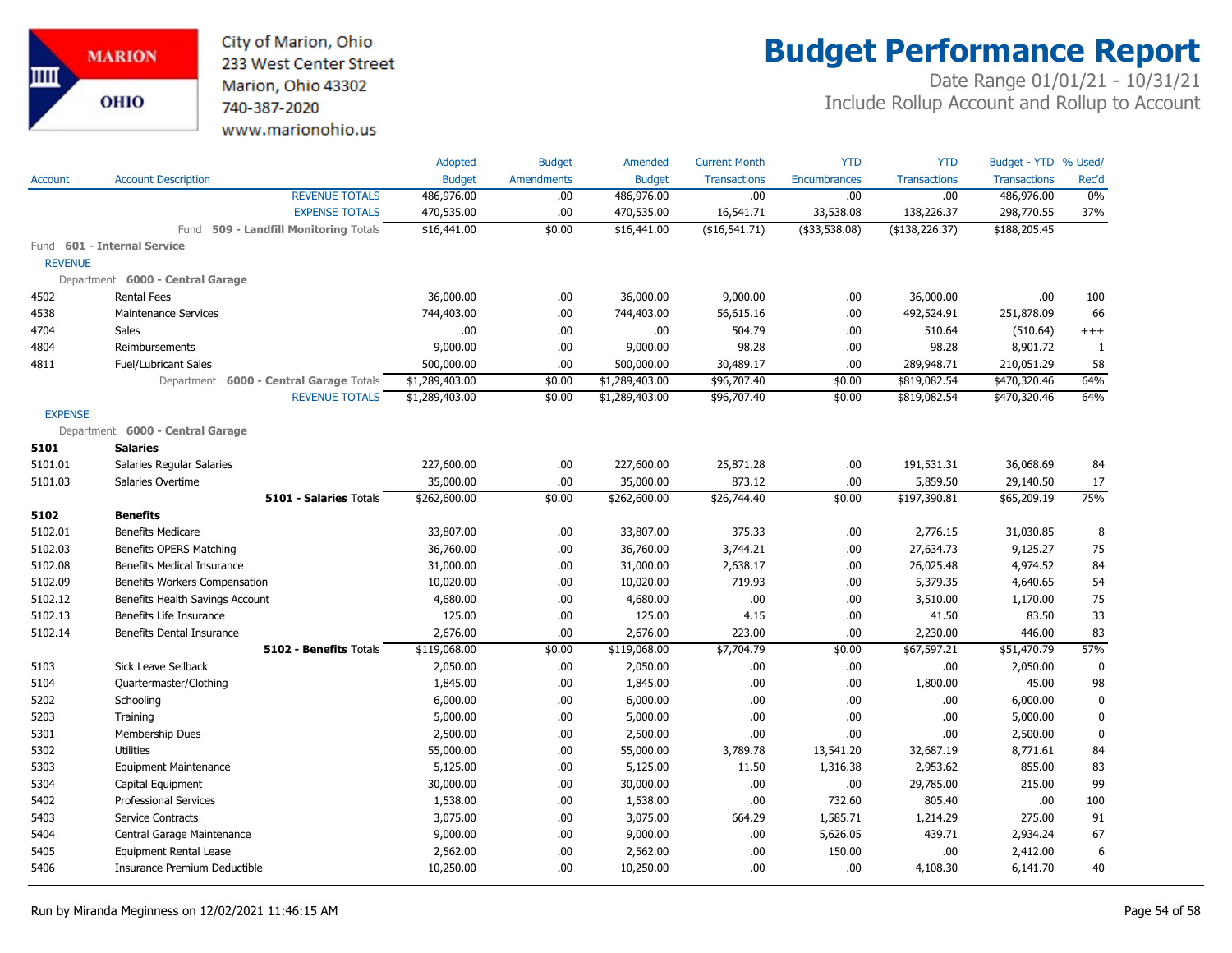City of Marion, Ohio 233 West Center Street Marion, Ohio 43302 740-387-2020 www.marionohio.us

## **Budget Performance Report**

|                |                                              | Adopted          | <b>Budget</b>     | Amended          | <b>Current Month</b> | <b>YTD</b>          | <b>YTD</b>          | Budget - YTD % Used/ |             |
|----------------|----------------------------------------------|------------------|-------------------|------------------|----------------------|---------------------|---------------------|----------------------|-------------|
| <b>Account</b> | <b>Account Description</b>                   | <b>Budget</b>    | <b>Amendments</b> | <b>Budget</b>    | <b>Transactions</b>  | <b>Encumbrances</b> | <b>Transactions</b> | <b>Transactions</b>  | Rec'd       |
| Fund           | 601 - Internal Service                       |                  |                   |                  |                      |                     |                     |                      |             |
| <b>EXPENSE</b> |                                              |                  |                   |                  |                      |                     |                     |                      |             |
|                | Department 6000 - Central Garage             |                  |                   |                  |                      |                     |                     |                      |             |
| 5408           | Land & Building Maintenance                  | 4,100.00         | .00.              | 4,100.00         | .00.                 | 464.87              | 3,435.13            | 200.00               | 95          |
| 5414           | Janitorial Services                          | 3,000.00         | .00               | 3,000.00         | .00                  | 1,343.00            | 657.00              | 1,000.00             | 67          |
| 5416           | Annual Examination Fee                       | 2,800.00         | .00               | 2,800.00         | 171.88               | 1,628.83            | 902.17              | 269.00               | 90          |
| 5439           | <b>Debt Service</b>                          |                  |                   |                  |                      |                     |                     |                      |             |
| 5439.01        | Debt Service Bond Interest                   | 72,000.00        | .00               | 72,000.00        | .00.                 | .00                 | .00                 | 72,000.00            | 0           |
| 5439.02        | Debt Service Bond Principal                  | 258,000.00       | .00.              | 258,000.00       | .00                  | .00                 | .00.                | 258,000.00           | $\mathbf 0$ |
|                | 5439 - Debt Service Totals                   | \$330,000.00     | \$0.00            | \$330,000.00     | \$0.00               | \$0.00              | \$0.00              | \$330,000.00         | $0\%$       |
| 5502           | Supplies                                     | 300,000.00       | .00.              | 300,000.00       | 22,277.53            | 86,129.55           | 208,673.27          | 5,197.18             | 98          |
| 5503           | Motor Fuel and Lubricants                    | 410,000.00       | .00               | 410,000.00       | 45,598.59            | 100,386.04          | 299,613.96          | 10,000.00            | 98          |
|                | Department 6000 - Central Garage Totals      | \$1,565,513.00   | \$0.00            | \$1,565,513.00   | \$106,962.76         | \$212,904.23        | \$852,063.06        | \$500,545.71         | 68%         |
|                | <b>EXPENSE TOTALS</b>                        | \$1,565,513.00   | \$0.00            | \$1,565,513.00   | \$106,962.76         | \$212,904.23        | \$852,063.06        | \$500,545.71         | 68%         |
|                | <b>601 - Internal Service Totals</b><br>Fund |                  |                   |                  |                      |                     |                     |                      |             |
|                | <b>REVENUE TOTALS</b>                        | 1,289,403.00     | .00.              | 1,289,403.00     | 96,707.40            | .00                 | 819,082.54          | 470,320.46           | 64%         |
|                | <b>EXPENSE TOTALS</b>                        | 1,565,513.00     | .00.              | 1,565,513.00     | 106,962.76           | 212,904.23          | 852,063.06          | 500,545.71           | 68%         |
|                | 601 - Internal Service Totals<br>Fund        | ( \$276, 110.00) | \$0.00            | ( \$276, 110.00) | (\$10,255.36)        | ( \$212, 904.23)    | (\$32,980.52)       | $(*30,225.25)$       |             |
|                | Fund 602 - Aquatics Center                   |                  |                   |                  |                      |                     |                     |                      |             |
| <b>REVENUE</b> |                                              |                  |                   |                  |                      |                     |                     |                      |             |
|                | Department 1026 - Pool                       |                  |                   |                  |                      |                     |                     |                      |             |
| 4501           | Lease                                        | 252,895.00       | .00.              | 252,895.00       | .00.                 | .00                 | 265,697.50          | (12,802.50)          | 105         |
| 4502           | <b>Rental Fees</b>                           | 8,000.00         | .00.              | 8,000.00         | 525.00               | .00                 | 4,492.87            | 3,507.13             | 56          |
| 4503           | Program Income                               | 1,200.00         | .00.              | 1,200.00         | 624.00               | .00                 | 624.00              | 576.00               | 52          |
| 4508           | Miscellaneous Fees                           | 30.00            | .00.              | 30.00            | .00.                 | .00                 | .00                 | 30.00                | $\pmb{0}$   |
| 4535           | Sales                                        | 55,000.00        | .00               | 55,000.00        | .00.                 | .00                 | 13,883.83           | 41,116.17            | 25          |
| 4536           | Daily Admissions                             | 92,000.00        | .00               | 92,000.00        | .00.                 | .00                 | 48,813.02           | 43,186.98            | 53          |
| 4537           | Membership Fees                              | 52,000.00        | .00.              | 52,000.00        | .00.                 | .00                 | 956.00              | 51,044.00            | 2           |
| 4542           | <b>Credit Card Fees</b>                      | 200.00           | .00.              | 200.00           | .00.                 | .00                 | 18.00               | 182.00               | 9           |
| 4703           | Miscellaneous Revenues                       | 50.00            | .00.              | 50.00            | .00.                 | .00                 | 20.00               | 30.00                | 40          |
| 4707           | Over/Under                                   | 60.00            | .00.              | 60.00            | .00.                 | .00                 | .00                 | 60.00                | $\mathbf 0$ |
| 4804           | Reimbursements                               | 6,000.00         | .00.              | 6,000.00         | 1,603.89             | .00                 | 2,403.89            | 3,596.11             | 40          |
| 4805           | Donations                                    | 1,000.00         | .00               | 1,000.00         | .00.                 | .00                 | .00                 | 1,000.00             | $\mathbf 0$ |
| 4822           | Donations for Scholorships                   | 300.00           | .00               | 300.00           | .00                  | .00                 | .00.                | 300.00               | $\mathbf 0$ |
|                | Department 1026 - Pool Totals                | \$468,735.00     | \$0.00            | \$468,735.00     | \$2,752.89           | \$0.00              | \$336,909.11        | \$131,825.89         | 72%         |
|                | <b>REVENUE TOTALS</b>                        | \$468,735.00     | \$0.00            | \$468,735.00     | \$2,752.89           | \$0.00              | \$336,909.11        | \$131,825.89         | 72%         |
| <b>EXPENSE</b> |                                              |                  |                   |                  |                      |                     |                     |                      |             |
|                | Department 1026 - Pool                       |                  |                   |                  |                      |                     |                     |                      |             |
| 5101           | <b>Salaries</b>                              |                  |                   |                  |                      |                     |                     |                      |             |
| 5101.01        | Salaries Regular Salaries                    | 194,531.00       | .00.              | 194,531.00       | 2,054.40             | .00                 | 79,212.14           | 115,318.86           | 41          |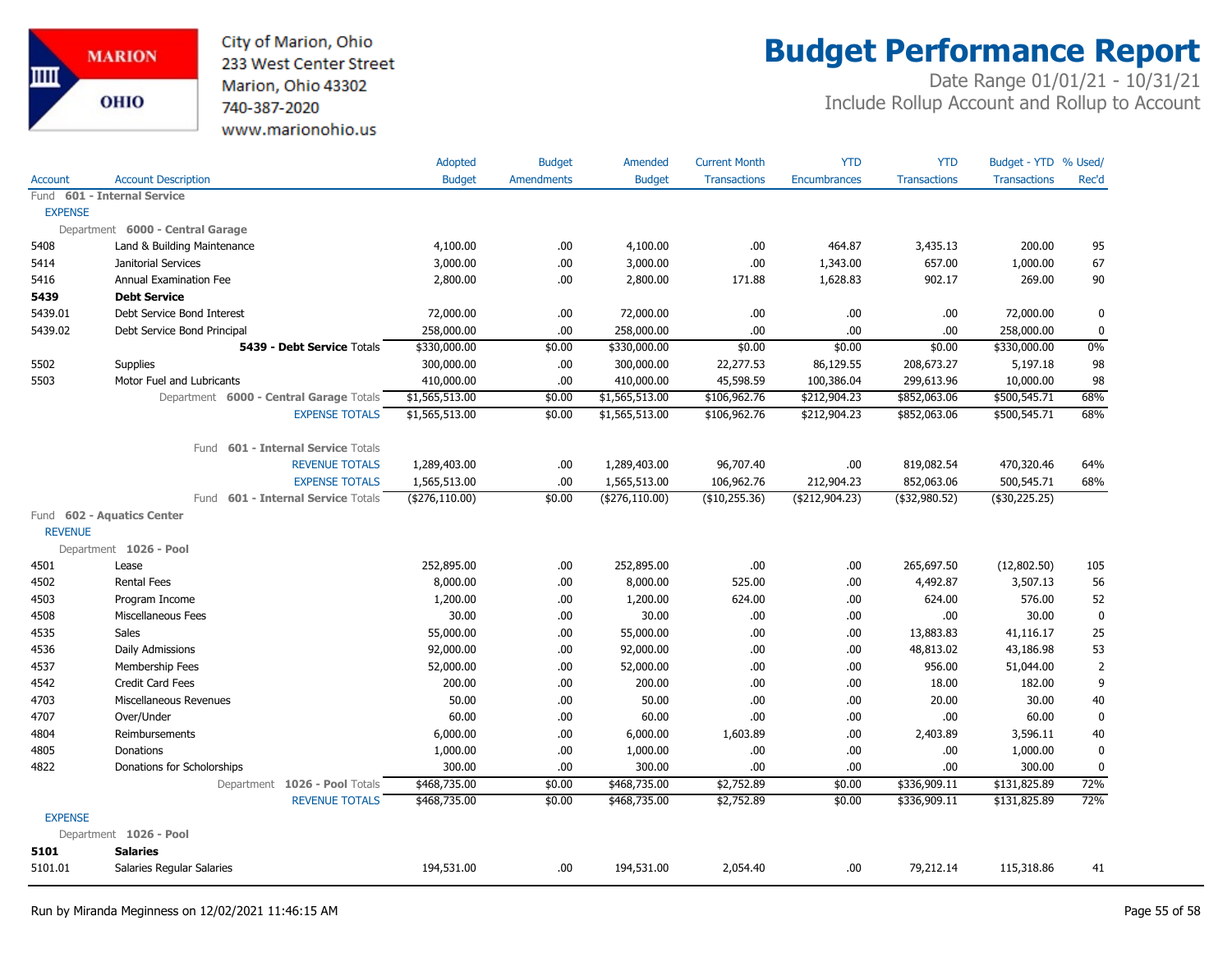City of Marion, Ohio 233 West Center Street Marion, Ohio 43302 740-387-2020 www.marionohio.us

## **Budget Performance Report**

|                |                                             |                                   | Adopted        | <b>Budget</b> | Amended          | <b>Current Month</b> | <b>YTD</b>          | <b>YTD</b>          | Budget - YTD % Used/ |             |
|----------------|---------------------------------------------|-----------------------------------|----------------|---------------|------------------|----------------------|---------------------|---------------------|----------------------|-------------|
| Account        | <b>Account Description</b>                  |                                   | <b>Budget</b>  | Amendments    | <b>Budget</b>    | <b>Transactions</b>  | <b>Encumbrances</b> | <b>Transactions</b> | <b>Transactions</b>  | Rec'd       |
|                | Fund 602 - Aquatics Center                  |                                   |                |               |                  |                      |                     |                     |                      |             |
| <b>EXPENSE</b> |                                             |                                   |                |               |                  |                      |                     |                     |                      |             |
|                | Department 1026 - Pool                      |                                   |                |               |                  |                      |                     |                     |                      |             |
|                |                                             | 5101 - Salaries Totals            | \$194,531.00   | \$0.00        | \$194,531.00     | \$2,054.40           | \$0.00              | \$79,212.14         | \$115,318.86         | 41%         |
| 5102           | <b>Benefits</b>                             |                                   |                |               |                  |                      |                     |                     |                      |             |
| 5102.01        | <b>Benefits Medicare</b>                    |                                   | 2,825.00       | .00.          | 2,825.00         | 28.81                | .00.                | 1,140.22            | 1,684.78             | 40          |
| 5102.03        | Benefits OPERS Matching                     |                                   | 27,335.00      | .00           | 27,335.00        | 203.61               | .00                 | 9,661.70            | 17,673.30            | 35          |
| 5102.08        | <b>Benefits Medical Insurance</b>           |                                   | 1,935.00       | .00           | 1,935.00         | 161.18               | .00                 | 1,611.80            | 323.20               | 83          |
| 5102.09        | Benefits Workers Compensation               |                                   | 7,424.00       | .00.          | 7,424.00         | 74.75                | .00                 | 2,882.30            | 4,541.70             | 39          |
| 5102.12        | Benefits Health Savings Account             |                                   | 295.00         | .00.          | 295.00           | .00                  | .00.                | .00                 | 295.00               | $\pmb{0}$   |
| 5102.13        | Benefits Life Insurance                     |                                   | 10.00          | .00.          | 10.00            | .65                  | .00                 | 6.50                | 3.50                 | 65          |
| 5102.14        | Benefits Dental Insurance                   |                                   | 105.00         | .00           | 105.00           | 7.30                 | .00                 | 73.00               | 32.00                | 70          |
|                |                                             | 5102 - Benefits Totals            | \$39,929.00    | \$0.00        | \$39,929.00      | \$476.30             | \$0.00              | \$15,375.52         | \$24,553.48          | 39%         |
| 5202           | Schooling                                   |                                   | 600.00         | .00.          | 600.00           | .00                  | .00.                | 125.00              | 475.00               | 21          |
| 5302           | <b>Utilities</b>                            |                                   | 36,000.00      | .00.          | 36,000.00        | 3,977.15             | (1,089.31)          | 36,089.31           | 1,000.00             | 97          |
| 5303           | <b>Equipment Maintenance</b>                |                                   | 513.00         | .00           | 513.00           | 11.50                | 143.50              | 126.50              | 243.00               | 53          |
| 5305           | Advertising                                 |                                   | 1,230.00       | .00           | 1,230.00         | .00                  | .00.                | 600.06              | 629.94               | 49          |
| 5308           | <b>Credit Card Fees</b>                     |                                   | 4,510.00       | .00.          | 4,510.00         | 124.12               | 2,433.91            | 2,043.29            | 32.80                | 99          |
| 5314           | Sales Tax                                   |                                   | 5,228.00       | 5,000.00      | 10,228.00        | .00                  | 4,800.00            | 112.74              | 5,315.26             | 48          |
| 5402           | <b>Professional Services</b>                |                                   | 4,100.00       | .00.          | 4,100.00         | 63.00                | 1,168.93            | 2,796.54            | 134.53               | 97          |
| 5403           | Service Contracts                           |                                   | 4,100.00       | .00.          | 4,100.00         | .00                  | .00.                | 3,600.00            | 500.00               | 88          |
| 5405           | <b>Equipment Rental Lease</b>               |                                   | 2,050.00       | .00.          | 2,050.00         | .00                  | 191.86              | 8.14                | 1,850.00             | 10          |
| 5406           | Insurance Premium Deductible                |                                   | 5,125.00       | .00.          | 5,125.00         | .00                  | .00.                | 4,390.43            | 734.57               | 86          |
| 5408           | Land & Building Maintenance                 |                                   | 7,175.00       | .00.          | 7,175.00         | .00                  | 1,219.48            | 5,426.52            | 529.00               | 93          |
| 5418           | Refunds & Reimbursements                    |                                   | 615.00         | .00           | 615.00           | .00                  | .00.                | .00                 | 615.00               | $\mathbf 0$ |
| 5439           | <b>Debt Service</b>                         |                                   |                |               |                  |                      |                     |                     |                      |             |
| 5439.01        | Debt Service Bond Interest                  |                                   | 68,000.00      | .00.          | 68,000.00        | .00                  | .00.                | .00                 | 68,000.00            | $\mathbf 0$ |
| 5439.02        | Debt Service Bond Principal                 |                                   | 289,000.00     | .00.          | 289,000.00       | .00                  | .00.                | .00                 | 289,000.00           | 0           |
|                |                                             | 5439 - Debt Service Totals        | \$357,000.00   | \$0.00        | \$357,000.00     | \$0.00               | \$0.00              | \$0.00              | \$357,000.00         | $0\%$       |
| 5502           | Supplies                                    |                                   | 66,625.00      | .00           | 66,625.00        | .00                  | 7,681.03            | 28,510.79           | 30,433.18            | 54          |
|                |                                             | Department 1026 - Pool Totals     | \$729,331.00   | \$5,000.00    | \$734,331.00     | \$6,706.47           | \$16,549.40         | \$178,416.98        | \$539,364.62         | 27%         |
|                |                                             | <b>EXPENSE TOTALS</b>             | \$729,331.00   | \$5,000.00    | \$734,331.00     | \$6,706.47           | \$16,549.40         | \$178,416.98        | \$539,364.62         | 27%         |
|                |                                             | Fund 602 - Aquatics Center Totals |                |               |                  |                      |                     |                     |                      |             |
|                |                                             | <b>REVENUE TOTALS</b>             | 468,735.00     | .00           | 468,735.00       | 2,752.89             | .00                 | 336,909.11          | 131,825.89           | 72%         |
|                |                                             | <b>EXPENSE TOTALS</b>             | 729,331.00     | 5,000.00      | 734,331.00       | 6,706.47             | 16,549.40           | 178,416.98          | 539,364.62           | 27%         |
|                |                                             | Fund 602 - Aquatics Center Totals | (\$260,596.00) | (\$5,000.00)  | ( \$265, 596.00) | $($ \$3,953.58)      | (\$16,549.40)       | \$158,492.13        | $(*407,538.73)$      |             |
| <b>REVENUE</b> | Fund 703 - State Patrol Fines               |                                   |                |               |                  |                      |                     |                     |                      |             |
|                | Department 7005 - State Patrol Fines Agency |                                   |                |               |                  |                      |                     |                     |                      |             |
| 4813           | <b>Municipal Court Fines</b>                |                                   | 100,000.00     | .00           | 100,000.00       | 4,677.41             | .00.                | 49,862.91           | 50,137.09            | 50          |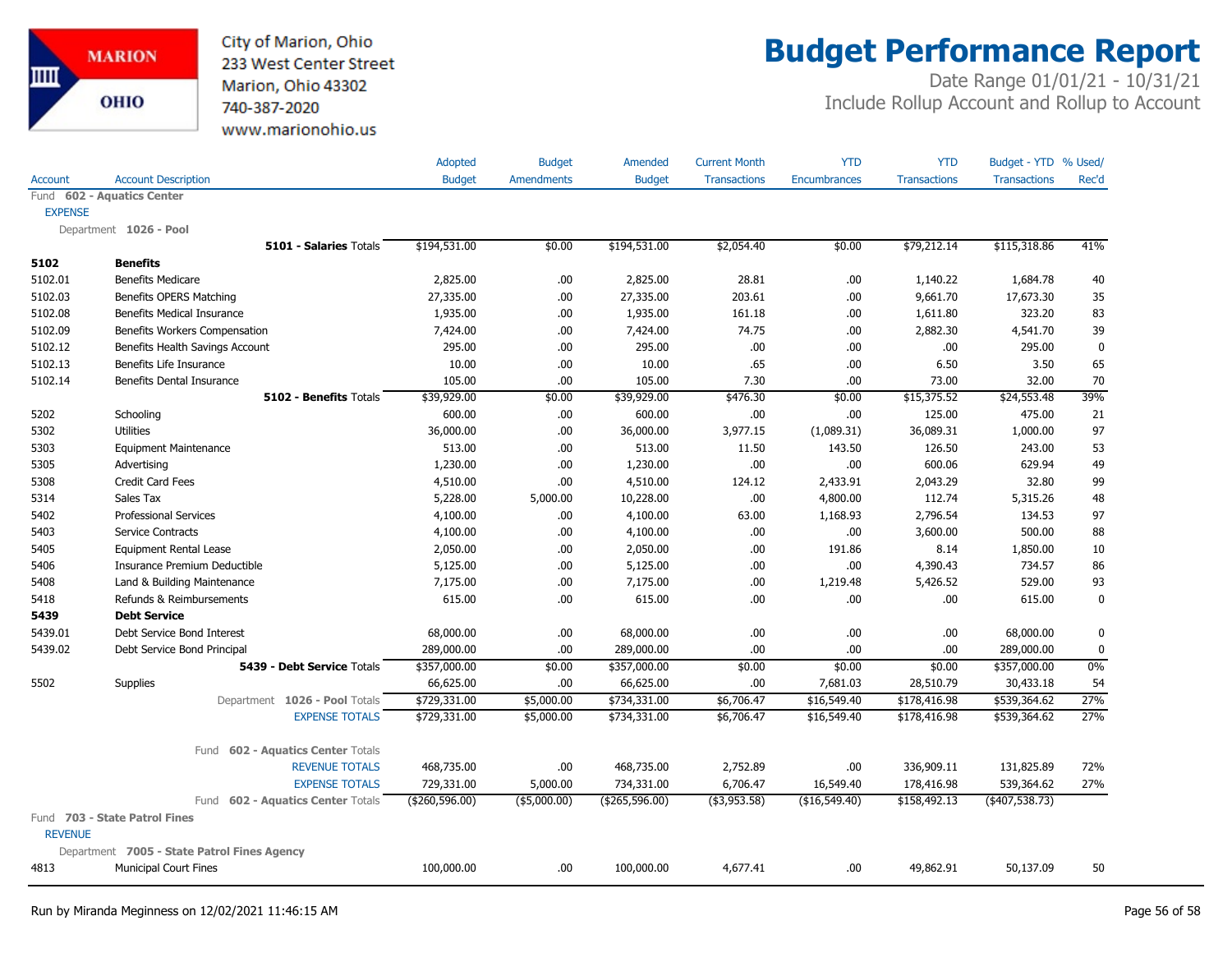City of Marion, Ohio 233 West Center Street Marion, Ohio 43302 740-387-2020 www.marionohio.us

## **Budget Performance Report**

|                |                                                    | Adopted       | <b>Budget</b>     | Amended       | <b>Current Month</b> | <b>YTD</b>               | <b>YTD</b>          | Budget - YTD % Used/ |       |
|----------------|----------------------------------------------------|---------------|-------------------|---------------|----------------------|--------------------------|---------------------|----------------------|-------|
| <b>Account</b> | <b>Account Description</b>                         | <b>Budget</b> | <b>Amendments</b> | <b>Budget</b> | <b>Transactions</b>  | Encumbrances             | <b>Transactions</b> | <b>Transactions</b>  | Rec'd |
|                | Fund 703 - State Patrol Fines                      |               |                   |               |                      |                          |                     |                      |       |
| <b>REVENUE</b> |                                                    |               |                   |               |                      |                          |                     |                      |       |
|                | Department 7005 - State Patrol Fines Agency Totals | \$100,000.00  | \$0.00            | \$100,000.00  | \$4,677.41           | \$0.00                   | \$49,862.91         | \$50,137.09          | 50%   |
|                | <b>REVENUE TOTALS</b>                              | \$100,000.00  | \$0.00            | \$100,000.00  | \$4,677.41           | \$0.00                   | \$49,862.91         | \$50,137.09          | 50%   |
| <b>EXPENSE</b> |                                                    |               |                   |               |                      |                          |                     |                      |       |
|                | Department 7005 - State Patrol Fines Agency        |               |                   |               |                      |                          |                     |                      |       |
| 5450           | <b>Trust Expense</b>                               | 100,000.00    | .00               | 100,000.00    | 4,677.41             | .00.                     | 49,862.91           | 50,137.09            | 50    |
|                | Department 7005 - State Patrol Fines Agency Totals | \$100,000.00  | \$0.00            | \$100,000.00  | \$4,677.41           | \$0.00                   | \$49,862.91         | \$50,137.09          | 50%   |
|                | <b>EXPENSE TOTALS</b>                              | \$100,000.00  | \$0.00            | \$100,000.00  | \$4,677.41           | \$0.00                   | \$49,862.91         | \$50,137.09          | 50%   |
|                | Fund 703 - State Patrol Fines Totals               |               |                   |               |                      |                          |                     |                      |       |
|                | <b>REVENUE TOTALS</b>                              | 100,000.00    | .00.              | 100,000.00    | 4,677.41             | .00                      | 49,862.91           | 50,137.09            | 50%   |
|                | <b>EXPENSE TOTALS</b>                              | 100,000.00    | .00               | 100,000.00    | 4,677.41             | .00                      | 49,862.91           | 50,137.09            | 50%   |
|                | Fund 703 - State Patrol Fines Totals               | \$0.00        | \$0.00            | \$0.00        | \$0.00               | \$0.00                   | \$0.00              | \$0.00               |       |
|                | Fund 704 - Rotary Fund                             |               |                   |               |                      |                          |                     |                      |       |
| <b>REVENUE</b> |                                                    |               |                   |               |                      |                          |                     |                      |       |
|                | Department 7006 - Rotary                           |               |                   |               |                      |                          |                     |                      |       |
| 4815           | Pass-Thru Payments                                 | 107,000.00    | .00               | 107,000.00    | 578.90               | .00.                     | 5,378.48            | 101,621.52           | 5     |
|                | Department 7006 - Rotary Totals                    | \$107,000.00  | \$0.00            | \$107,000.00  | \$578.90             | \$0.00                   | \$5,378.48          | \$101,621.52         | 5%    |
|                | <b>REVENUE TOTALS</b>                              | \$107,000.00  | \$0.00            | \$107,000.00  | \$578.90             | \$0.00                   | \$5,378.48          | \$101,621.52         | 5%    |
| <b>EXPENSE</b> |                                                    |               |                   |               |                      |                          |                     |                      |       |
|                | Department 7006 - Rotary                           |               |                   |               |                      |                          |                     |                      |       |
| 5426           | Transfers Out                                      | 7,000.00      | .00               | 7,000.00      | .00                  | .00.                     | .00.                | 7,000.00             | 0     |
| 5451           | Pass Thru Payments                                 | 100,000.00    | .00               | 100,000.00    | 578.90               | 1,157.80                 | 7,622.80            | 91,219.40            | 9     |
|                | Department 7006 - Rotary Totals                    | \$107,000.00  | \$0.00            | \$107,000.00  | \$578.90             | \$1,157.80               | \$7,622.80          | \$98,219.40          | 8%    |
|                | <b>EXPENSE TOTALS</b>                              | \$107,000.00  | \$0.00            | \$107,000.00  | \$578.90             | \$1,157.80               | \$7,622.80          | \$98,219.40          | 8%    |
|                | Fund 704 - Rotary Fund Totals                      |               |                   |               |                      |                          |                     |                      |       |
|                | <b>REVENUE TOTALS</b>                              | 107,000.00    | .00.              | 107,000.00    | 578.90               | .00.                     | 5,378.48            | 101,621.52           | 5%    |
|                | <b>EXPENSE TOTALS</b>                              | 107,000.00    | .00               | 107,000.00    | 578.90               | 1,157.80                 | 7,622.80            | 98,219.40            | 8%    |
|                | Fund 704 - Rotary Fund Totals                      | \$0.00        | \$0.00            | \$0.00        | \$0.00               | $(\overline{$1,157.80})$ | ( \$2, 244.32)      | \$3,402.12           |       |
|                | Fund 705 - Wellness                                |               |                   |               |                      |                          |                     |                      |       |
| <b>REVENUE</b> |                                                    |               |                   |               |                      |                          |                     |                      |       |
|                | Department 7007 - Wellness                         |               |                   |               |                      |                          |                     |                      |       |
| 4816           | Pass Thru Receipts                                 | 10,000.00     | .00               | 10,000.00     | .00                  | .00                      | 1,322.58            | 8,677.42             | 13    |
|                | Department 7007 - Wellness Totals                  | \$10,000.00   | \$0.00            | \$10,000.00   | \$0.00               | \$0.00                   | \$1,322.58          | \$8,677.42           | 13%   |
|                | <b>REVENUE TOTALS</b>                              | \$10,000.00   | \$0.00            | \$10,000.00   | \$0.00               | \$0.00                   | \$1,322.58          | \$8,677.42           | 13%   |
| <b>EXPENSE</b> |                                                    |               |                   |               |                      |                          |                     |                      |       |
|                | Department 7007 - Wellness                         |               |                   |               |                      |                          |                     |                      |       |
| 5451           | Pass Thru Payments                                 | 15,580.00     | .00               | 15,580.00     | .00                  | .00                      | 150.00              | 15,430.00            | -1    |
|                | Department 7007 - Wellness Totals                  | \$15,580.00   | \$0.00            | \$15,580.00   | \$0.00               | \$0.00                   | \$150.00            | \$15,430.00          | $1\%$ |